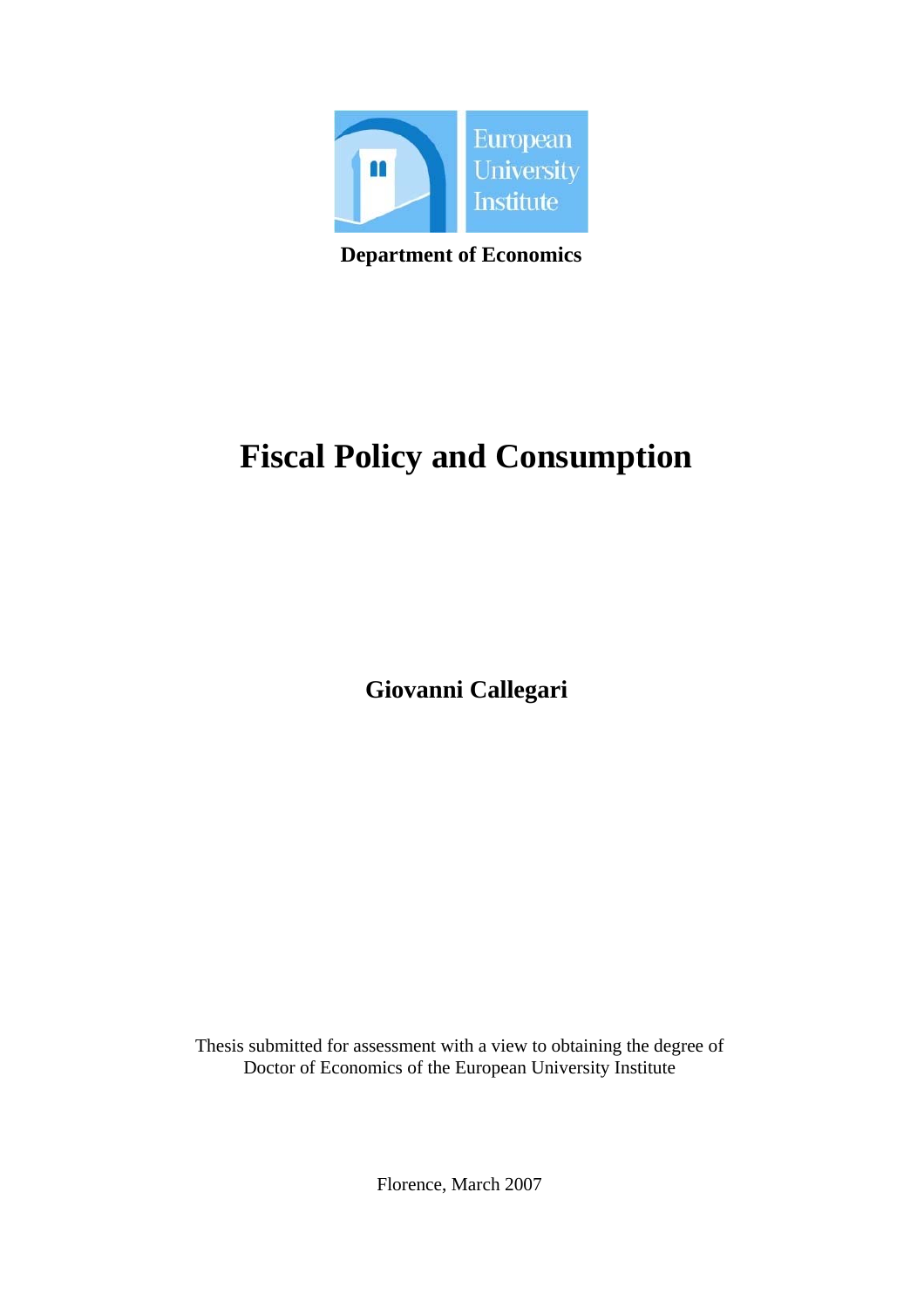# EUROPEAN UNIVERSITY INSTITUTE **Department of Economics**

# **Fiscal Policy and Consumption**

# **Giovanni Callegari**

Thesis submitted for assessment with a view to obtaining the degree of Doctor of Economics of the European University Institute

## **Examining Board:**

Prof. Giancarlo Corsetti, EUI, Supervisor Prof. Morten Ravn, EUI Dr. Jeffrey Campbell, Federal Reserve Bank of Chicago Prof. Roel Beetsma, University of Amsterdam

© 2007, Giovanni Callegari No part of this thesis may be copied, reproduced or transmitted without prior permission of the author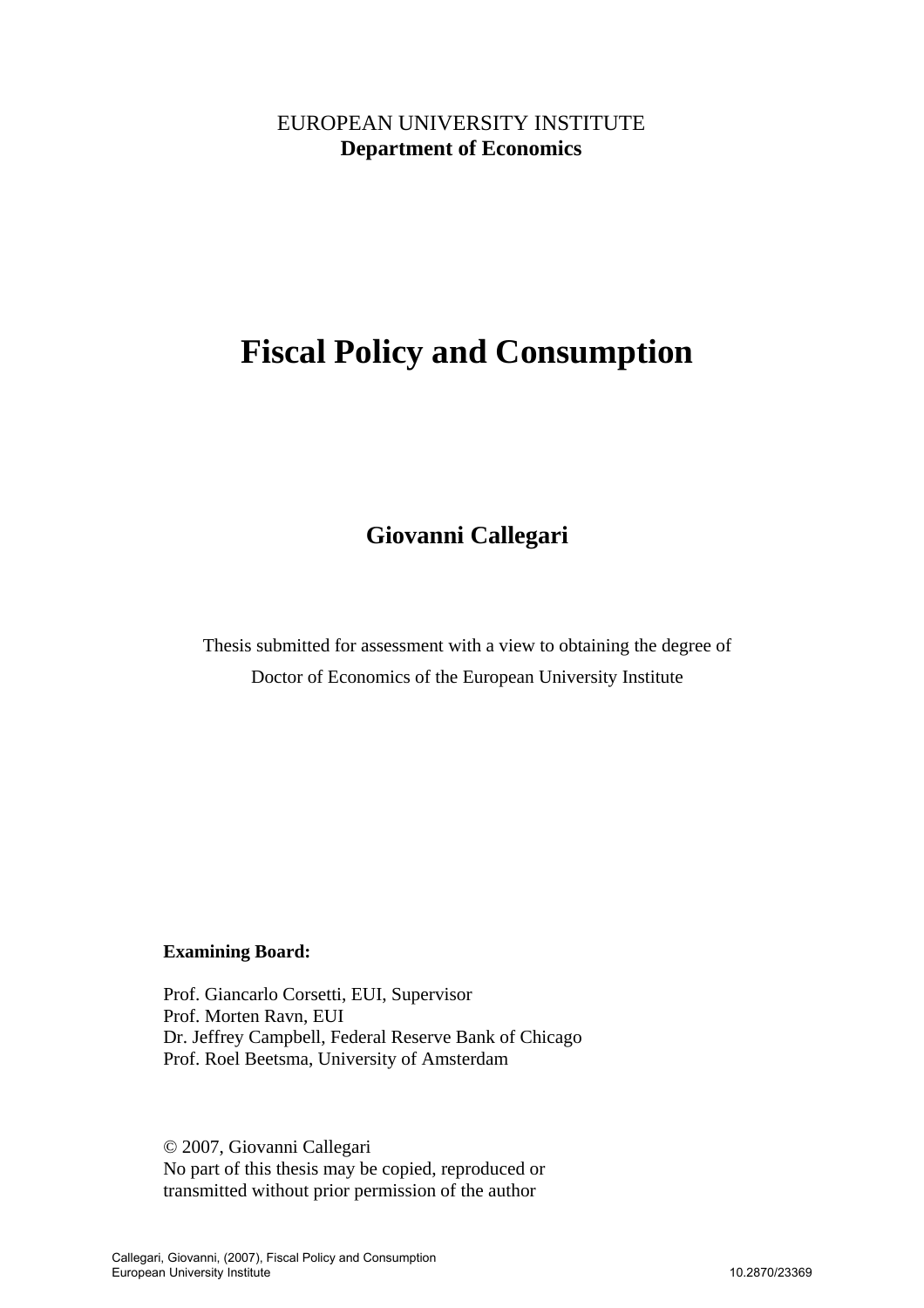# Fiscal Policy and Consumption

Giovanni Callegari European University Institute

March 2007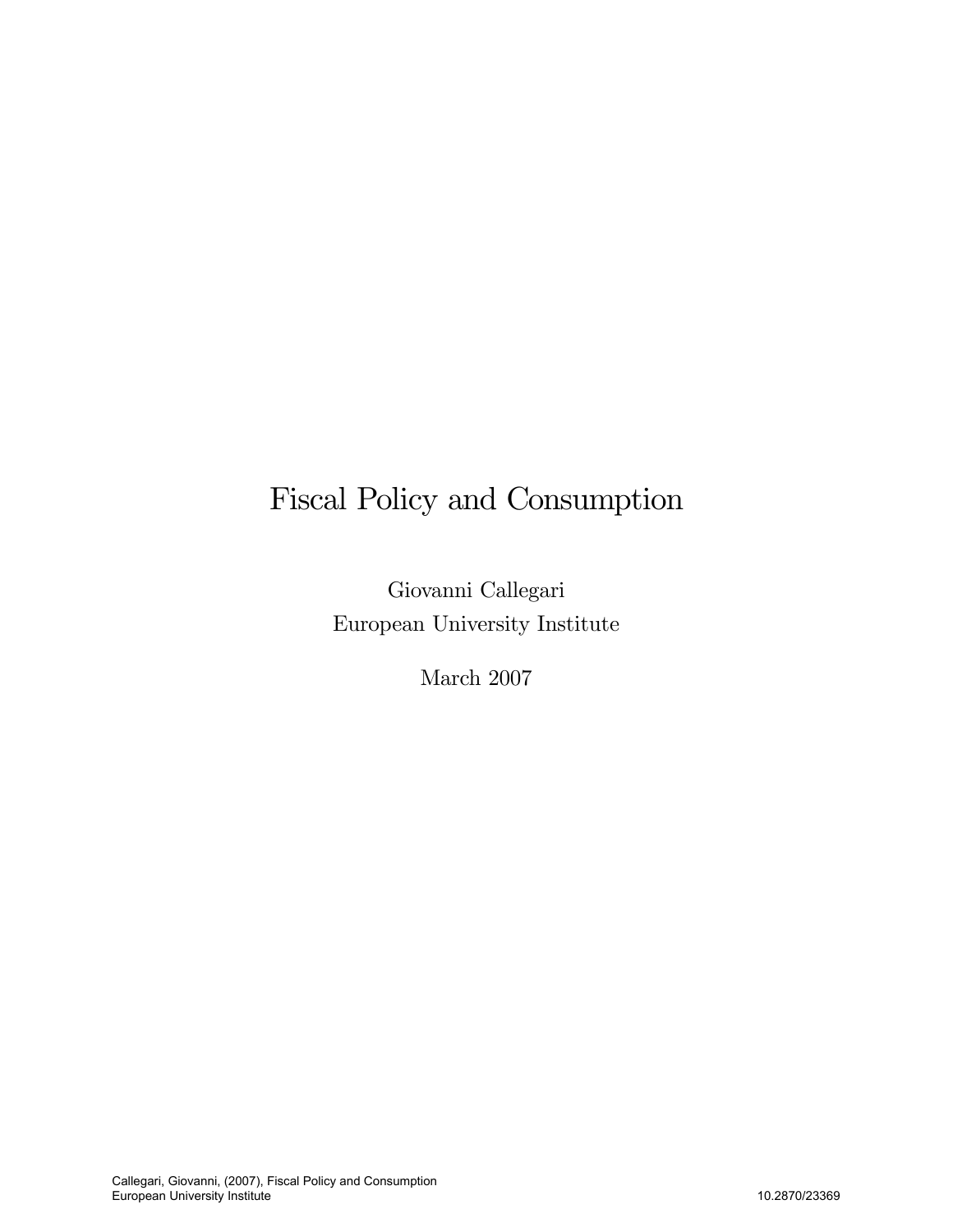# DEDICATION

This dissertation is dedicated to my wife Cristina, who always supported me in my academic undertakings, during the good and, most importantly, during the bad times.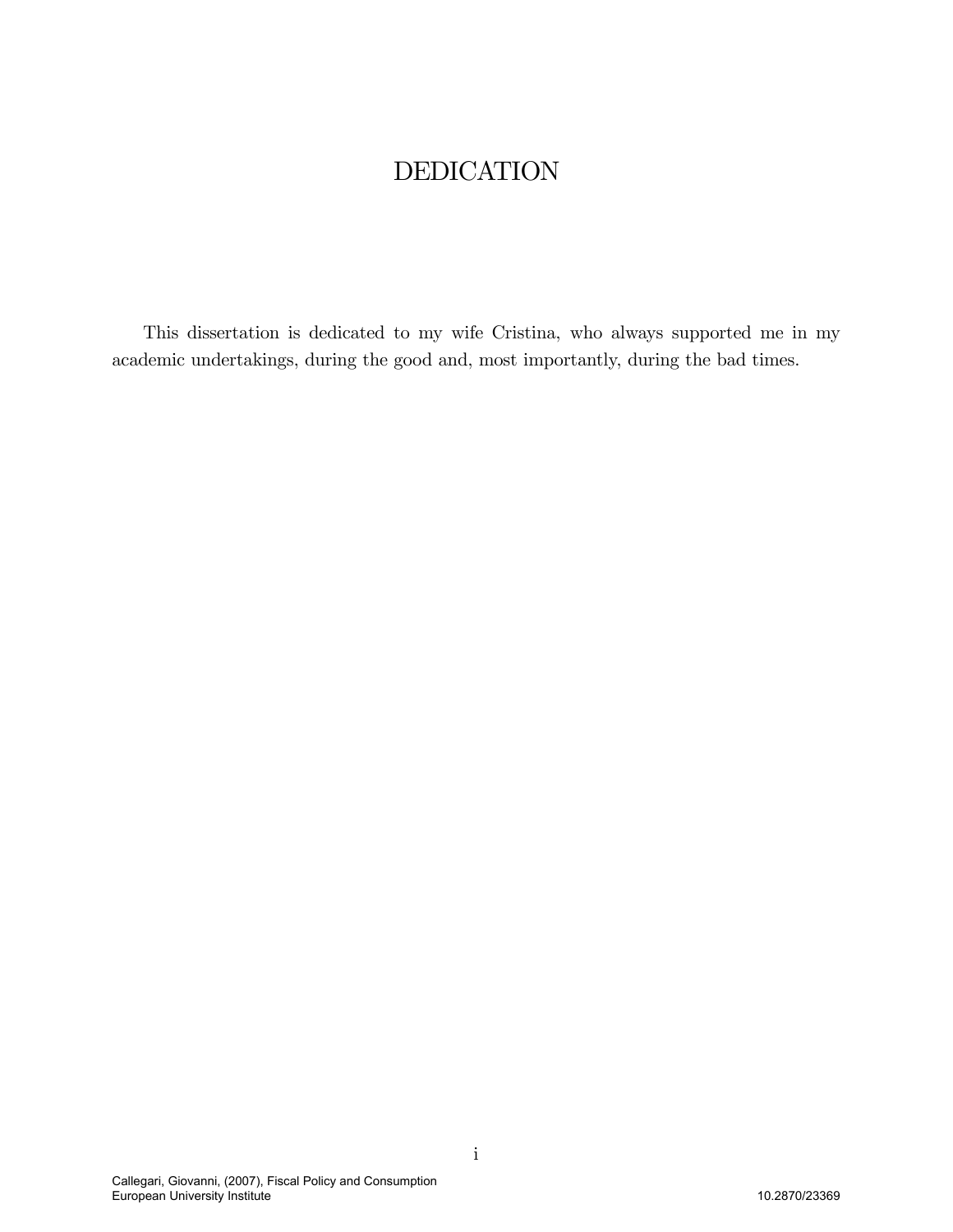# ACKNOWLEDGMENTS

This thesis would not have been possible without the support of prof. Corsetti, who not only provided me with the technical tools to do research, but also helped me in elaborating a personal approach in tackling economic problems. Moreover, throughout my work on this thesis, I have also greatly benefited from the advice of prof. Ravn.

Among the many people who have provided helpful comments on my papers, I would like to mention more particularly Florin Bilbiie, Charles Engel, Stephan Fahr and Fabio Ghironi.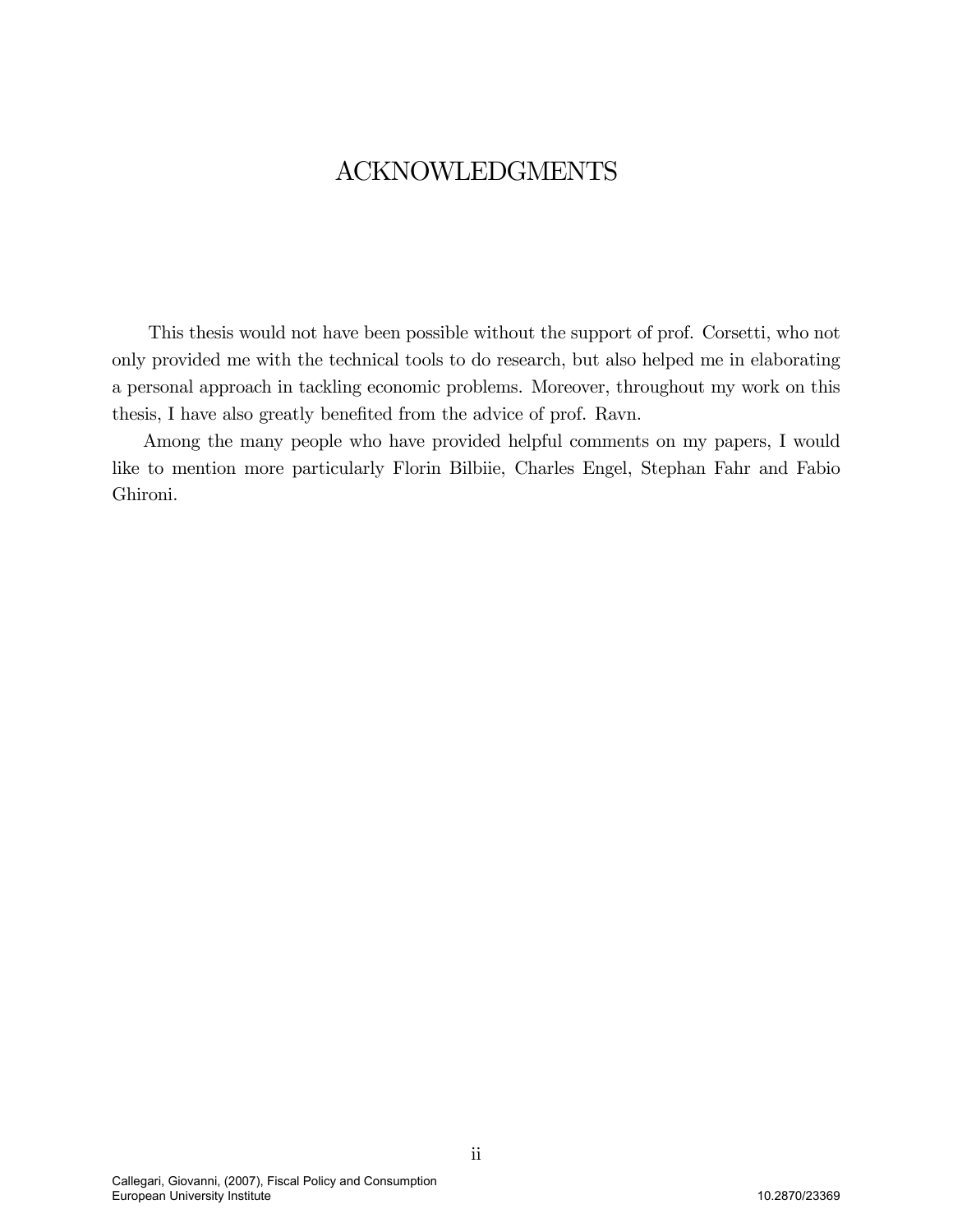# **CONTENTS**

| I              | Preface                                                   |               |                                                                              |                |  |  |  |
|----------------|-----------------------------------------------------------|---------------|------------------------------------------------------------------------------|----------------|--|--|--|
| $\mathbf H$    |                                                           | Chapters      |                                                                              | $\mathbf 1$    |  |  |  |
| 1              | BUFFER STOCK SAVINGS, CONSUMPTION AND GOVERNMENT SPENDING |               |                                                                              |                |  |  |  |
|                |                                                           | <b>SHOCKS</b> |                                                                              | $\mathbf{1}$   |  |  |  |
|                | 1.1                                                       |               |                                                                              | $\mathbf{1}$   |  |  |  |
|                | 1.2                                                       |               | Empirical Evidence on the effects of government expenditure shocks $\dots$ . | 3              |  |  |  |
|                | 1.3                                                       |               |                                                                              | $\overline{4}$ |  |  |  |
|                |                                                           | 1.3.1         |                                                                              | $\overline{5}$ |  |  |  |
|                |                                                           | 1.3.2         |                                                                              | 6              |  |  |  |
|                |                                                           | 1.3.3         |                                                                              | $\overline{7}$ |  |  |  |
|                |                                                           | 1.3.4         |                                                                              | 8              |  |  |  |
|                |                                                           | 1.3.5         |                                                                              | 9              |  |  |  |
|                | 1.4                                                       |               |                                                                              | 10             |  |  |  |
|                | 1.5                                                       |               |                                                                              | 10             |  |  |  |
|                | 1.6                                                       |               |                                                                              | 12             |  |  |  |
|                |                                                           | 1.6.1         |                                                                              | 12             |  |  |  |
|                |                                                           | 1.6.2         |                                                                              | 13             |  |  |  |
|                |                                                           | 1.6.3         |                                                                              | 13             |  |  |  |
|                | 1.7                                                       |               |                                                                              | 14             |  |  |  |
|                | 1.8                                                       |               |                                                                              | 18             |  |  |  |
|                | 1.A                                                       |               | A Log-linearization of the Equilibrium Conditions                            | 22             |  |  |  |
|                |                                                           |               |                                                                              | 22             |  |  |  |
|                | 1.B                                                       |               |                                                                              | 23             |  |  |  |
| $\overline{2}$ |                                                           |               | GOVERNMENT EXPENDITURE, DURABLE GOODS AND RULE-OF-THUMB                      |                |  |  |  |
|                | <b>BEHAVIOR</b>                                           |               |                                                                              |                |  |  |  |
|                | 2.1                                                       |               | 27<br>27                                                                     |                |  |  |  |
|                | 2.2                                                       |               |                                                                              | 29             |  |  |  |
|                |                                                           | 2.2.1         |                                                                              | 30             |  |  |  |
|                |                                                           | 2.2.2         |                                                                              | 31             |  |  |  |
|                |                                                           | 2.2.3         |                                                                              | 32             |  |  |  |
|                |                                                           |               |                                                                              |                |  |  |  |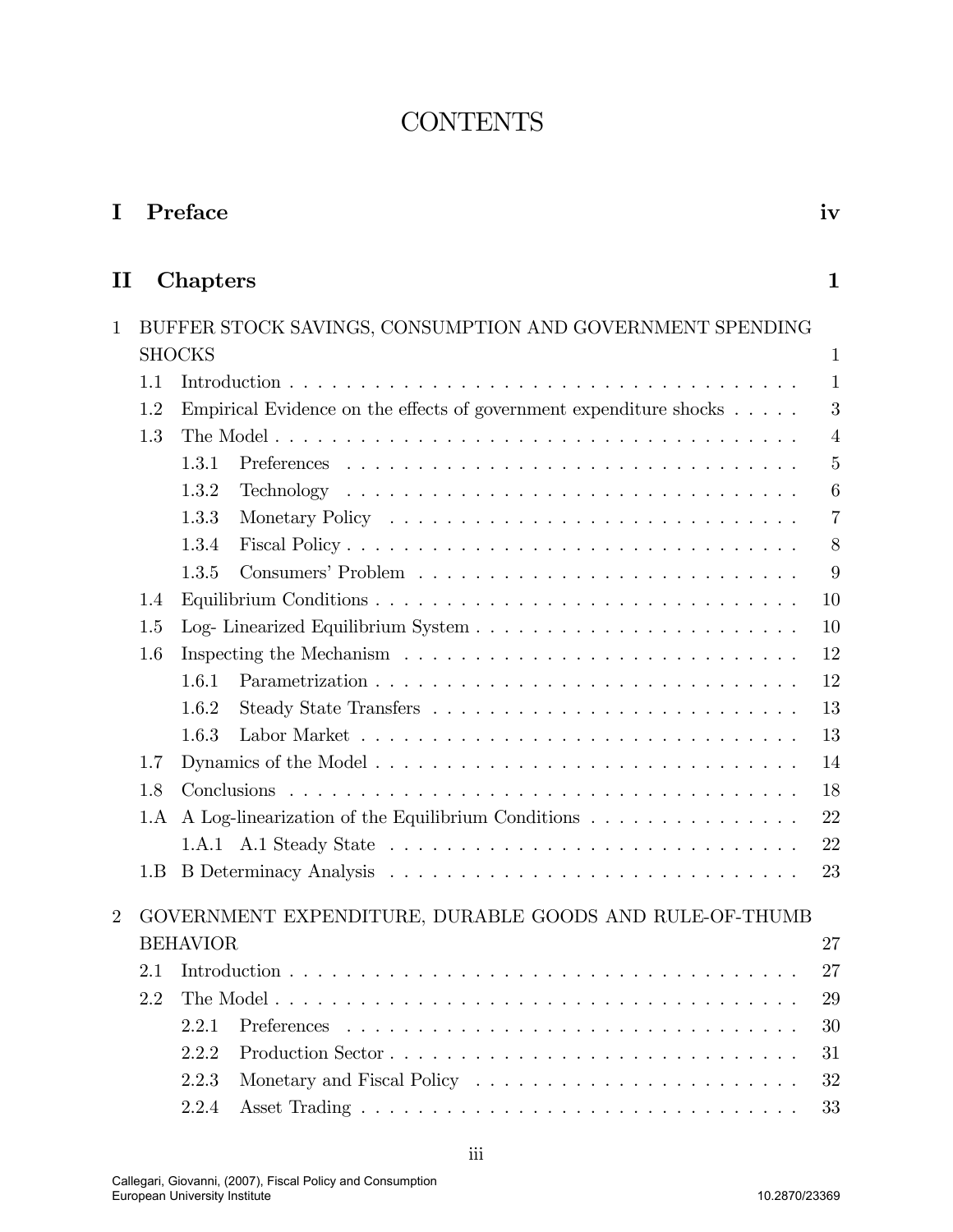|   |     | 34<br>2.2.5                                                                                                   |
|---|-----|---------------------------------------------------------------------------------------------------------------|
|   |     | 36<br>2.2.6                                                                                                   |
|   |     | 37<br>2.2.7                                                                                                   |
|   |     | 38<br>2.2.8                                                                                                   |
|   | 2.3 | 40                                                                                                            |
|   | 2.4 | 41                                                                                                            |
|   | 2.5 | Inspecting the Mechanism $\ldots \ldots \ldots \ldots \ldots \ldots \ldots \ldots \ldots \ldots$<br>44        |
|   | 2.6 | 47                                                                                                            |
|   | 2.7 | 52                                                                                                            |
|   | 2.A | 55                                                                                                            |
|   | 2.B | 56<br>A more general utility function specification                                                           |
|   | 2.C | 57                                                                                                            |
|   |     |                                                                                                               |
| 3 |     | FINANCIAL FRICTIONS AND HOUSEHOLD DEBT: A NEW PERSPECTIVE                                                     |
|   |     | ON TWIN DEFICITS<br>61                                                                                        |
|   | 3.1 | 61                                                                                                            |
|   | 3.2 | 64                                                                                                            |
|   |     | 64<br>3.2.1                                                                                                   |
|   |     | 68<br>3.2.2                                                                                                   |
|   | 3.3 | 68                                                                                                            |
|   |     | 70<br>3.3.1                                                                                                   |
|   |     | 3.3.2<br>71                                                                                                   |
|   |     | 71<br>3.3.3                                                                                                   |
|   |     | 3.3.4<br>72                                                                                                   |
|   |     | 76<br>3.3.5                                                                                                   |
|   |     |                                                                                                               |
|   |     | 3.3.6 Inspecting the Mechanism $\ldots \ldots \ldots \ldots \ldots \ldots \ldots \ldots$<br>$77\,$            |
|   | 3.4 | 78                                                                                                            |
|   | 3.5 | 79                                                                                                            |
|   |     | 79<br>3.5.1<br>Tax Cuts $\dots \dots \dots \dots \dots \dots \dots \dots \dots \dots \dots \dots \dots \dots$ |
|   |     | 83<br>3.5.2                                                                                                   |
|   | 3.6 | 86                                                                                                            |
|   | 3.7 | 88                                                                                                            |
|   |     | <b>APPENDICES</b>                                                                                             |
|   | А.  | 94                                                                                                            |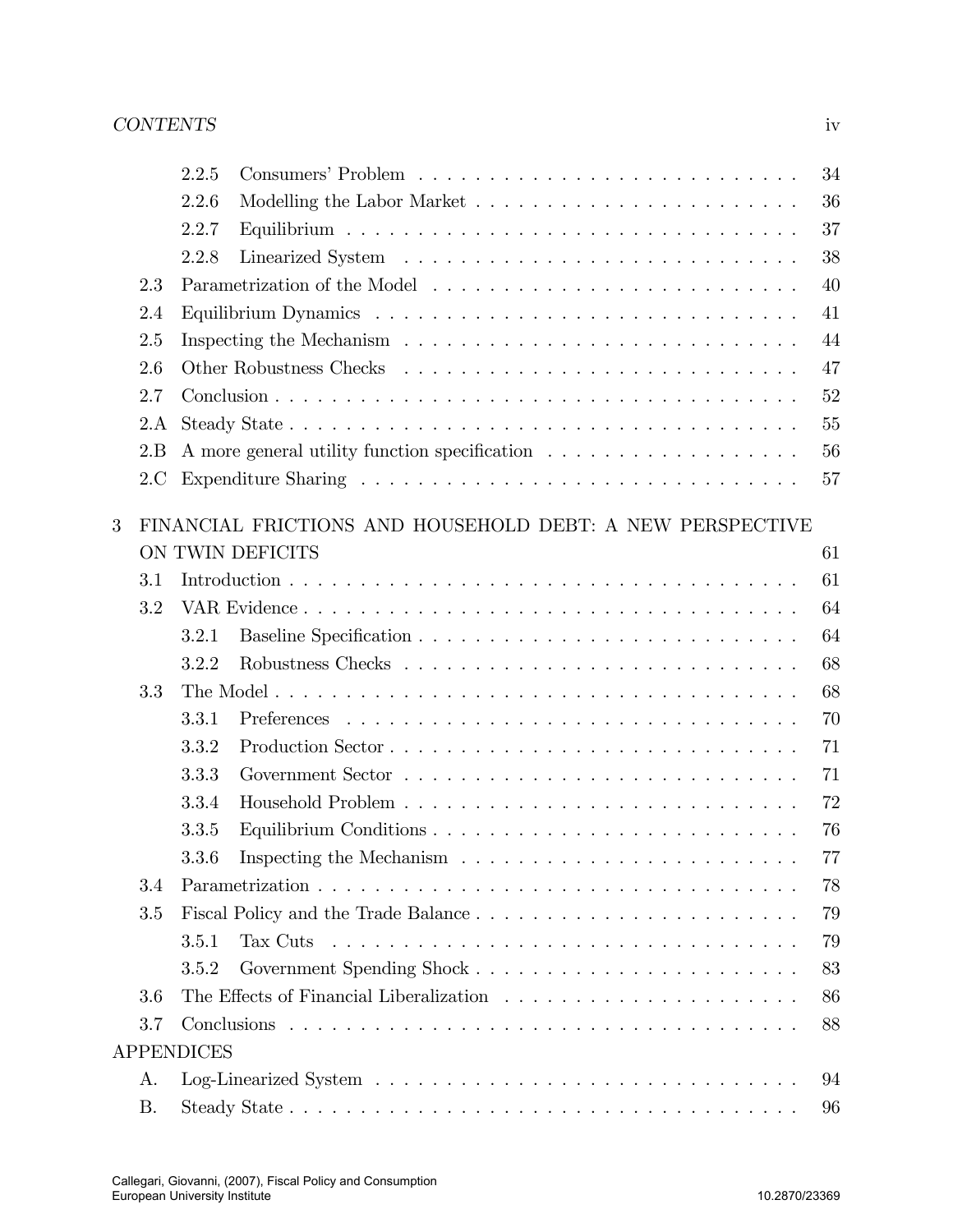# CONTENTS v

| C. Nondurable goods consumption condition $\ldots \ldots \ldots \ldots \ldots \ldots \ldots$ 96 |  |
|-------------------------------------------------------------------------------------------------|--|
|                                                                                                 |  |
|                                                                                                 |  |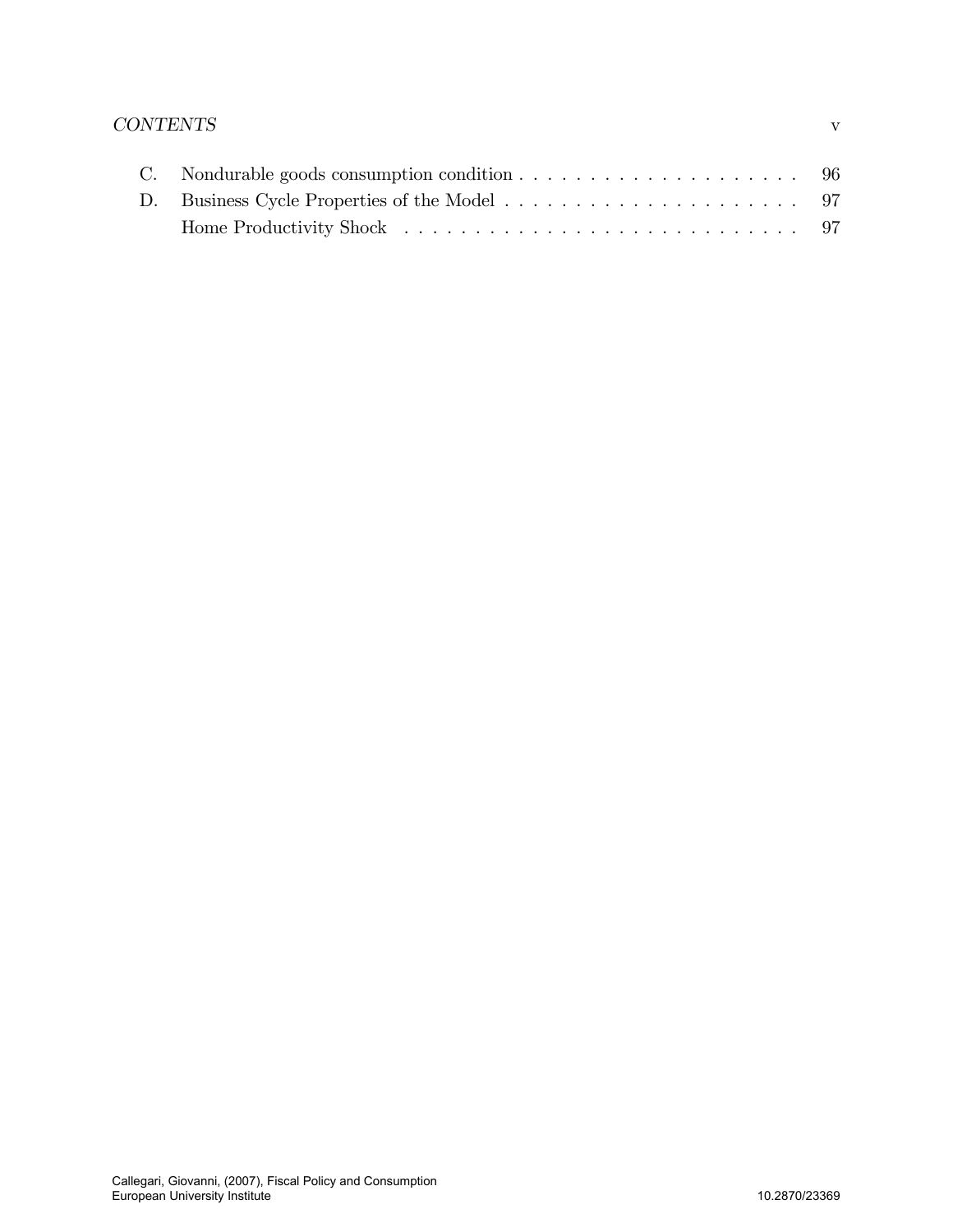# Part I

# Preface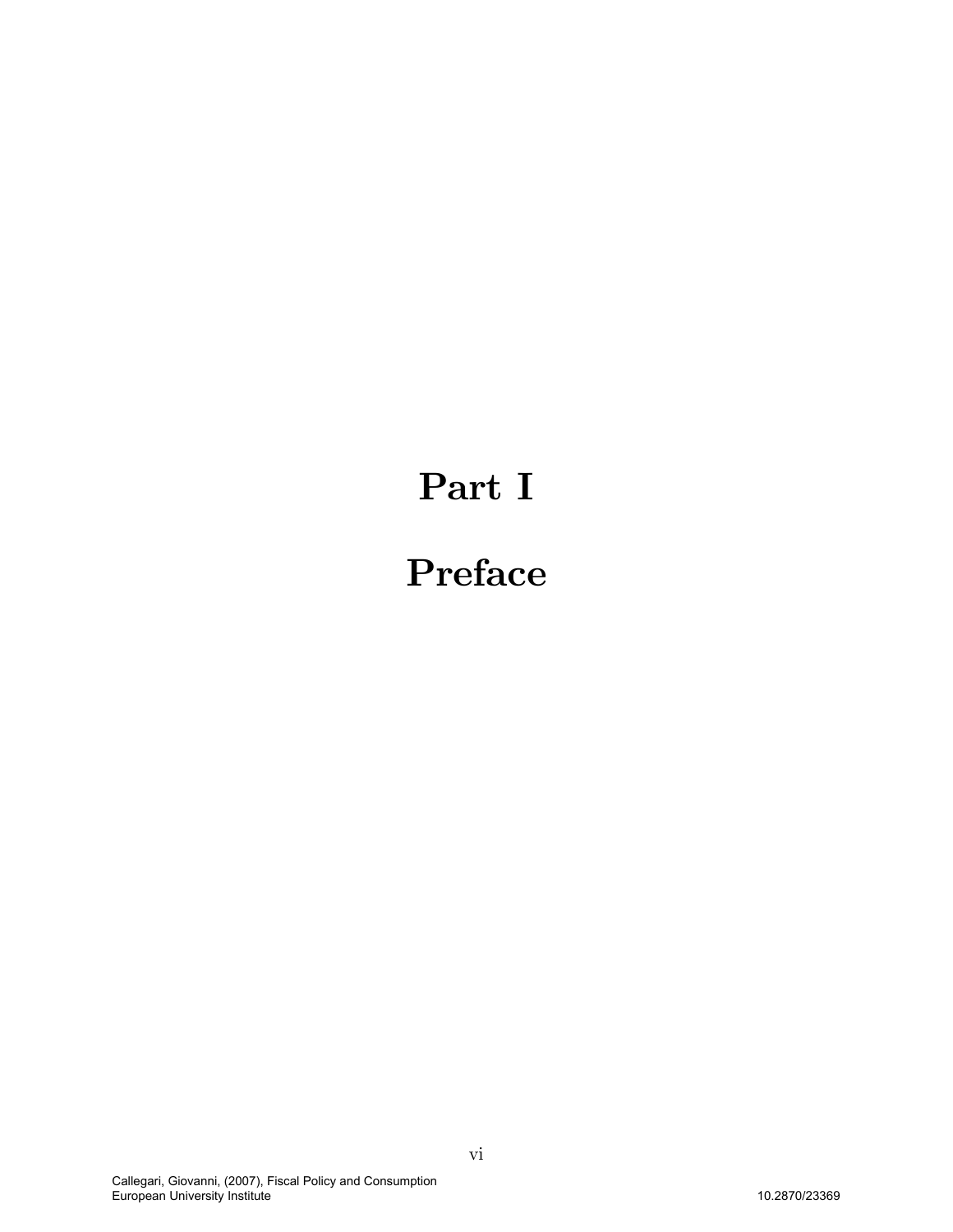There is little doubt that fiscal policy plays an important role in business cycle fluctuations; however, the ability of fiscal policy measures to work as a countercyclical stimulus has recently been questioned (see Taylor, 2000), in light of the efficiency and transparency of monetary policy interventions. Far from postulating a definitive answer to the debate, the objective of this dissertation is to contribute to a better understanding of the transmission mechanism of fiscal policy shocks, through their interaction with the consumption behavior of private agents. The fundamental contribution of this thesis is the introduction of different forms of households' heterogeneity in the analysis of the effects of government expenditure shocks and tax cuts.

The standard neoclassical paradigm is hard pressed to explain important features of the life-cycle such as the failure of consumption smoothing, or the near-zero level of wealth that is observed at the level of both individual households and income cohorts  $\sim$  as it is forcefully argued by Mankiw (2000), among others. This author proposes a new framework to reconcile theory with these facts, in which standard infinite-horizon agents coexist with agents who consume all their income period by period (rule-of-thumb consumers). Gali, Lopez-Salido and Vallés  $(2005)$  – further refined by Bilbiie and Straub  $(2004)$  – find that in a general equilibrium model after Mankiw government expenditure shocks generate a positive consumption response, a piece of evidence from macro VARs which cannot be reconciled with standard business cycle models. The three chapters in this thesis contribute to this literature by presenting a criticism and, at the same time, an extension of this approach. A criticism because my analysis shows that small departures from the assumptions defining the ruleof-thumb behavior à la Mankiw make the model unable to generate a positive consumption response to spending shocks; an extension because, adopting a two-group (Ricardian/ Non-Ricardian) framework, my work provides a more detailed and explicit microfoundation of Non-Ricardian behavior. This is essentially achieved by introducing household debt and collateral constraints.

While my approach in this dissertation is mainly theoretical, the analysis systematically refers to empirical evidence, particularly to the growing VAR literature on fiscal policy pioneered by Blanchard and Perotti (2002). In the last chapter, the theoretical study is complemented by a VAR estimation of the effects of tax cuts and government expenditure shocks on trade.

The motivation for this thesis can be easily identified. Models with rule-of-thumb consumers are criticized as being too simplistic and based on incredible assumptions. As an alternative, I initially explored the possibility of modelling Buffer Stock consumers as in Carroll (1997). Indeed, in the first chapter of this dissertation, I analyze government shocks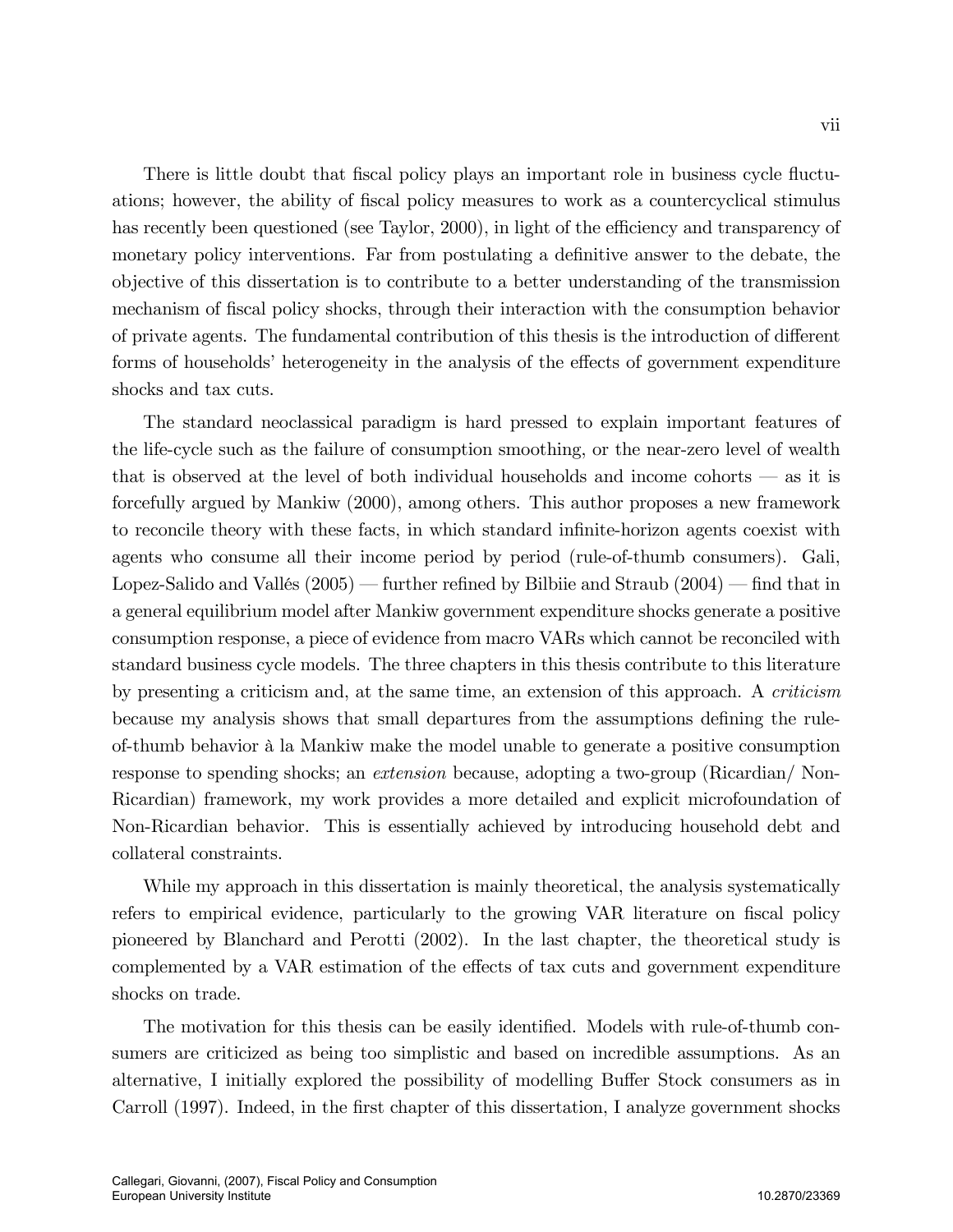using a model which displays some of the features of Buffer Stock savings  $\sim$  a reduced form mirroring the simulation results in Carroll's article.

The need for more carefully defined microfoundations of Non-Ricardian agents led me to refocus my attention on models with financial frictions and collateral constraints. Building again on a two-consumer-group framework, I model consumption heterogeneity in terms of the rate of time preferences, as in Iacoviello (2005). This approach has proven particularly successful in monetary policy analysis; furthermore, models with financial frictions are able to fit many of the micro stylized facts on consumption smoothing, household debt and wealth holding. In chapter 2 and 3 I adopt this approach to assess the impact of fiscal policy shocks in closed and open economy, with and without sticky prices.

The first chapter entitled Government Spending, Consumption and Cash-on-Hand Dynamics sets up a model in which, as in the work by Gali, Lopez-Salido and Vallés  $(2005)$ , the behavior of Non-Ricardian agents is determined by an ad-hoc assumption. Namely, for this group of consumers, I assume a negative relation between expected rate of growth of consumption and the current level of cash-on-hand, defined as the sum of disposable income and the bonds inherited from last period. Such a relation has been obtained by Carroll  $(1997)$  through simulation, and is indeed the characterizing feature of Buffer stock savings behavior  $\sim$  as it emerges from Carroll's work. In this model, consumption tracks current income fairly closely, in line with the evidences on individual consumption as in Carroll and Summers (1991) and Carroll (1994).

Non Ricardian agents are introduced in an otherwise standard New-Keynesian model where price-setting is subject to the Calvo (1983) mechanism. The interaction between sticky prices and Non Ricardian agents is at the basis of the positive consumption response to a government expenditure shock: the expenditure shock induces an increase in labor demand and in real wages, which is emphasized by the presence of sticky prices; labor income thus increases on impact, while taxes rise slowly because of deficit financing. The consequent rise in cash-on-hand translates into a lower growth rate of consumption, accommodated by increasing current consumption. The paper then studies the theoretical conditions under which this result arises.

Notably, a positive consumption response to fiscal shocks is associated with a real wage response much in line with the VAR evidence (Fatas and Mihov, 2003 and Gali, Lopez-Salido and Vallés, 2006); moreover, Buffer Stock agents increase savings together with consumption after a government expenditure shock. Both these features are critical aspects of which the model with original rule-of-thumb consumers failed to reproduce satisfying impulse responses.

In the second chapter entitled Government Spending, Durable Goods and Rule-of-Thumb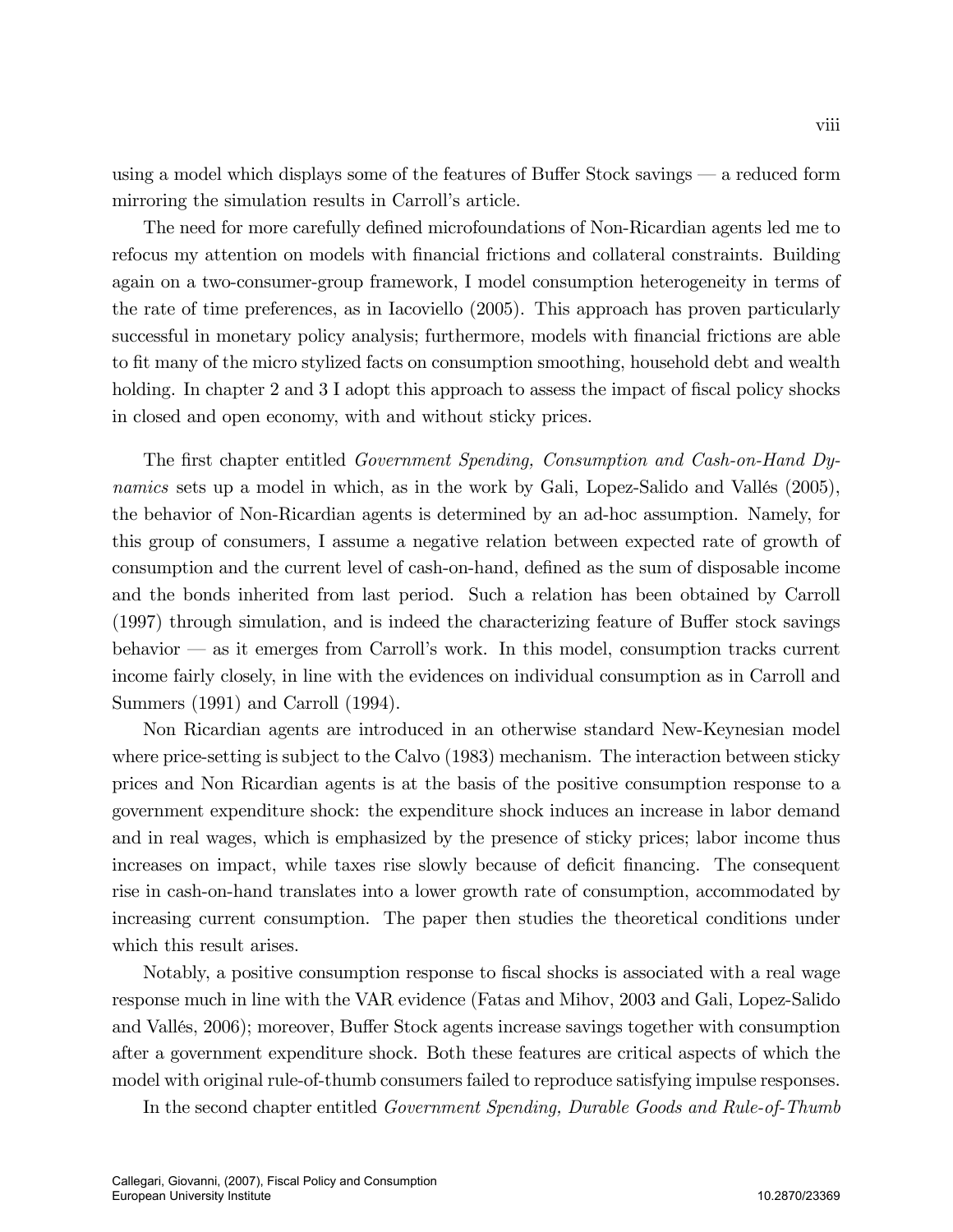behavior I still rely on the two-group modelling framework to introduce financial friction and household debt. The model draws upon a modified version of Iacoviello  $(2005)$  to study the effects of government expenditure shocks. The economy is characterized by two groups of agents (patient and impatient), two goods (durable and non-durable), monopolistic competition and sticky prices. The introduction of a collateral constraint (Impatient agents use durable goods as collateral to buy from Patient households) affects the way in which the main aggregate variables respond to a government expenditure shock. This chapter demonstrates that endogenous variations in the price of collateral constitute an important propagation channel: to the extent that relative price changes following expenditure shocks reduce the value of the inherited stock of collateral, valuation effects introduce an additional, indirect negative wealth effect which pushes down the households' consumption response.

The rule-of-thumb model is nested into this specification: shutting down the durable sector prevents agents from borrowing and, given that they are relatively impatient, without any incentive to save. By moving from the most to the least restrictive specification, I show that the positive consumption response generated by the rule-of-thumb model is extremely sensitive to slight deviations from its basic assumptions, once the indirect wealth effect is taken into account.

The results in chapter 2 suggest that a model with financial frictions can have promising implications for the transmission mechanism of fiscal policy shocks in an open economy context. This insight is developed in chapter 3, entitled Financial Frictions and Household Debt: a New Perspective on Twin Deficits where I study the transmission mechanism of tax cuts and government expenditure shocks in a two-country model with patient and impatient agents and collateral constraint. The analysis is designed to focus on the positive correlation between budget deficit and current account deficit, the so-called  $Twin$  Deficit hypothesis (TDH).

While most of the DSGE literature has focused on government spending shocks, this new framework allows me to make a detailed analysis of both the budget and external consequences of tax cuts  $\sim$  an experiment which appears to be closer to the current policy debate on global imbalances. At the same time, the basic business cycle properties of the model (response to a productivity shock and second moments of the main variables) are not too dissimilar from the RBC benchmark and do not lead to unrealistic responses.

Assuming lump-sum taxes, the model predicts twin deficits conditional on tax cuts, while the model further predicts twin divergence (i.e. negative correlation) conditional on government expenditure shocks. Notably, these responses are qualitatively in line with those estimated by a structural VAR on U.S. data from 1973 to 2004 and with the recent empirical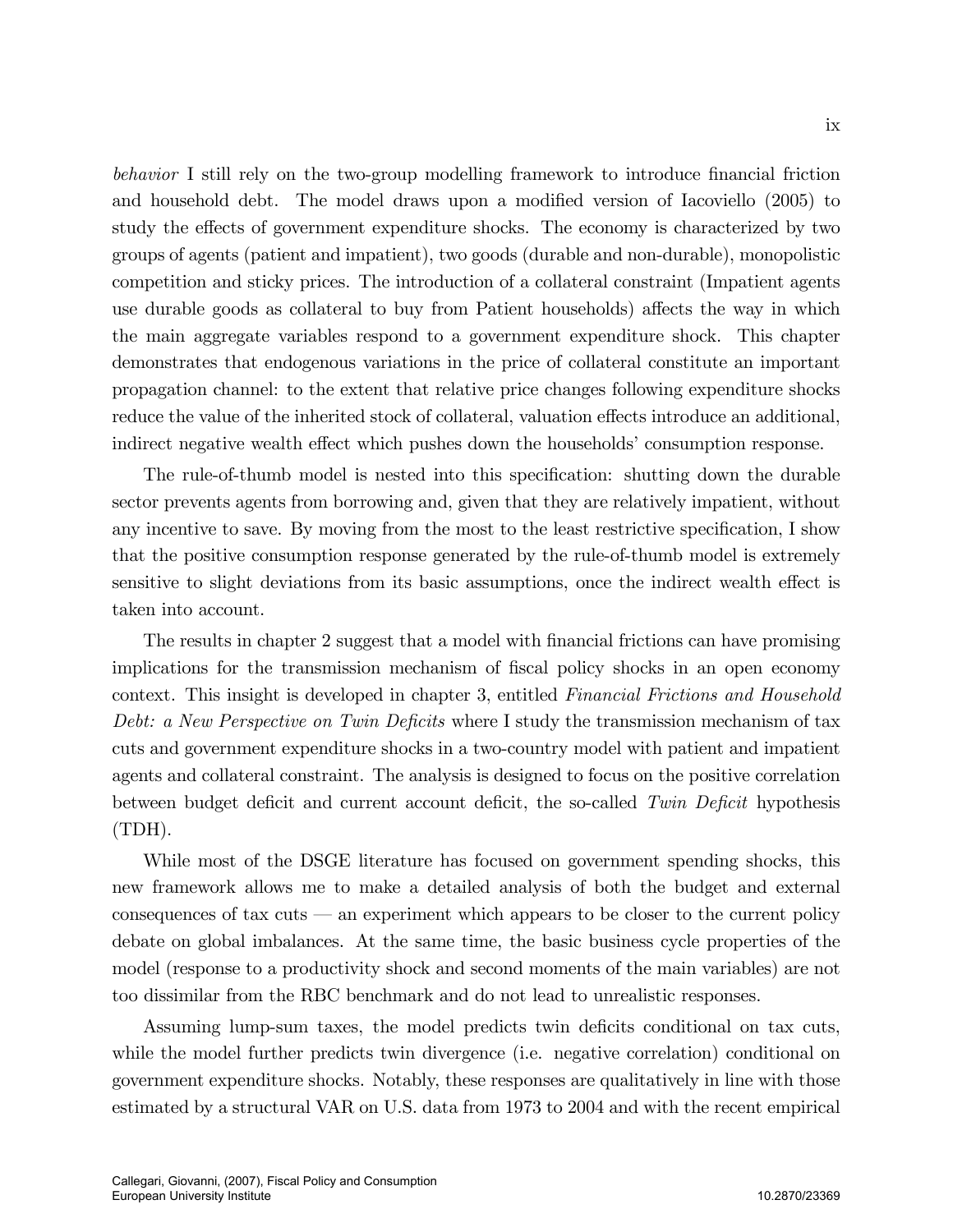literature on twin deficit in the U.S.

In addition, the model allows me to analyze the implications of financial liberalization as regards the sign and magnitude of the current account response to Öscal shocks. The motivation for this exercise is the observation that, after U.S. deregulated and liberalized Önancial markets at the beginning of the 1980s, the external trade imbalance of this country has grown quite steadily and, in recent times, dramatically. The results of the model suggest that the response of current account deficit to fiscal policy shocks is indeed larger in a deregulated economy.

The chapters of this thesis investigate and describe the propagation mechanism of fiscal policy shocks once different consumption behaviors are considered. A fruitful new research agenda takes shape, whose ultimate objective is the development of medium and large scale DSGE models better suited to fit the data. This will require an assessment of the relative importance of different groups of consumers through structural estimation. These models can potentially be applied to a number of problems. For instance, they could shed light on the role of asset prices fluctuations in open economy, depending on the nature of financial frictions and the severity of collateral constraints characterizing different financial systems.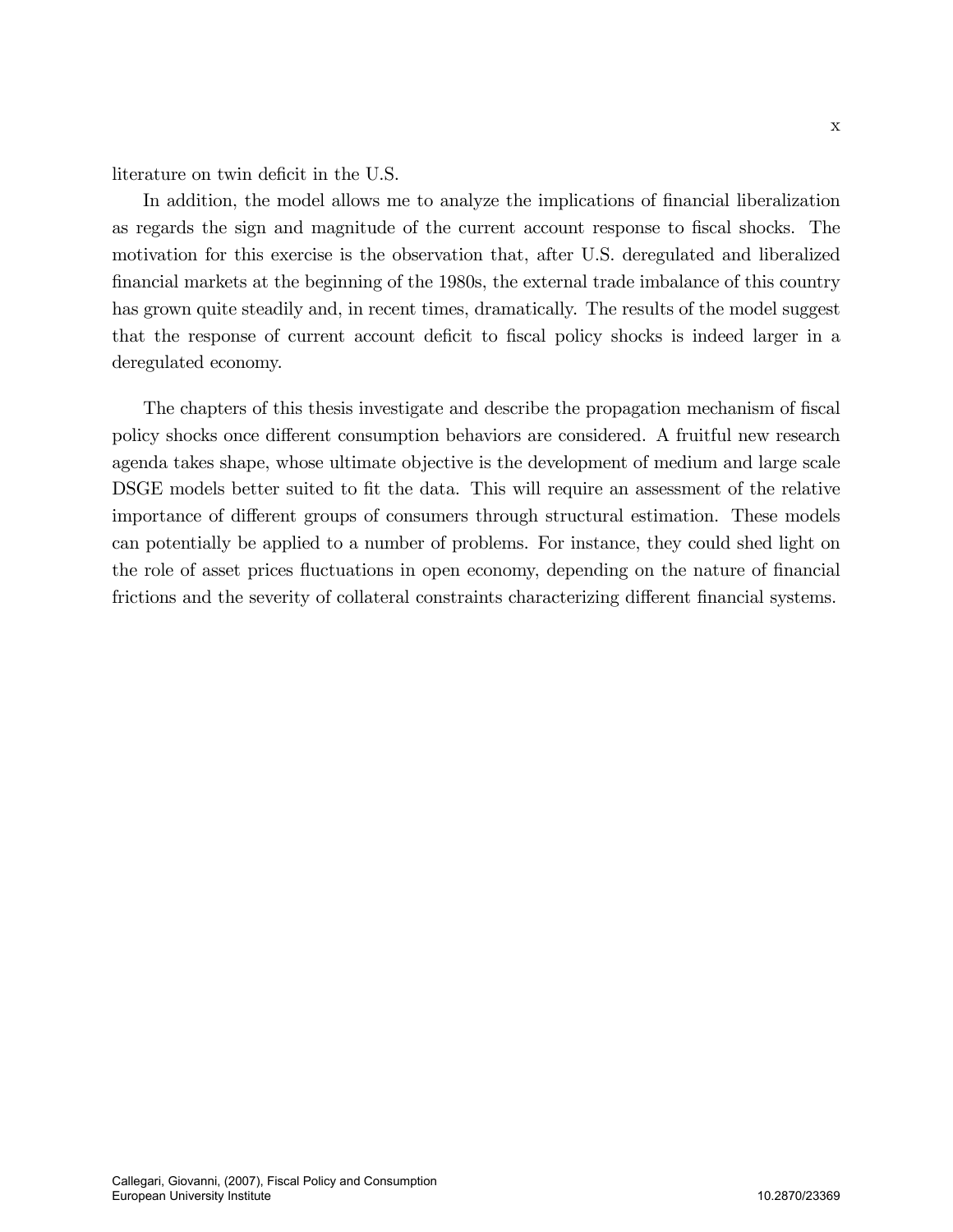# BIBLIOGRAPHY

- [1] Bilbiie F. and R. Straub (2004) "Fiscal Policy, Business Cycles and Labor-Market Fluctuations", MNB Working Paper  $n^{\circ}$  2004/6
- [2] Blanchard, O. and R. Perotti (2002) "An Empirical Characterization of the Dynamic Effects of Changes in Government Spending and Taxes on Output", *Quarterly Journal* of Economics, Vol.117, 1329-1368.
- [3] Carroll, C. D. (1994) "How Does Future Income Affect Current Consumption?" Quarterly Journal of Economics, CIX, 111-48
- [4] Carroll, C.D. and L.H. Summers "Consumption Growth Parallels Income Growth: Some New Evidence", in B. Douglas Bernheim and J. B. Shoven, eds, *National Savings and* Economic Performance (Chicago: Chicago University Press, pp. 503-43.
- [5] Fatas A. and I Mihov (2003) "The Effects of Fiscal Policy on Consumption and Employment: Theory and Evidence", mimeo, INSEAD
- [6] Gali, J., J.D. Lopez-Salido and J. Valles  $(2005)$  "Understanding the Effects of Government Spending on Consumption", Journal of the European Economic Association, mimeo.
- [7] Iacoviello, M. (2005) "House Prices, Borrowing Constraints, and Monetary Policy in the Business Cycle", American Economic Review, V. 95 n.3, 739-764
- [8] Mankiw, N.G. (2000), "The Savers-Spenders Theory of Fiscal Policy", Discussion Paper n.1888, HIER.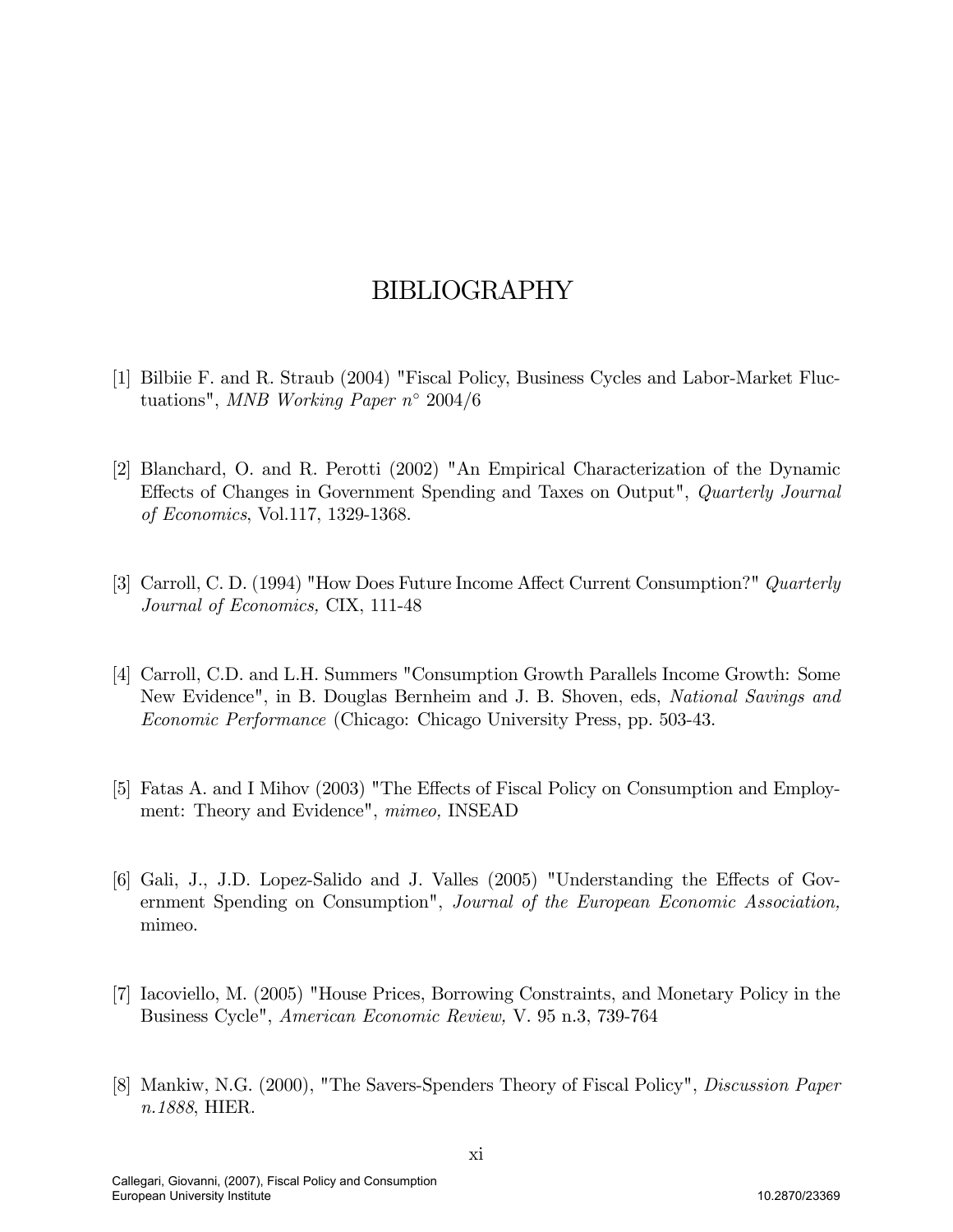## BIBLIOGRAPHY xii

[9] Taylor, J.B. (2000) "Reassessing Discretionary Fiscal Policy", The Journal of Economic Perspectives, vol. 14 n.2 21-36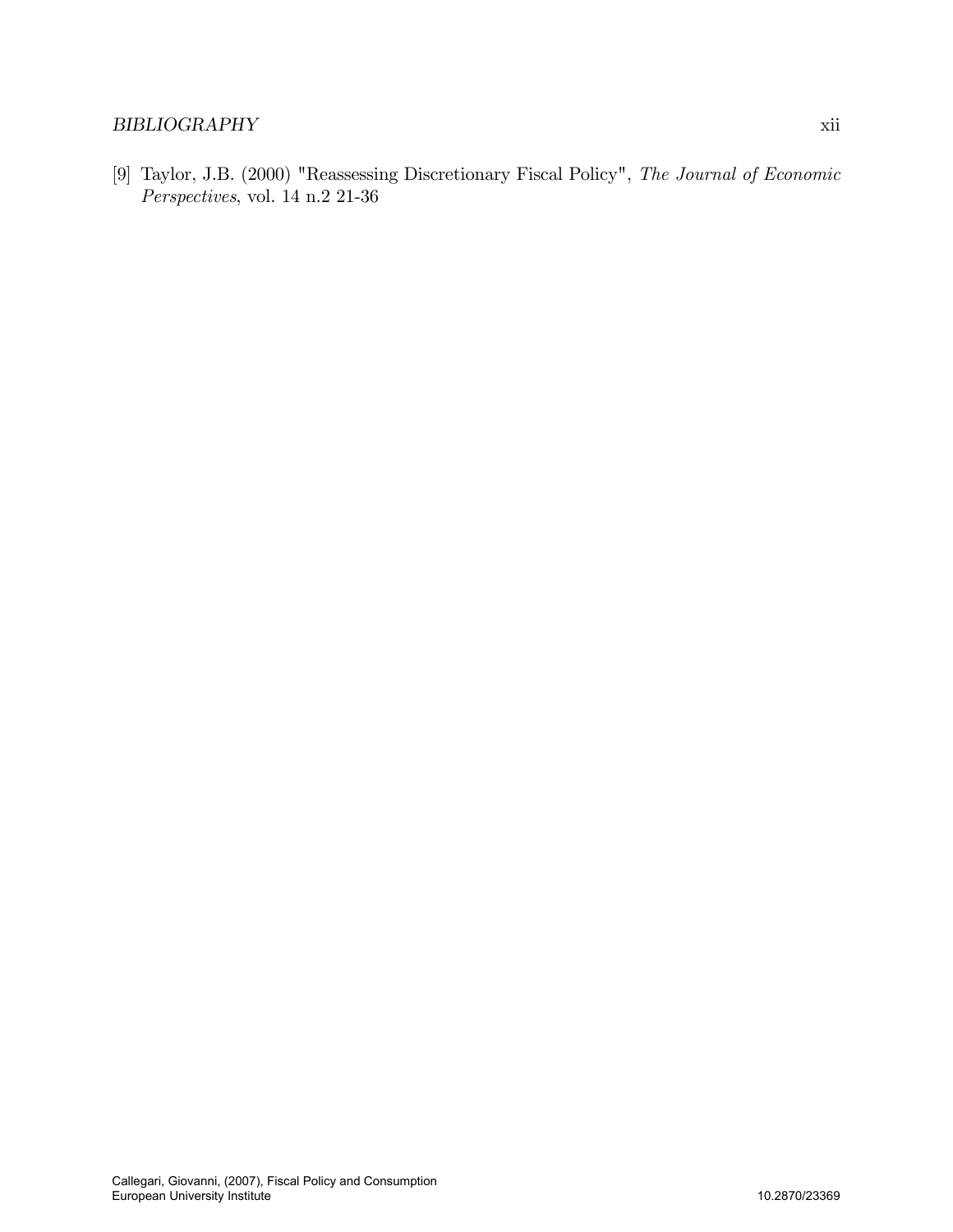# Part II

# **Chapters**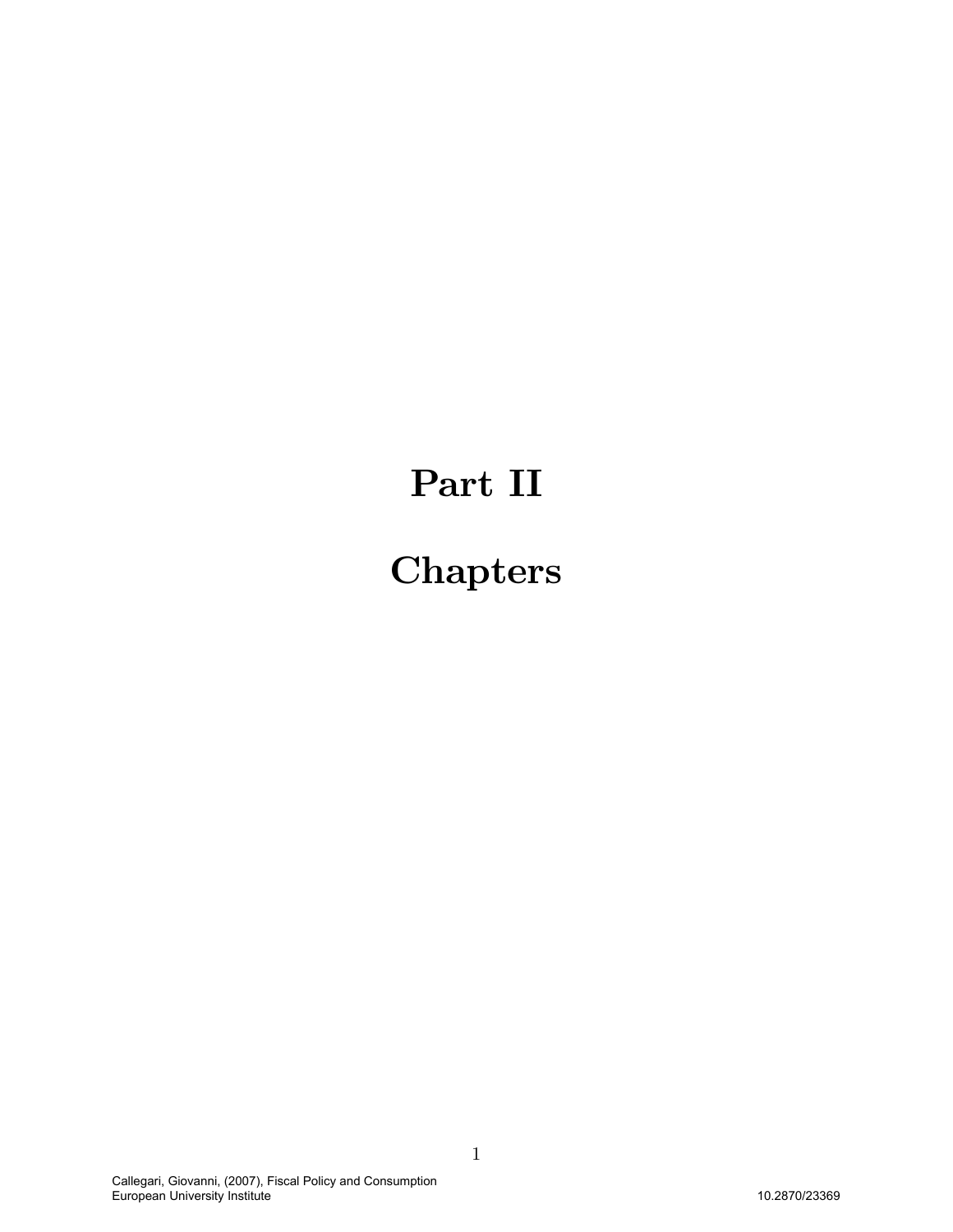# CHAPTER 1

# BUFFER STOCK SAVINGS, CONSUMPTION AND GOVERNMENT SPENDING SHOCKS

## 1.1 Introduction

In recent years fiscal policy has been the subject of a large body of research: a new set of VAR evidence produced by the works of Blanchard and Perotti (2002), Fatas and Mihov (2001 and 2003) and Mountford and Uhlig (2001) has called for a coherent and microfounded theoretical framework able to interpret and explain the dynamic effects of fiscal policy shocks.

In this respect, the predictions of standard RBC and New-Keynesian models cannot be easily reconciled with some of the VAR findings: in particular the nonnegative response of private consumption to a government expenditure shock constitutes a "puzzle" to which it is hard to give an explanation in a dynamic context: both the RBC and New-Keynesian models, indeed imply that the increase in the present discounted value of taxes needed to finance the increase in government spending generates a negative wealth effect which pushes households to reduce consumption and leisure. This should trigger a negative correlation between private consumption and employment while the data relative to the U.S. case display a positive correlation<sup>1</sup>.

This paper builds on the structural framework of Gali, Lopez-Salido and Vallés (2006), to investigate how the consumption response to fiscal shocks changes when households heterogeneity is Öt into an otherwise standard New-Keynesian model. Following Mankiw (2000) the mass of consumers is split in two groups: the first, called *Ricardians*, are standard infinitehorizon consumers, who have access to the private asset markets and so get the profits from the intermediate, monopolistic competitive firms. The second group of agents, called  $Buffer$ Stock agents, is populated by individuals who mimic the Buffer-Stock consumption behavior as it is described in Carroll (1997, 2001): their rate of growth of consumption is a negative function of cash-on-hand (the sum of labor income and inherited bonds). The conditions describing these agents' behavior are not derived from an explicit maximization procedure but

<sup>&</sup>lt;sup>1</sup>Blanchard and Perotti (2002), Fatas and Mihov (2001, 2003) and Gali, Lopez-Salido and Vallés (2005) all Önd that private consumption rises after an increase in government expenditure. Mountford and Uhligh  $(2001)$  establishes a flat response of consumption: all these works are related to US data.

Perotti (2004) estimate a VAR on seven OECD countries and finds that the positive consumption response is typical only of the US case.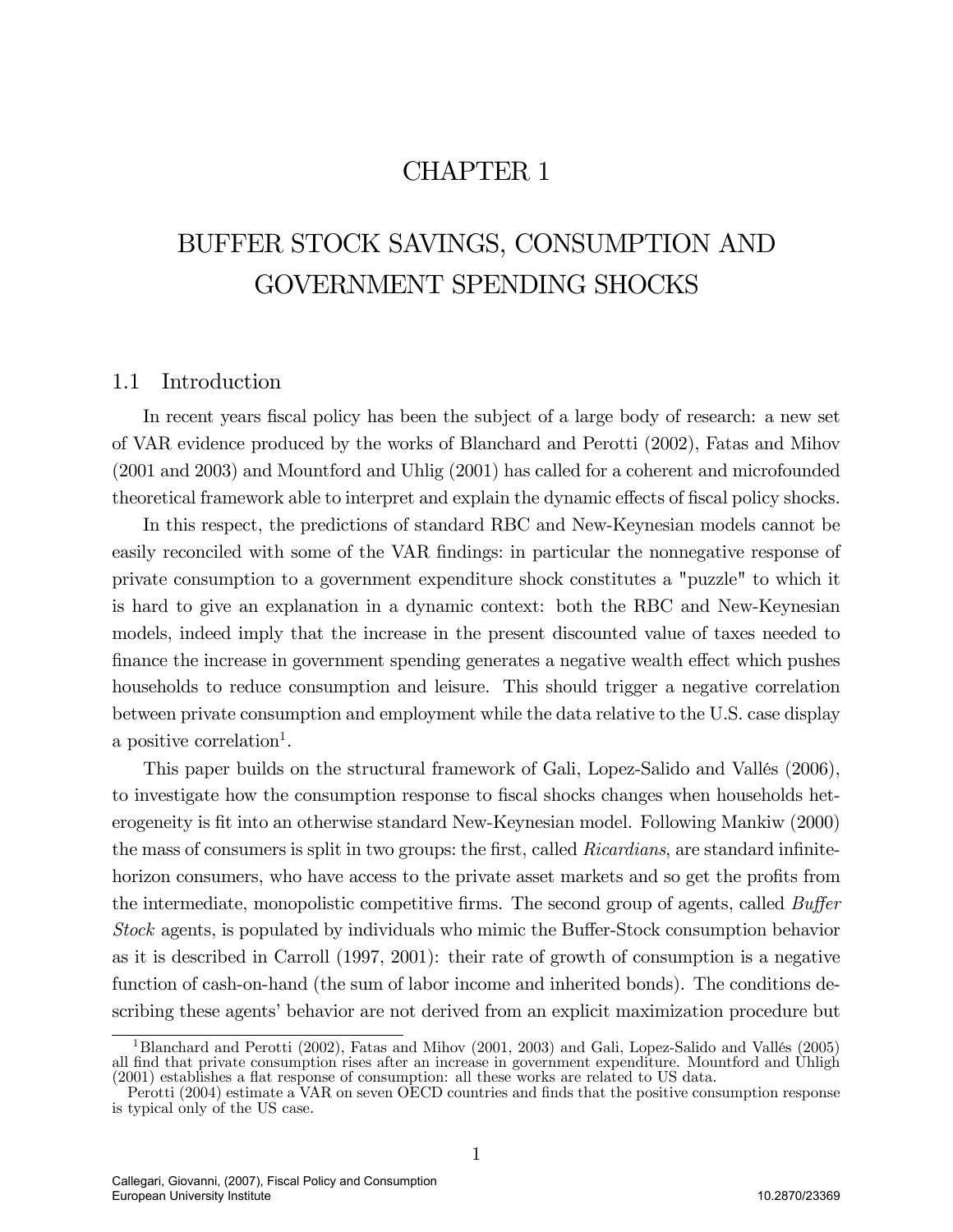#### 1.1. INTRODUCTION 2

are rather an approximation of the main features generated by Carroll in his paper through simulation. This mechanism departs from a fully microfounded approach but it is nevertheless a useful way to introduce this kind of consumption behavior preserving tractability. Moreover, this assumption is less binding than the assumption underlying rule-of-thumb consumers in Gali, Lopez-Salido and Vallés (2006) (henceforth GLV), which posits that the agents can neither borrow nor save. Furthermore, to generate a positive consumption response to fiscal shocks, GLV has to presuppose a demand-determined labor market structure (called Unionized labor markets).

The interaction between sticky prices and the behavior of Buffer-Stock agents manages to generate a positive consumption response after a government expenditure shock. As long as the present discounted value of cash-on-hand changes is positive, the consumption response is positive as well. The presence of sticky prices is also crucial. The reason is that demand drives output up to such an extent that the increase in labor demand prevails over labor supply: real wages rise, translating into an increase in labor income, and this in turn increases current consumption while reducing expected consumption growth. For this mechanism to generate our desired result, however, the government expenditure shock cannot be too persistent, and the degree of price stickiness must be above some threshold.

Compared with GLV and Bilbiie and Straub (2004) this model generates a positive consumption response with a smaller rise in real wages, more in line with the contained increase conveyed by data. Furthermore, Buffer-Stock agents increase their savings after the shock: while this fact reduces the impact multiplier of the consumption response it is certainly closer to reality than what is implied by the rule-of-thumb approach.

While the impact response of consumption is in line with the VAR evidence, this model cannot generate enough persistence (GLV, for instance, estimate that the consumption response reaches its peak after 2,5 years). The model's response falls monotonically after the positive impact response and becomes negative after 1,5 years. Another weakness of this approach is the fragility of the positive consumption response for different values of shocks' persistence: when it reaches values close to  $1$ , the negative wealth effect prevails over the positive response of Buffer-Stock agents and drags aggregate consumption down. The model generates a positive response for values that are in lines with the evidences provided by Finn  $(1998)^2$ .

This paper contributes to the growing body of research pioneered by Mankiw (2000), who emphasizes the need to introduce different kinds of consumption behavior to explain

<sup>&</sup>lt;sup>2</sup>There is no agreement in the literature on the exact value of this parameter: Kollmann (1998) contends that government expenditure follows a random walk while Coenen and Straub (2004) find that government expenditure is highly persistent but still stationary.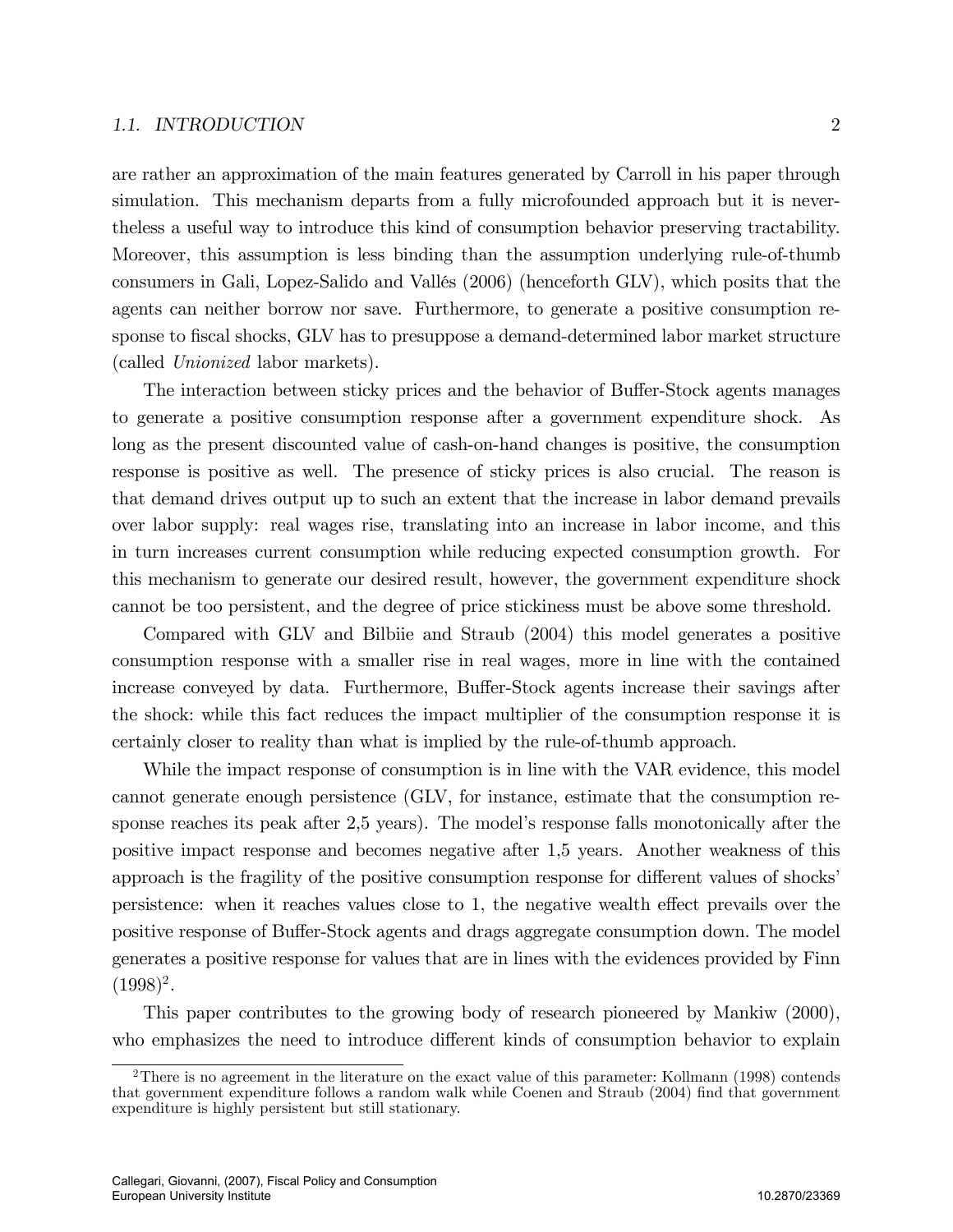some important findings related to consumption and fiscal policy issues<sup>3</sup>. Indeed, in recent years many papers have applied this framework to macroeconomic issues: Bilbiie and Straub  $(2004)$  studies the effects of government spending shock in a model with rule-of-thumb consumers and walrasian labor markets; Coenen and Straub (2004) estimate a similar model with Bayesian methods, finding that the role of rule-of-thumb agents is only marginally: this conclusion cannot be applied to this model though, because it assumes a different consumption behavior for Non-Ricardian agents. Erceg, Guerrieri and Gust (2005) and Bussière, Fratzscher and Mueller (2005) apply this framework to the analysis of fiscal policy shocks in open economy, concluding that fiscal policy does not affect current account dynamics in a significant way<sup>4</sup>.

This framework have also been applied to monetary policy analysis: Gali, Lopez-Salido and VallÈs (2003) study the determinacy properties of this model; Bilbiie (2005) continues this analysis, showing that a passive monetary policy rule might lead to equilibrium uniqueness, in contrast with the current literature with homogeneous agents; this conclusion leads to a revision of the judgement of the pre-Volker monetary policy management.

The structure of the paper is as follows: in the next section we will briefly present the main empirical evidence provided by the literature on government expenditure shocks. Section 3 presents the model and section 4 presents the equilibrium conditions, whereas Section 5 presents the log-linearized equilibrium system and section 6 describes the intergroup transfer and the basic mechanism of the model. The dynamics of the model is illustrated in Section 7 before the conclusion in Section 8.

## 1.2 Empirical Evidence on the effects of government expenditure shocks

Blanchard and Perotti  $(2002)$  and Fatas and Mihov  $(2001)$  both measure the effect of positive shocks to government spending: in a manner consistent with both the RBC and the Keynesian predictions, they found that a positive shock on government spending triggers a positive response on output, with the Öscal multiplier being greater than one in Fatas and Mihov (2001) and close to one in Blanchard and Perotti (2002). However, they also found a large positive effect of government spending on consumption, in stark contrast with the predictions of the standard RBC and New-Keynesian model. A partial confirmation of these

<sup>&</sup>lt;sup>3</sup>Mankiw (2000) maintains that the two-groups framework (that he called the *Savers-Spenders framework*) can help to explain several facts relative to consumption:  $a$ ) the lack of consumption smoothing at the individual level; b) the fact that many people have a net worth close to zero; c) that bequests are an important factor in wealth accumulation. Mankiw (2000) explicitly suggests the introduction of Buffer-Stock consumption behavior along the standard optimizing one.

<sup>&</sup>lt;sup>4</sup>Callegari (2006) shows that fiscal policy is important for current account dynamics when collateral constraints are introduced in a framework very similar to this one with two groups of consumers.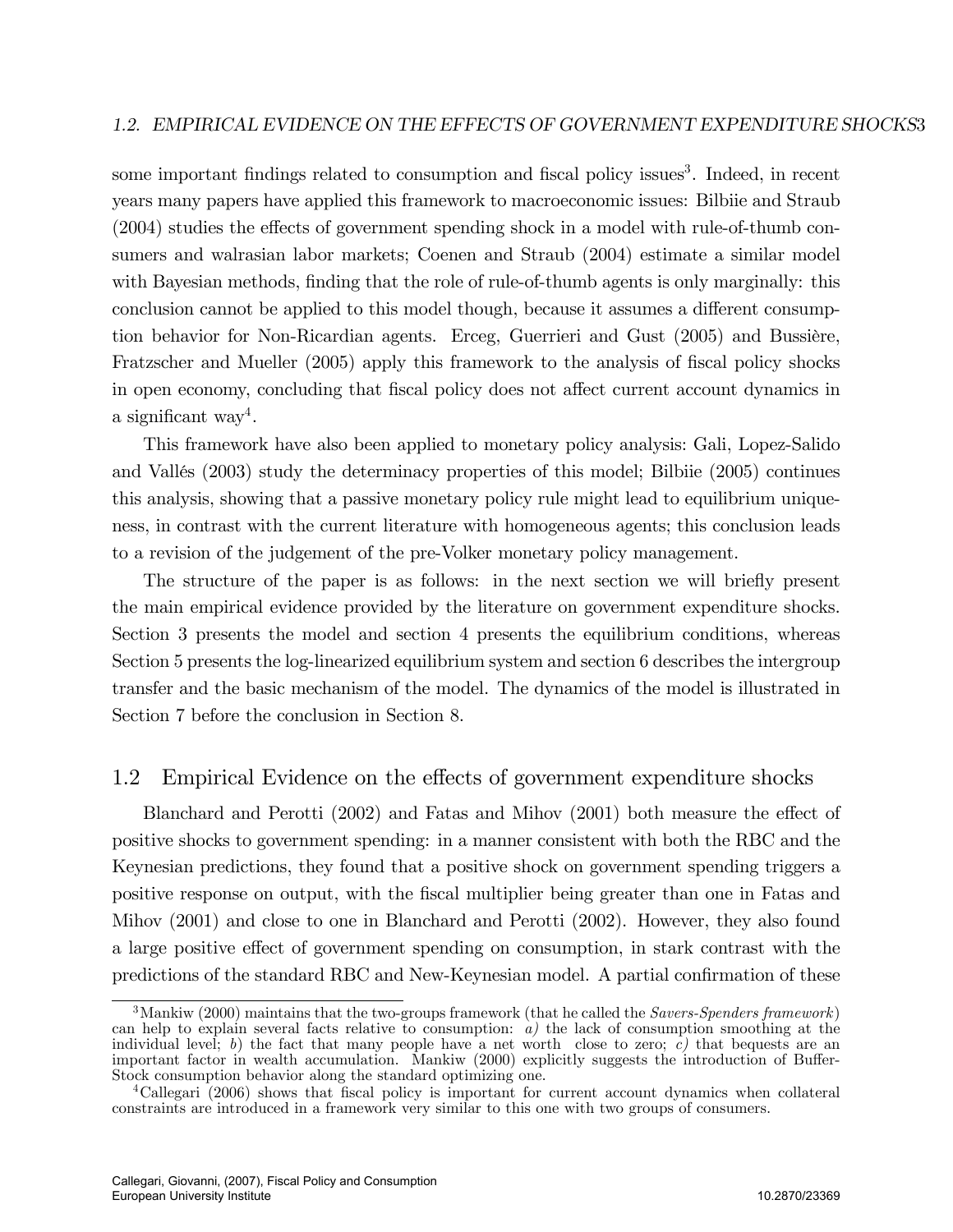results comes from Mountford and Uhlig (2002) who, using a different methodology for the identification of government shock, found that such a shock does not reduce consumption.

Gali, Lopez-Salido and Valles (2005) using the same identification methodology than Blanchard and Perotti  $(2002)$  and Fatas and Mihov  $(2001)$ , but using different datasets, find that consumption rises on impact and remains above zero for more than four years. Moreover, their measure of the fiscal multiplier on output is of 0.7 in the first year and of 1:3 after eight quarters, close to what was estimated by Blanchard and Perotti (2002). As for the effects on the labor market, GLV and Fatas and Mihov (2003) find that following an increase in government spending both the amount of labor hired and the real wage increase (with the latter being around 0:3 and 0:6 percent on impact), thus suggesting a shift of the labor demand curve along the labor supply. In particular GLV finds that the path of consumption follows fairly closely that of disposable income, suggesting a failure,in some ways, of consumption smoothing.

Perotti(2004) performs a similar analysis in five OECD countries comparing the response to a fiscal policy shock in two subsamples, the pre-1980 and the post-1980 period. He found that the response of consumption and output changes considerably in the two periods: in the first, fiscal policy seems to be more effective, with a more accentuated response of output and consumption; in the second subsample the response of output is smaller and the one of consumption close to zero or even negative.

### 1.3 The Model

The economy is populated by a continuum of infinitely-lived households of mass one with two different types of agents: Ricardian consumers, of mass  $(1 - \lambda)$ , who are standard optimizing agent who maximizes their utility function over an infinite time horizon;  $Buffer-Stock$ consumers, of mass  $\lambda$ , who display a negative relationship between expected consumption growth and cash-on-hand, the amount of cash available for consumption

The first group of consumer receives the labor income, owns the intermediate firms receiving the relative profits and holds government bonds, whereas the second group is constituted of consumers who rely only on labor income and on the interest rates received on government bonds.

The production side of the economy is composed by a final and intermediate sector: this sector produces a continuum of goods in a monopolistic competitive environment, which are then assembled by the Önal good sector in a unique good, sold in a perfectly competitive market. Prices are sticky in the sense of Calvo(1983) and Yun(1996).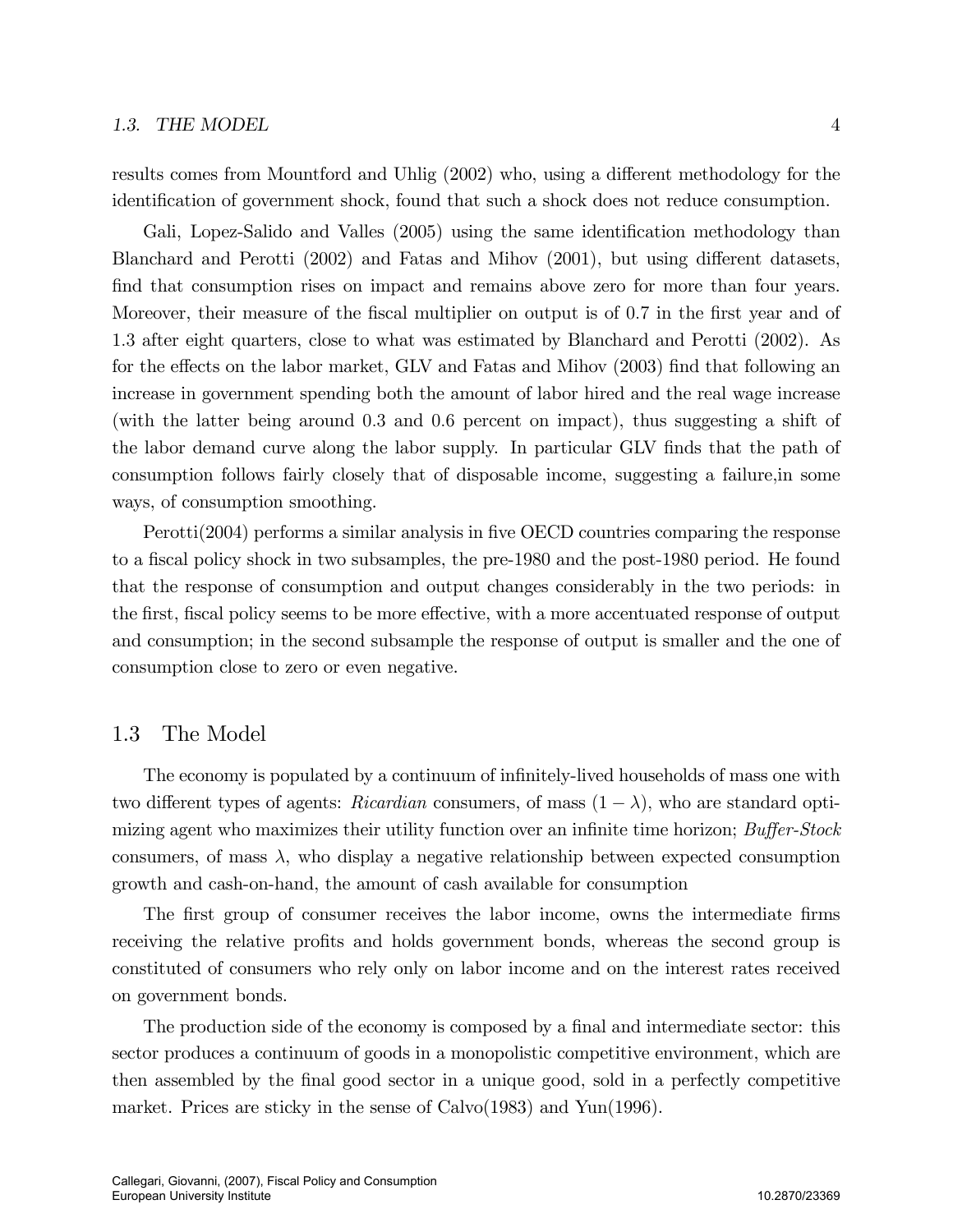

Figure 1.1: Simulation results on Buffer-Stock conusmption behavior - Negative relationship between expected consumption growth and current cash-on-hand (Source: Carroll, 2001).

## 1.3.1 Preferences

The preference of Ricardian consumers are as follows:

$$
\max_{\left\{\hat{B}_t\right\}_{t=0}^\infty}\max_{\left\{\hat{C}_t\right\}_{t=0}^\infty} U\left(\hat{C},\hat{N}\right) = E_t \sum_{t=0}^\infty \hat{\beta}^t \left[\ln\left(\hat{C}_t\right) + \hat{\chi}\frac{\left(1-\hat{N}_t\right)^{1-\hat{\varphi}}}{1-\hat{\varphi}}\right]
$$
(1.1)

where  $\hat{\beta}$  is the utility time discount factor of Ricardian agents,  $\hat{C}$  is the amount of the final goods consumed and  $\hat{N}_t$  are the hours supplied.

In the Buffer-Stock model of Carroll(1997), consumers are characterized by impatience, precautionary savings motives and a strictly positive probability of zero labor income. In order to avoid the event of zero consumption, they hold a positive level of wealth (the target level, point E in 1.1) which is used to buffer against adverse shocks. Carroll(1997) does not manage to solve the model analytically, so it simulates it numerically; Carroll(2001) proves some of the results obtained through simulation.

Figure 1.1, built on the simulation results of Carroll(1997), shows the negative correlation between expected consumption growth (y-axis) and the level of cash-on-hand (x-axis), which is defined as

$$
P_t \tilde{X}_t \equiv W_t \tilde{N}_t + \tilde{B}_{t-1} - P_t L_t
$$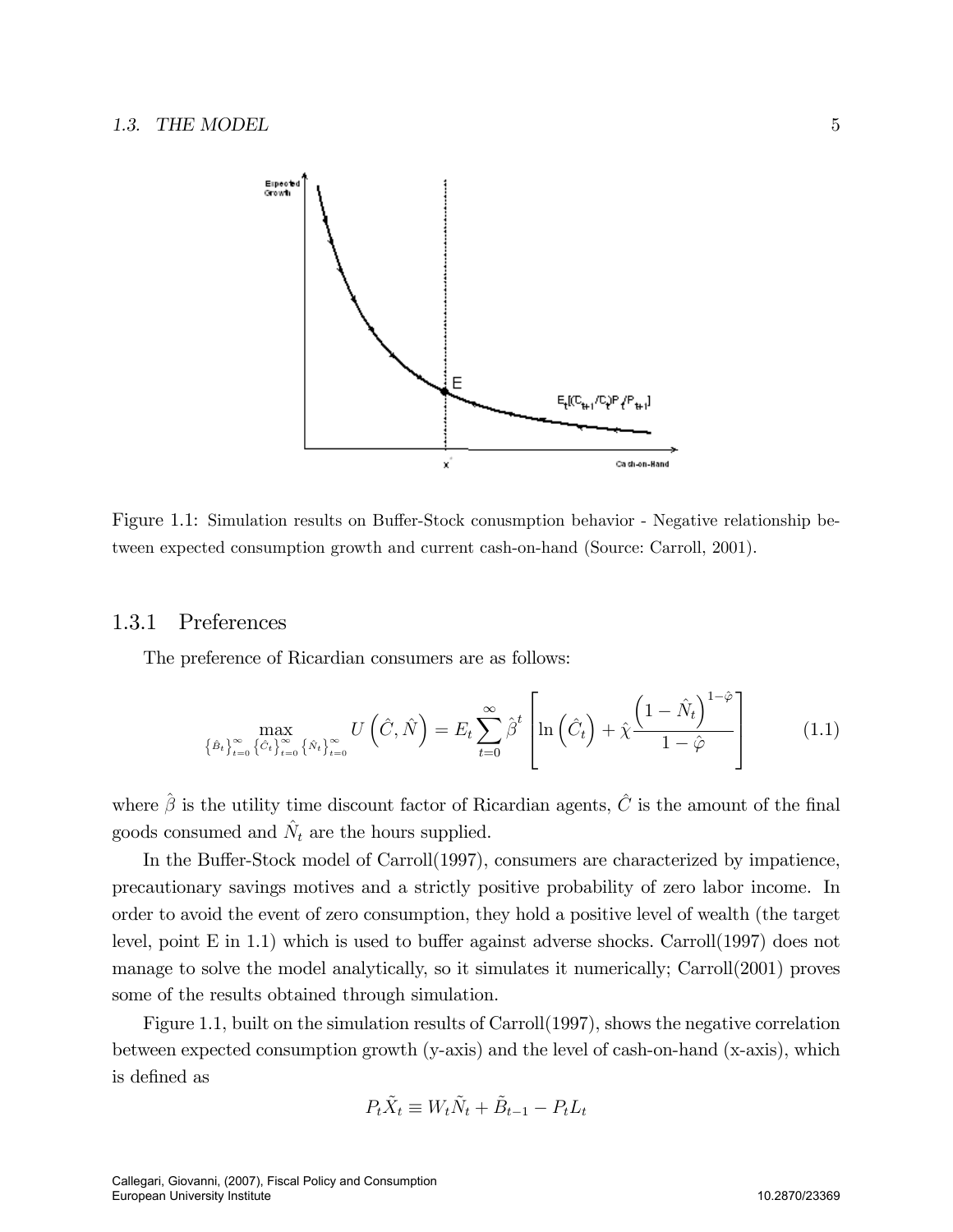where  $P_t$  is the general price index,  $\tilde{N}_t$  is the amount of labour supplied by Buffer-Stock agents,  $\tilde{B}_{t-1}$  is the nominal stock of government bonds inherited from the previous period and  $L_t$  is the amount of lump-sum taxes paid to the government. Buffer-Stock consumers have a stable cash-on-hand target (denoted by  $x^*$  in the graph). The presence of income uncertainty, the borrowing constraint and of the zero-income event pushes agents to save so to avoid that consumption falls towards zero (precautionary savings)<sup>5</sup>; relative impatience, on the contrary, pushes agents to borrow from the future to finance current consumption. At  $x^*$ these two forces balance each other in a stable equilibrium: if cash-on-hand rises, impatience prevails, consumption rises (and expected consumption falls) so that cash-on-hand gets back to  $x^*$ . The opposite holds when cash-on-hand falls<sup>6</sup>.

## 1.3.2 Technology

There are two sectors in this economy: the final and intermediate good sector. The first sector is characterized by perfectly competitive markets, whereas the second is composed by monopolistically competitive firms and sticky prices.

The final good sector aggregates all the intermediate goods, defined over a continuum between 0 and 1.  $\frac{1}{1}$ 

$$
Y_t = \left(\int_0^1 Y(z)^{\frac{\epsilon - 1}{\epsilon}} dz\right)^{\frac{\epsilon}{\epsilon - 1}}
$$

where  $\epsilon > 1$  is the elasticity of substitution between intermediate goods.

The demand of the intermediate goods is

$$
Y_t^d(z) = \left(\frac{P_t(z)}{P_t}\right)^{-\epsilon} Y_t \tag{1.2}
$$

the price index is defined by the zero-profit condition and by the cost minimization procedure<sup>7</sup>

$$
P_t = \left(\int_0^1 P_t(s)^{1-\epsilon} ds\right)^{\frac{1}{1-\epsilon}}
$$

The intermediate good is produced using labor according to the following linear production function

$$
Y_t^s(z) = N_t
$$

 $5$ The marginal utility of consumption has to go to infinity as consumption falls toward zero to generate the Buffer Stock savings behavior. This is a condition satisfied by the standard power utility function.

<sup>6</sup>This mechanism implies also a negative relation between the expected variance of consumption and cash-on-hand. The presence of the borrowing constraint and the zero-income event implies that for low values of cash-on-hand the consumption function approaches the 45 degree line, so that consumption and cash-on-hand almost move one-by-one. As cash-on-hand rises, the ináuence of the zero income event and of the borrowing constraint fades away, and consumption smoothes out, thus implying a lower volatility.

<sup>&</sup>lt;sup>7</sup>This index is defined as the minimum expenditure needed to produce one unit of  $Y_t$ .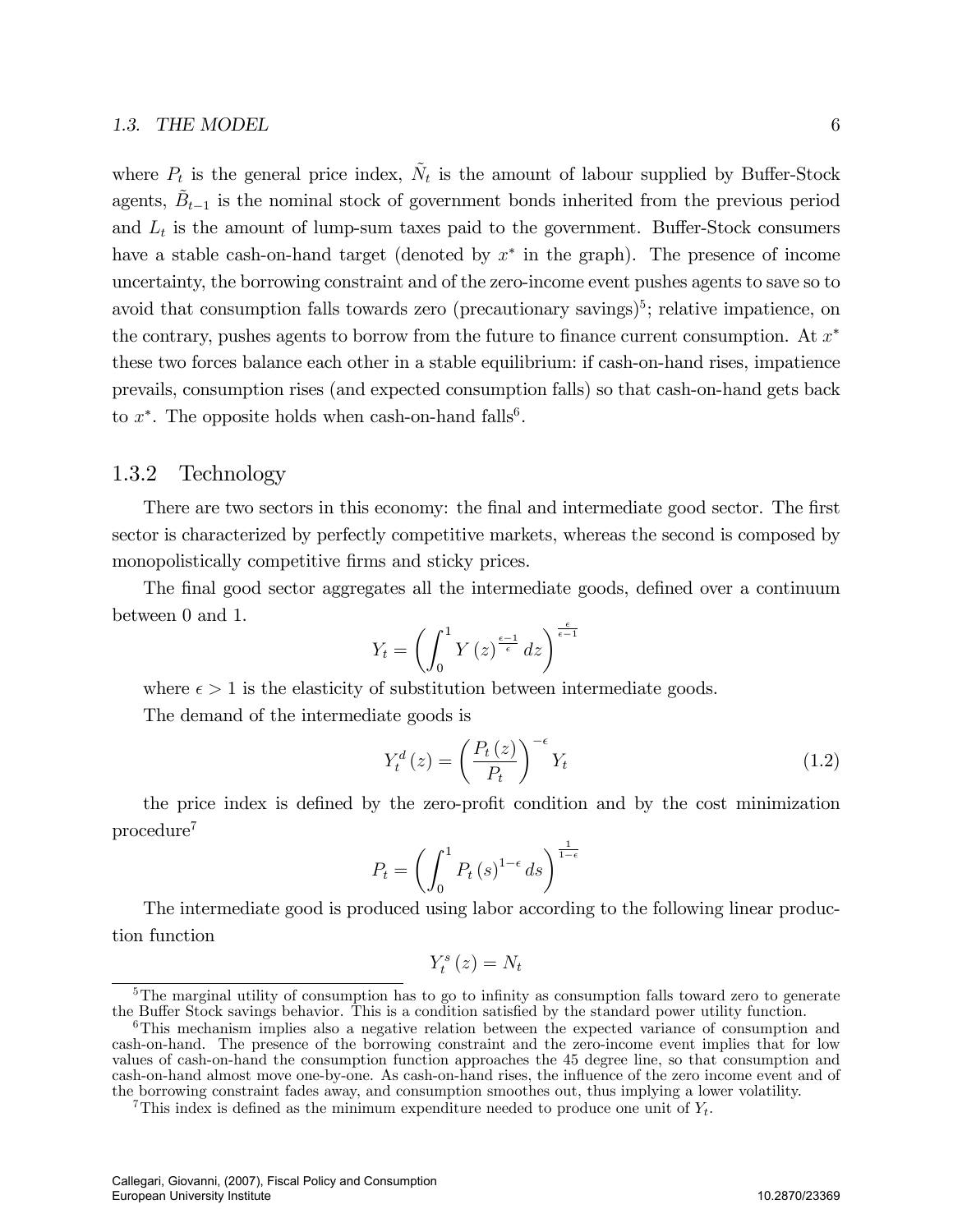#### 1.3. THE MODEL 7

which implies that the real marginal costs correspond to the real wage.

We suppose that firms adjust their prices infrequently, and the opportunity to adjust follows a Bernoulli distribution, accordingly to the Calvo set up. Let  $\theta$  be the probability of keeping prices constant and  $(1-\theta)$  the probability of changing prices, the profit maximization problem can then be defined as

$$
\max_{\{P_t(z)\}_{t=0}^{\infty}} E_t \sum_{k=0}^{\infty} \theta^k Q_{t,t+k} Y_t(z) [P_t(z) - P_t M C_t]
$$
  
s.t.  $Y_t(z) = \left(\frac{P_t(z)}{P_t}\right)^{-\epsilon} Y_t$ 

where

$$
Q_{t,t+k} = \hat{\boldsymbol{\beta}}^k \frac{\hat{C}_t}{\hat{C}_{t+k}} \frac{P_t}{P_{t+k}}
$$

is the stochastic discount factor of Ricardian agents, the owners of intermediate firms.

The first order condition of this problem is

$$
E_t \sum_{k=0}^{\infty} \theta^k Q_{t,t+k} Y_t(z) \left[ P_t^*(z) - \frac{\epsilon}{\epsilon - 1} M C_{t+k} P_{t+k} \right] = 0
$$

and the price level is given by

$$
P_t = \left[\theta P_{t-1}^{1-\epsilon} + (1-\theta) P_t^*(z)^{1-\epsilon}\right]^{\frac{1}{1-\epsilon}}
$$

where  $P_t^*(z)$  is the optimal price for the firm z.

### 1.3.3 Monetary Policy

Monetary policy is determined through an interest rate rule of the form

$$
R_t = \overline{rr} \left(\pi_t\right)^{1+r_{\pi}}
$$

where  $r_{\pi}$  determines the interest rate response of monetary authorities to an increase in inflation and  $\overline{rr}$  is the steady state nominal interest rate. As discussed in the section on determinacy, conversely to what was found in Gali et al. (2003), here the Taylor principle holds for a very wide range of parameter values, and fails to hold only when the share of Buffer-Stock consumers gets close to one.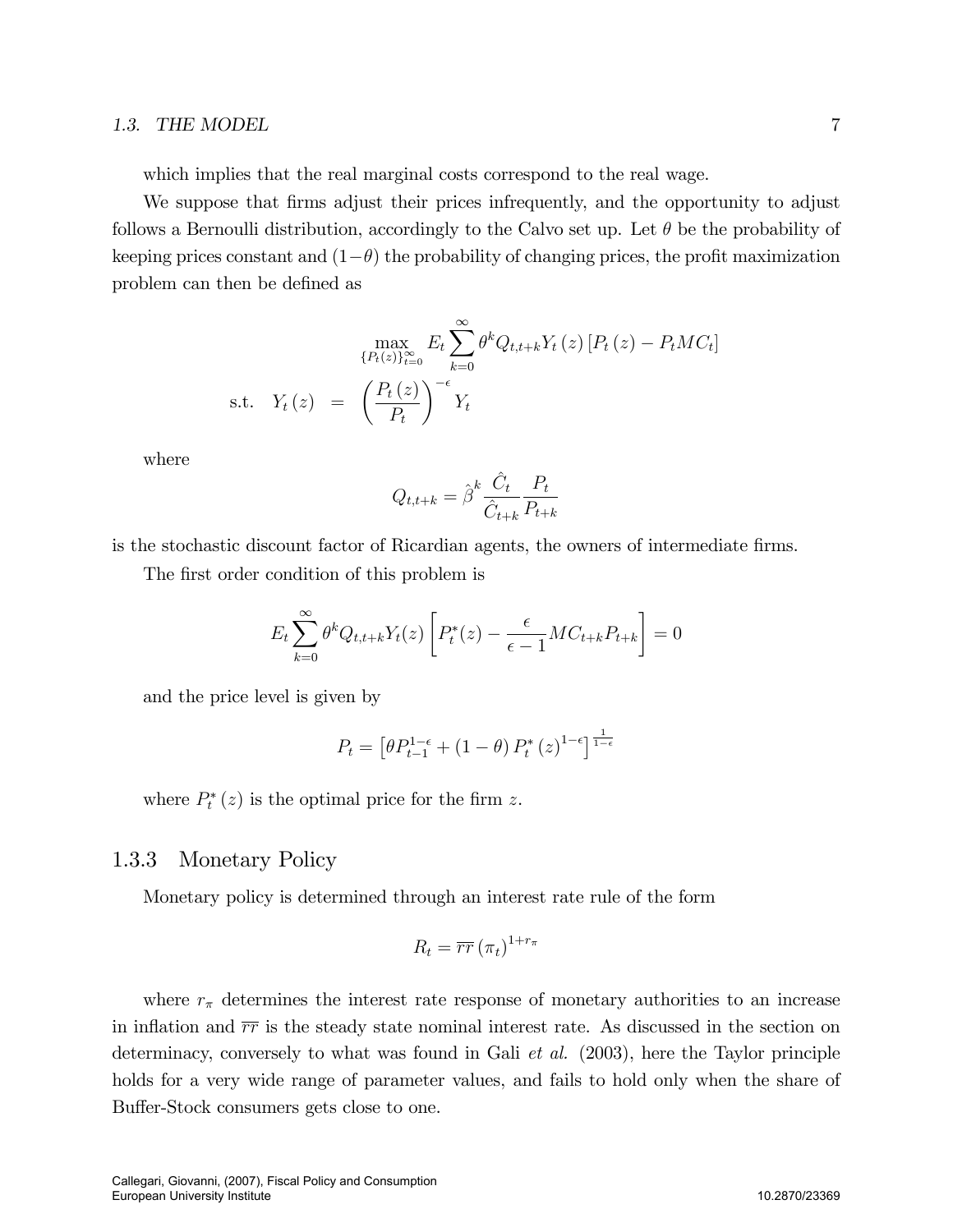#### 1.3. THE MODEL 8

#### 1.3.4 Fiscal Policy

Fiscal Policy enters the model through the flow budget constraint of the government that can be defined as

$$
P_t G_t + B_{t-1} = P_t L_t + \frac{B_t}{1 + r_t} \tag{1.3}
$$

Consistent with GLV, the aggregate amount of lump sum taxes imposed on the two groups of households depends on government expenditure and on the quantity of debt issued in the previous period, and follows the two rules

$$
l_t = \phi_b(b_{t-1}) + \phi_g g_t \tag{1.4}
$$

where  $b_{t-1} \equiv \frac{B_{t-1}/P_{t-1} - (B/P)}{Y}$ ,  $l_t \equiv \frac{L_t - L}{Y}$ ,  $g_t \equiv \frac{G_t - G}{Y}$ .

Government expenditure evolves exogenously according to the equation

$$
g_t = \rho_g g_{t-1} + \varepsilon_t \tag{1.5}
$$

where  $\rho_g < 1$  in order to guarantee a stationary process for government expenditure.

The possibility for the Buffer stock consumers to buy government debt makes the way the financing of the shock is shared among groups crucial for the final results. This is because in this framework the two groups can (and actually will) buy different quantities of government debt, so there can be an endogenous redistribution of wealth across groups that can affect substantially the dynamics of the economy<sup>8</sup>.

Following GLV, steady state taxes in steady are set so to equalize the consumption of the two agents, by redistributing the profits of intermediate firms. This assumption does not affect the dynamics of the model and is made only to make the log-linear model simpler.

$$
\lim_{k \to \infty} E_t[\hat{\beta}^i U_c\left(\hat{C}_k, \cdot\right) \hat{B}_k] \le 0
$$

A condition parallel to this one is imposed by the government on the aggregate amount of debt

$$
\lim_{k \to \infty} E_t Q_{0,k} B_K \ge 0
$$

In the standard model with homogenous agents, these two conditions would have guaranteed that at infinity the amount of discounted government bonds were zero (together, they would have implied equality in both the conditions).

<sup>8</sup>Standard optimization made by the Ricardian agents leads to the equality in (1.6) and to the following transversality condition, that rules out Ponzi schemes

Even if it is not explicitly modelled, the optimization procedure that leads to equation (1.9) implies a transversality condition parallel to the condition holding for Ricardian consumers.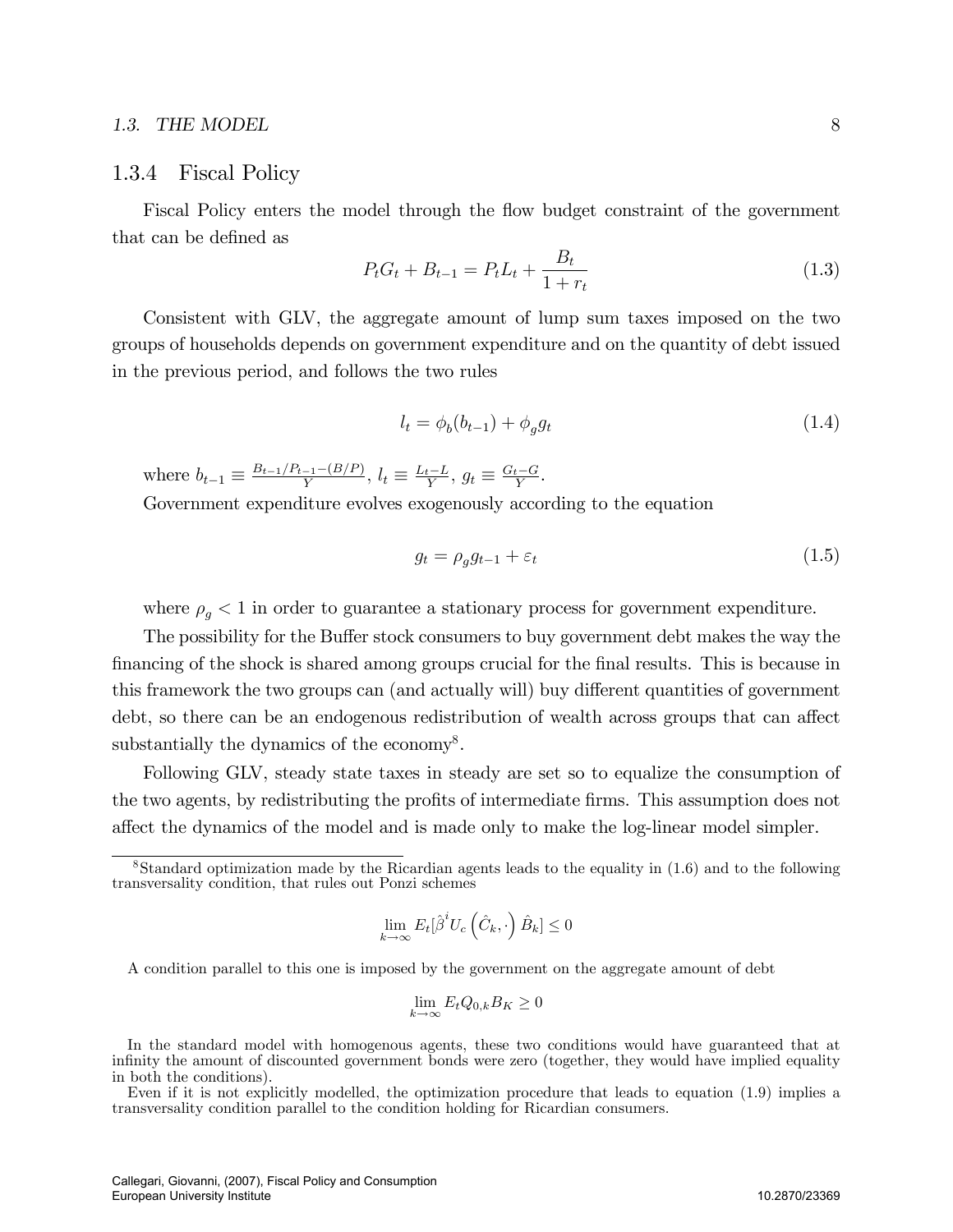#### 1.3. THE MODEL 9

## 1.3.5 Consumers' Problem

Ricardian agents maximize their utility function subject to the following flow budget constraint

$$
P_t\hat{C}_t + \frac{\hat{B}_t}{1+r_t} = W_t\hat{N}_t + \hat{B}_{t-1} + P_t\hat{D}_t - P_tL_t
$$
\n(1.6)

where  $\hat{B}_t$  is the amount of government bonds held by Ricardian agents,  $\hat{D}_t$  is the profits of the intermediate firms and  $L_t$  indicates the amount of taxes paid to the government.

The resulting first-order conditions are

$$
1 = \hat{\beta} R_t E_t \left\{ \frac{\hat{C}_t}{\hat{C}_{t+1}} \frac{P_t}{P_{t+1}} \right\} \tag{1.7}
$$

$$
\hat{\chi}(1 - \hat{N}_t)^{-\hat{\varphi}} = \left(\frac{W_t}{P_t} \frac{1}{\hat{C}_t}\right) \tag{1.8}
$$

The first equation is the Euler condition determining the dynamic path of Ricardians consumption. The second is the intratemporal condition between consumption and labor.

Expected consumption growth of Buffer-Stock agents is negatively related to the level of cash-on-hand, consistently with the simulation results of Carroll (1997, figure 1.1). According with the simulation results, consumption tracks current income much more than in the classical Ricardian case: in our framework this element can then be used to explain the positive response of consumption after a government shock when this increases labor income, as it is the case in every model with sticky prices.

Buffer-Stock consumers' budget constraint is

$$
P_t \tilde{X}_t = P_t \tilde{C}_t + \frac{\tilde{B}_t}{1 + r_t}
$$

The behavior of these agents can then be summarized by two equations: the first equation is this modified Euler equation, aimed at replicating the negative correlation between expected consumption growth and cash-on-hand

$$
E_t \{\Delta \tilde{c}_{t+1}\} = (r_t - E_t \{\pi_{t+1}\}) - \kappa \tilde{x}_t
$$
\n(1.9)

where  $\tilde{c}_t$  is the log-deviation of Buffer-Stock consumption from its steady state level,  $r_t$ is the nominal interest rate,  $\pi_t$  is inflation and  $\tilde{x}_t$  is the cash-on-hand, again in log-deviations form<sup>9</sup>.  $\kappa$  is a coefficient measuring the importance of Buffer-Stock behavior: assuming  $\kappa = 0$ 

 $9$ Condition (1.9) can be formally derived through a second-order approximation of the Euler equation where the expected variance term is in turn a negative function of cash-on-hand (see previous footnote). This approach, however, is not followed here, to preserve the simplicity and transparency of the model.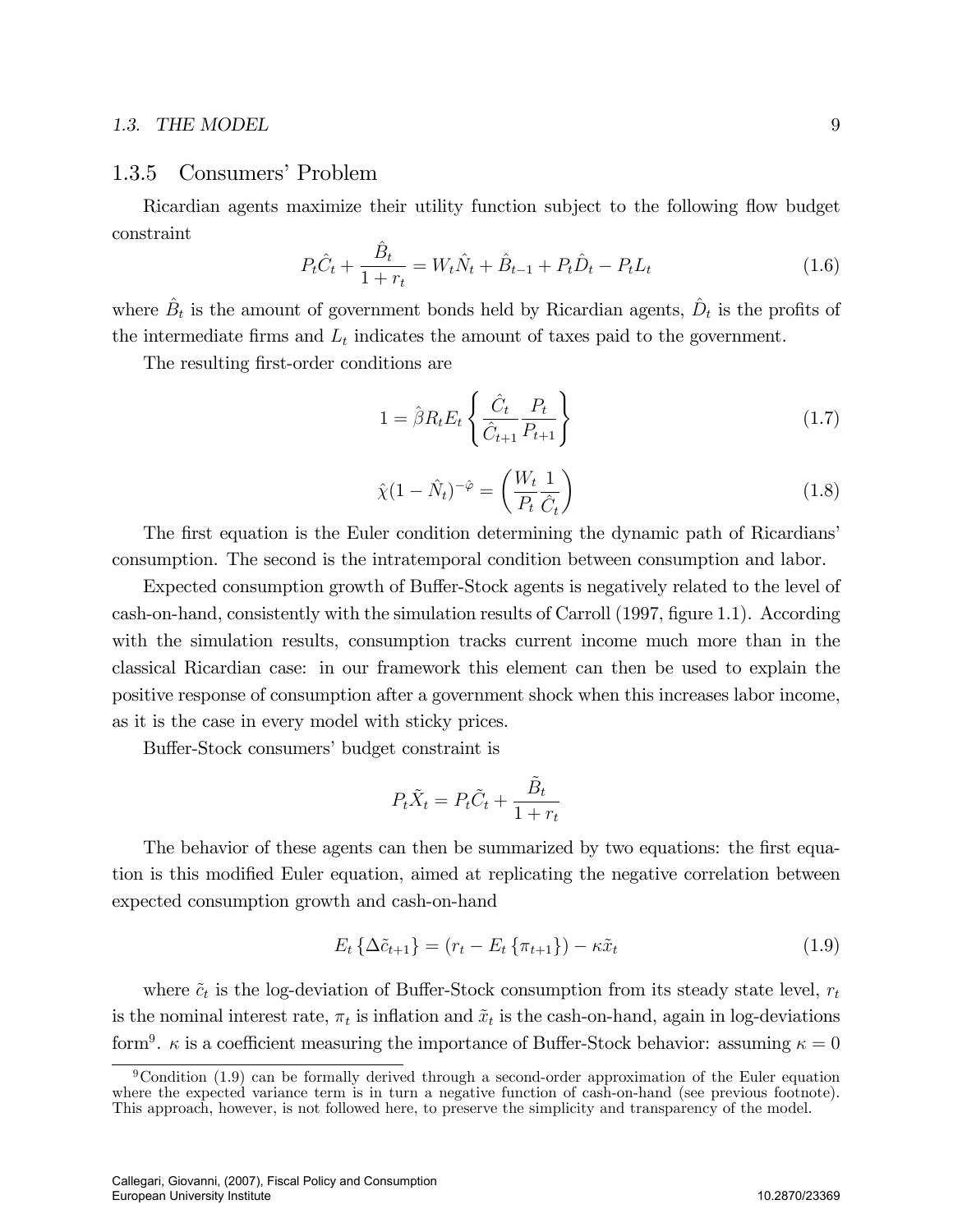#### 1.4. EQUILIBRIUM CONDITIONS 10

Buffer Stock agents become standard optimizing consumers, and by varying  $\kappa$  it is possible to study the real influence of their behavior as is intended in this paper.

The group's supply of labor behaves according to a standard intratemporal condition, expressed in log-linear form as

$$
\psi \tilde{n}_t = w_t - \tilde{c}_t \tag{1.10}
$$

where  $\tilde{\psi}$  is the inverse of the elasticity of labor supply of Buffer stock agents. When  $\psi = 0$  consumption is totally isolated from wealth effect and Ricardian equivalence holds, even when  $\lambda \neq 0$ . In case of an infinite Frisch elasticity, labour supply in both groups adjusts as to accommodate the increase in demand coming from the public sector.

## 1.4 Equilibrium Conditions

In this model there are a continuum of markets: the market for the final good, for the intermediate goods, for labor and for government bonds.

The clearing and aggregation conditions are

$$
Y_t = C_t + G_t
$$
  
\n
$$
C_t = \lambda \tilde{C}_t + (1 - \lambda) \hat{C}_t
$$
  
\n
$$
N_t = \lambda \tilde{N}_t + (1 - \lambda) \hat{N}_t
$$
  
\n
$$
Y_t^s(z) = Y_t^d(z) \quad \forall \ z \in [0, 1]
$$
  
\n
$$
B_t = \lambda \tilde{B}_t + (1 - \lambda) \hat{B}_t
$$

the last equation implying that the government satisfy all the demand of bonds from both groups of consumers.

### 1.5 Log- Linearized Equilibrium System

The equilibrium conditions turn to be non linear, and the system cannot be solved analytically. Following Campbell(1994) the model is log-linearized around the zero inflation steady state. A detailed discussion of the steady state can be found in the appendix.

In the following equation, for a variable  $Z_t$ ,  $z_t = \frac{Z_t - Z^{SS}}{Z^{SS}}$ , where the deviation is measured with respect to the steady state values. Here the value of government bonds in the steady state is zero, an assumption which makes the analysis easier and is neutral from the point of view of the Önal result. The log-linearization of the Euler equation, the intratemporal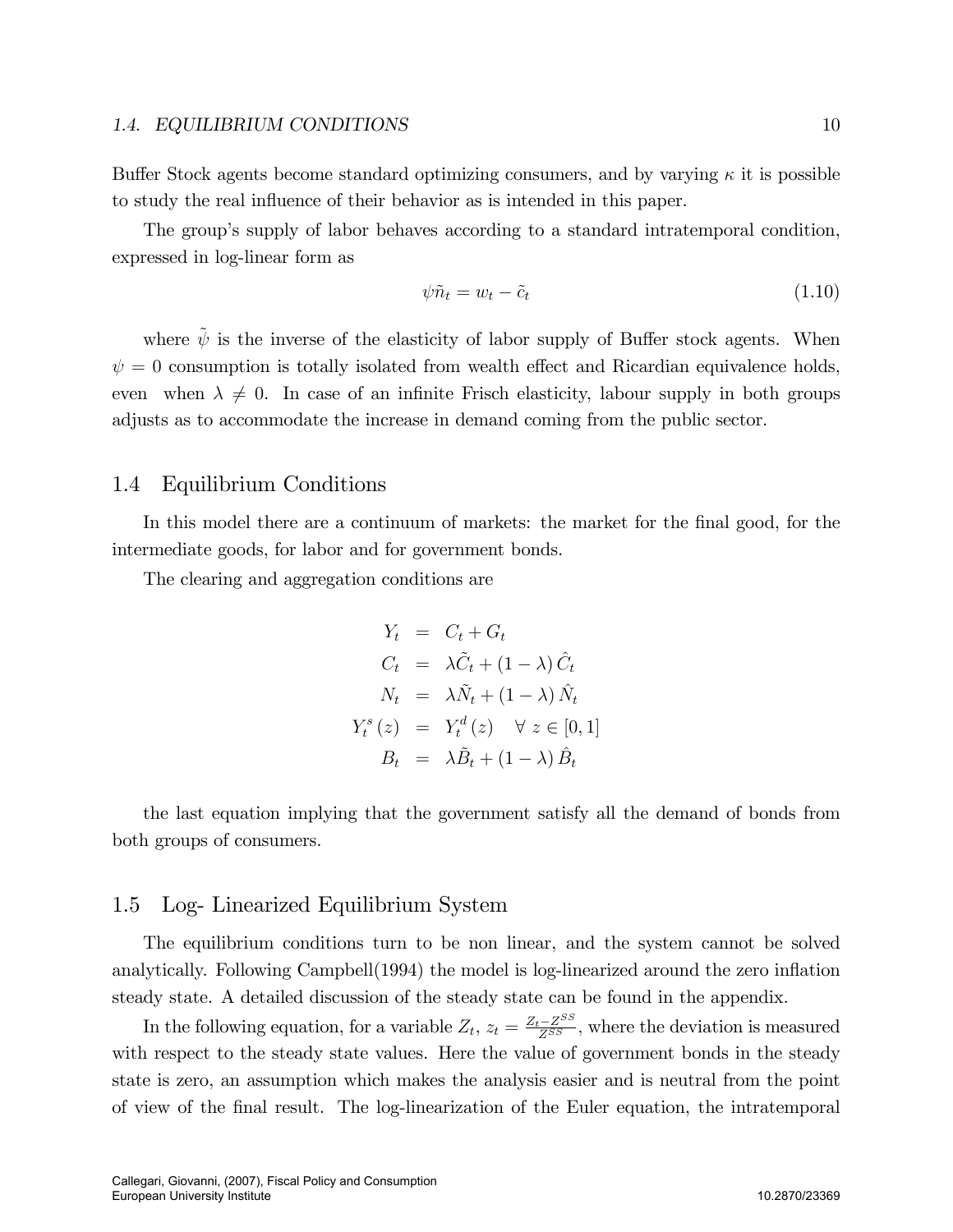condition and of the budget constraint of the Ricardian consumers is

$$
\hat{c}_t - E_t \{\hat{c}_{t+1}\} + r_t - E_t \{\pi_{t+1}\} = 0 \tag{1.11a}
$$

$$
\hat{c}_t - (w_t - \psi \hat{n}_t) = 0 \tag{1.11b}
$$

$$
\gamma_c \hat{c}_t + \beta \hat{b}_t = \frac{1}{1+\mu} \left[ \hat{n}_t + w_t \left( 1 - \frac{1}{1-\lambda} \right) \right] + \frac{1}{1-\lambda} \left( \frac{\mu}{1+\mu} \right) y_t + \hat{b}_{t-1} - l_t
$$

where  $\psi$  is the Frisch elasticity of labor supply, which is assumed to be equal across groups; the level of steady state labour supply is again equal across groups and set to  $1/3$ . The steady-state mark-up is denoted by  $1 + \mu$ .

The Buffer Stock relevant equations are those described in section 3.2, together with the log-linear budget constraint

$$
E_t\left\{\Delta\tilde{c}_{t+1}\right\} = \left(r_t - E_t\left\{\pi_{t+1}\right\}\right) - \kappa\tilde{x}_t \tag{1.12a}
$$

$$
\gamma_c \tilde{c}_t + \beta \tilde{b}_t = \frac{1}{1+\mu} (\tilde{n}_t + w_t) + \tilde{b}_{t-1} - l_t \qquad (1.12b)
$$

$$
\tilde{c}_t = w_t - \psi \tilde{n}_t \tag{1.12c}
$$

The government budget constraint and the tax rule are as follows

$$
g_t + \lambda \tilde{b}_{t-1} + (1 - \lambda) \hat{b}_{t-1} = l_t + \beta \left( \lambda \tilde{b}_t + (1 - \lambda) \hat{b}_t \right)
$$
 (1.13)

and

$$
l_{t} = \phi_{b} \left( \lambda \tilde{b}_{t-1} + (1 - \lambda) \hat{b}_{t-1} \right) + \phi_{g} g_{t}
$$
 (1.14a)

By consolidating the two equations describing fiscal policy we obtain the difference equation describing the evolution of debt. Let the aggregate amount of debt be defined as

$$
b_t \equiv \lambda \tilde{b}_t + (1 - \lambda) \hat{b}_t
$$

government bonds evolve according to

$$
b_t = \frac{1-\phi_b}{\beta}b_{t-1} + \frac{1-\phi_g}{\beta}g_t
$$

as it may be easily inferred, the path of  ${b}^{\infty}_{t}$  depends only on  ${g}^{\infty}_{t}$  and on the parameters of the tax rules. The path of government bonds is stable when

$$
\frac{1-\phi_b}{\beta}<1
$$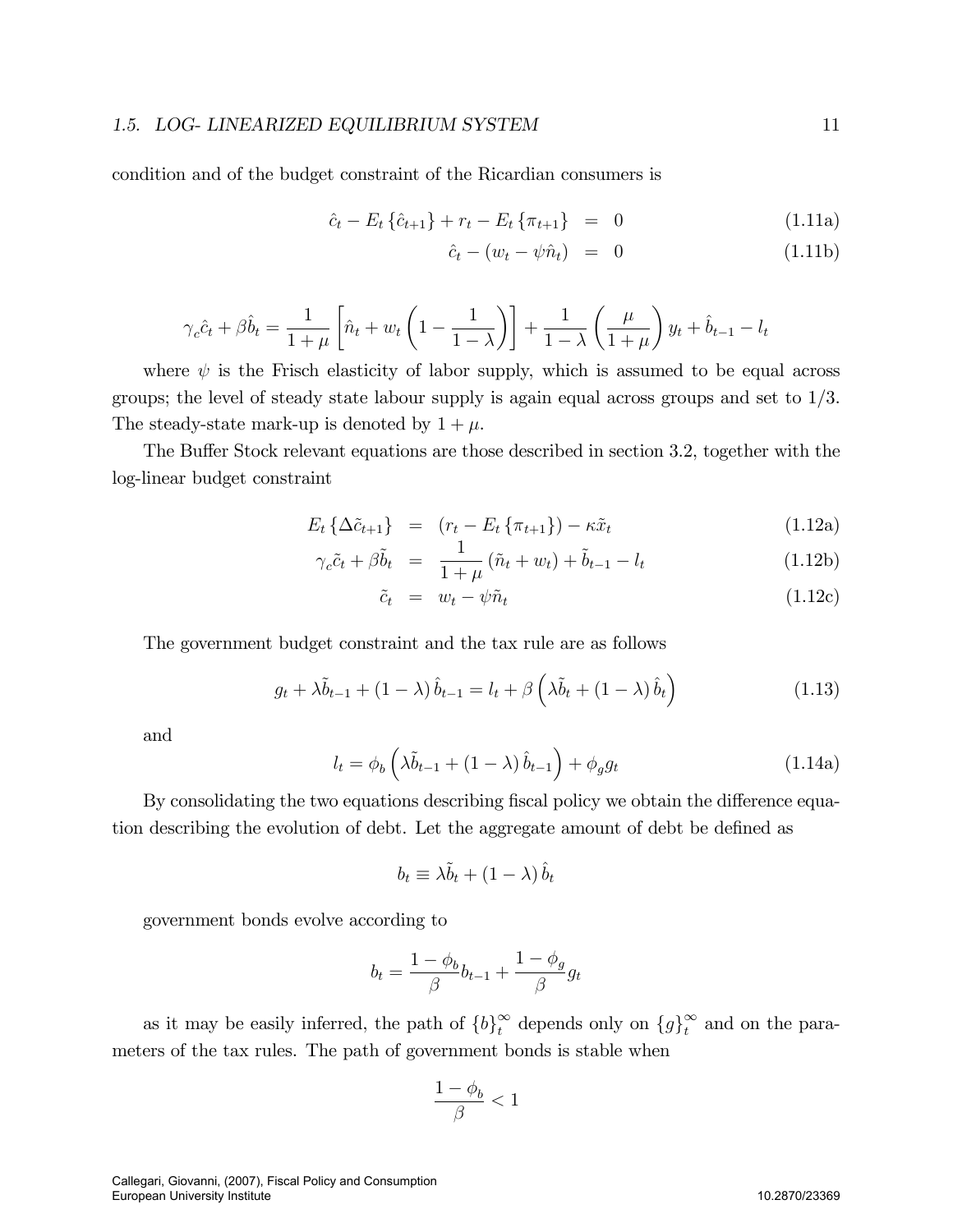#### 1.6. INSPECTING THE MECHANISM 12

The log-linearized monetary policy condition is

$$
r_t = (1 + r_\pi)\pi_t \tag{1.15}
$$

For what concerns the firm sector, the log-linearization of the production function and of the profit maximization condition are

$$
y_t = \lambda \tilde{n}_t + (1 - \lambda) \hat{n}_t \tag{1.16}
$$

$$
\pi_t = \beta E_t \{ \pi_{t+1} \} + \eta w_t \tag{1.17}
$$

where  $\eta = \frac{(1-\beta\theta)(1-\theta)}{\theta}$ ; equation (1.17) is the traditional New Keynesian Phillips curve. The last element of the dynamic system is the stochastic process for the government shock

$$
g_t = \rho_g g_{t-1} + \varepsilon_t \tag{1.18}
$$

## 1.6 Inspecting the Mechanism

#### 1.6.1 Parametrization

The utility discount factor  $\beta$  is set to 0.99, so as to compare the generated impulse responses to quarterly data, as in most of the VAR works; the elasticity of substitution is set to 6, so that the steady state mark-up is 0:2. The steady state value of bonds held by both groups is set to zero. The wage elasticity of labor supply (Frisch elasticity)  $\psi$  is equal for both kinds of agents and set to 0:5: this value is consistent with the values obtained through calibration in macro studies (Rotemberg and Woodford  $(1997,1999)$ <sup>10</sup>.

Under the baseline parametrization, the persistence of the shock  $\rho_g$  is equal to 0.95, the degree of price stickiness  $\theta$  is 0.75, and the Taylor coefficient in the monetary policy function  $r_{\pi} = 0.2$ . The elasticity of the expected growth rate of consumption with respect to Buffer-Stock cash-on-hand is set to  $\kappa = 1$  but, in the following sections it will also be shown how the impulse responses vary when  $\kappa$  is between 0 and 1. The steady state ratio of government expenditure is 0.2; consistent with US data. We follow GLV calibration by setting the fiscal policy parameters  $\phi_b$  and  $\phi_g$  to 0.33 and 0.12; the persistence of the government expenditure process in the baseline specification is set to 0.95, while the share of Buffer Stock consumers  $\lambda$  is fixed at 0.5.

Furthermore, it is also assumed that in steady state taxes are used by the government to redistribute profits among agents, so that the steady state level of consumption is equal

 $10$ This value however, is not consistent with the values established in micro studies, even if these values have to be applied carefully in macroeconomic analysis like this one (see Browning, Hansen and Heckman  $(1999)$ ).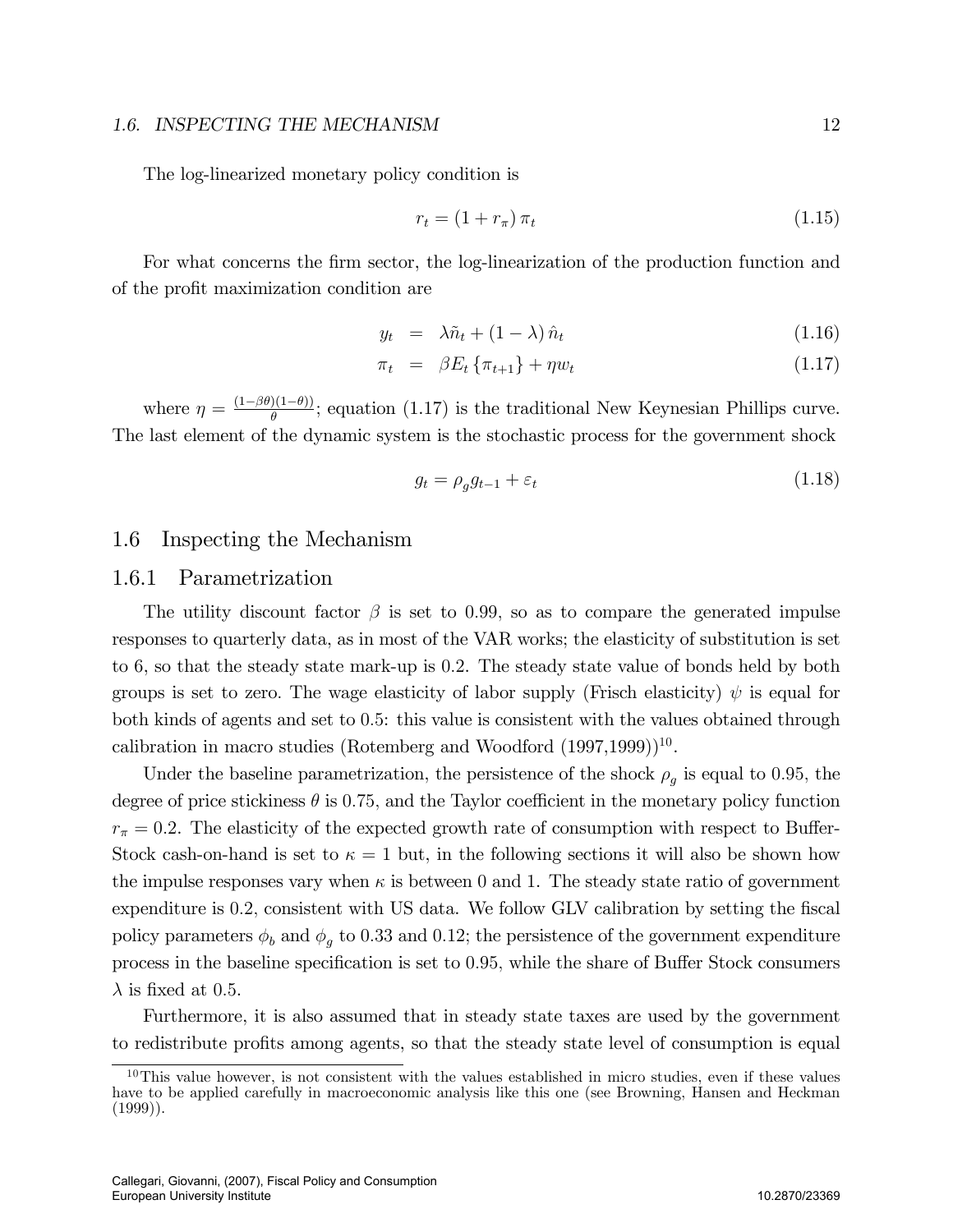among groups ( $\hat{C} = \tilde{C}$ ): this assumption is made for sake of simplicity, and does not affect in any way the final result of the paper.

## 1.6.2 Steady State Transfers

In a similar fashion to GLV steady state transfers are used to equalize the value of steady state consumption, but contrary to Bilbiie and Straub(2004) who presuppose fixed costs in production. Taxes in steady state are thus shared in the following way

$$
\hat{L} = G + \frac{\hat{B}}{P} (1 - \beta) + \frac{\lambda}{1 - \lambda} \frac{\mu}{1 + \mu} Y
$$
\n(1.19)

$$
\tilde{L} = G + \frac{\tilde{B}}{P} (1 - \beta) - \frac{\mu}{1 + \mu} Y \tag{1.20}
$$

The Buffer Stock consumers receive from the Ricardian agents a share of profits, so that they are actually subsidized in steady state  $(T^{BS} < 0)$ . This assumption is not crucial for our result, it is made only to make the analysis easier.

#### 1.6.3 Labor Market

Following a government expenditure shock we observe two different and opposite effects on labor market variables. On the one hand, a rise in  $g_t$  increases the present discounted value of current and future taxes for both groups; this absorption of resources from the government reduces leisure and consumption, so that the resulting increase in hours supplied generates a downward pressure on real wages. On the other hand, the increase in aggregate demand is accommodated by an increase in quantity, amplified by price stickiness, which is immediately translated in an increase in labor demand, that tends to increase wages.

Whether real wages respond positively or negatively to  $g_t$  and the magnitude of this response depends on which of these two effects eventually prevails. By aggregating the two labor supply equations we get the following relation

$$
w_t = \psi n_t + \lambda \tilde{c}_t + (1 - \lambda) \hat{c}_t \tag{1.21}
$$

To see how labor supply evolves we have to study how the introduction of Buffer-Stock consumers affects the labor supply curve. By iterating forward the BS Euler equation  $(1.9)$ we get this expression for  $c_t^{BS}$ 

$$
\tilde{c}_t = E_t \kappa \sum_{i=0}^{\infty} \tilde{x}_{t+i} - E_t \sum_{i=0}^{\infty} (r_{t+i} - \pi_{t+1+i})
$$
\n(1.22)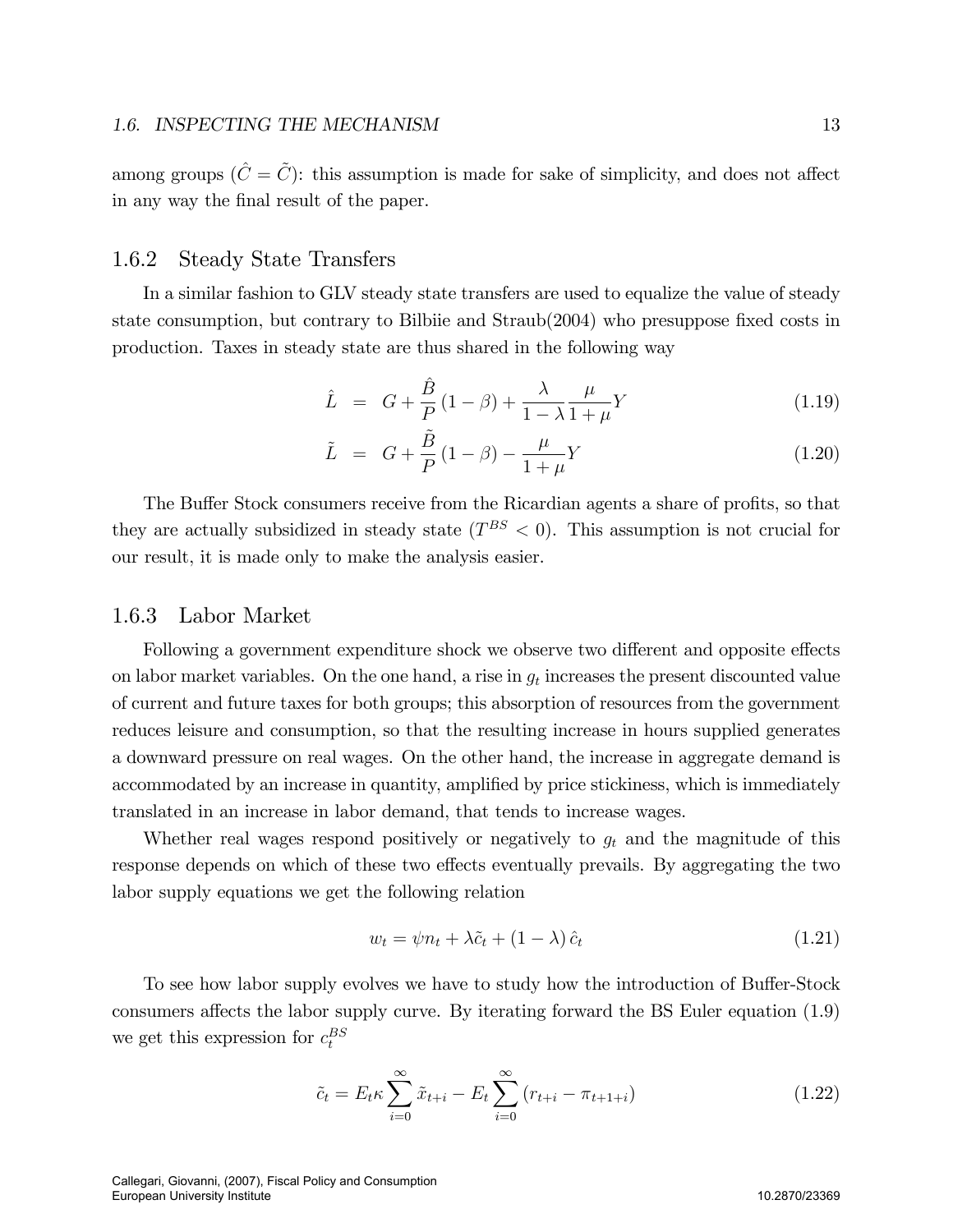#### 1.7. DYNAMICS OF THE MODEL 14

By substituting (1.22) and the forward solution of the Ricardian Euler equation in (1.21) we obtain

$$
w_t = \psi n_t + \lambda \kappa E_t \sum_{i=0}^{\infty} \tilde{x}_{t+i} - E_t \sum_{i=0}^{\infty} (r_{t+i} - \pi_{t+1+i})
$$
(1.23)

So the element that changes the response of this economy with respect to a purely Ricardian one is the total present value response of Buffer Stock cash-on-hand: given the increase in labor supply and the low amount of taxes imposed initially, the present value of cash-on-hand tends to be positive during the Örst periods, reducing as time passes, because of the exclusion of the periods with high  $\tilde{x}_t$ . Consequently, the shift in labor supply tends to be less accentuated in the first periods and increases afterward. The labor-demand effect then prevails initially, so that real wages increase, but this effect tends to be less persistent than the government shock, because of the gradual increase in taxes:

The response of wages is also affected by the persistence of  $g_t$  (the more persistent the effect, the higher the present value of taxes, the lower the present value of  $\tilde{x}_t$ ), by the responsiveness of  $r_t$  to  $\pi_t$  (it lowers the last term in (1.23)), and by the degree of price stickiness (it emphasizes the increase in labor demand).

### 1.7 Dynamics of the Model

Figure 1.2 shows the impulse responses for the baseline model: the impact response of Buffer Stock consumption is slightly above 0.2 followed by a U-shaped pattern which turns to negative values very quickly. This is due to the high persistence of the government shock that increases the present value of taxes. Cash-on-hand is positive in the Örst two years, falls rather quickly and then remains negative thereafter. Real wages increase by 40% of the increase in government spending, slightly more than in the  $\lambda = 0$  case, but it falls almost immediately because of the rise in Buffer Stock labor supply triggered by the fall in cash-on-hand (which in turn increases the marginal utility of income).

The inflation and nominal interest rate responses fall much faster than in the  $\lambda = 0$ case because of the quick fall in the real wages which, given the production function (1.16), represent also marginal costs.

Summarizing, the baseline parametrization generates an initial positive cash-on-hand flow for Buffer Stock agents which is however sufficient enough to offset the negative impact response of Ricardian agents. The aggregate consumption response is then basically zero on impact, turning immediately to negative values. This response, even if represents an improvement with respect to the  $\lambda = 0$  case, is still unsatisfactory both for the impact response and for the pattern that follows.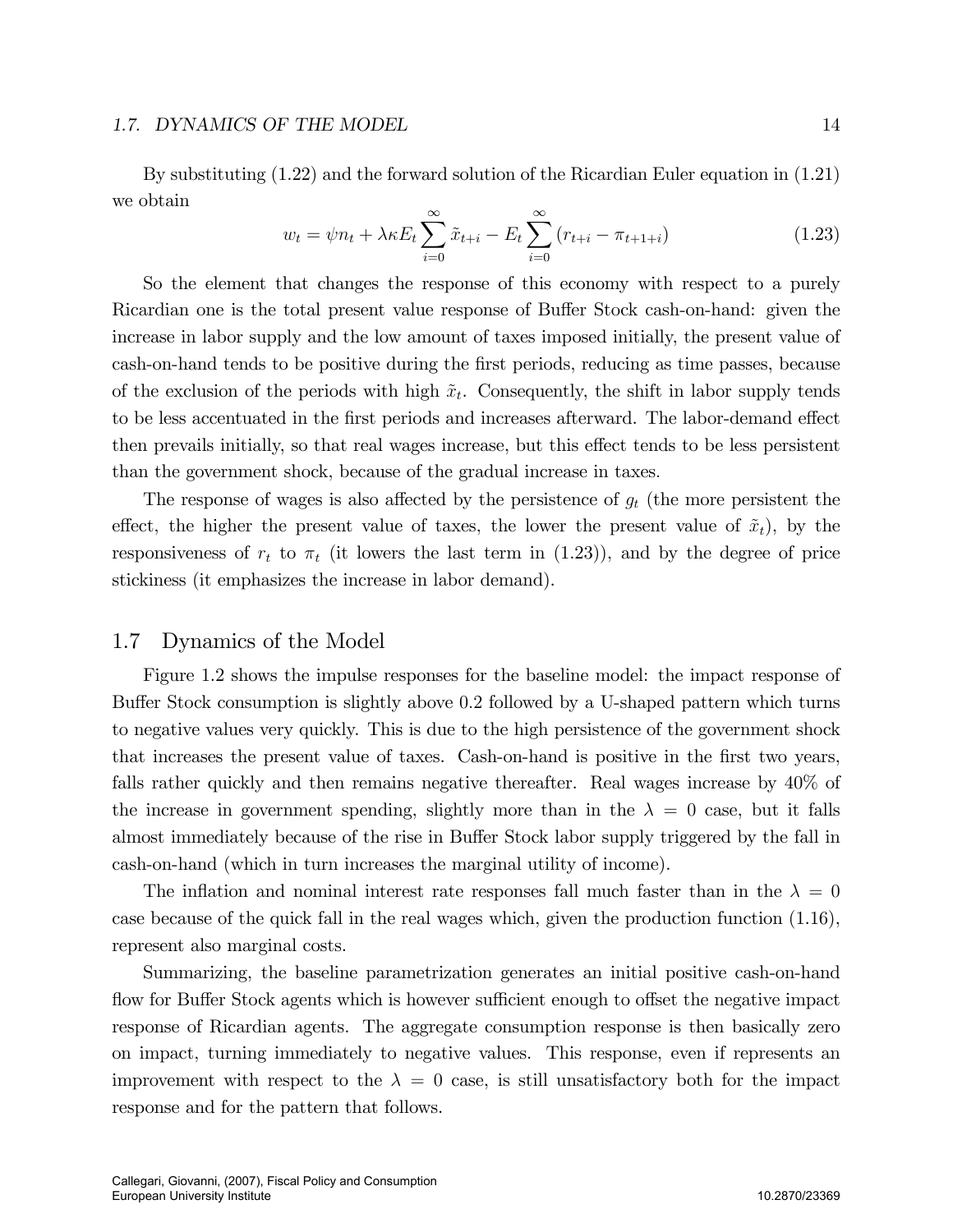

Figure 1.2: Impulse Responses to a Government Expenditure Shock - Baseline Model

Reducing the persistence of the government shock to  $\rho<sub>g</sub> = 0.8$ , a value close to what was estimated by Finn (1998), reduces the negative wealth effect; combining this with an increase of price stickiness from 0:75 to 0:8 manages to generate an aggregate consumption response which is now clearly positive and remains so for 4 periods.

The increased price rigidity emphasizes the output response, thus increasing labor demand: as a consequence real wages increase more than in the baseline and  $\lambda = 0$  model. However, as figure 1.3 shows, the rise in real wages needed to increase the consumption response is not as big as it is in Bilbiie and Straub (2004) and GLV and this is especially remarkable since the VAR evidence point towards a positive but contained response of real wages: in GLV a spending shock rises real wage of 0.1 percent, in front of a maximum increase of consumption of 0.3 percent; in GLV's model the order is reversed, with real wages increase double the increase in consumption.

The model implies reduced inflation and interest rate responses, due to the different determinants of Buffer Stock government bonds' demand. The influence of real interest changes on Buffer Stock agents through eq.  $(1.9)$  is smaller than for Ricardians because of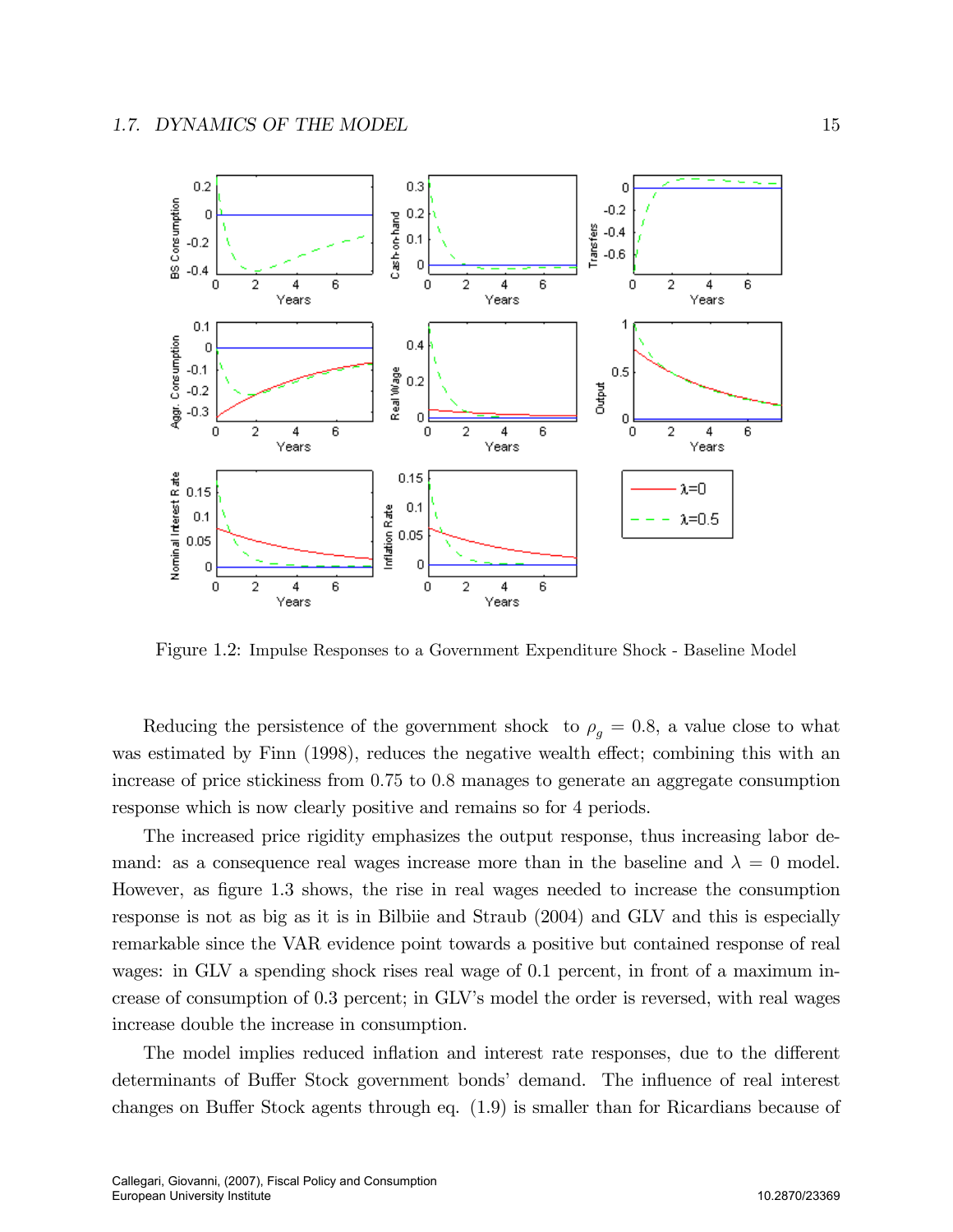

Figure 1.3: Impulse Responses to a Government Expenditure Shock -  $\rho_q = 0.8$  and  $\theta = 0.8$ .

the cash-on-hand term which makes consumption more sensitive to current income than to intertemporal considerations. As a consequence, the interest rate change needed to accommodate the higher supply of government bonds is smaller than in the  $\lambda = 0$  case<sup>11</sup>.

#### s

The value of the parameter  $\kappa$  is crucial for the model's mechanism since it determines the extent to which Buffer Stock behavior matters. In Section  $6.1$  we identified the range of values for  $\kappa$  in which the solution path is determined and not cyclical (between 0 and 1). Figure 1.4 shows how the impulse responses of selected variables change when  $\kappa$  varies in the [0, 1] interval. When  $\kappa = 0$  the only difference between Ricardians and Buffer Stock agents is income, since only Ricardians receive profits. This case will be discussed in more details in the next section.

As  $\kappa$  rises over 0 though, the impact response of consumption rises, leaving that of cashon-hand largely unaffected: a larger  $\kappa$  means that consumption follows cash-on-hand more

 $11$ This is not a general rule however: if the demand of bonds by Buffer Stock agents would turn out to be very low, then the interest change would actually be higher than in the  $\lambda = 0$  case.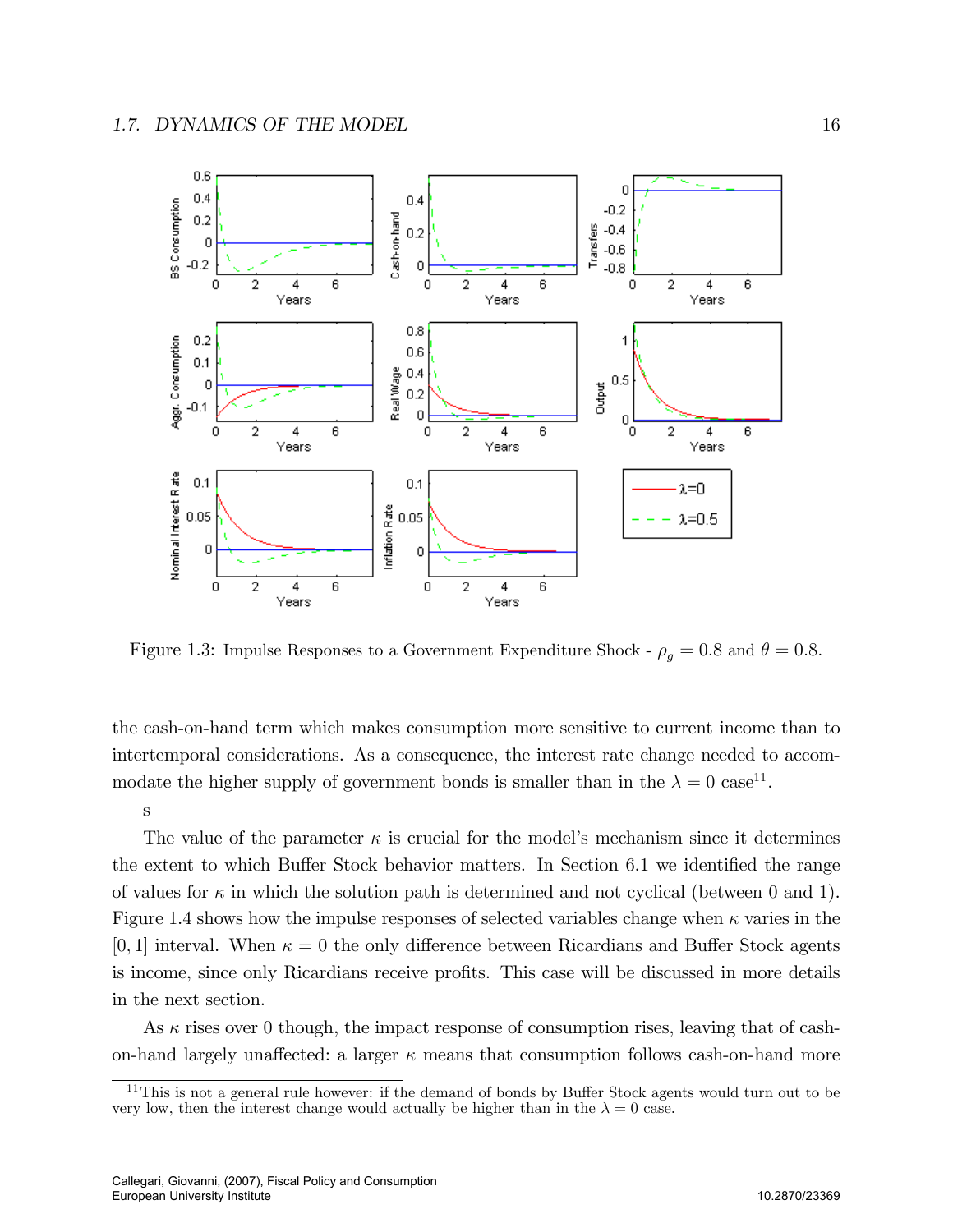

Figure 1.4: Impulse responses of selected variables as  $\kappa$  changes between 0 and 1 -  $\rho_g = 0.8$  and  $\theta = 0.8$ 

closely. This is in line with the evidence on individual consumption behavior identified in Carroll and Summer (1991), which concluded that at the individual level consumption tracks income fairly closely.

Figure 1.5 shows how a change in the fiscal policy rule affects the economy's responses: as  $\phi_b$  and  $\phi_g$  increase the consumption impact response and its persistence lowers. As is shown in the fifth panel, this is due to the increasing weight of taxes in Buffer Stock agents cashon-hand. Labor income remains constant because the drop in Buffer Stock labor supply is matched by an increase in real wages. Since the higher increase in consumption leads to a bigger output response, a government which wants to maximize the output effect of an increase in government expenditure must spread the tax burden over time as much as possible.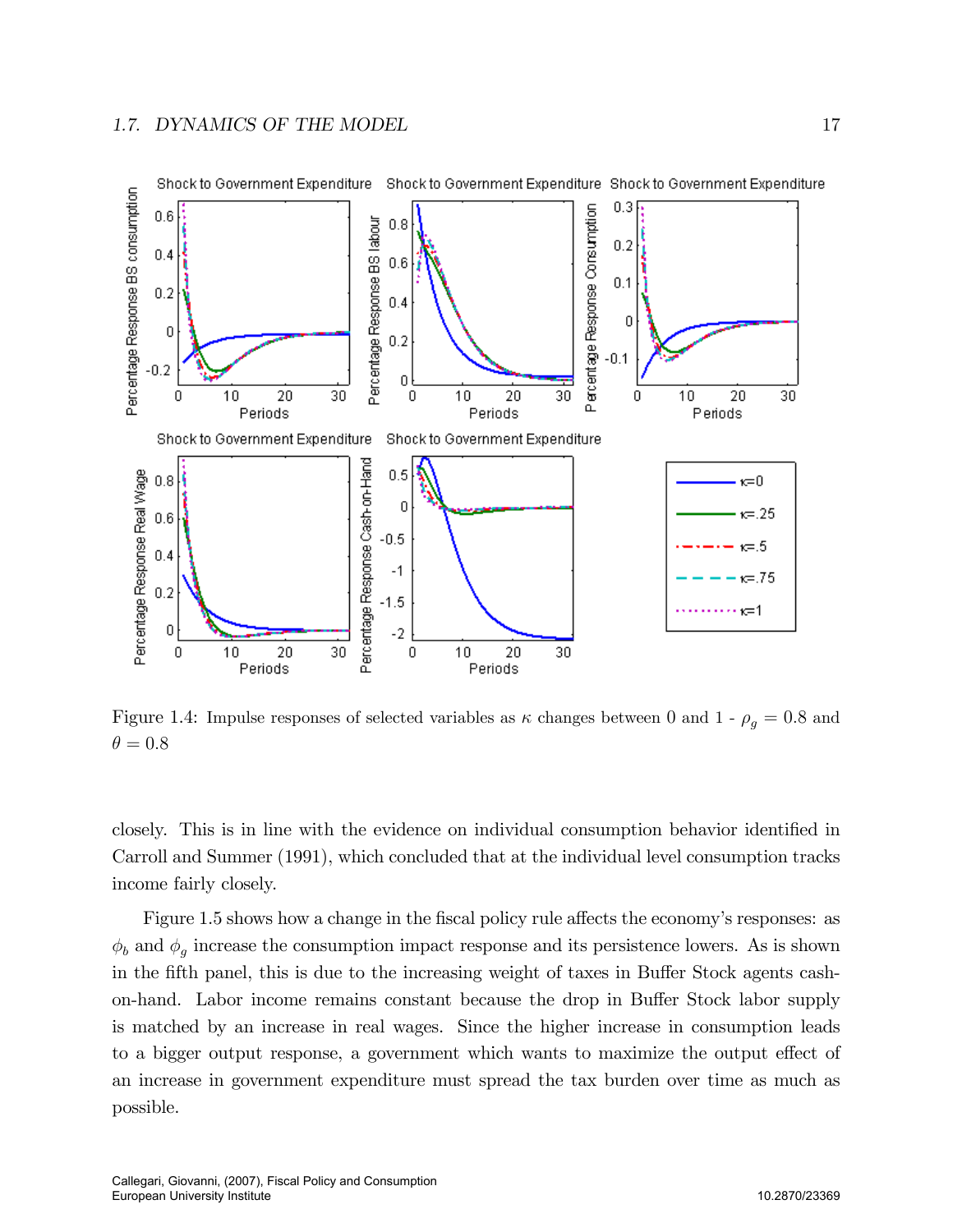

Figure 1.5: Impulse responses of selected variables with changing fiscal policy rule coefficients - $\rho_q = 0.8$  and  $\theta = 0.8$ .

This model, contrary to the rule-of-thumb model of Bilbiie and Straub (2004) and GLV does not show any relevant change in the consumption response as  $r_{\pi}$  rises: this is due to the fact that the positive consumption response is mainly driven by the introduction of cash-onhand in the Buffer-Stock Euler equation and not by intertemporal substitution effects. The smaller increase in inflation shown in figure 1.3 makes the change in Ricardian consumption smaller than it is when  $\lambda = 0$ .

## 1.8 Conclusions

The objective of this paper is to explore the implications of Buffer Stock savings on macroeconomic dynamics after a government expenditure shock. Following recent literature, the mass of households in the model is divided into two groups. In the first we posit a negative relation between expected consumption and current cash-on-hand, motivated by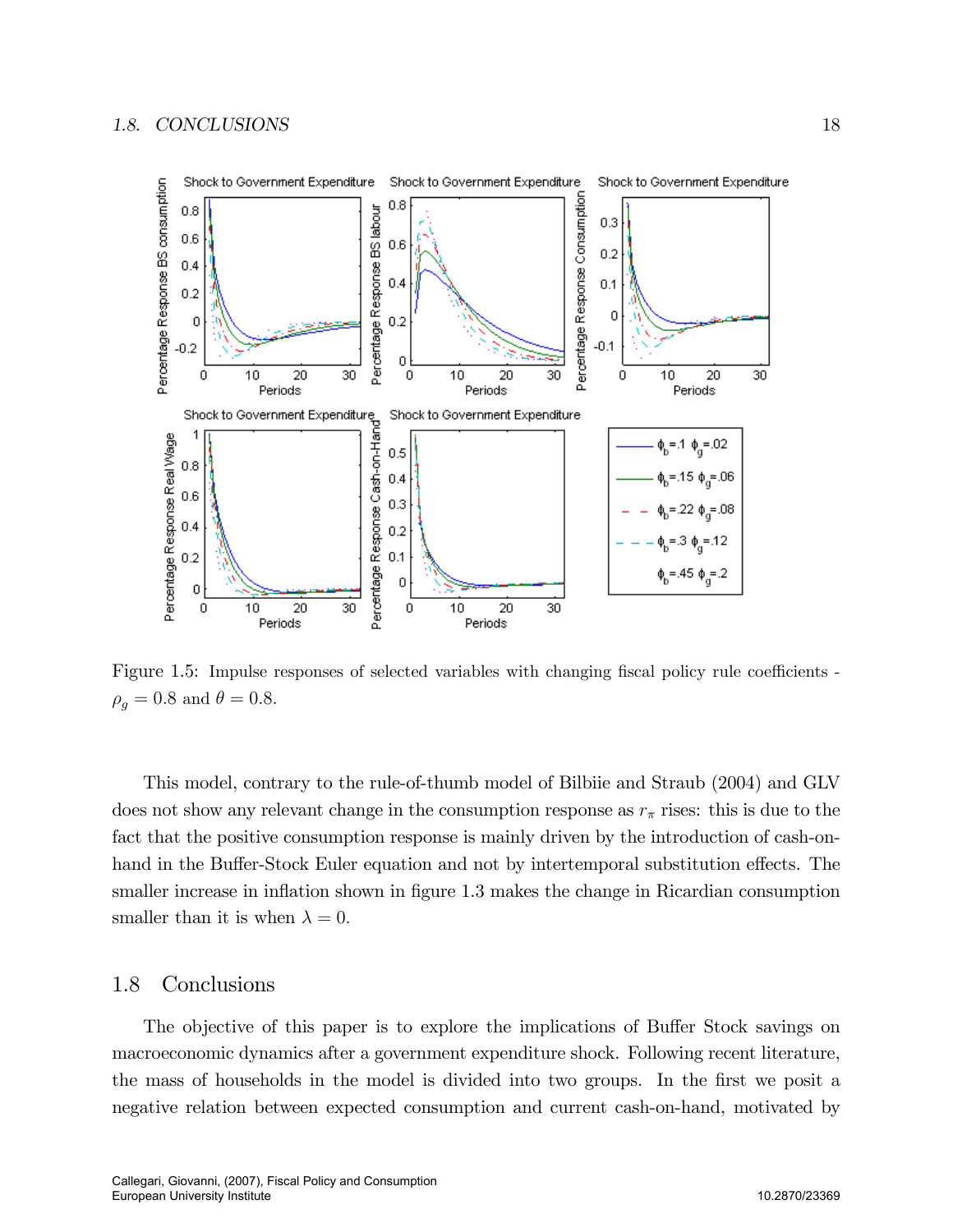#### 1.8. CONCLUSIONS 19

the simulation results in Carroll (1997). Consumption tracks income more closely, shaping the transmission mechanism of government expenditure shock. With sticky prices, fiscal shocks increase labor income and real wages, thus leading to a rise in private consumption ó a stylized fact documented by many (by no means all) empirical studies tracking the impact of fiscal shocks in the US. With respect to the rule-of-thumb model of Gali, Lopez-Salido and Vallés (2005) and Bilbiie and Straub (2004), the model in this chapter generates a positive consumption response associated with a plausible response of real wage. In addition, both kind of consumers save after the shock.

The introduction of Buffer-Stock consumers alone, however, is not enough to generate a positive response of consumption to Öscal shocks; this result can only be obtained through a combination of low persistence of shocks (the autoregressive coefficient must be around  $(0.8)$  and high degree of price stickiness. In this case, the cash-on-hand effect of Buffer Stock consumers prevails over the negative consumption response of standard Ricardian agents. The positive consumption response might be magnified by reducing the elasticity of taxes with respect to government expenditure and public bonds. A change in the way monetary policy is conducted, however, does not change significantly the economy's response.

A possible future extension of this model could be to take into account the possibility of distortionary taxes and to observe how it interacts with the Buffer Stock behavior as it is intended here. At the same time, it would be interesting to evaluate the empirical relevance of this behavior using structural estimation techniques, in a similar fashion to what Coenen and Straub (2004) have done for the rule-of-thumb model.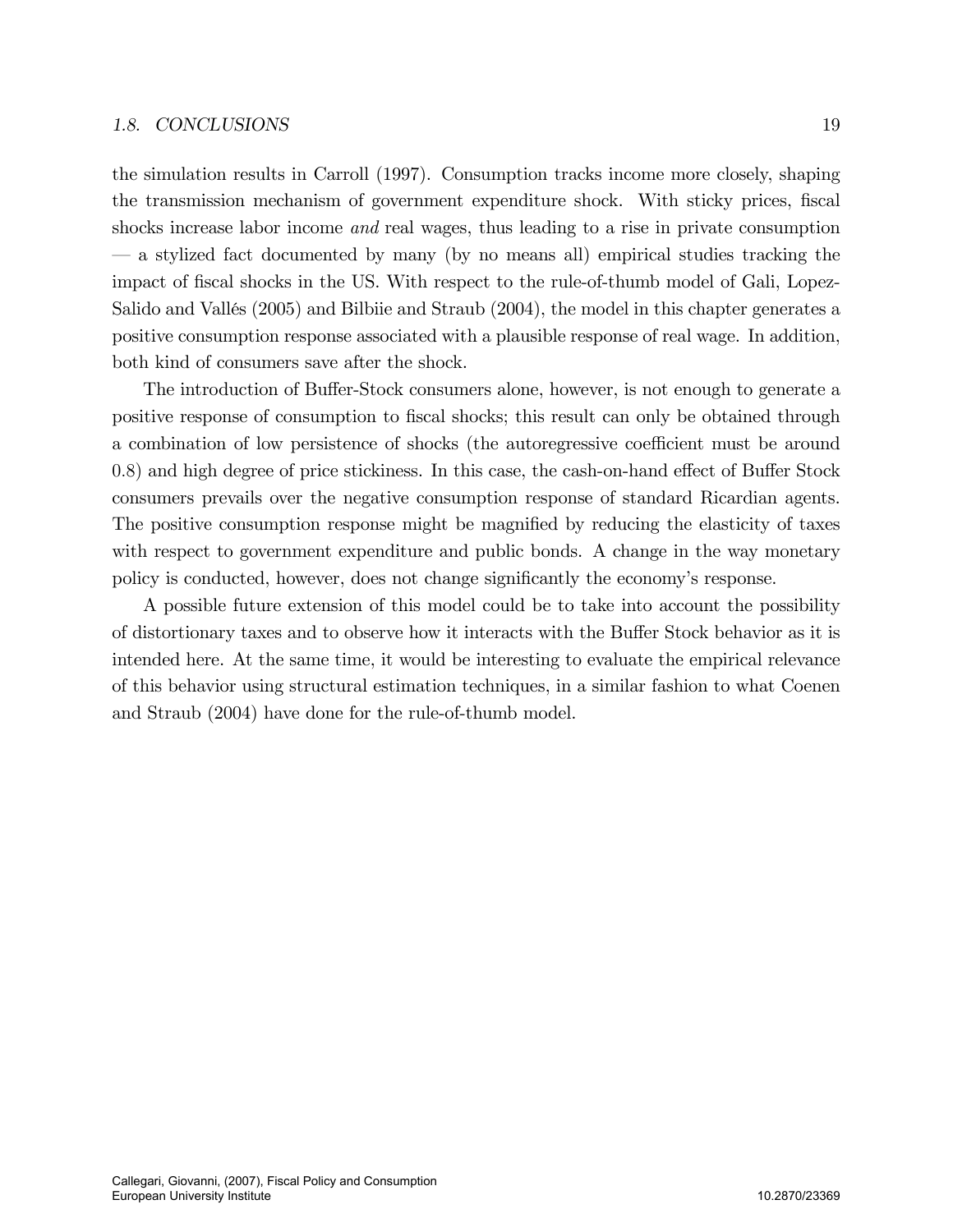# BIBLIOGRAPHY

- [1] Bilbiie F. and R. Straub (2004) "Fiscal Policy, Business Cycles and Labor-Market Fluctuations", MNB Working Paper  $n^{\circ}$  2004/6
- [2] Blanchard, O. and R. Perotti (2002) "An Empirical Characterization of the Dynamic Effects of Changes in Government Spending and Taxes on Output", Quarterly Journal of Economics, Vol.117, 1329-1368.
- [3] Browning, M., L.P. Hansen and J.J. Heckman (1999) "Micro Data and General Equilibrium Models" in J. B. Taylor and M. Woodford (eds.) Handbook of Macroeconomics, North-Holland
- [4] Callegari, G. (2006), "Financial Frictions and Household Debt: a New Perspective on the Twin Deficit Problem", mimeo, European University Institute.
- [5] Campbell, J.Y. (1994), "Inspecting the Mechanism: An Analytical Approach to the Stochastic Growth Model", Journal of Monetary Economics, Vol.33, 463-506.
- [6] Campbell, J. and Z. Hercowitz (2005), "The Role of Collateralized Household Debt in Macroeconomic Stabilization", mimeo, University of Chicago
- [7] Carroll, C. D., (1997) "Buffer-Stock Saving and the Life Cycle/Permanent Income Hypothesis", Quarterly Journal of Economics, Vol.62, 1-55.
- $[8]$  <sup>o</sup> (2001), "Theoretical Foundations of Buffer Stock Saving", mimeo, Johns Hopkins University.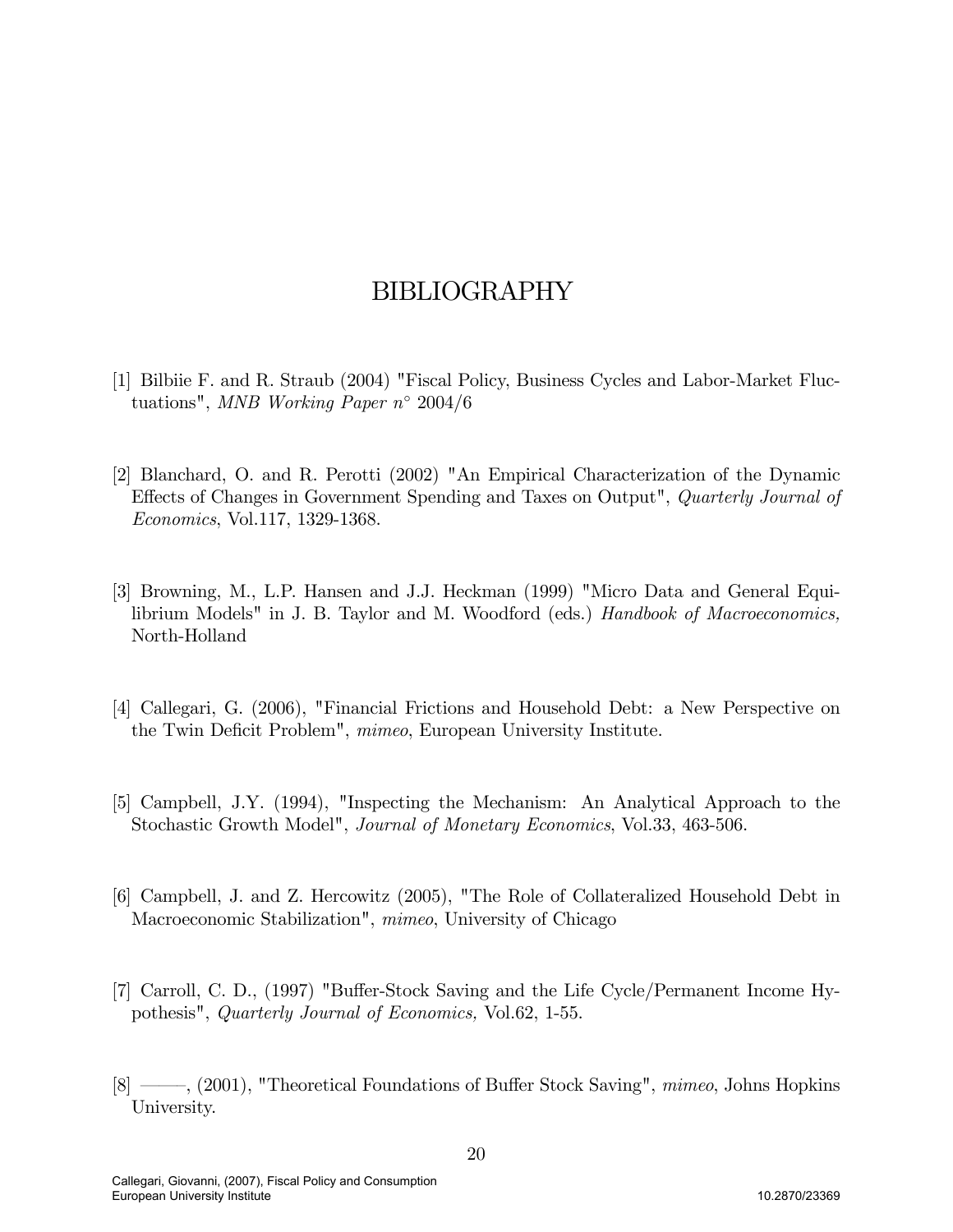- [9] Carroll, C. D. and A. Samwick (1997), "The Nature of Precautionary Wealth," Journal of Monetary Economics, Vol. 40, 41-71.
- [10] Carroll, C.D. and L. H. Summers (1991), "Consumption Growth Parallels Income Growth: Some New Evidence", in B. Douglas Bernheim and John B. Shoven (eds) National Saving and Economic Performance, 305-343, Chicago University Press.
- [11] Fatas A. and I. Mihov.(2001), "Fiscal Policy and Business Cycles: An Empirical Investigation", Moneda y Credito.
- [12] Fatas A. and I Mihov (2003) "The Effects of Fiscal Policy on Consumption and Employment: Theory and Evidence", mimeo, INSEAD
- [13] Finn M. G.(1998), "Cyclical Effects of Government's Employment and Goods Purchases," International Economic Review, Vol. 3, 635-57.
- [14] Gali, J., J.D. Lopez-Salido and J. Valles (2006) "Understanding the Effects of Government Spending on Consumption", Journal of the European Economic Association, forthcoming.
- [15] Kollmann, R. (1998) "US Trade Balance Dynamics: the Role of Fiscal Policy and Productivity Shocks and of Financial Market Linkages", Journal of International Money and Finance, 17, 637-669.
- [16] Iacoviello, M. (2005) "House Prices, Borrowing Constraints, and Monetary Policy in the Business Cycle", American Economic Review, V. 95 n.3, 739-764
- [17] Mankiw, N.G. (2000), "The Savers-Spenders Theory of Fiscal Policy", Discussion Paper n.1888, HIER.
- [18] Mountford, A. and H. Uhlig (2001), "What are the Effects of Fiscal Policy Shocks?",Discussion Paper 31, Tilburg University, Center for Economic Research.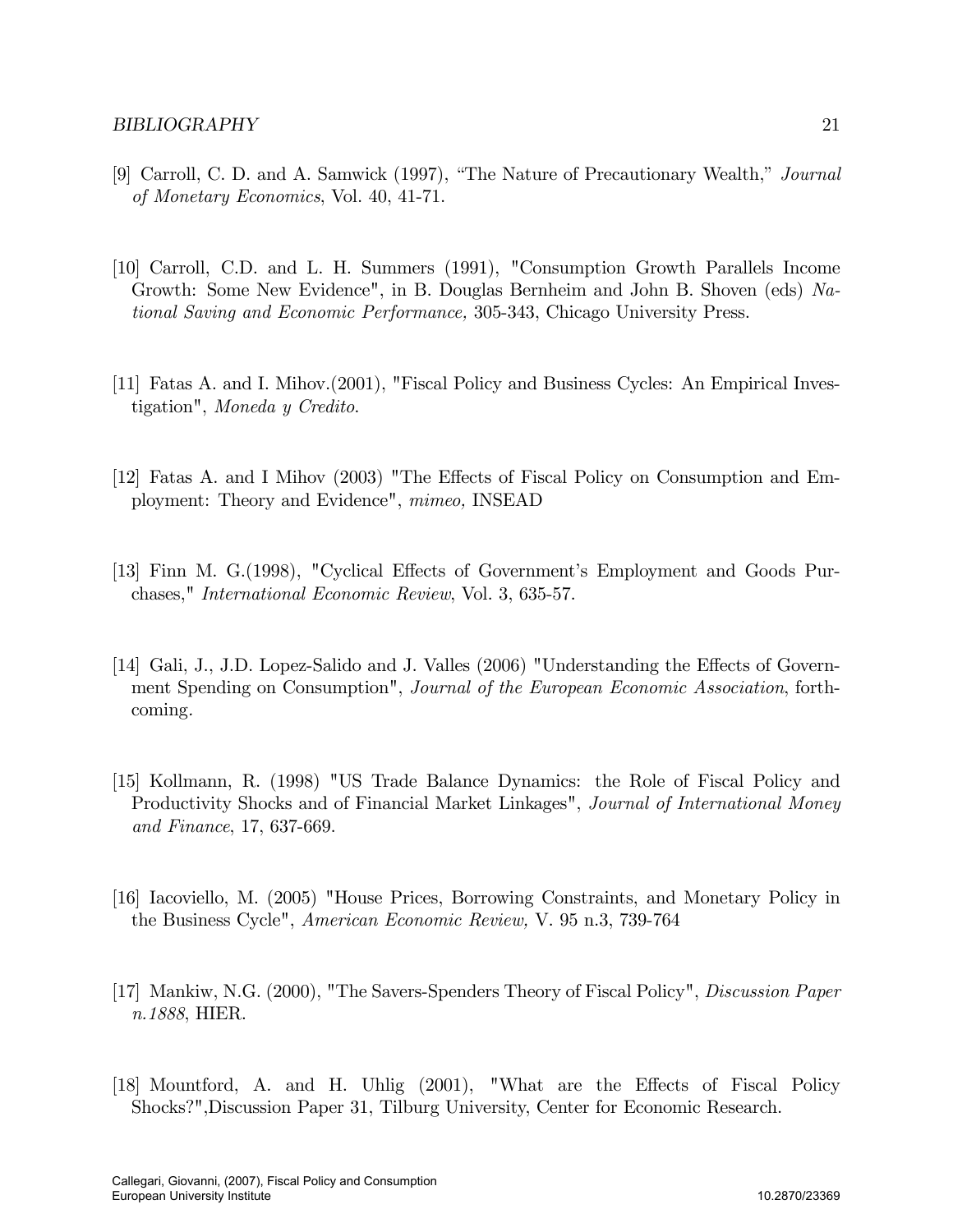- [19] Smets, F. and R. Wouters, "Monetary Policy in an Estimated Stochastic Dynamic General Equilibrium Model of the Euro Area", forthcoming Journal of Monetary Economics.
- [20] Uhlig, H. (1999) "A Toolkit for Analyzing Non-linear Dynamic Stochastic Models Easily", in R. Marimon and Andrew Scott, eds., Computational methods for the study of dynamic economies. Oxford: Oxford University Press, 30-61

## 1.A A Log-linearization of the Equilibrium Conditions

## 1.A.1 A.1 Steady State

From now on, variable without time subscripts will denote steady state values. Since firms in the intermediate good are symmetric we have that

$$
Y = Y(z) \qquad \forall \quad z \in [0, 1]
$$

The resource constraint then becomes

$$
Y = C + G
$$
  
\n
$$
1 = \gamma_c + \gamma_g
$$
\n(1.25)

where  $\gamma_c$  and  $\gamma_g$  are the share of aggregate private consumption and government expenditure on output.

From the solution of the cost minimization problem and of the profit maximization problem we establish that

$$
\frac{W}{P} = \frac{1}{1+\mu} \frac{Y}{N}
$$

$$
\frac{D}{Y} = \frac{\mu}{1+\mu}
$$

where  $\mu$  is the log of mark-up.

Switching to the consumer side, we now consider the consumption-output ratio for both groups. The Ricardian agents finance their consumption with labor income, profits minus the amount of lump-sum taxes. The consumption-output ratio for the Ricardian Consumers is thus equal to

$$
\frac{\hat{C}}{Y} = \frac{1}{1+\mu} + \frac{\mu}{1+\mu}\frac{1}{1-\lambda} - \frac{\hat{L}}{Y}
$$
\n(1.26a)

Buffer Stock consumers finance their consumption with labor income, interest rate income earned on steady state government bonds minus lump-sum taxes. Consistently with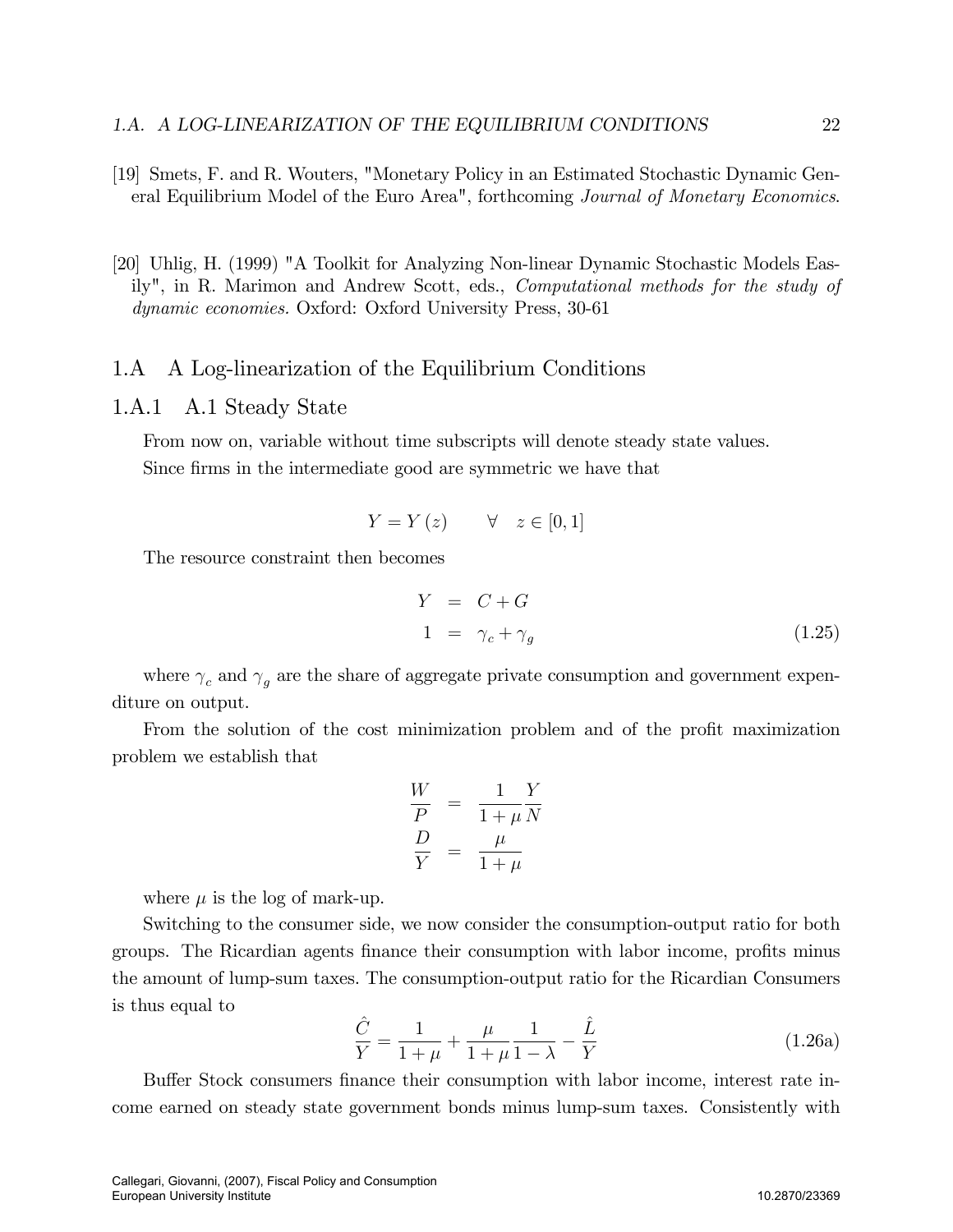Gali et al.  $(2003)$  and Bilbiie and Straub  $(2004)$ , Buffer Stock consumers do not participate in the redistribution of profits

$$
\frac{\tilde{C}}{Y} = \frac{1}{1+\mu} + \frac{1-\beta}{\beta} \frac{\tilde{B}}{PY} - \frac{\tilde{L}}{Y}
$$
\n(1.27a)

#### 1.B B Determinacy Analysis

The conditions for determinacy are analyzed numerically, solving the model using Uhligís Toolkit (Uhlig(1999)), and studying how the roots governing the process for the state variables change with the parameters of the model. The linearized dynamic discrete-time stochastic model, once solve, takes the following general reduced-form functional form

$$
Y_t = RH_{t-1} + S\varepsilon_t
$$
  

$$
H_t = PH_{t-1} + Q\varepsilon_t
$$

where  $H_t$  is the vector of endogenous state variables (that in this case includes  $\tilde{b}$  and  $\hat{b}$ ,  $Y_t$  is the vector of endogenous non-state variables and  $\varepsilon_t$  is the vector of endogenous shocks (in this case  $g_t$ ). The determinacy properties of the system are studied by looking at the evolution of the roots of the  $P$  matrix, which regulates the evolution of the two state variables,  $b$  and  $b$ .

This model conforms to the Taylor(1993) principle: when  $r_{\pi} > 0$ , the region in the parameter space leading to indeterminacy is small and confined to empirically implausible values<sup>12</sup>. Figure 1.6 shows the combination of  $\lambda$  and  $\theta$  for which the system is undetermined, with all the combinations lying in the regions [0.84, 1] for  $\lambda$  and [0.6, 1] for  $\theta$ .

Figure 1.7 displays the determinacy of the system as a function of  $\lambda$  and of the inverse of the elasticity of labor supply with respect to wages when  $\theta = 0.75$ . This analysis has been done following Bilbiie and Straub(2004), who found that the Frisch elasticity of labor supply  $\psi$  is of crucial importance for the determinacy of the stochastic system. Even in this case, the region in which there may be indeterminacy is restricted to combinations in which  $\lambda$  is higher than 0.8.

With respect to the other models operating in the savers-spenders framework the determinacy properties of this model seems to be more in line with the standard New-Keynesian model: the Taylor principle holds independently of the values of the other parameters of the model.

 $12$ Campbell and Mankiw (1989) estimate the share of rule-of-thumb consumers in the economy is roughly 50%. Carroll (2000) conjectures that the share of impatient agents is 75% of the population. Note that relative impatient agents have a very similar consumption behavior to this one, as it is shown in Callegari (2006) in a model with impatient consumers and borrowing constraints.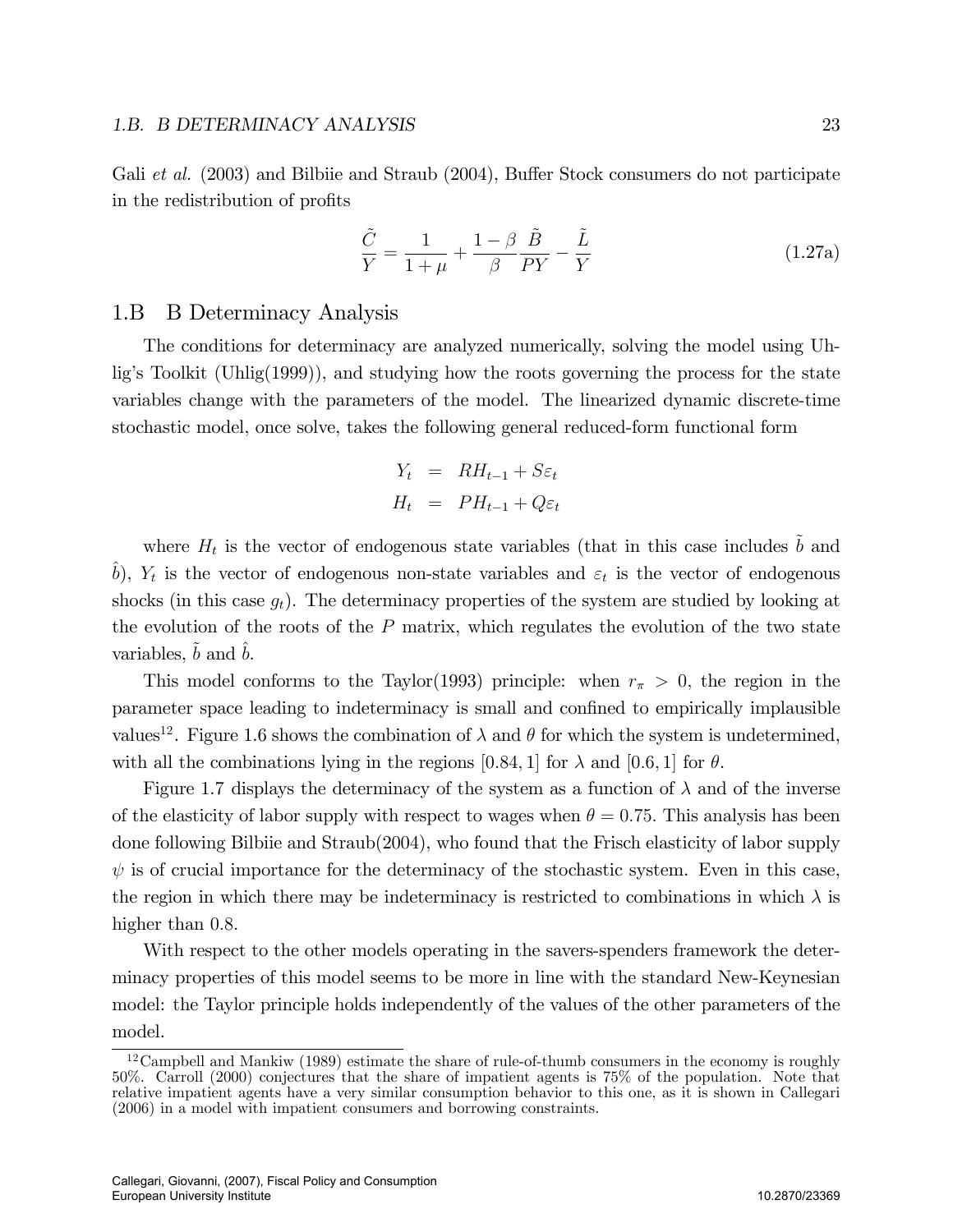

Figure 1.6: Determinacy Analysis - Combination of values of  $\lambda$  (x-axis) and  $\theta$  (y-axis) for which the system solution path is determined.

Table 1 displays how the model's dynamic response changes as  $\kappa$ , the coefficient expressing the importance of cash-on-hand in the B-S Euler equation, rises above zero: The dynamic properties of the model are studied by looking how the two roots relative to the two state variables  $\tilde{b}$  and  $\tilde{b}$  change with  $\kappa$ .

It is possible to identify four intervals: for  $0 \le \kappa < 1.05$  the system is determined and stable, with well-behaved dynamic response; both roots of the model lie in the [0; 1] circle and have the same sign<sup>13</sup>. In this case the behavior of the model is comparable with the standard New-Keynesian model.

For values included in the interval  $[1.05, 3.95]$  the absolute values of the two roots are still in the unit circle, ensuring the stability of the system, but their signs are now different, implying a cyclical dynamic pattern. This means that one of the two state variables  $(b)$ or  $b$ ) tends to change sign at a short term horizon. Even if the dynamics are still stable, converging back to the steady state, this kind of behavior is not at all realistic, and so this interval cannot be considered in the parametrization.

<sup>&</sup>lt;sup>13</sup>When  $\kappa = 0$  the cash-on-hand term disappears from the modified Euler equation of Buffer Stock consumers, leaving an economy in which the only difference from a standard New-Keynesian one is the different sources of income accruing to the two groups. These income differences lead agents to use government bonds as inter-agent assets meant to facilitate consumption smoothing. For this reason, the economy is no longer stationary since the steady state group levels of government bonds are modified by the expenditure shock (Ricardians lend to Buffer-Stock agents). The system is however stable and the solution path is unique.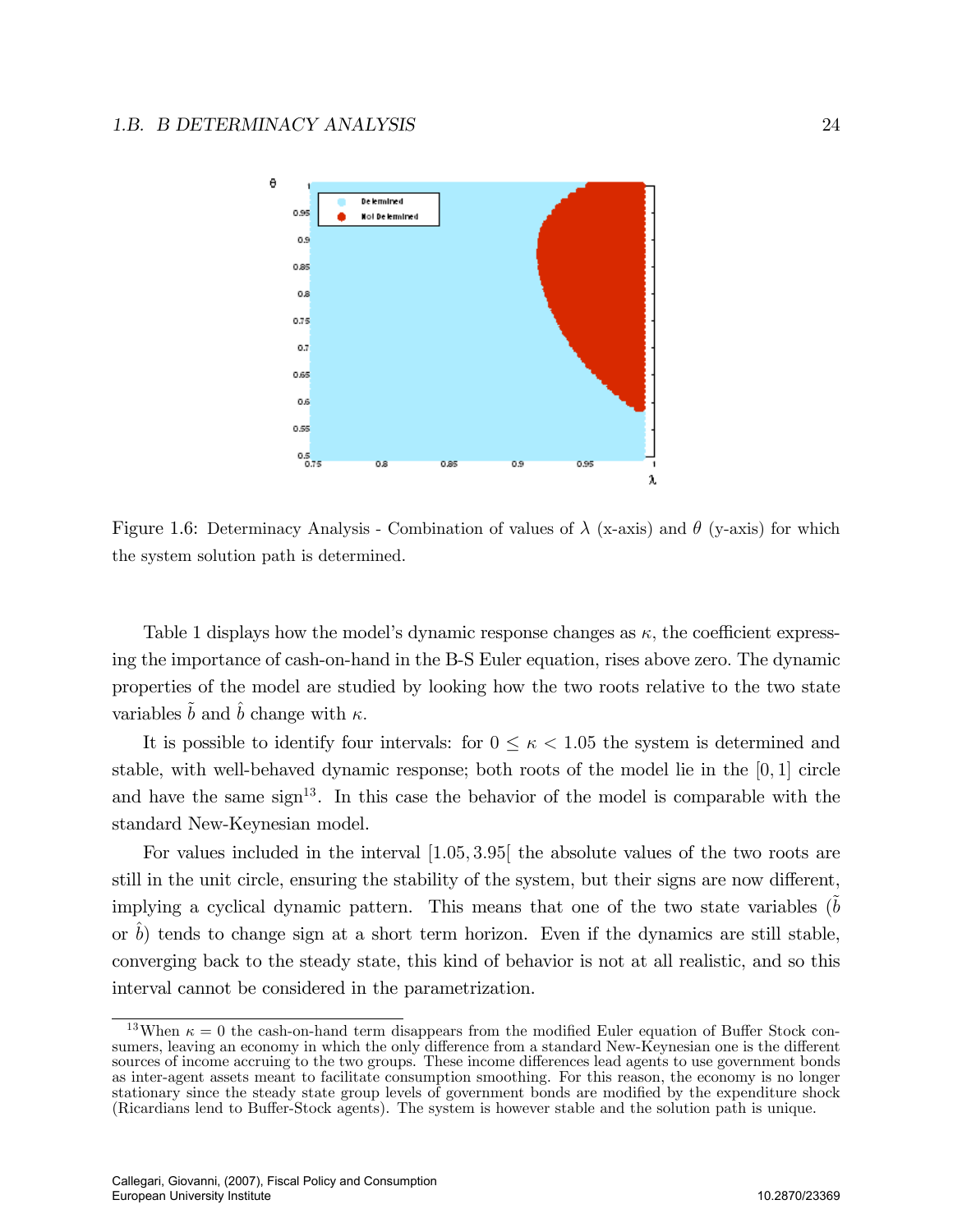

Figure 1.7: Determinacy Analysis - Combinations of  $\lambda$  (x-axis) and  $\psi$  (y-axis) for which the system is determined.

For the [3.95, 4.1] this cyclical pattern is no more stable since the negative root is now bigger than one in absolute value: one of the state variables tends to oscillate with For values bigger than 4:1 the system is unstable but no longer cyclical, since both roots have the same, positive, sign (and one of them is bigger than one in absolute value). Both these two intervals cannot then be considered for the parametrization.

| Values of $\kappa$        | Roots $(r_1$ and $r_2)$                                           | Equilibrium Dynamics      |
|---------------------------|-------------------------------------------------------------------|---------------------------|
| $\theta$                  | $r_1 \in [0,1]$ and $r_2 = 1$                                     | Unique solution,          |
|                           |                                                                   | non-stationary S.S.       |
| [0, 1.05]                 | $ r_1 $ and $ r_2  \in [0,1]$ ; $sign [r_1] = sign [r_2]$         | Unique stable solution    |
| [1.05, 3.95]              | $ r_1 $ and $ r_2  \in [0,1]$ ; $sign [r_1] \neq sign [r_2]$      | Unique stable solution    |
|                           |                                                                   | cyclical responses        |
| [3.95, 4.1]               | $ r_1  \in [0,1],  r_2  \notin [0,1], sign [r_1] \neq sign [r_2]$ | Explosive non-unique sol. |
|                           |                                                                   | cyclical responses        |
| > 4.1                     | $ r_1  \in [0,1],  r_2  \notin [0,1], sign [r_1] = sign [r_2]$    | Explosive non-unique sol. |
|                           |                                                                   | non-cyclical responses    |
| $\sim$<br>$\cdot$ $\cdot$ |                                                                   |                           |

Table 1 - Dynamic Properties of the System

The values of the other parameters are those of the baseline model laid down in section 7 The following graph shows how the two roots of the system vary as  $\kappa$  moves from 0 to 6.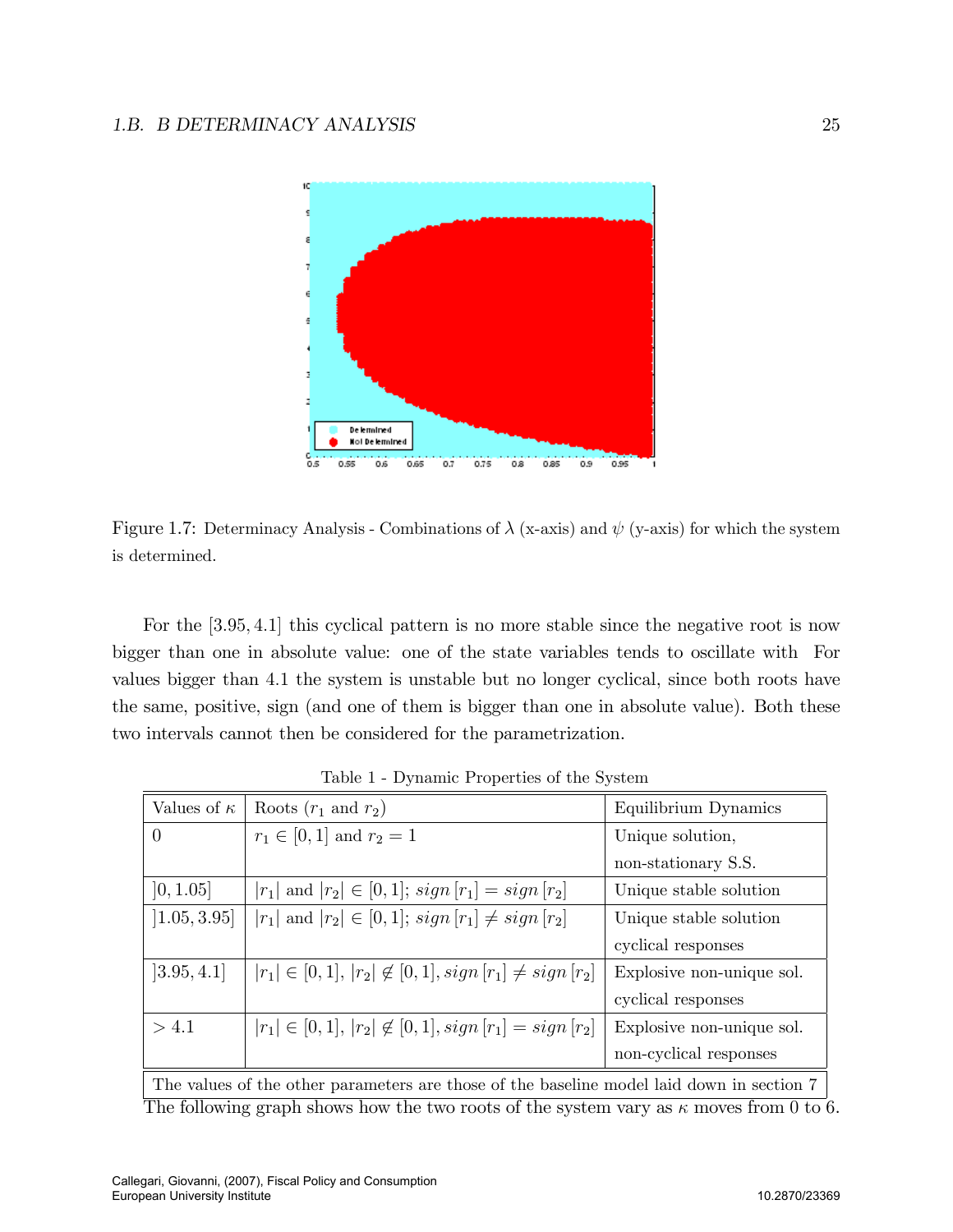

Figure 1.8: System's roots dynamics

While one of the two roots (that concerning  $\hat{b}_t$ ) remains equal to 0.707 for every range of  $\kappa$  values, the other varies determining the kind of dynamics followed by the system.

At  $\kappa = 0$  the root is equal to 1 so that the system is determined and stable, but the steady state is not stationary, since the shock produces a redistribution of wealth through government bonds, which are used as asset to transfer resources across groups. As  $\kappa$  rises above one, though, the increase in current consumption triggered by the increase in cashon-hand introduces an endogenous mechanism of rebalancing which makes the steady state stationary. When  $\kappa = 1.05$  the root goes below zero: this determines an oscillating solution which, as  $\kappa$  grows, becomes more and more accentuated; however, the system remains stable. As  $\kappa$  crosses the 3,95 threshold the root becomes bigger than one so that the path of  $\tilde{b}_t$  is not stable anymore. In the narrow interval of [3.95, 4.1] the system is oscillatory and unstable. When  $\kappa > 4.1$  the two roots regain the same sign, while one of them is still bigger than one: this determines non-oscillatory but explosive solution dynamics.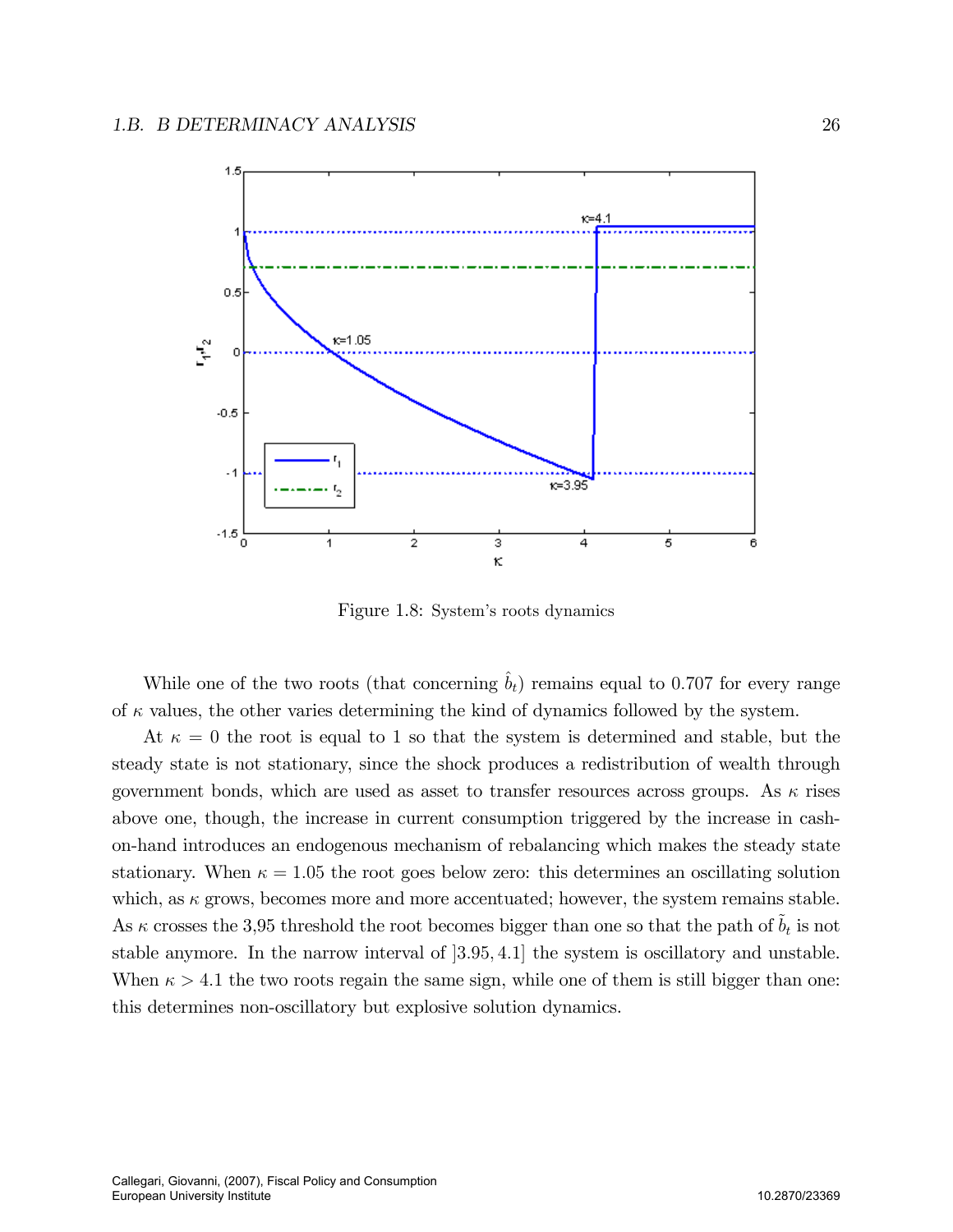# CHAPTER 2

# GOVERNMENT EXPENDITURE, DURABLE GOODS AND RULE-OF-THUMB BEHAVIOR

## 2.1 Introduction

The standard RBC and New-Keynesian models predict a reduction in private consumption after an exogenous increase in government expenditure, because of the predominance of the negative wealth effect generated by the increase in the present discounted value of taxes<sup>1</sup>. The non-negative response of consumption observed in many empirical analysis on fiscal policy (Blanchard and Perotti, 2002, Fatas and Mihov, 2003 and Galì, Lopez-Salido and Vallés, 2006) is a puzzle for these models, which has generated a fair amount of research in recent years. In particular, in order to reconcile theory with the evidence, a new class of models building on the New-Keynesian framework has recently been developed, in which the population of consumers is split in two groups of agents with a structurally different consumption behavior. The first group consists of standard agents who optimize their utility over an infinite-horizon, the second group consists of agents who blindly consume their income every period, without borrowing nor saving: these are usually identified as 'rule-of $thumb'$  consumers. With price rigidities and some assumption about labor market clearing, the positive income effect of spending shocks on the consumption of rule-of-thumb agents is so strong that it overcomes the negative wealth effect due to the higher taxes. This effect reverses the sign of the aggregate consumption response to the shock  $\sim$  see Gali, Lopez-Salido and Vallés (2006) and Bilbiie and Straub  $(2004).<sup>2</sup>$ 

Introducing rule-of-thumb consumers improves the ability of the model to fit the empirical evidence on the consumption response to spending shock, as well as to account for other

 $1<sup>1</sup>$  Private consumption might respond positively in case of deficit-financed increase of government spending together with distortionary taxes on consumption: since agents expect higher taxes in the future, they have an incentive to substitute future with present consumption. This substitution effect may outweigh the wealth effect under some parametrizations. However, this result is very fragile, since for all the other alternatives financing scheme (lump-sum taxes, taxes on output etc.) the wealth effect always prevails.

 $2$ This result, however, crucially depends on some important assumptions: in Gali, Lopez-Salido and Vallés (2005) the labor is said to be unionized, that is the supply of labour is unique and common across groups: this guarantees that the labor supply of agents does not fall after the expenditure shock and that the wage response is positive, so as to amplify the income effect on rule-of-thumb agents. In Bilbiie and Straub (2004) there is no capital, and this is crucial to generate the necessary positive wage response that induces rule-of-thumb agents to increase consumption.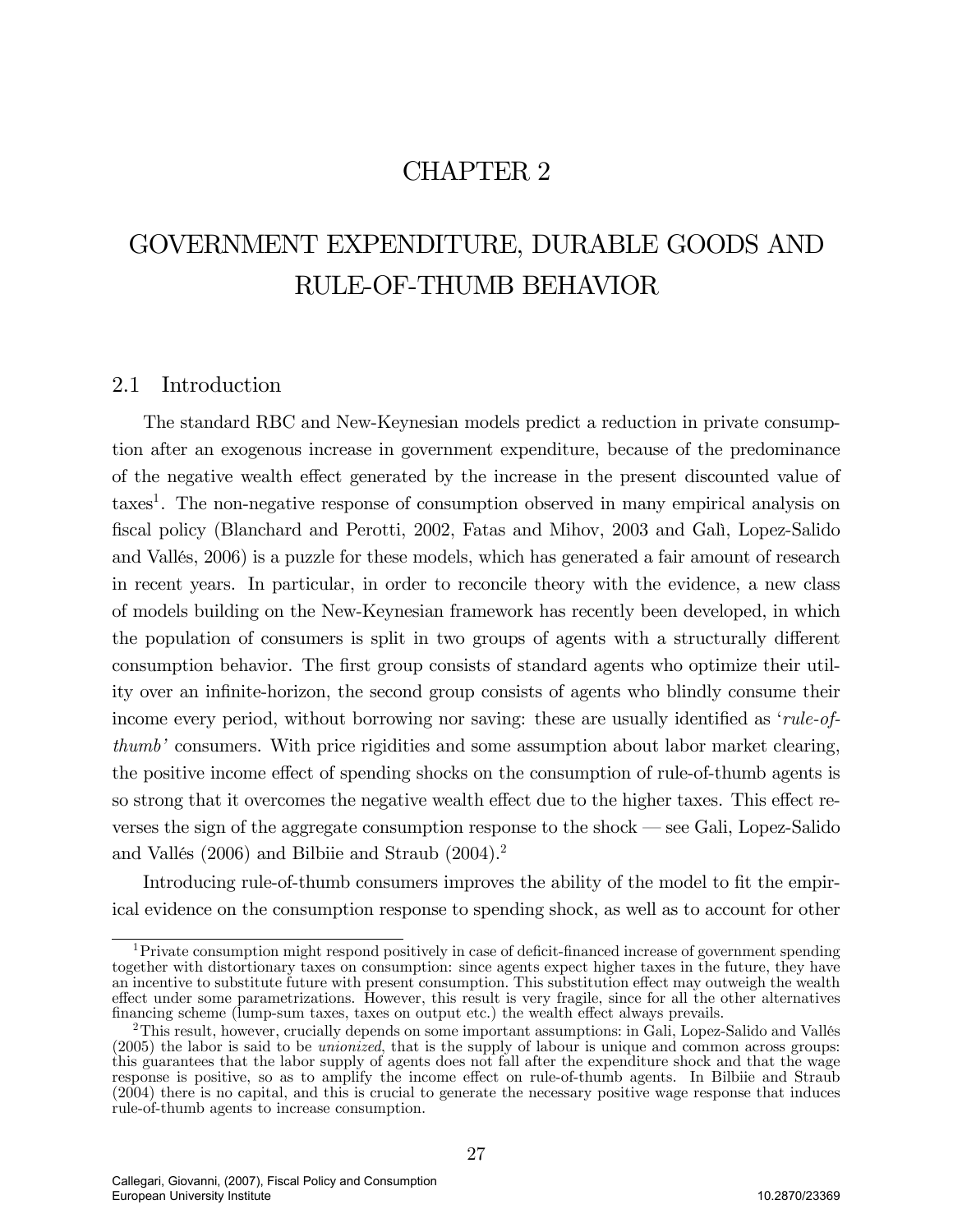#### 2.1. INTRODUCTION 28

important facts. This paper checks the robustness of the positive consumption response generated by the rule-of-thumb model by introducing three additional features: durable goods and heterogeneity in time discount factors. The role of durable goods as collateral for borrowing is also checked.

In this framework the unwillingness to save by a group of agents is a consequence of these agents' preferences and utility maximizing behavior, while the inability to borrow is due to credit constraints, for which various justifications might be found both conceptually and empirically (see, for instance, Jappelli and Pagano, 1994).

Building on this model, the central claim of this paper is that, as soon as one introduces some alternative to ways to move resources intertemporally for otherwise constrained consumers - namely durable goods - the correlation of public and private consumption in response to fiscal shocks is no longer positive. The driving mechanism is centered on the fluctuations of the durable relative prices, which introduce an indirect, negative wealth effect which again drives down consumption.

We move from a specification with rule-of-thumb consumption behavior as in Gali, Lopez-Salido and Vallés (2006), to a specification with a durable sector, and eventually to a specification where individuals can borrow only to the extent that they own a stock of durables as a collateral. The economy is populated by two groups of agents, patient and impatient, which consume both durable and nondurable goods. While the former are in fixed endowment, the latter are differentiated, and produced by monopolistic competitive firms, subject to nominal rigidities  $-$  i.e. prices are sticky. The assumption of a fixed stock guarantees a variable durable goods price, but this assumption is not crucial for our mechanism to work, since the extent of price variations is independent to the value of the stock itself. This assumption is then made only to make the analysis simpler and the model more transparent.

The interest rate in steady state is set by patient agents so that impatient agents  $\cdot$ preferred consumption path has a downward tendency; barring them from borrowing makes their consumption behavior as that of Gali *et al.* (2006) rule-of-thumb consumers. This suggests that the model in the paper can be used to analyze in detail how the aggregate and group-speciÖc consumption response to shocks changes, moving from less to more general specifications

An important insight from this analysis is that, even if Impatient agents are totally unable to borrow or save, durable goods still provide them with a means to move resources intertemporally. The specification of durable goods is thus a crucial element<sup>3</sup> driving the

<sup>&</sup>lt;sup>3</sup>The importance of durable goods in the cycle has been underlined both theoretically and empirically (Mankiw, 1985 and Baxter, 1996)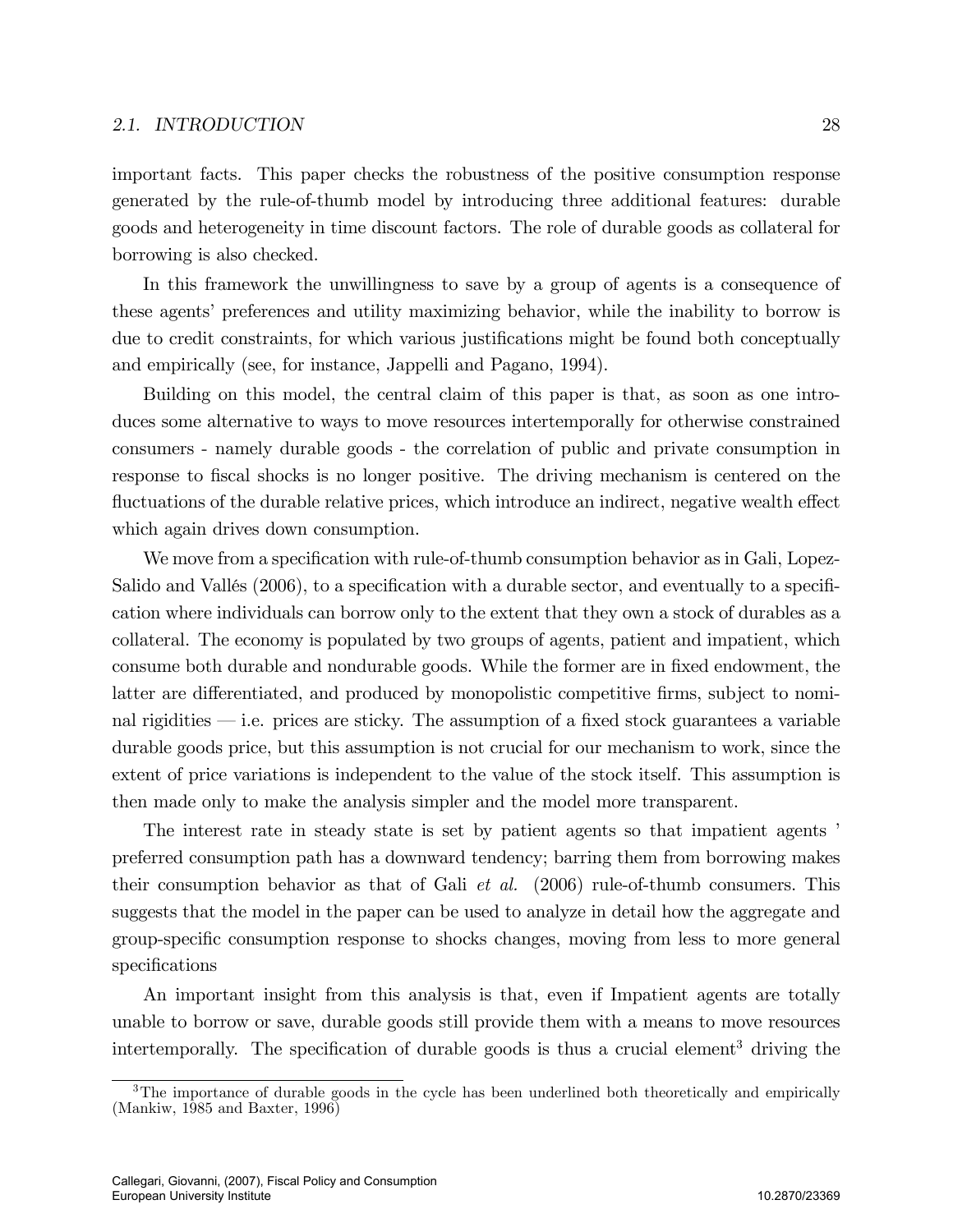model's results on consumption, as these goods are at the same time consumption goods and assets.<sup>4</sup> Variations in their price affect households' net wealth, with first-order effects on private consumption. This is the main reason why, in the presence of durable goods, the response of private consumption to government spending shocks falling on nondurable goods becomes negative. The spending shock lowers the relative price of durables, thus translating into an indirect, additional negative wealth effect for households. This channel of fiscal transmission is strong enough to generate a negative response of private consumption even when durables are a very small fraction of private expenditure. The mechanism is robust to changes in the rate of intertemporal substitution and to different specifications of the labor market. Most important, relaxing the borrowing constraint does not help in changing the sign of the consumption response to fiscal shocks.

In light of the rapid diffusion of models including rule-of-thumb agents for fiscal policy analysis,<sup>5</sup> this paper questions the robustness of the central claims by these contributions  $$ regarding the ability of the rule-of-thumb models to match the empirical evidence. It also shows the need for a careful reconsideration of coherent microfoundations for rule-of-thumb consumption behavior.

The paper is structured as follows: section 2 presents the model with durable goods and borrowing constraint and section 3 describes its parametrization. Section 4 describes the dynamic response of this model to a government spending shock and compares it with the responses of a model without durables and inter-group borrowing. Section 5 inspects the transmission mechanism of the spending shock in the main specifications considered, while section 6 confronts the robustness of this paper's results to different specifications of the utility function and to different compositions of government expenditure. Finally, section 6 concludes.

## 2.2 The Model

This is a New Keynesian model with two groups of consumers and two goods, durable and non-durable. While the former are in fixed supply<sup>6</sup> the latter are produced and sold by perfectly competitive Örms which aggregate a continuum of intermediate goods. These goods are sold in a monopolistic competitive market where prices are sticky  $\dot{a}$  la Calvo.

 $4$ As a matter of fact, in the literature on financial frictions what we called *durable goods* is usually referred to as *real estates* or *collateral assets*, to underline their role as assets rather than as consumption goods.

 $5$ See, among others, Coenen and Straub, (2004), Bilbiie, Meier and Mueller (2005), Bussière, Fratzscher and Mueller (2005) and Erceg Guerrieri and Gust (2005). Rule-of-thumb agents have also been introduced in the IMF macroeconometric model.

 ${}^{6}$ Durable goods might be thought of as housing, real estates, generic assets in this framework: since the stock of these goods changes very slowly over time, assuming a fixed supply is not so far from reality.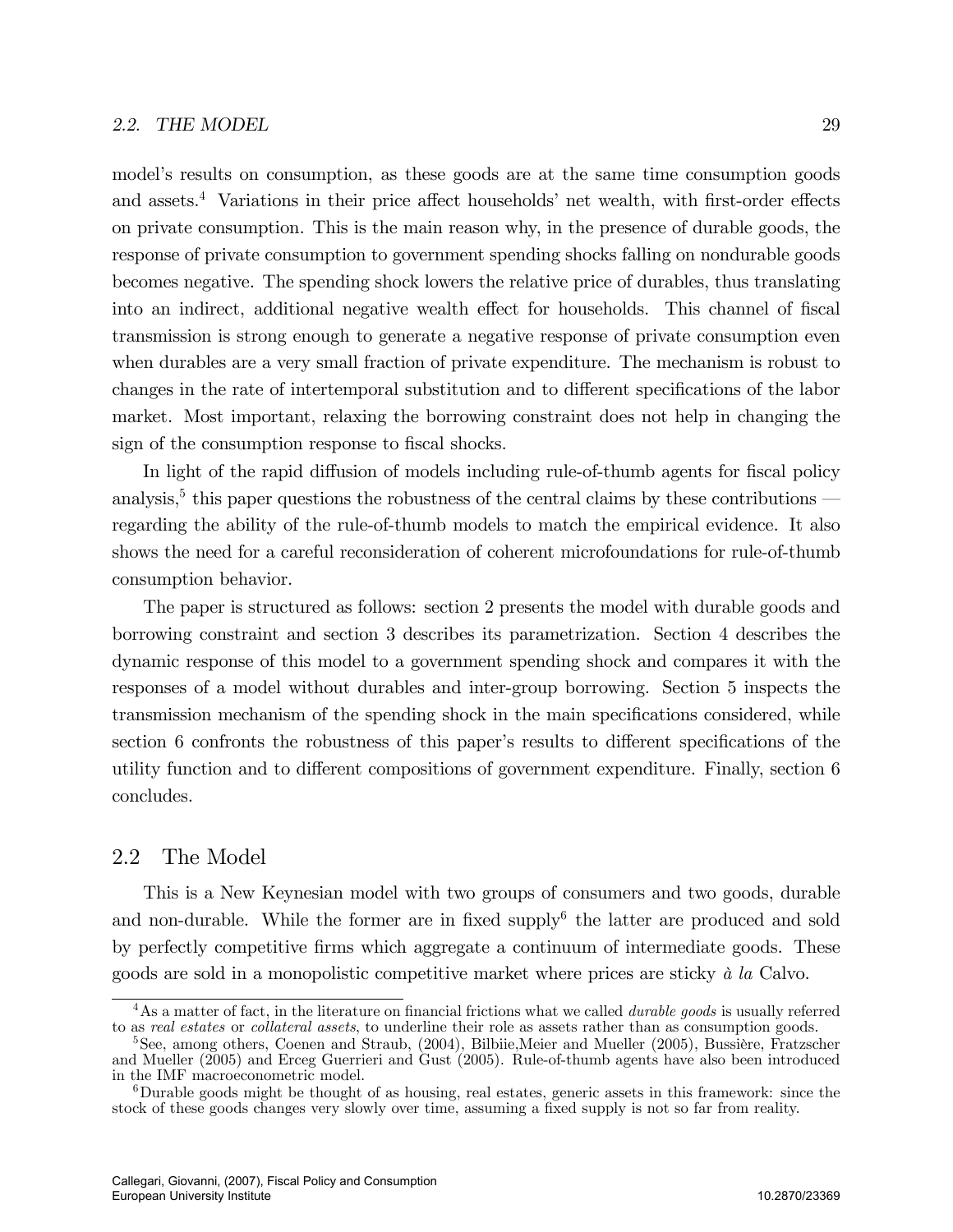#### 2.2. THE MODEL  $\qquad \qquad 30$

The economy is populated by a continuum of agents of mass one divided in two subgroups. The first, of measure  $(1 - \lambda)$ , is composed by agents who have full access to the asset and bond markets and own the intermediate sector firms, receiving the relative profits. They can freely buy bonds from the government or from the other group of agents. These consumers are called Patient.

The second group, of measure  $\lambda$ , is composed by consumers who are relatively impatient: their utility discount factor is smaller than that of Patient consumers, and so they give more weight to current rather than future utility; they are called *Impatient*. Their only means of moving resources intertemporally is to buy durable goods or to borrow from the Patient group through collateralized bonds. The amount of durables they hold serves two ends: it increases the agents' utility and can be used as a collateral to borrow from the Patient group.

The labor market in the baseline model is as in Gali, Lopez-Salido and Vallés (2006): hours supplied by each agent are determined by an economy-wide real wage schedule. They show that such a schedule can be thought as the outcome of unionized labor market, in which the union aims at maximizing the utility stream obtained by supplying labor<sup>7</sup>. The analysis of a Walrasian labor market in which every group has its autonomous labor supply will be included here, to check for the relevance of durable goods consumption in that context.

The subscript identifies the period in which a variable is set, independently on the period in which it is in place.  $K_{t-1}$ , for instance, represents the amount of capital set in period  $t-1$ , even if it enters into the production function at time t.

To make investment non-trivial, an adjustment cost of capital is included in the analysis. The exposition below is made assuming a share of Impatient agents equal to one-half.

## 2.2.1 Preferences

The preferences of patient and impatient agents are expressed by the following utility functions:

$$
E_0 \sum_{t=0}^{\infty} \hat{\beta} \left[ \theta \ln \hat{H}_t + (1 - \theta) \ln \hat{C}_t + \hat{\chi} \frac{\left(1 - \hat{N}_t\right)^{1 - \hat{\varphi}}}{1 - \hat{\varphi}} \right]
$$

$$
E_0 \sum_{t=0}^{\infty} \hat{\beta}^t \left[ \theta \ln \tilde{H}_t + (1 - \theta) \ln \tilde{C}_t + \hat{\chi} \frac{\left(1 - \tilde{N}_t\right)^{1 - \tilde{\varphi}}}{1 - \tilde{\varphi}} \right]
$$

<sup>7</sup>The utility stream is obtained by subtracting from the utility obtained by the increase in income the disutility of labor. The utility stream of the two groups are then averaged and maximized.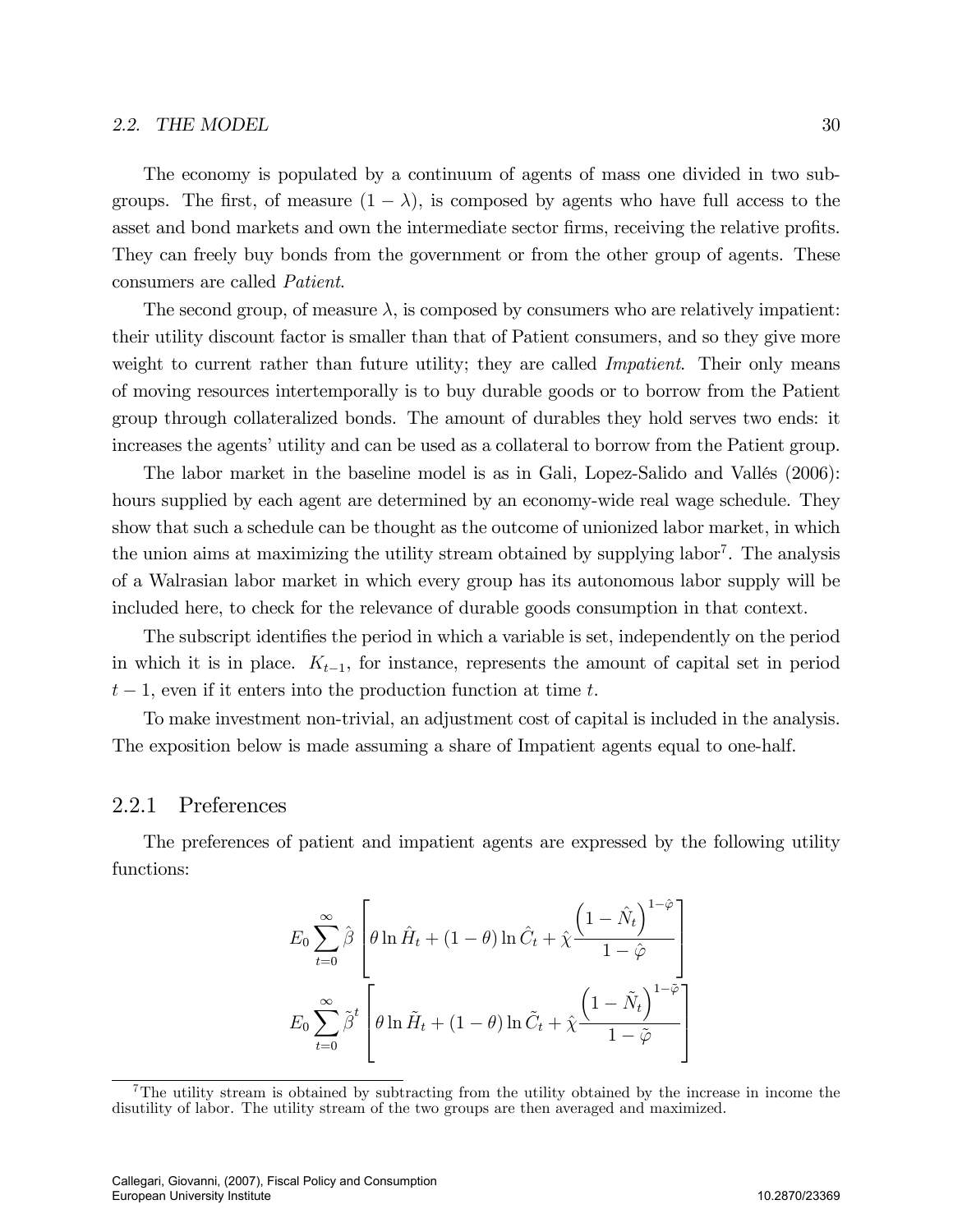where  $C_t$  is consumption of nondurable goods,  $H_t$  is the stock of durables in period,  $N_t$ is the labour supply and  $\beta$  is the time-discount factor. Letters denoted by a hat identifies variables related to Patient agents, whereas a tilde denotes impatient agents' variables, with  $\ddot{\beta} > \ddot{\beta}$ .

The relative importance of housing in the utility functions is given by  $\theta$ , and it is assumed to be equal across the two groups. The two parameters in the utility function,  $\chi$  and  $\varphi$ , are different but parametrized in such a way that the two agents share the same labour supply in steady state (equal to one-third) and the same Frisch elasticity.

## 2.2.2 Production Sector

Nondurable goods are produced by a continuum of monopolistically competitive firms producing differentiated intermediate goods.

While labor is supplied by both groups, capital is owned only by Patient agents.

Every intermediate good is produced according to the following production function

$$
Y_{t}(j) = K_{t-1}(j)^{\alpha} N_{t}(j)^{1-\alpha}
$$

where  $K_{t-1}$  is the stock of capital rented out in  $t-1$  and use it in period t.

The final good  $Y_t$  is produced by a perfectly competitive firm which aggregates all the intermediate goods using the Dixit-Stiglitz functional form.

$$
Y_t = \left(\int_0^1 \left(Y_t(j)^{\frac{\varepsilon-1}{\varepsilon}}\right) dj\right)^{\frac{\varepsilon}{\varepsilon-1}}
$$

where  $\varepsilon$  is the elasticity of substitution among intermediate goods.

The demand for every intermediate good is then

$$
Y_t(j) = \left(\frac{P_t(j)}{P_t}\right)^{-\varepsilon} Y_t
$$

Cost minimization in the intermediate good sector gives the following condition for real wages and the rental rate of capital

$$
\frac{W_t}{P_t} = (1 - \alpha) MC_t \frac{Y_t}{N_t}
$$

$$
\frac{R_t^K}{P_t} = \alpha MC_t \frac{Y_t}{K_{t-1}}
$$

where

$$
MC_t = \frac{1}{\alpha^{\alpha} \left(1 - \alpha\right)^{1 - \alpha}} \left(\frac{W_t}{P_t}\right)^{\alpha} \left(\frac{R_t^K}{P_t}\right)^{1 - \alpha}
$$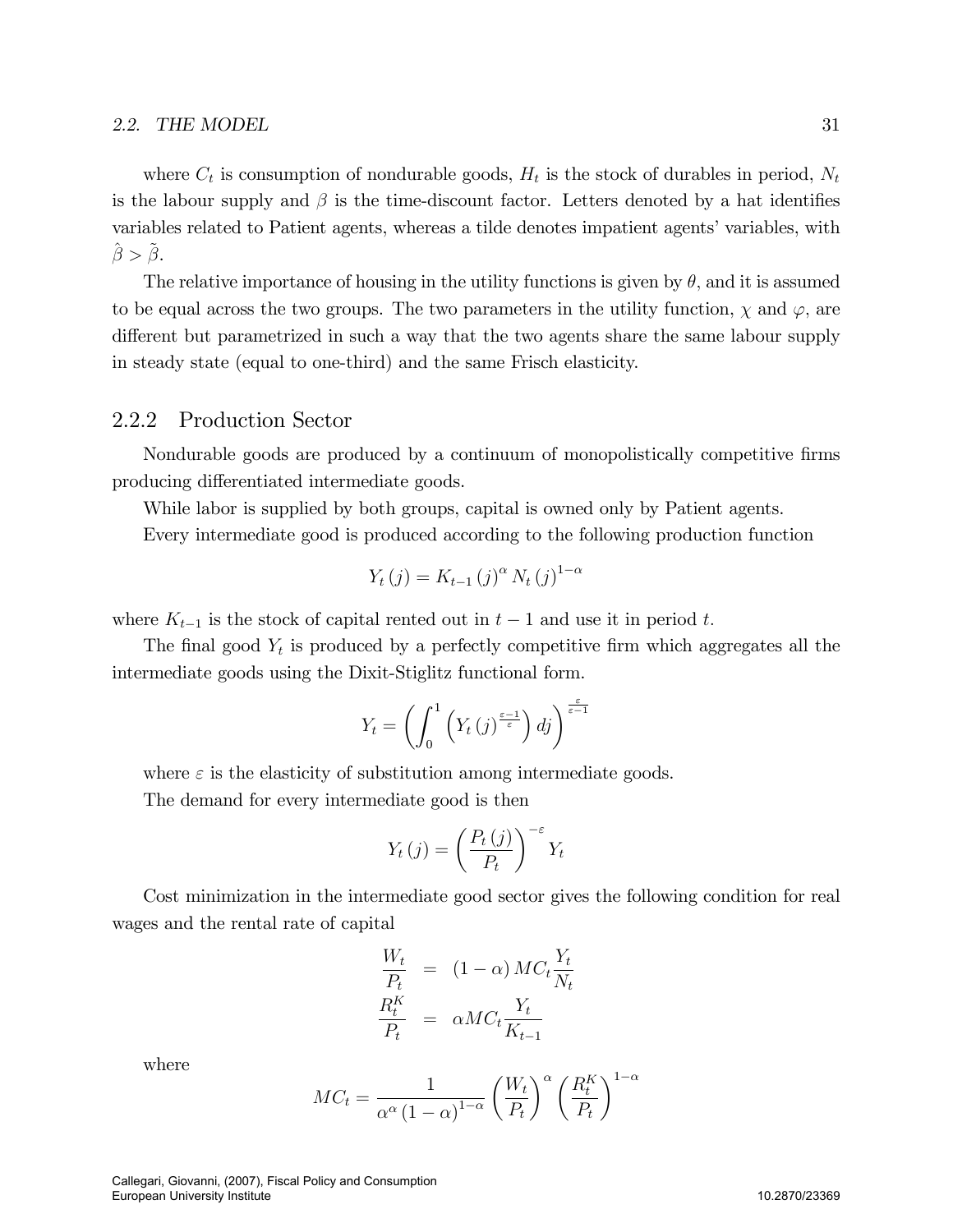Firms adjust their prices infrequently, and the probability of being able to adjust the price in each period follows a Bernoulli distribution, accordingly to Calvoís (1983) set up. Let  $\iota$  be the probability of keeping prices constant and  $(1 - \iota)$  the probability of changing prices, the profit maximization problem can then be defined as

$$
\max_{\{P_t(z)\}_{t=0}^{\infty}} E_t \sum_{k=0}^{\infty} \iota^k \Lambda_{t,t+k} Y_t(z) [P_t(z) - P_t M C_t]
$$
  
s.t.  $Y_t(z) = \left(\frac{P_t(z)}{P_t}\right)^{-\epsilon} Y_t$ 

where

$$
\Lambda_{t,t+k} = \beta^k \left[ \frac{\hat{C}_t}{\hat{C}_{t+k}} \frac{P_t}{P_{t+k}} \right]
$$

is the stochastic discount factor set by Patient consumers, the owners of the intermediate Örms.

The first order condition of this problem is

$$
E_t \sum_{k=0}^{\infty} \iota^k \Lambda_{t,t+k} Y_t(z) \left[ P_t^*(z) - \frac{\varepsilon}{\varepsilon - 1} M C_{t+k} P_{t+k} \right] = 0
$$

where the general price level is given by

$$
P_t = \left[ \iota P_{t-1}^{1-\varepsilon} - (1-\iota) P_t^*(z)^{1-\varepsilon} \right]^{\frac{1}{1-\varepsilon}}
$$

where  $P_t^*(z)$  is the optimal price for the firm z.

## 2.2.3 Monetary and Fiscal Policy

Monetary Policy follows the Taylor rule

$$
R_t = (R_{t-1})^{r_R} \left(\pi_t^{1+r_{\pi}} (Y_t/Y)^{r_Y} \overline{rr}\right)^{1-r_R}
$$

This way of formulating the monetary policy rule is extremely general: it includes the possibility that the central bank takes into account output differentials and interest rate inertia.

The government expenditure falls entirely on nondurable goods. It finances spending by taxes or by issuing debt. Thus the flow budget constraint of the government is

$$
P_t G_t + B_{t-1}^g = L_t + R_t^{-1} B_t^g
$$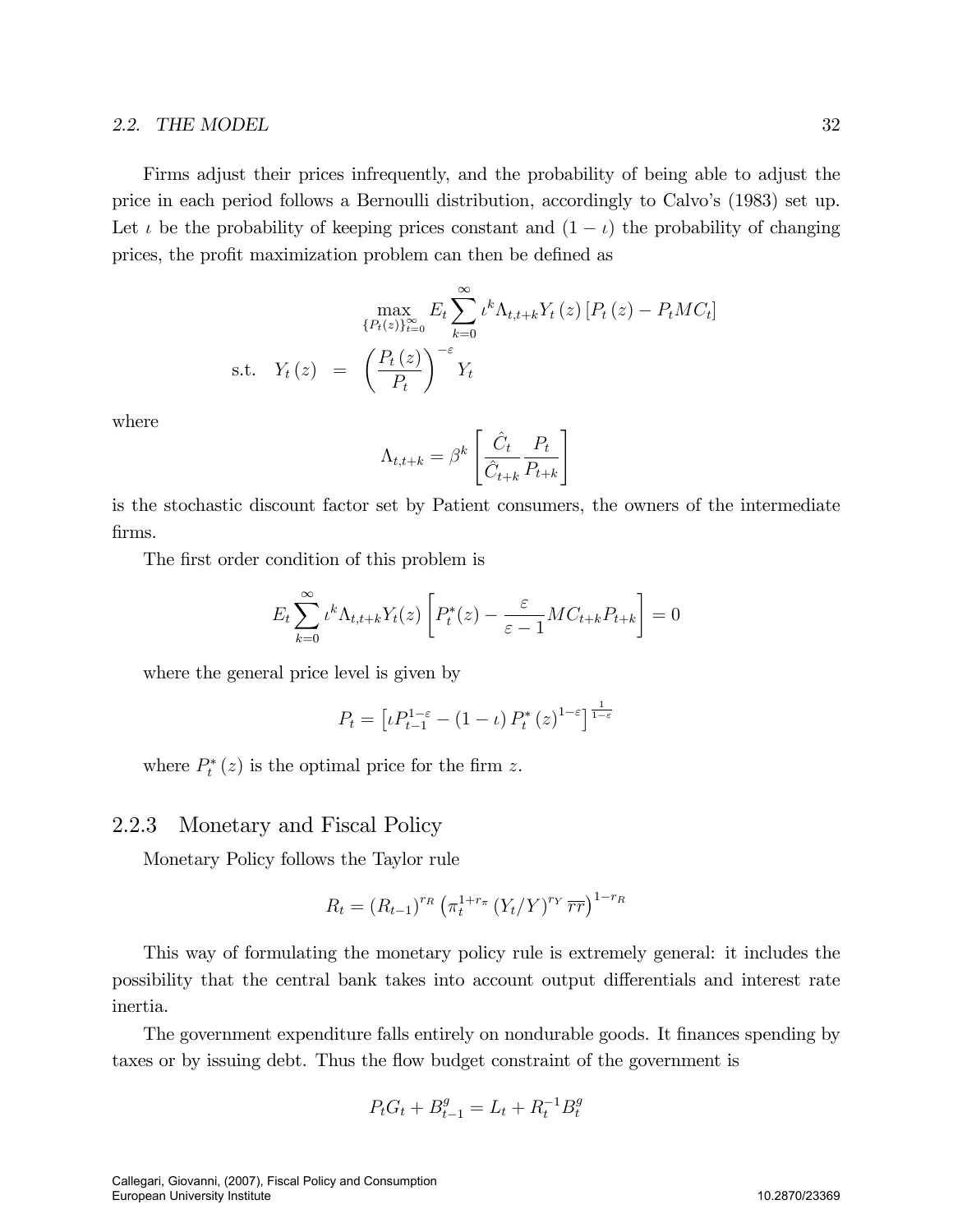A fiscal rule is imposed, so that taxes are a monotonic function of last year's bonds and current government expenditure.

$$
l_t = \phi_b b_{t-1}^g + \phi_g g_t \tag{2.1}
$$

where  $l_t = \frac{L_t - L}{Y}$ ,  $g_t = \frac{G_t - G}{Y}$  and  $b_t^g = \frac{B_t^g / P_t - B^g / P}{Y}$ . Variables without subscript denote steady-state values. As it will be shortly shown with the log-linear system, these two rules together with the flow budget constraint imply a unique dynamic path for government debt.

## 2.2.4 Asset Trading

When Impatient agents are allowed to borrow, the different way of discounting time is at the basis of the mechanism regulating asset trading: since the steady state interest rate is set by Patient agents, Impatient agents have a fundamental incentive to borrow and finance their current level of consumption.

The amount of savings of Patient agents,  $\tilde{B}_{t}$ , is used then to lend to the group of borrowers,  $\tilde{B}_t$ , and to finance the government deficit,  $B_t^g$  $t<sup>g</sup>$ . The return from these two investments is the same and equal to  $R_t$ . Bonds are all expressed in nominal form: this may be justified on the ground that in developed countries only a very small percentage of bonds is indexed, as already noted by Iacoviello(2005).

The maximum amount of resources that Impatient agents can borrow is given by the following constraint

$$
\tilde{B}_t \leq mE_t \left( P_{t+1}^D \tilde{H}_t / R_t \right)
$$

where  $P_{t+1}^D$  is the price of durables at  $t+1$ . This is the borrowing constraint as expressed in Iacoviello(2005), and corresponds to the collateral constraint of Kiyotaki and Moore (1997) when  $m = 1$ . Once a creditor lends money to another agents, she knows that , in case of insolvency, she will be able to seize up to a certain share  $m$  of the stock of durables held by the borrower at time t evaluated at  $t+1$  prices.

The borrowing constraint expressed in real terms, is

$$
\frac{\tilde{B}_t}{P_t} = mE_t \left( p_{t+1}^D \tilde{H}_t \pi_{t+1} / R_t \right)
$$

where  $p_{t+1}^D$  is the relative durable/nondurable price.

Note that durables can also be thought as an asset whose return is the expected value at which it can be resold in the next period plus the amount of utility it generates.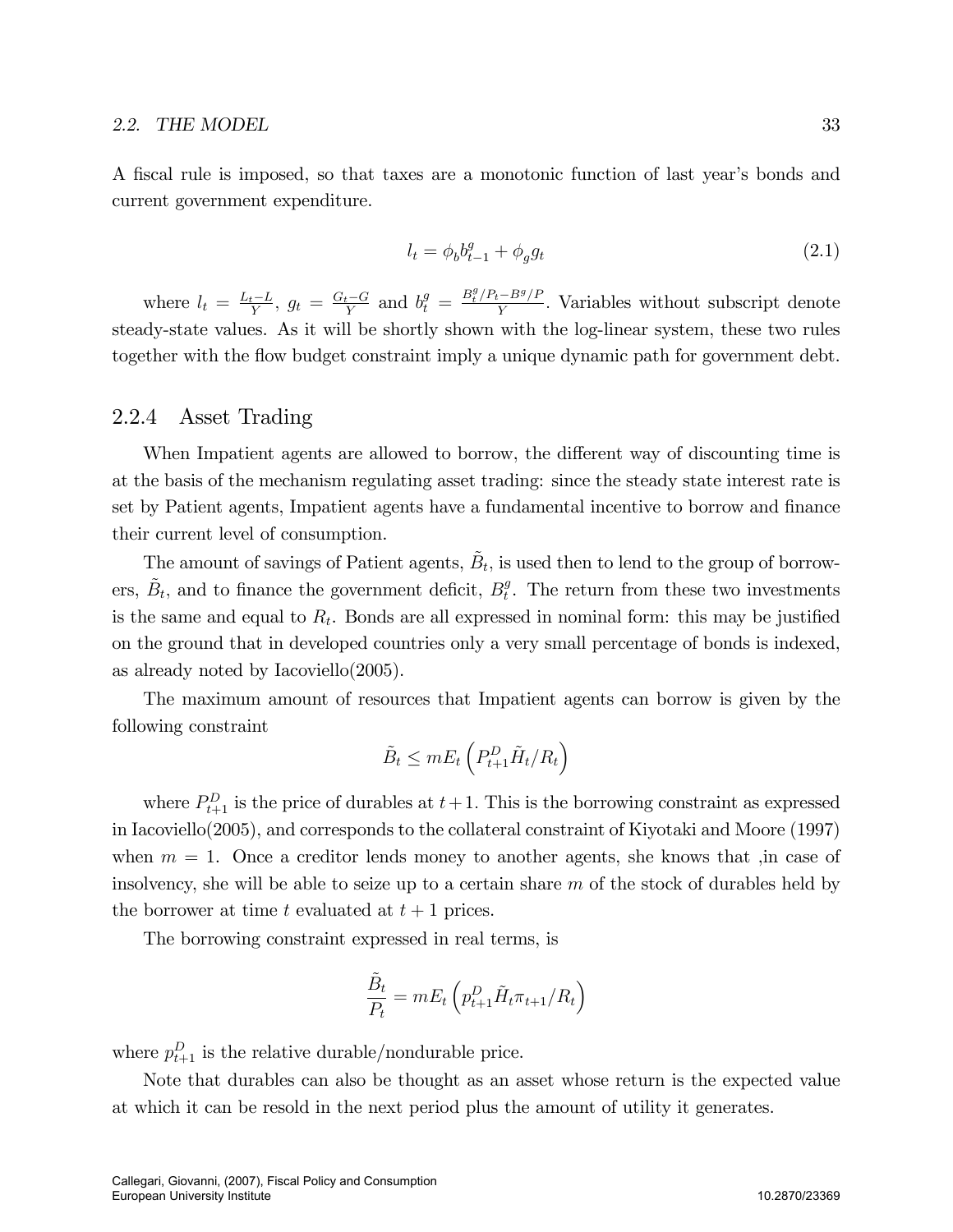## 2.2.5 Consumers' Problem

The budget constraint of Patient agents is

$$
\hat{C}_t + \hat{I}_t + p_t^D \Delta \hat{H}_t + R_t^{-1} \frac{\hat{B}_t}{P_t}
$$
\n
$$
= \frac{W_t}{P_t} \hat{N}_t + \frac{\hat{B}_{t-1}}{P_t} + \frac{R_t^K}{P_t} \hat{K}_{t-1} + \hat{D}_t - L_t
$$

where  $\hat{B}_t = B_t^g + \tilde{B}_t : B_t^g$  $t$ <sup>t</sup> is government debt and  $\tilde{B}_t$  is debt held by Impatient agents. Investment is denoted by  $\hat{I}_t$ ,  $q_t$  is the relative price of durables,  $\hat{D}_t$  is the amount of profits received by Patient agents,  $R_t^K$  is the rental price for installed capital,  $\hat{K}_{t-1}$  and  $\delta_K$  are, respectively, the stock of capital rented by Patient agents in period t (set in  $t - 1$ ) and its depreciation rate. Disposable income is given by the product of hours  $\hat{N}_t$  times the real wage  $W_t$  $\frac{W_t}{P_t}$  minus taxes,  $L_t$ .

The budget constraint of Impatient agents is

$$
\tilde{C}_t + p_t^D \Delta \tilde{H}_t + \frac{\tilde{B}_{t-1}}{P_t} = \frac{W_t}{P_t} \tilde{N}_t + R_t^{-1} \frac{\tilde{B}_t}{P_t} - L_t
$$

Since capital is owned only by Patient agents<sup>8</sup> the capital evolution equation is equal both at the group and aggregate level

$$
K_{t} = (1 - \delta_{K}) K_{t-1} + \phi \left(\frac{I_{t}}{K_{t-1}}\right) K_{t-1}
$$

where  $\delta_K$  is the capital depreciation rate.

 $\phi(\cdot)$  describes the capital adjustment costs and has the following characteristics

$$
\begin{array}{rcl}\n\phi(\delta_K) & = & \delta_K \\
\phi'(\delta_K) & = & 1 \\
\phi'' & \leq & 0 \\
\phi' & > & 0\n\end{array}
$$

This guarantees that in a steady state the amount of capital is constant. These assumptions on the adjustment cost function  $\phi$  imply that, for low levels of investment  $I_t$ , the costs are zero, with a non-differentiable point in correspondence of the investment/capital ratio value in which the costs hits the zero level. Given the assumption above, this point lies in

<sup>&</sup>lt;sup>8</sup>Assuming that capital is owned only by Patient agents is coherent with them owning the intermediate firms. Assuming that capital is rented to firms by Impatients, however, would not change the qualitative results of this analysis.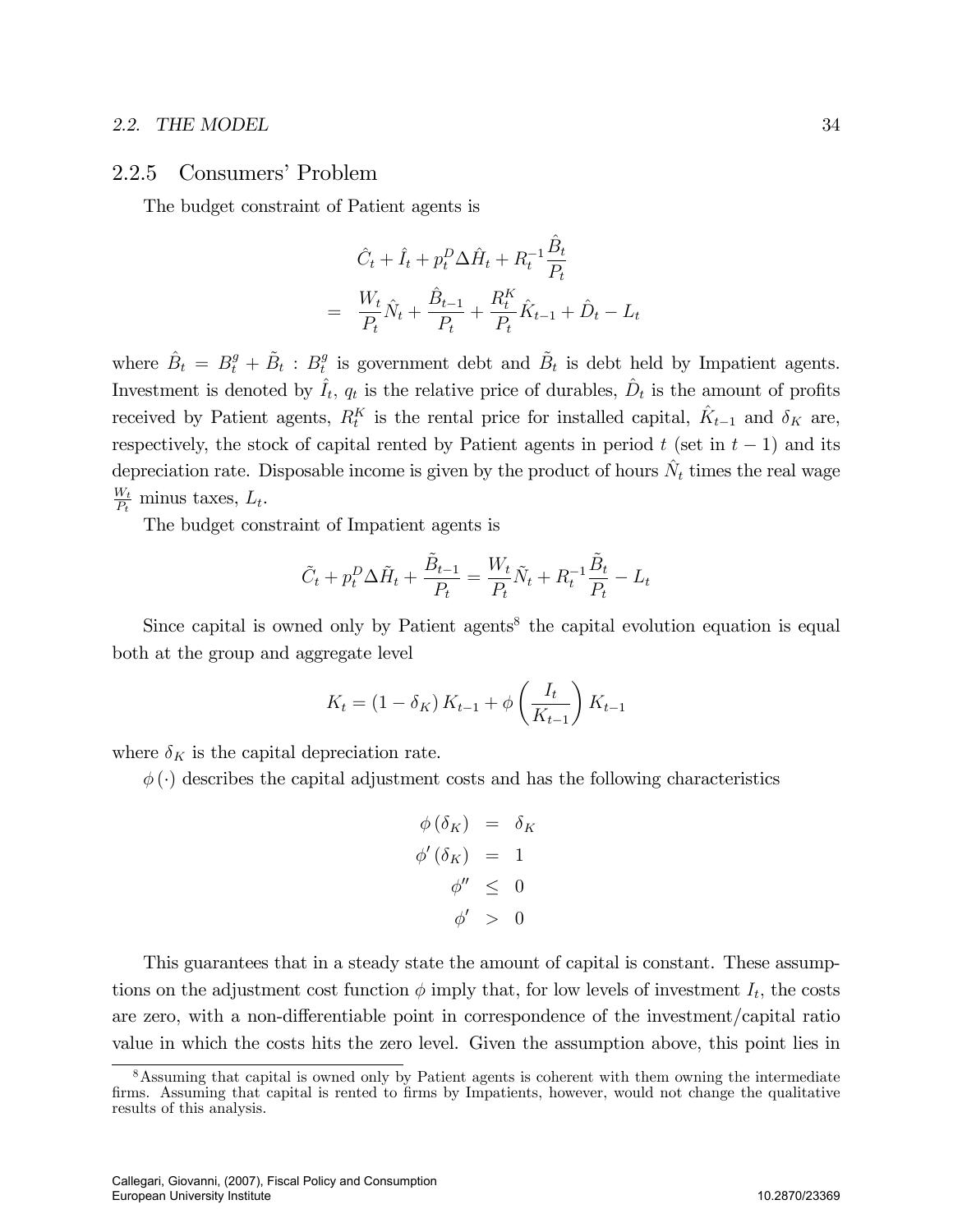the  $[0, \delta_K]$  interval. However, this does not affect the basic mechanism of the paper, since the focus is on the steady state properties of the model and on small deviations from it.

Investment costs are introduced to smooth the fluctuation in investment and to make them more close to the VAR evidence of Blanchard and Perotti (2002) and Gali et al. (2006).

The first order conditions for Patient agents are

$$
1 = \hat{\beta} R_t E_t \left[ \frac{\hat{C}_t}{\hat{C}_{t+1}} \frac{P_t}{P_{t+1}} \right]
$$
\n(2.2)

$$
1 = \frac{\theta}{1 - \theta} \frac{\hat{C}_t}{p_t^D \hat{H}_t} + \beta E_t \left[ \frac{\hat{C}_t}{\hat{C}_{t+1}} \frac{q_{t+1}}{q_t} \right]
$$
(2.3)

$$
\phi' \left( \frac{I_t}{K_{t-1}} \right) Q_t = 1 \tag{2.4}
$$

$$
Q_t = E_t \left\{ \beta \frac{\hat{C}_t}{\hat{C}_{t+1}} \left[ \frac{R_{t+1}^K}{P_{t+1}} + Q_{t+1} \left( 1 - \delta_K + \phi_{t+1} - \phi'_{t+1} \frac{\hat{I}_{t+1}}{\hat{K}_t} \right) \right] \right\} \tag{2.5}
$$

where  $Q_t$  is the correspondent for individual investment of the Tobin's Q.

Equation (2.2), the Euler equation, determines the path of consumption and at the same time is the price kernel for bonds and sets the risk-free nominal interest rate.

Equation (2.3) is the durables intratemporal condition. It might also be thought in terms of asset pricing, where the current relative price of durables is given by the present discounted value of the current and future marginal rate of substitution between durables and non-durables, which represent the stream of utility generated by a unit of durable goods expressed in terms of non-durables.

The last two equations define the Tobin's  $Q$  and the investment dynamic evolution. The first equalizes the benefit of increasing investment by one unit, which is expressed by the marginal increase in capital times its shadow real value  $Q_t$ , to its cost, all expressed in terms of the nondurable good. The second condition defines the real shadow value of capital  $Q_t$ , which is equal to the present discounted value of the expected flows of revenues generated by the increase of one unit of capital.

Taking into account the borrowing constraint, the Lagrangian relative to the Impatient agents' optimization problem is

$$
\mathcal{L} = E_0 \sum_{t=0}^{\infty} \tilde{\beta}^t \left\{ \begin{array}{c} \theta \ln \tilde{H}_t + (1-\theta) \ln \tilde{C}_t + \tilde{\chi} \frac{\left(1-\tilde{N}_t\right)^{1-\tilde{\varphi}}}{1-\tilde{\varphi}} + \\ + \Psi_t \left( \frac{W_t}{P_t} \tilde{N}_t + R_t^{-1} \frac{\tilde{B}_t}{P_t} - L_t - \tilde{C}_t - p_t^D \Delta \tilde{H}_t - \frac{\tilde{B}_{t-1}}{P_t} \right) + \\ + \Xi_t \Psi_t \left[ m E_t \left( p_{t+1}^D \tilde{H}_t \pi_{t+1}/R_t \right) - \frac{\tilde{B}_t}{P_t} \right] \end{array} \right\}
$$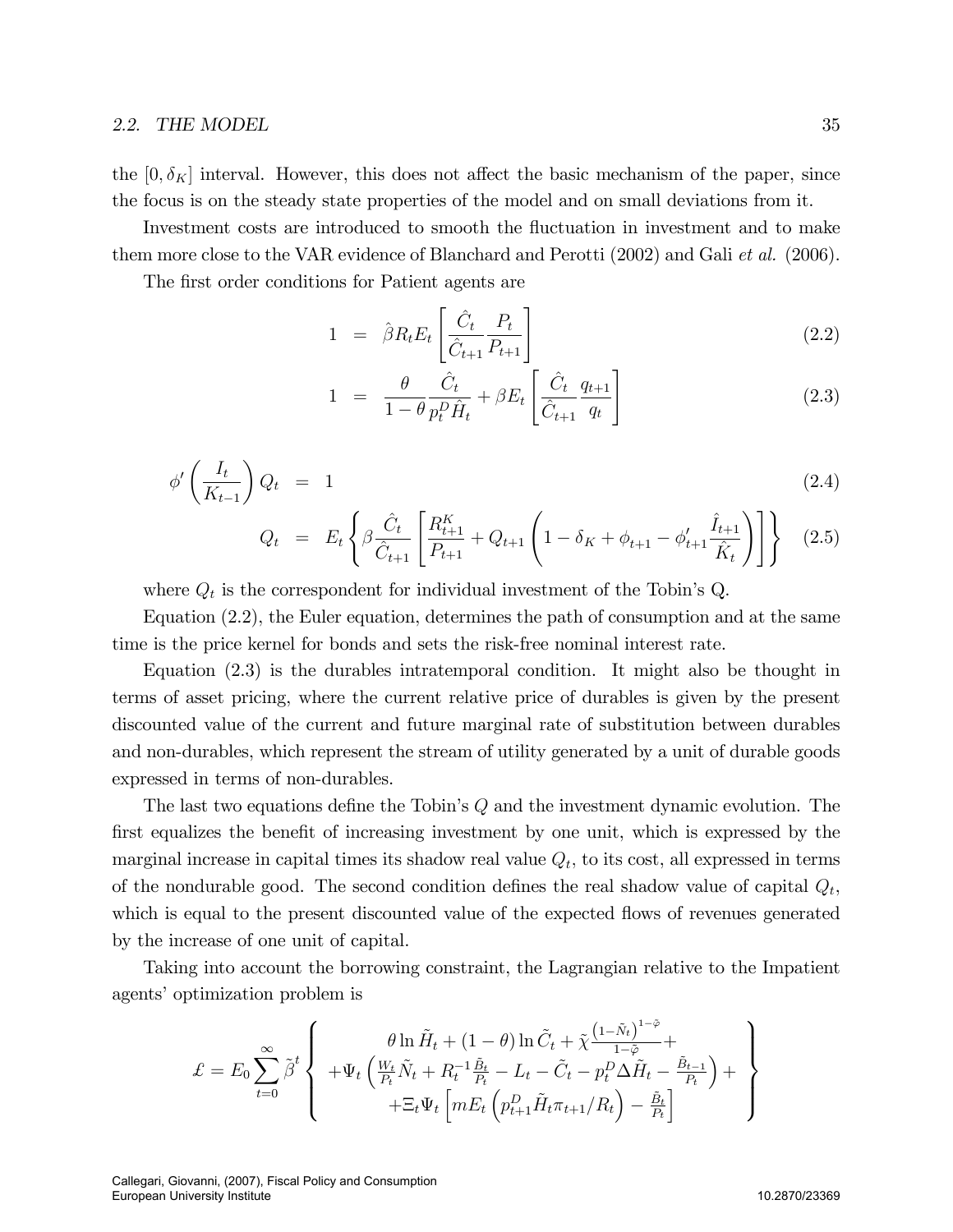The first-order condition for bonds and the durable/non-durable flow condition are

$$
1 = \tilde{\beta} R_t E_t \left\{ \frac{\tilde{C}_t}{\tilde{C}_{t+1}} \frac{P_t}{P_{t+1}} \right\} + R_t \Xi_t \tag{2.6}
$$

$$
1 = \frac{\theta}{1 - \theta} \frac{\tilde{C}_t}{p_t^D \tilde{H}_t} + E_t \left\{ \beta \frac{\tilde{C}_t}{\tilde{C}_{t+1}} \frac{q_{t+1}}{p_t^D} \right\} + \Xi_t m E_t \left[ \left( p_{t+1}^D / p_t^D \right) \pi_{t+1} / R_t \right] \tag{2.7}
$$

These two conditions jointly describe how the collateral constraint affects Impatient agents' consumption. The Lagrange multiplier  $\Xi_t$  measures both the utility value of increasing by one unit the stock of durables and the difference between the desired return from bonds (the one would hold if there had not been any constraint) and the current one, in terms of utility. The bigger the difference, the bigger the utility cost of the collateral constraint; this in turn implies a higher  $\Xi_t$  and a higher return from holding durables goods, as may be inferred from the third term in eq. (2.6).

The collateral constraint impact on the consumption of Impatient agents increases with the difference between future and current income, that is, when the difference in current and future marginal utility of consumption is bigger. On the contrary, in a situation in which current income is (temporarily) higher, the value of the Lagrange multiplier falls.

## 2.2.6 Modelling the Labor Market

Several studies (Fatas and Mihov, 2003, Bilbiie and Straub, 2004 and Gali, Lopez-Salido and Vallés, 2006) have stressed the importance of the labor market in a model that wants to solve the positive consumption puzzle: without a positive correlation between consumption, labor and real wage it is indeed hard to match the empirical evidences. Investigating the labor market and finding the appropriate modelling strategy is therefore crucial for an effective analysis of government spending shocks.

The first natural candidate for labor market modelling is the standard Walrasian market: every agent chooses labor supply, determined by the intratemporal first order condition. This way of modelling however, has proved to be largely unsuccessful in explaining the responses to a government spending shock<sup>9</sup>, especially the positive correlation between labor and consumption that many empirical works (Blanchard and Perotti (2002), Fatas and Mihov  $(2001, 2003)$ , Gali, Lopez-Salido and Vallés  $(2006)$ ) have found in the case of United States.

Gali, Lopez-Salido and Vallés (2006) have proposed an alternative modelling strategy: they introduce a real-wage schedule in which the real wage is a function of aggregate con-

<sup>&</sup>lt;sup>9</sup>Bilbiie and Straub (2004) manage to get a positive response of private consumption with Walrasian labour market: their result though, heavily depends on the fact that there is no capital in the model.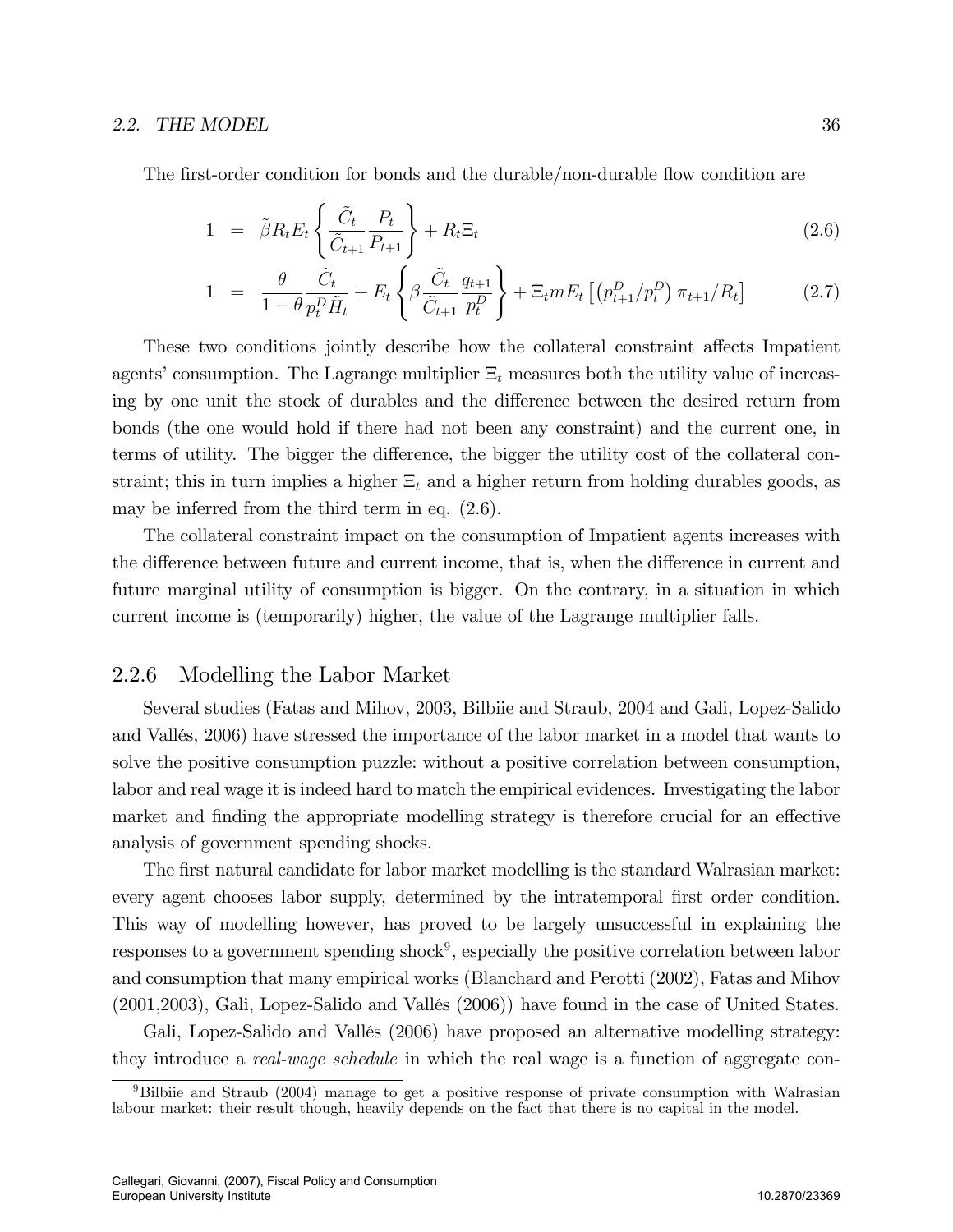sumption and total labor. This relation determines the combination of real wage and labor which clears the market, where the latter is supplied by every agent in the same measure, independent of the group to which she belongs; individual labor supplies depend then on aggregate consumption rather than on each groups' consumption level. Since this may be proved to be the result of unionized labor markets, in the remaining of the paper this will be defined as the *unionized* labor market specification.

Since the positive consumption response with plausible values of  $\lambda$  (the share of Impatient consumers) is obtained only with a unionized labor market, our baseline model will include this specification. The dynamic response of the system to government expenditure shock will also be studied under the alternative version of a Walrasian labor market, as it is in Bilbiie and Straub (2004). The "labor aggregator" that Erceg, Guerrieri and Gust (2005) introduce leads to a labour market similar to the unionized market of Gali et al.(2006).

The functional form of the real wage schedule is

$$
\frac{W_t}{P_t} = F\left(N_t, C_t\right)
$$

where

$$
N_t = \lambda \tilde{N}_t + (1 - \lambda) \hat{N}_t
$$
  
\n
$$
C_t = \lambda \tilde{C}_t + (1 - \lambda) \hat{C}_t
$$
  
\n
$$
I_t = (1 - \lambda) \hat{I}_t
$$

Since labor is allocated uniformly across agents  $\tilde{N}_t = \hat{N}_t = N_t^{10}$ .

In the alternative specification the supply of labor is determined by each individual groupís labor supply schedule

$$
\hat{\chi}\left(1-\hat{N}_t\right)^{-\hat{\varphi}} = \frac{W_t}{P_t} \frac{1-\theta}{\hat{C}_t} \tag{2.8}
$$

$$
\tilde{\chi}\left(1-\tilde{N}_t\right)^{-\tilde{\varphi}} = \frac{W_t}{P_t} \frac{1-\theta}{\tilde{C}_t} \tag{2.9}
$$

### 2.2.7 Equilibrium

The economy is in equilibrium when all the first order conditions are satisfied, the following resource constraints hold

$$
\lambda \tilde{C}_t + (1 - \lambda) \hat{C}_t + I_t = Y_t
$$
  

$$
\lambda \tilde{H}_t + (1 - \lambda) \hat{H}_t = H
$$

<sup>&</sup>lt;sup>10</sup>As already noted by Gali *et al.* (2006), we must have  $F(N_t, C_t) > C_t (1 - N_t)^{-\varphi}$ , applied for both groups, for the agents to be always willing to supply the amount of labour demanded.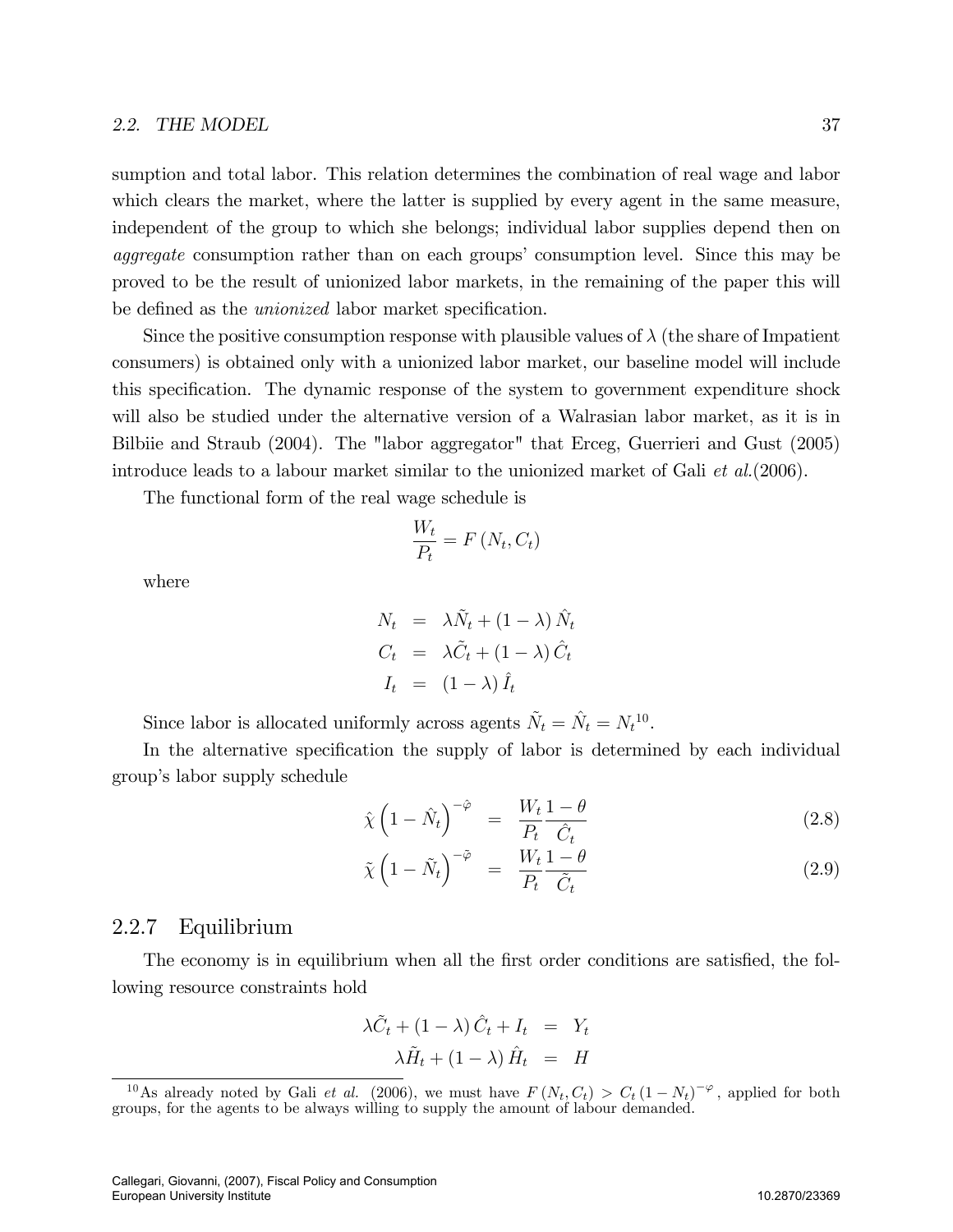and the market of capital is in the following equilibrium

$$
K_t = (1 - \lambda) \hat{K}_t
$$

## 2.2.8 Linearized System

Here small-cap letters denote percentage deviation,  $\gamma_i^j$  $\frac{1}{i}$  is the steady-state ratio to output of variable i relative to group j.  $\alpha$  is the elasticity of output with respect to capital and  $\mu$ is the steady state mark-up.

The linearized FOCs for the group of Patient consumers are

$$
E_t \Delta \tilde{c}_{t+1} = r_t - E_t \pi_{t+1} \tag{2.10}
$$

$$
\beta \left( E_t \Delta \hat{c}_{t+1} - E_t \Delta \bar{p}_{t+1}^D \right) = \left[ 1 - \beta \right] \left( \hat{c}_t - \bar{p}_t^D - \hat{h}_t \right) \tag{2.11}
$$

$$
q_{t} = \beta E_{t} q_{t+1} + [1 - \beta (1 - \delta_{K})] [E_{t} [mc_{t+1} + y_{t+1} - k_{t}]] - (r_{t} - E_{t} \Delta \pi_{t+1}) \tag{2.12}
$$

$$
i_t - k_{t-1} = \eta q_t \tag{2.13}
$$

$$
k_t = \delta_K i_t + (1 - \delta_K) k_{t-1}
$$
\n(2.14)

where  $\eta$  is the steady-state elasticity of the Tobin's  $Q_t$  with respect to investment and capital and  $\bar{p}_t^D$  is the percentage deviation of the relative price. The log-deviation of the Tobin's q is denoted by  $q_t$ . Equations (2.10), (2.11) and (2.12) are the first order conditions for bonds, durable consumption and investment. Equation  $(2.13)$  defines the Tobin's q in log-linear form and (2.14) is the capital evolution equation.

The linearized FOCs for the group of Impatient agents are

=

$$
r_t + \left(1 - \frac{\gamma}{\beta}\right)\tilde{\Xi}_t - \frac{\gamma}{\beta}E_t\Delta\tilde{c}_{t+1} - \frac{\gamma}{\beta}E_t\pi_{t+1} = 0
$$
\n(2.15)

$$
\tilde{\beta}\left(E_t\Delta\bar{p}_{t+1}^D - E_t\Delta\tilde{c}_{t+1}\right) + m\hat{\beta}\left(\hat{\beta} - \tilde{\beta}\right)\left(E_t\Delta\bar{p}_{t+1}^D + E_t\pi_{t+1} + \hat{\Xi}_t - r_t\right) = \tag{2.16}
$$

$$
\left[1 - \tilde{\beta} - \hat{\beta}\left(\hat{\beta} - \tilde{\beta}\right)m\right] \left(\tilde{h}_t + \bar{p}_{t+1}^D - \tilde{c}_t\right)
$$

$$
\tilde{\gamma}_c \tilde{c}_t + \left(p^D \tilde{\gamma}_H\right) \Delta \tilde{h}_t + b_{t-1} - \gamma_{\frac{B}{P}} \pi_t =
$$
(2.17)

$$
= \left(\frac{1-\alpha}{1+\mu}\right)(w_t + \tilde{n}_t) - \beta \gamma_{\frac{B}{P}} r_t + \beta b_t - l_t
$$

$$
b_t = \beta m \tilde{\gamma}_h \left(E_t \bar{p}_t^D + \tilde{h}_t + E_t \pi_{t+1} - r_t\right)
$$
(2.18)

Here  $\tilde{\Xi}_t$  is the log-linear deviation of the Lagrange multiplier from its steady state value.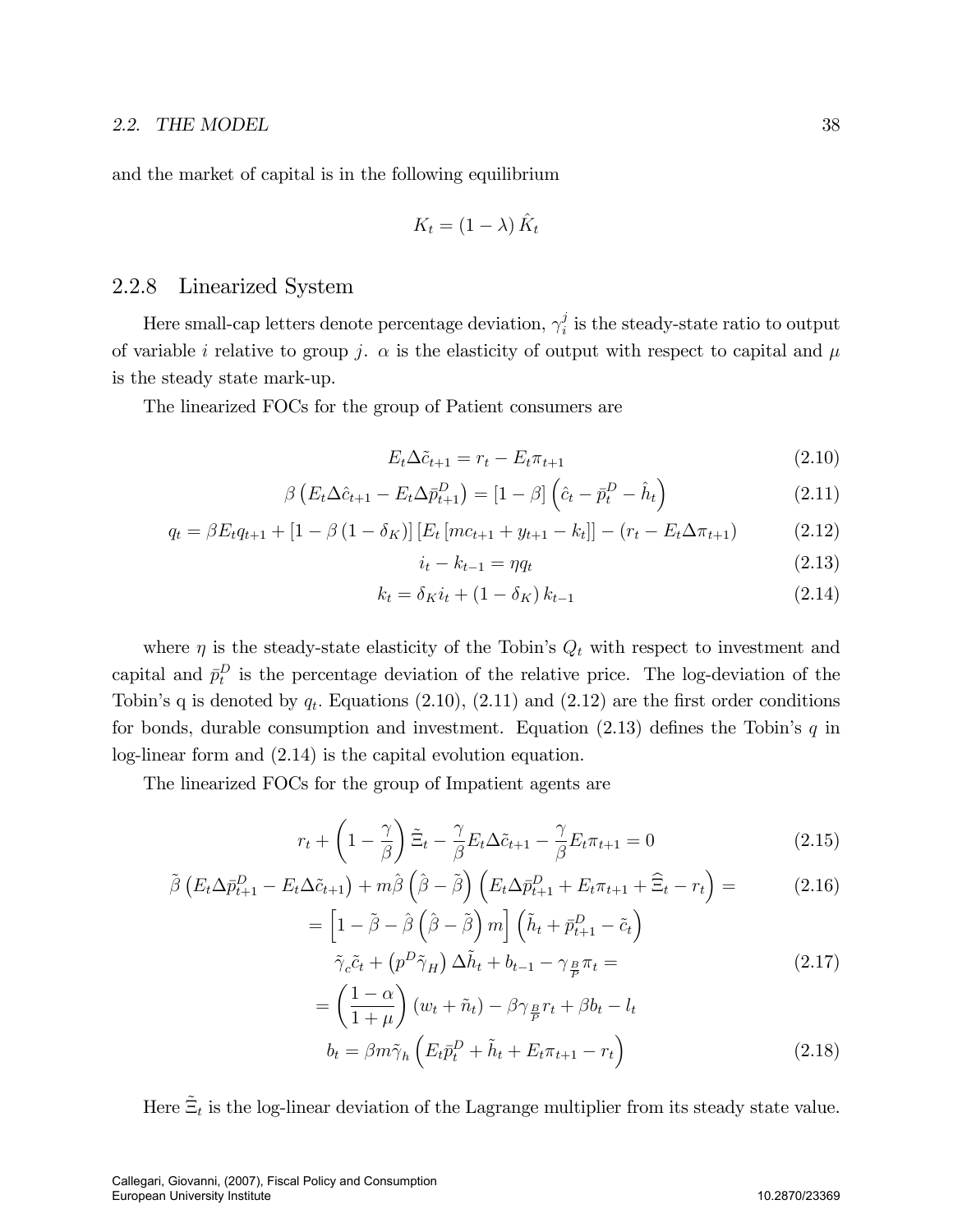The FOCs for the firm sector are

$$
\pi_t = \beta E_t \pi_{t+1} + \kappa m c_t \tag{2.19}
$$

$$
mc_t = w_t - (y_t - n_t) \tag{2.20}
$$

$$
y_t = \alpha k_{t-1} + (1 - \alpha) n_t
$$

where

$$
\kappa = \frac{(1 - \beta \iota)(1 - \iota)}{\iota}
$$
  

$$
n_t = \lambda \tilde{n}_t + (1 - \lambda) \hat{n}_t
$$

The policy rules are

$$
r_t = (1 - r_R)((1 + r_\pi)\pi_t + r_Y y_{t-1}) + r_R r_{t-1}
$$
\n(2.21)

$$
l_t = \phi_b b_{t-1}^g + \phi_g g_t \tag{2.22}
$$

Assuming that steady-state government bonds are zero, equilibrium is defined by

$$
g_t + b_{t-1}^g = l_t + \beta b_t^g - \beta \gamma_{\frac{B}{P}} r_t \tag{2.23}
$$

$$
\hat{\gamma}_h \hat{h}_t + \tilde{\gamma}_h \tilde{h}_t = 0 \tag{2.24}
$$

$$
y_t = \gamma_c c_t + \gamma_i i_t + g_t \tag{2.25}
$$

The exogenous shock, government spending, follows an AR(1) process

$$
g_t = \rho_g g_{t-1} + \varepsilon_t^g \tag{2.26}
$$

The  $AR(1)$  process for government spending together with the tax rule  $(2.1)$  determine a path for government debt which can be obtained by substituting the two rules in the government áow budget constraint

$$
b^g_t=\left(\frac{1-\phi_b}{\beta}\right)b^g_{t-1}+\left(\frac{1-\phi_g}{\beta}\right)g_t
$$

The wage schedule in the specification with unionized labor markets is given by the following equation

$$
\psi n_t = w_t - c_t \tag{2.27}
$$

where  $\psi$  is the wage elasticity of Patient agents' labor supply and  $c_t$  is aggregate consumption.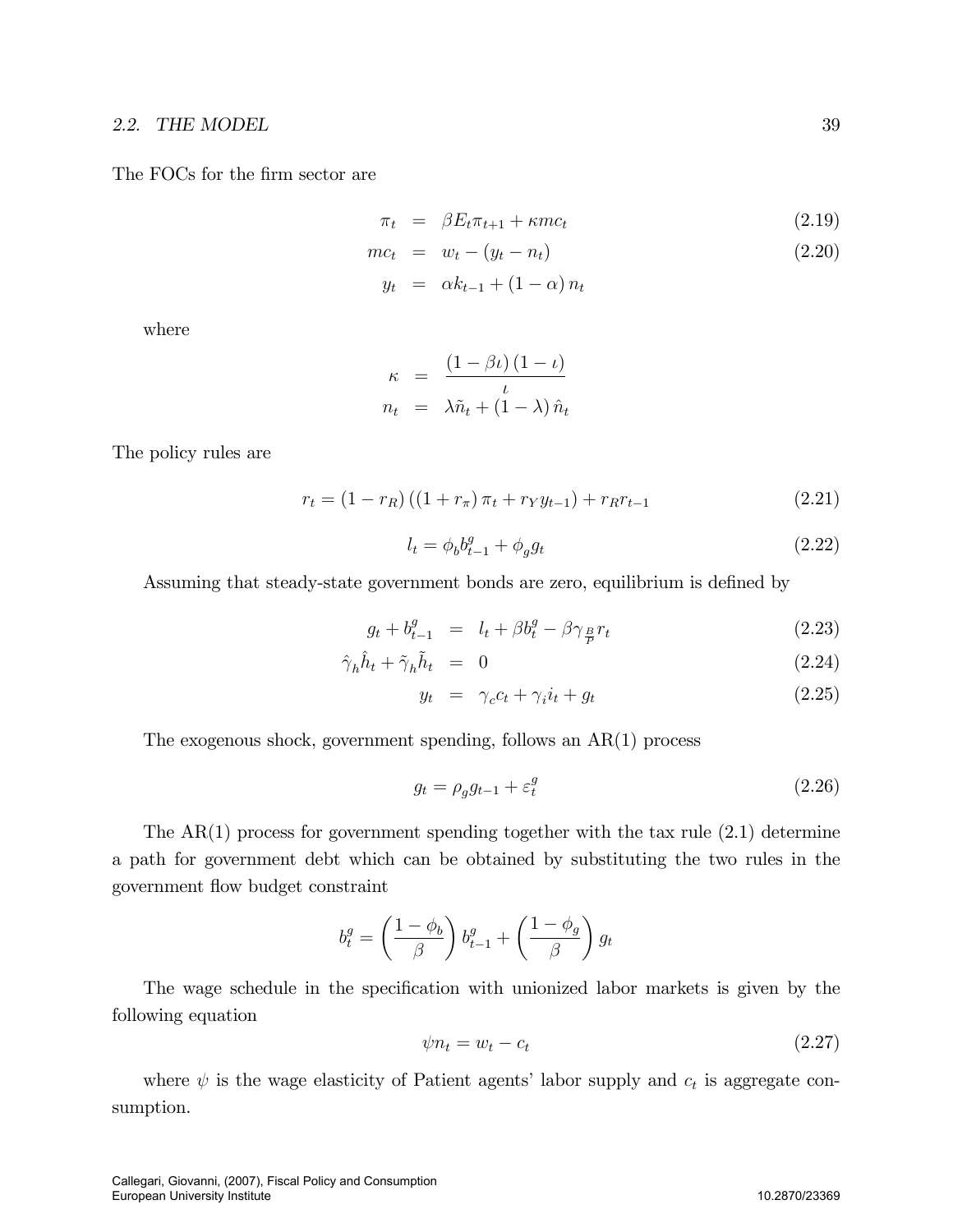#### 2.3. PARAMETRIZATION OF THE MODEL 40

In the Walrasian version every group has its own labor supply, given by the equations

$$
\psi \hat{n}_t = w_t - \hat{c}_t \tag{2.28}
$$

$$
\psi \hat{n}_t = w_t - \tilde{c}_t \tag{2.29}
$$

In both specifications we have assumed that  $\chi$  and  $\varphi$  adjust in such a way that the hours supplied in steady state and the wage elasticity  $\psi$  is equal among groups.

#### 2.3 Parametrization of the Model

To compare our impulse response functions to those generated by quarterly data we set  $\beta$  to 0.99; the discount factor of Impatient agents,  $\gamma$ , is set slightly below this value to 0.98. This value is well in line with microeconomic evidence in Lawrence (1991), Carroll and Samwick (1997) and Cagetti (1999).

The rule-of-thumb model occurs when  $\theta$ , the relative preference for durable goods, and m are set to zero. In the specification with durable goods the value of the borrowing constraint is set to 0 and  $\theta$  to 0.1 consistent with that estimated by Iacoviello(2005). In the specification with a relaxed borrowing constraint, the parameter  $m$  is set ti 0.89. The share of Impatient agents  $\lambda$  is set to 0.5, consistently to what is done in all the other works using rule-of-thumb consumers and with the estimate of Campbell and Mankiw (1989). The wage elasticity is assumed to be the same among groups and equal to 0.2: this value is consistent with the values obtained through calibration in macro studies (Rotemberg and Woodford (1997,1999) when  $\alpha = 1/3$ .

The monetary policy parameters are initially set so that the coefficient on output and on the past value of interest rate are zero, whereas  $r_{\pi} = 0.2$ , so that the Taylor principle is respected and the model is as simple as possible. For comprehensiveness, the dynamic response of the model with different monetary policy rule, like the one estimated in Iacoviello $(2005)$ using a similar model, will also be studied.

The tax policy functions respond more aggressively to bonds than government expenditure, so to achieve a hump-shaped response of taxes and bonds to a spending shock; as a consequence  $\phi_b$  is set to 0.3 and  $\phi_g$  to 0.12, consistently with the calibrated values of Gali *et* al. (2006). The level of steady state government debt is set to 0.

Firms are assumed to adjust on average every 4 periods, so that the probability of notadjusting the price  $\iota$  is 0.75.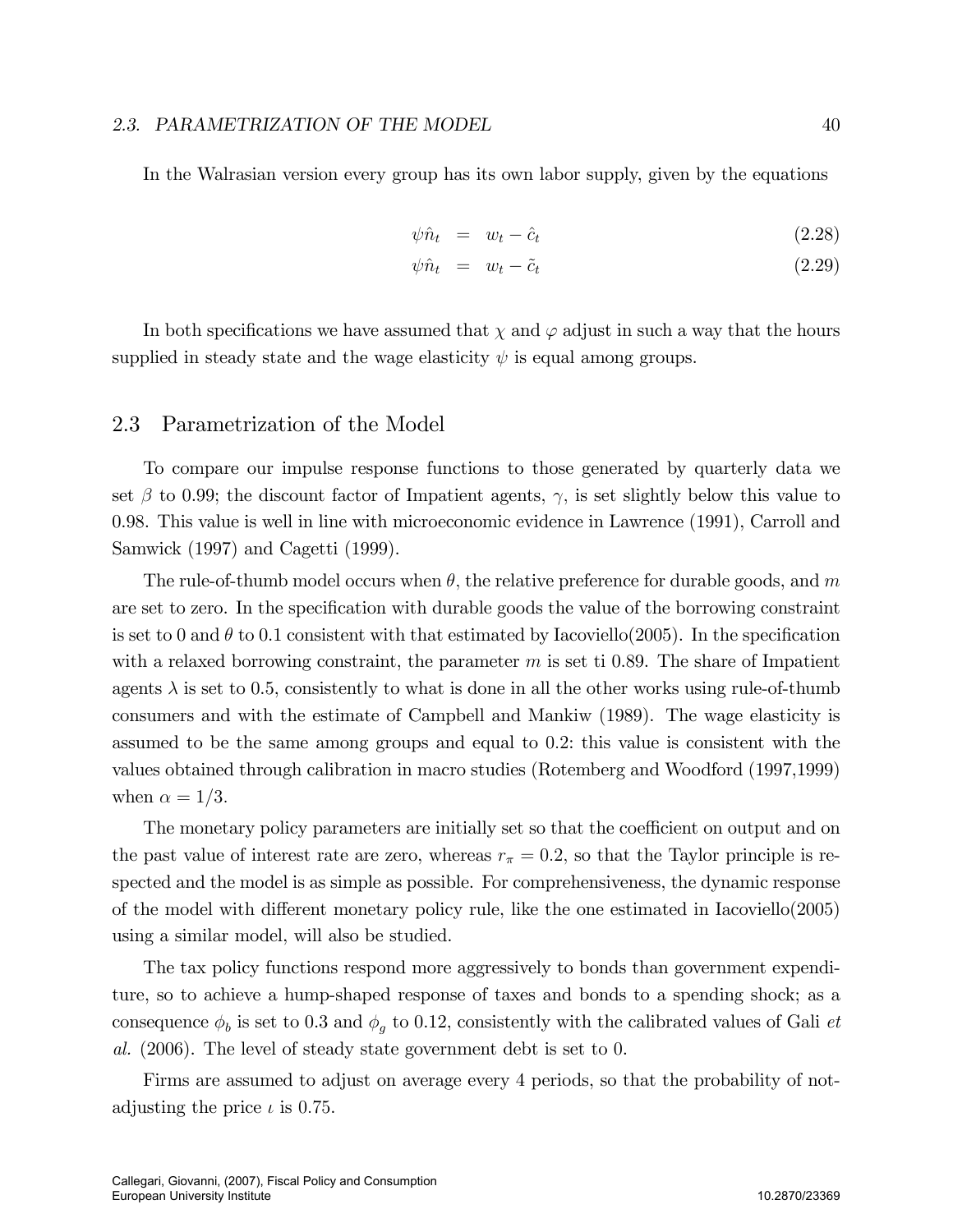#### 2.4. EQUILIBRIUM DYNAMICS 41

#### 2.4 Equilibrium Dynamics

First we analyze the model with rule-of-thumb consumers  $(\theta$  and m are equal to zero), then a demand for durable is generated by introducing these goods in the utility function  $(\theta > 0)$ ; finally we add the collateral constraint (m and  $\theta > 0$ ).

The model with rule-of-thumb consumers and unionized labor market is as in Gali et al. (2006). Figure 2.1 shows the responses to a one per-cent shock to government spending: given sticky prices, some of the Örms increase the quantity supplied so that labor demand and real wages increases; this triggers a rise in Impatient agents' disposable income so that their consumption move up. The rise in demand due to the government expenditure shock increases aggregate demand and aggregate employment which in turn increases consumption. This leads to a further increase in aggregate demand, initiating an amplifying process well described in Gali et al. (2006).

Figure 2.1 also shows the same response in a model with a Walrasian market and no durable goods: the positive responses of both real wage and aggregate consumption are no longer in place. These responses underline how crucial is the way labor market is modelled to generate the positive consumption response.

With unionized labor supply the quantity of labor demanded is set by firms, while the real wage is set by the unions through the real wage schedule, eq. (2.27). Furthermore, the quantity of hours supplied is equal for both kind of agents, and so it is independent from variations at the group's level: this feature affects especially Impatient's labor supply which is insulated from the effects of tax variations. On the contrary, with a Walrasian labor market structure an increase in  $L_t$ <sup>11</sup> produces a negative wealth effect which increases the labor supply so much that the real wage response becomes negative<sup>12</sup>. This latter effect is important because it substantially reduces the increase in Impatient's disposable income, so

$$
\hat{N}_t \left(1 - \tilde{N}_t\right)^{-\varphi} = \frac{1}{\chi}
$$

This is due to the fact that the substitution and income effects exactly offset each other for any change in real wages. Introducing taxes  $(L<sub>t</sub> > 0)$  adds another factor influencing the supply of labour: in steady state it increases Impatients' labor supply, because of the negative wealth effect.

 $11$ Note that here it is not the present discounted value of taxes that matters for the labor supply decision but only the current value.

<sup>&</sup>lt;sup>12</sup>In the rule-of-thumb specification and in absence of taxes  $(L_t = 0)$ , so that the Impatients' budget constraint is reduced to  $P_t\tilde{C}_t = W_t\tilde{N}_t$ , their supply of labour is fixed and equal to the steady state value

An increase in  $L_t$  then, reduces disposable income and increases the marginal utility of income: this leads Impatients to supply an higher quantity of labor.

With unionized labor markets, the equilibrium quantity of labor is determined at the aggregate level, so the negative influence of taxes is much smaller than with the Walrasian structure.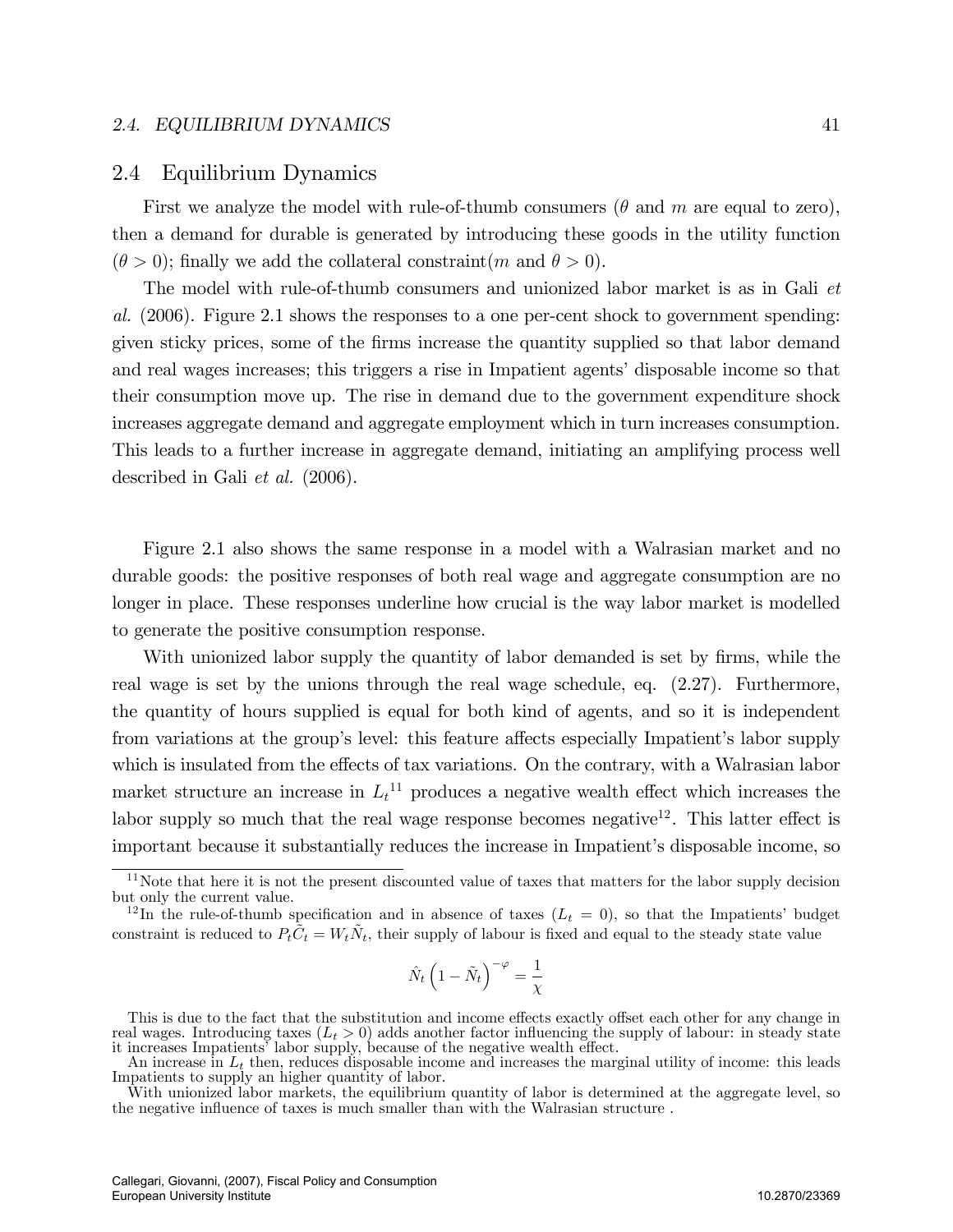

Figure 2.1: Impulse responses to a government expenditure shock in a model with rule-of-thumb consumers as in GLV, with Walrasian labour markets and with durable in the utility function  $(\theta = 0.01)$ . In each case,  $m = 0$ .

that it cannot offset the consumption reduction of Patient agents. This is the reason behind the positive aggregate consumption response of Gali et al. (2006).

Does the result of Gali *et al.* (2006) resist the introduction of durables? The answer is clearly negative. As Figure 2.1 shows, as soon as  $\theta$  rises over zero ( $\theta = 0.01$ ) nondurable consumption response falls below zero. In this case the response of Impatient agents' consumption is negative even in the specification with unionized labor markets.

Still keeping the assumption of unionized labor markets and  $\theta = 0.01$ , Figure 2.2 shows that increasing  $m$  from 0 to 0.89 substantially increases the Impatient agents' demand for durables, so that their increased ability to borrow permits them to consume more. The increased Impatient agents' consumption manages to offset the negative response of Patient consumers, thus generating a positive aggregate response of consumption, even if quite small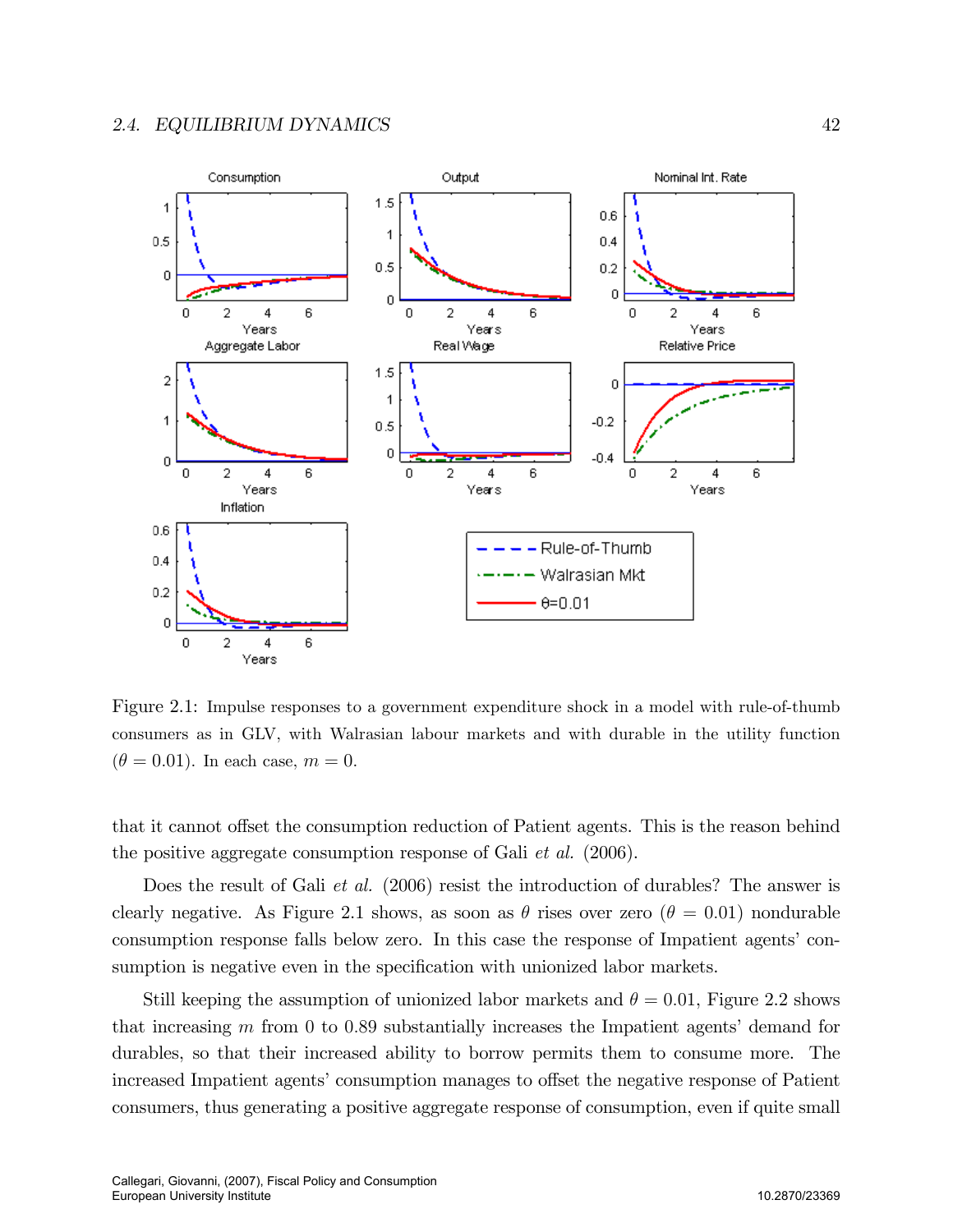in absolute value. The amount of debt held by Impatient agents is now the key element driving the aggregate consumption response, more than the dynamics of labour income: as a matter of fact, the path of the aggregate consumption response follows closely that of debt held by Impatient agents.

As displayed in figure 2.2, as  $\theta$  rises from 0.01 to 0.1, the picture changes, with the multiplier given by the borrowing constraint falling rather than rising when  $m$  is increased to 0.89. The higher steady state stock of durable goods implied by a higher  $\theta$  leads to a bigger negative wealth effect on both agents, which reverse the amplifying mechanism, leading actually to a contraction of the amount of debt available to Impatient agents.



Figure 2.2: Impulse responses to a government expenditure shock when  $m = 0.89$  for different weights of durable in the utility function ( $\theta = 0.01$  or  $\theta = 0.1$ ).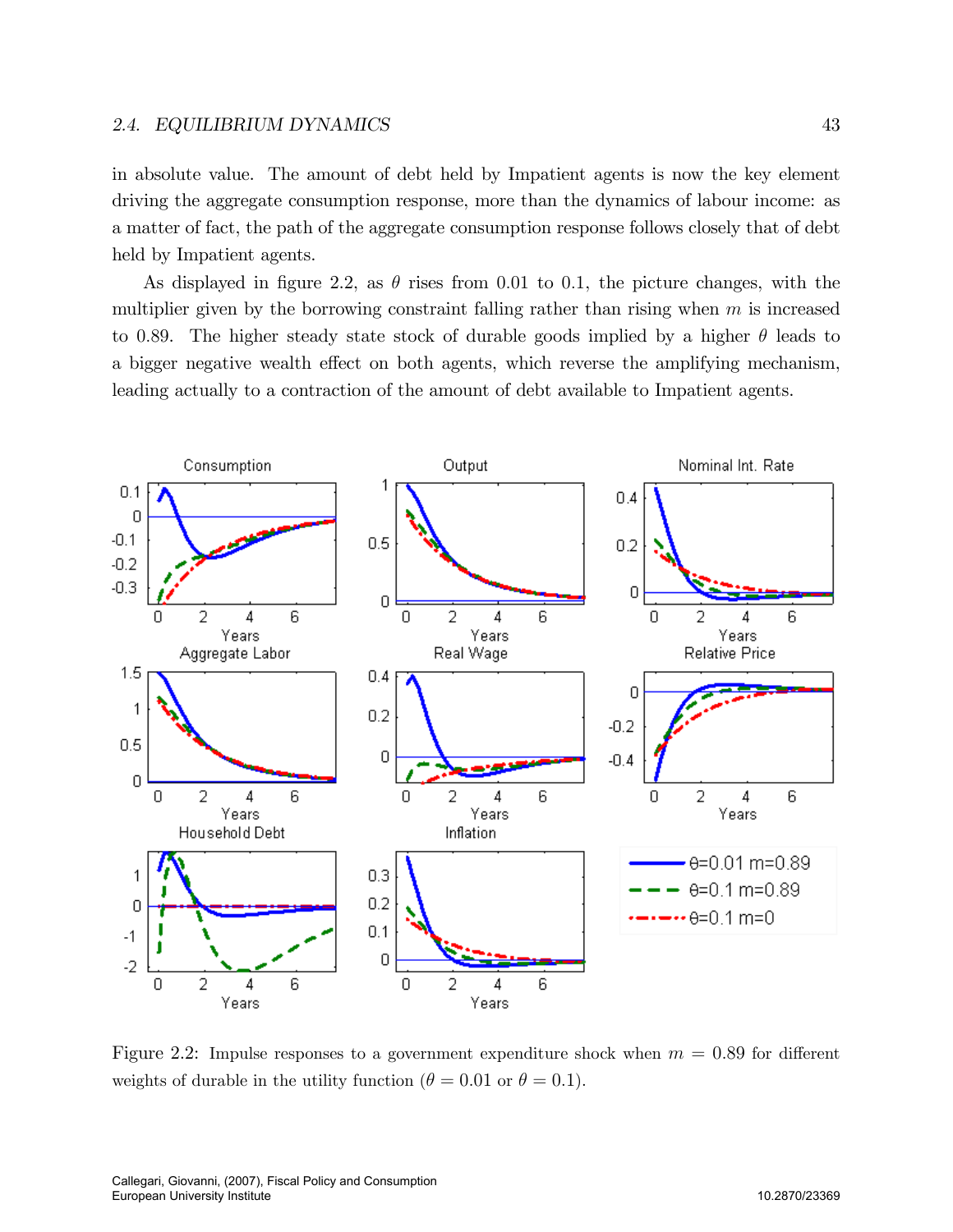#### 2.5. INSPECTING THE MECHANISM 44

The positive or negative consumption response affects the magnitude of the output impact multiplier: it is higher than one  $(1.2)$  when aggregate consumption rises (figure 2.1), it is close to one when  $\theta = 0.01$  and  $m = 0.89$  and less than one (around 0.7) in those models which cannot reproduce the increase in consumption. The response is in line with what was found by Gali et al. (2006), while other empirical papers found values in line with those reproduced by the other specifications.

The response of investment is negative on impact, and changing the labor market structure affects substantially the following response pattern. With a Walrasian structure the low output response is never able to offset the negative influence given by the increase in the real interest rate. With unionized markets the nominal interest rate response becomes negative after 2 years and, at the same time, the marginal return to capital increase is bigger because of the higher output response. Therefore, after the initial negative response, investment becomes positive as soon as the nominal (and real) interest rate falls below the steady state value. This pattern is consistent with the US empirical evidences (Gali *et al.*,  $(2006)$ , Corsetti and Mueller (2005)).

Inflation responds positively to an expenditure shock, because of the increase in demand. Obviously the magnitude of the ináation response (and of the real interest rate response) depends directly on the monetary policy responsiveness to changes in inflation  $(r_{\pi})$ , and on the sign of the consumption response: a positive sign implies a bigger increase in demand which is accommodated by a higher increase in the price level. This also explains the higher inflation impact response when  $\theta = 0.01$  and  $m = 0.89$ : in this case the consumption response is still positive but smaller in absolute value.

## 2.5 Inspecting the Mechanism

Why does consumption drop so dramatically as soon as durable goods enter in the utility function? To understand the underlying mechanism one needs to analyze how the government expenditure shock together with the presence of durables interact with the nondurable consumption behavior of both groups.

The rise in government spending increases the present discounted value of taxes, thus diminishing households' wealth: this tends to reduce the consumption of all goods and of leisure. Since durables are in Öxed supply and spending is assumed to fall entirely on nondurable goods, the relative price  $\bar{p}_t^D$  falls after the shock. This is the key element of the transmission mechanism, because in this economy durables are not only a component of consumption, but also contribute to the initial wealth of agents. In the case of Patient consumers this is shown in the equation below, obtained by substituting the durable-nondurable flow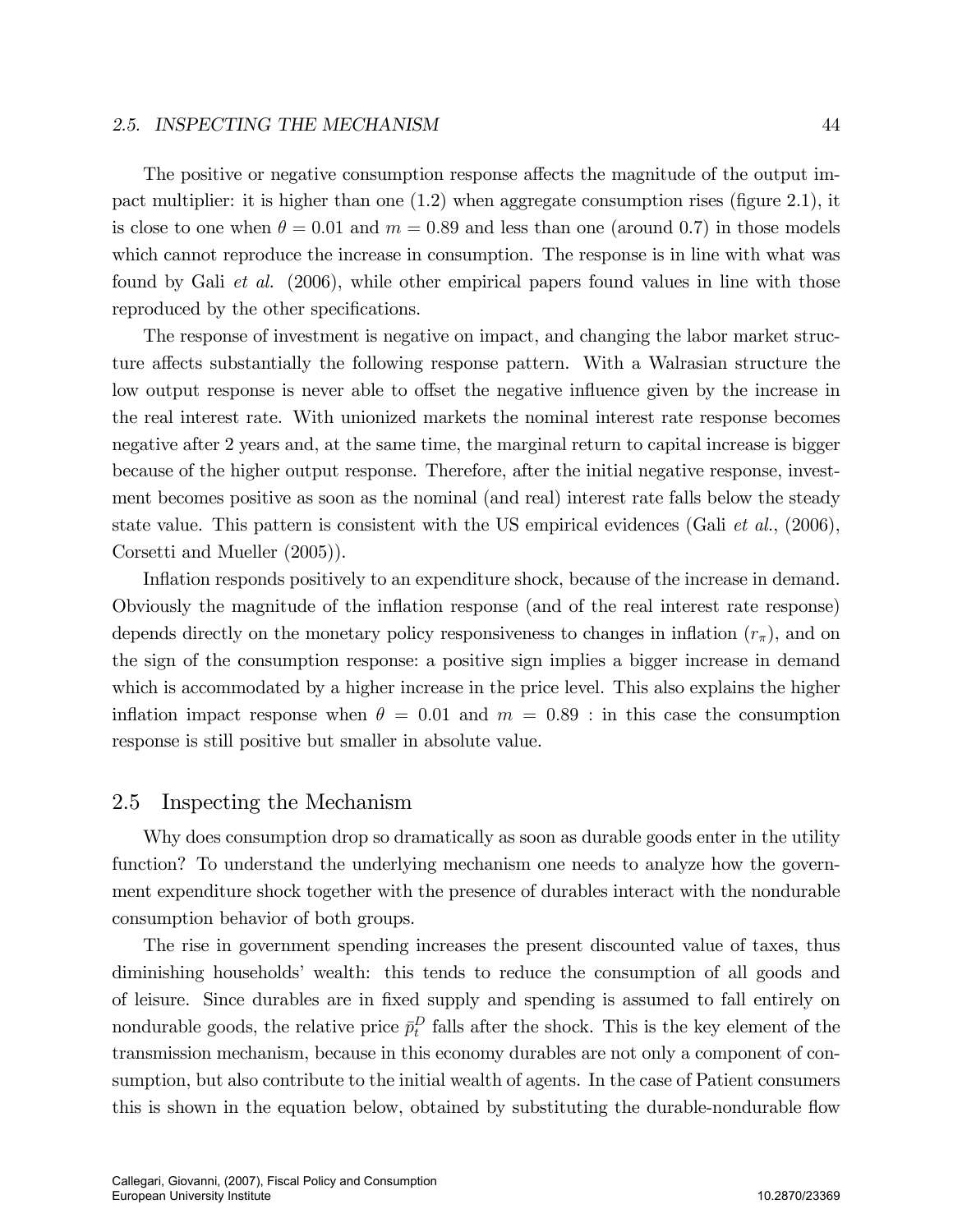condition and the Euler equation in the Patients' budget constraint and solving it forward

$$
\left[\frac{\hat{\gamma}_c}{1-\beta} + \bar{p}^D \hat{\gamma}_h\right] \hat{c}_t = a_{t-1} + \sum_{s=0}^{\infty} \hat{\beta}^s \left[\left(\frac{1-\alpha}{1+\mu}\right) (w_{t+s} + \hat{n}_{t+s}) - l_{t+s}\right] - \left[\beta \left(\frac{\hat{\gamma}_c}{1-\hat{\beta}} - p^D \hat{\gamma}_h\right) + p^D \hat{\gamma}_h\right] \sum_{s=0}^{\infty} \hat{\beta}^s r r_{t+s}
$$

where

$$
a_{t-1} = b_{t-1}^g + p^D \hat{\gamma}_h \left( \hat{h}_{t-1} + \bar{p}_t^D \right)
$$

and  $rr_t$  is the real interest rate. The fall in  $\bar{p}_t^D$  lowers the value of the stock of durables held by Impatient agents: nondurable consumption of Patient agents falls more than in the rule-of-thumb model.

A similar effect also works with Impatient agents: since their ability to smooth consumption intertemporally is limited by the borrowing constraint, to observe the effect of a rise in durable/nondurable relative price it is enough to look at the flow budget constraint

$$
\left(\tilde{\gamma}_c + p^D \tilde{\gamma}_h\right) \tilde{c}_t = -\frac{p^D \tilde{\gamma}_h \tilde{\beta}}{1 - \tilde{\beta}} \left(E_t \Delta \bar{p}_{t+1}^D - E_t \Delta \tilde{c}_{t+1}\right) + p^D \tilde{\gamma}_h \left(\bar{p}_t^D + \tilde{h}_{t-1}\right) + \left(\frac{1 - \alpha}{1 + \mu}\right) (w_t - \tilde{n}_t) - l_t
$$

The increase in labor supply (which is lower than in the Rule-of-Thumb model because now real wages fall) is indeed more than offset by the fall in initial wealth (the  $p^D \tilde{\gamma}_h \left( \bar{p}^D_t + \tilde{h}_{t-1} \right)$  $\sum_{n=1}^{\infty}$  term) due to the reduction in relative prices: this is exactly the *indi*rect wealth effect.

As the impulse responses of figure ?? show, the indirect wealth effect is extremely important, since as soon as a demand for durable goods is generated  $(\theta > 0)$ , aggregate consumption response falls immediately below zero. This is because the steady-state value of the stock of durables for both agents is high even for small values of  $\theta$ 

$$
\frac{p^D \hat{H}}{Y} = \frac{\theta}{1 - \theta} \frac{\hat{\gamma}_c}{1 - \hat{\beta}} \tag{2.30}
$$

and

$$
\frac{p^D \tilde{H}}{Y} = \frac{\theta}{1 - \theta} \frac{\tilde{\gamma}_c}{1 - \tilde{\beta}} \tag{2.31}
$$

where the values of  $\hat{\gamma}_c$  and  $\tilde{\gamma}_c$  are given in Appendix A<sup>13</sup>. These goods become particularly

<sup>&</sup>lt;sup>13</sup>Note that the total value of the stock for each group  $qH$  is independent of the total stock of durables in the economy: this is a consequence of the Cobb-Douglas specification of the utility function. The results derived in this section however carry out also for alternative utility function: this will shown in the next section.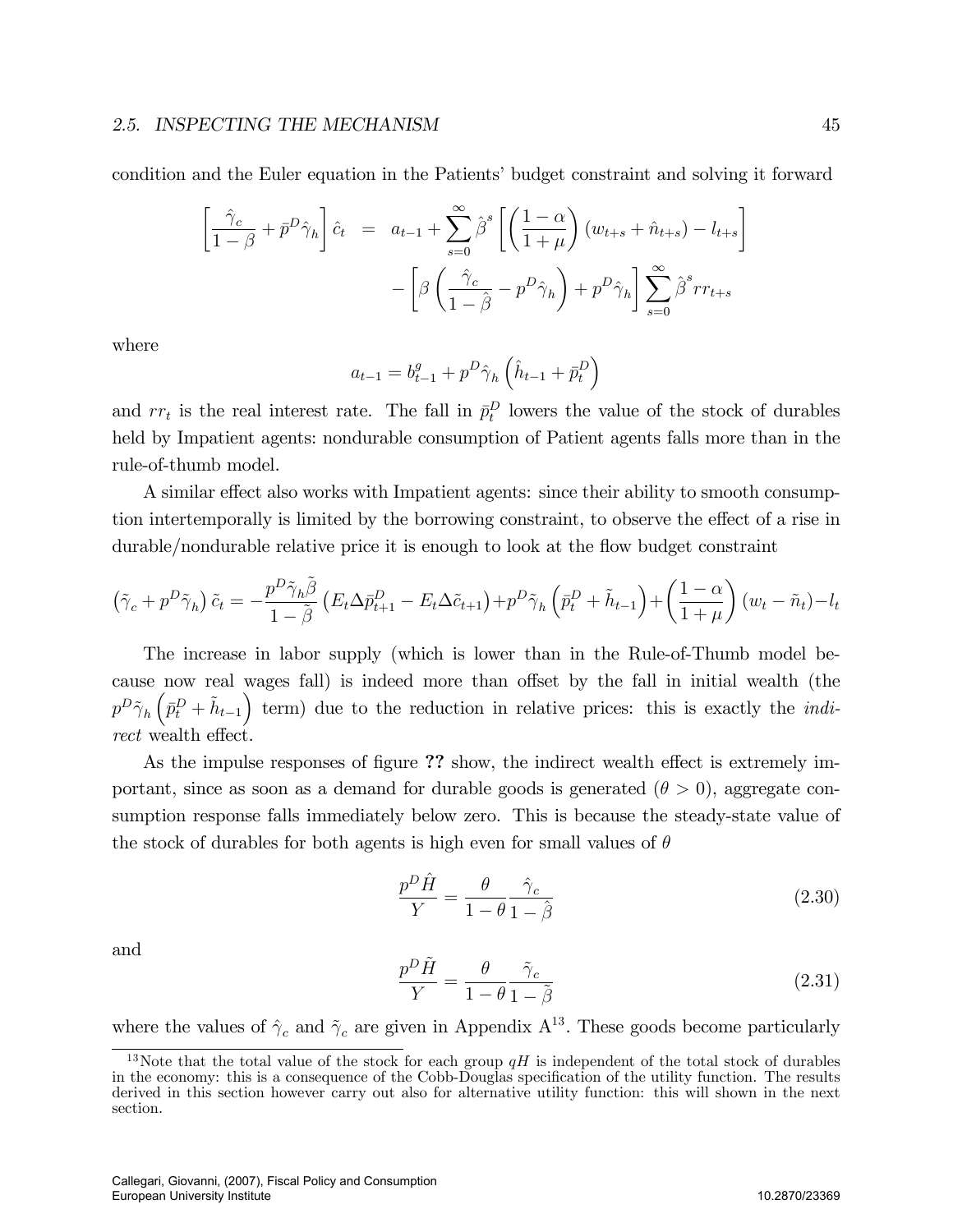attractive for consumers because they can provide utility for all periods up until infinity<sup>14</sup>; agents buy a considerable amount of them so that a change in relative price reverses the consumption response of the rule-of-thumb model, showing the fragility of its main result. The reversal is independent of the labor market specification.

A relaxation of the borrowing constraint  $(m > 0,$  figure 2.2) affects the economy's response: aggregate consumption slightly rises when  $\theta = 0.01$ , but then falls again as  $\theta$  gets to more realistic values:

Allowing for inter-group asset trading introduces a *financial multiplier* in the model: an increase in the stock of durables (either coming from an increase in  $\tilde{h}_t$  or  $\bar{p}_t^D$ ) can be used as a collateral to borrow more funds from Patient agents which in turn will be used to finance additional units of durable and nondurable consumption. Therefore, whether the multiplier may increase or reduce consumption depends on how durables are shared among the two groups and on the dynamics of relative prices.

When  $\theta = 0.01$  and  $m = 0.89$  the path of consumption follows more closely cash-onhand, allowing Impatient consumers to borrow and allowing them to consume more than in the  $m = 0$  case. This translates into an increase in aggregate demand that leads to a higher demand of labor and a positive real wage response (while in the  $m = 0$  case the real wage response was negative) which eventually leads to a further increase in demand. The multiplier on Impatient agents' consumption given by the unbinding of the borrowing constraint is enough to guarantee a positive consumption response.

Increasing agents' relative preference for durables ( $\theta = 0.1$ ) changes the way the financial multiplier works: when  $m$  is brought to 0.89 the positive effect due to the increase in current cash-on-hand is offset by the indirect wealth effect which is now stronger because the value of Impatient agentsí steady state stock of durables is bigger. At the same time Impatient consumers íconsumption in steady state is smaller because of the higher interest payments: this reduces the weight of these agents in the overall aggregation. These two effects offset each others so that, eventually, the aggregate consumption response is negative because of the negative response of Patient agents. Appendix 2.C presents a more detailed analysis of how the multiplier works and how the stock of durable goods is shared among groups.

In conclusion adding durable goods and Impatient agents to the rule-of-thumb model shows that the positive consumption response is fragile to the introduction of durables, and allowing Impatient agents to borrow can generate a positive consumption response only for

<sup>&</sup>lt;sup>14</sup>The low value of the marginal rate of substitution is a direct consequence of the zero depreciation rate which, in turn, is a consequence of the fixed supply assumption.

The values currently assumed for the depreciation rate range between 0 and 0.1: therefore, a relaxation of the fixed supply would not affect considerably the basic mechanism.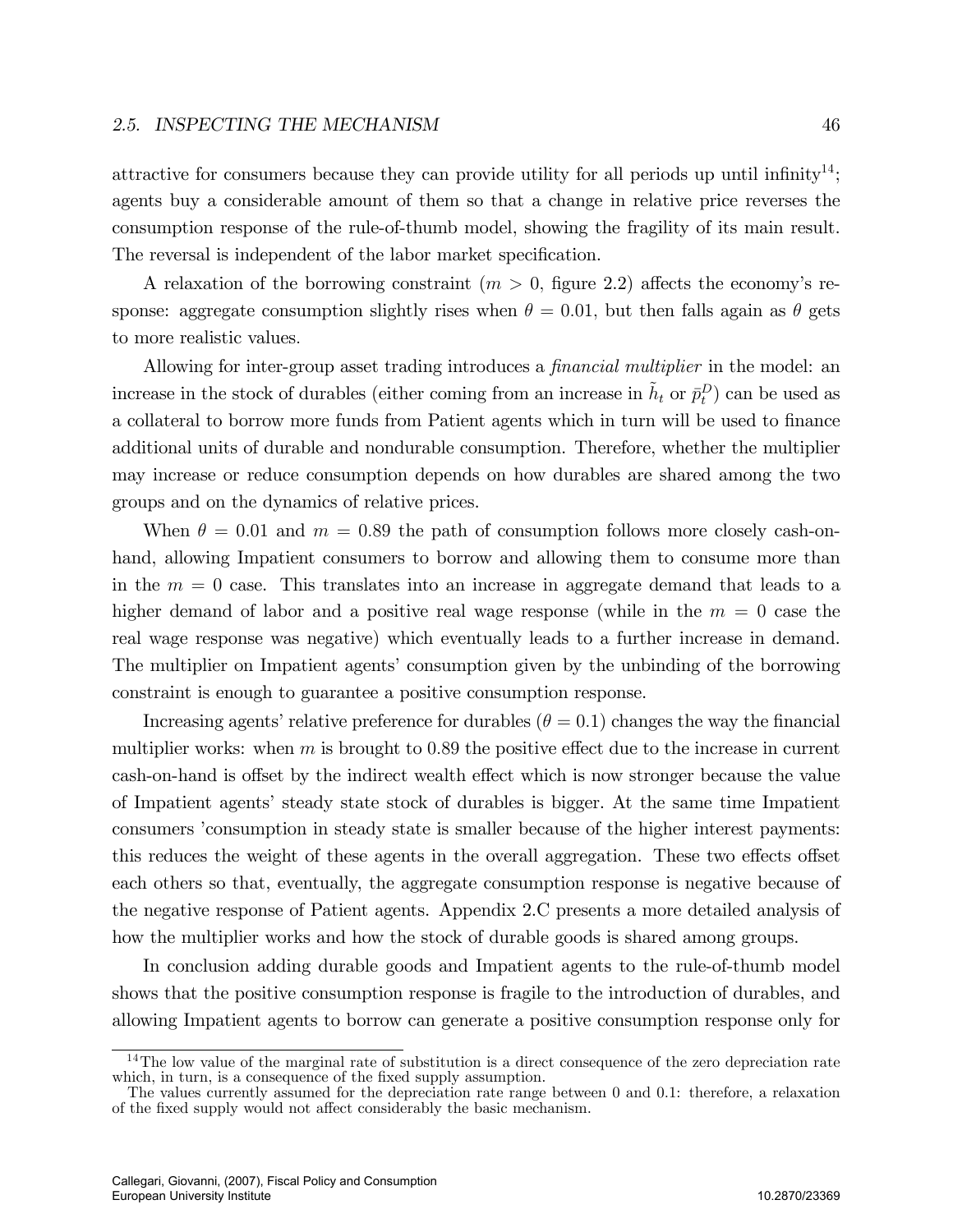low values of  $\theta$ .

## 2.6 Other Robustness Checks

In this section, we want to check whether the contraction of consumption when  $\theta = 0.1$ and  $m = 0.89$  is sensitive to alternative parameterization.

In the analysis above durable and non-durable consumption are aggregated by a Cobb-Douglas function: this implies that the elasticity of substitution between the two goods is equal to one. Fig. 2.3 presents how the impact response of consumption changes when  $\rho$ , the elasticity of substitution varies between 0 and 1, that is between the Cobb-Douglas and linear case. Aggregate consumption response changes only slightly, with the response becoming more negative as  $\rho$  increases. As  $\rho$  approaches one the change in durable consumption becomes smaller and smaller coinciding with zero when  $\rho = 1$ : at this point the system then behaves as the standard rule-of-thumb model, apart from the fact that durables constitute part of the initial wealth. This is because as  $\rho$  converges towards one Impatient agents prefer to buy only non-durable goods to increase todayís utility so that Patient agents hold almost all the stock of durables in steady state<sup>15</sup>. The fall in aggregate consumption even when  $\rho = 1$  confirms the fact that it is the drop in  $\bar{p}_t^D$  which drives the response of consumption down, and not the way durables enter in the utility function.

Dropping the assumption of log-utility (in which the intertemporal elasticity of substitution is fixed to one) does not affect the response in a substantial form: as it is expected, reducing the elasticity of substitution makes Patient consumers less willing to substitute present with future consumption so that the impact response of consumption is smaller and its persistence bigger. The influence on Impatient consumers is milder: the only intertemporal decision is the purchase of durable consumption whose pattern, as shown before, affects only marginally the nondurable consumption response. As figure 2.4 shows, the changes in the economy's responses are mainly due to variations in Patient agent's consumption while little changes occur in Impatient agents' response. The response of durable consumption changes only slightly in absolute terms.

$$
\tilde{H} = \left(\frac{\tilde{C}\Delta\gamma^{\frac{1}{\rho-1}}H}{\lambda\tilde{C} + (1-\lambda)\tilde{C}\Delta\gamma^{\frac{1}{\rho-1}}}\right)
$$

note that as  $\rho \to 1$  the term  $\Delta \gamma^{\frac{1}{\rho-1}}$  converges to zero, and so does  $\tilde{H}$ .

<sup>&</sup>lt;sup>15</sup>This can be seen in the steady-state equation for the share of durable stock held by Borrowers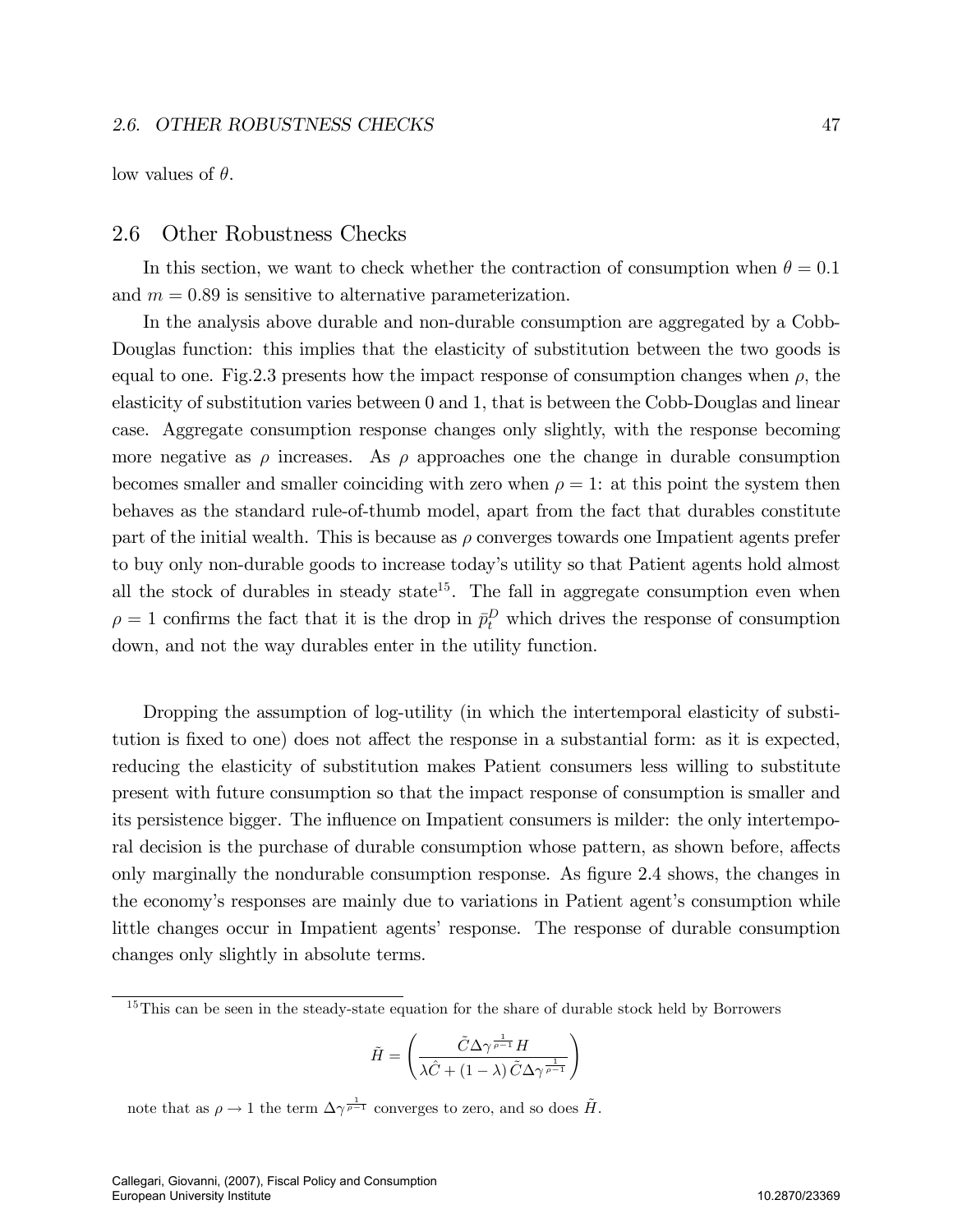

Figure 2.3: Impact responses to a government expenditure shock of selected variables varying  $\rho$ 

Figure 2.5 shows the impulse response functions of a model with a more accommodative monetary policy  $(r_{\pi} = 0.01, r_R = 0, r_Y = 0)$  and with a monetary policy corresponding to the one estimated by Iacoviello (2005) ( $r_{\pi} = 0.27$ ,  $r_R = 0.73$ ,  $r_Y = 0$ ).

The first panel, in which  $r_{\pi} = .01$  shows a feature of this model found also in Bilbiie and Straub (2004) and Bilbiie, Meier and Mueller (2005). As the rise in the real interest rate becomes smaller the incentive of Patient agents to save more today falls so that the drop in the group's consumption is smaller and the reduction in aggregate consumption is more contained. Real wages increase because the rise in demand prevails over the rise in labor supply.

As suggested by Bilbiie, Mueller and Meier (2005) the change in the system dynamic responses when monetary policy is more passive may be a possible explanation for the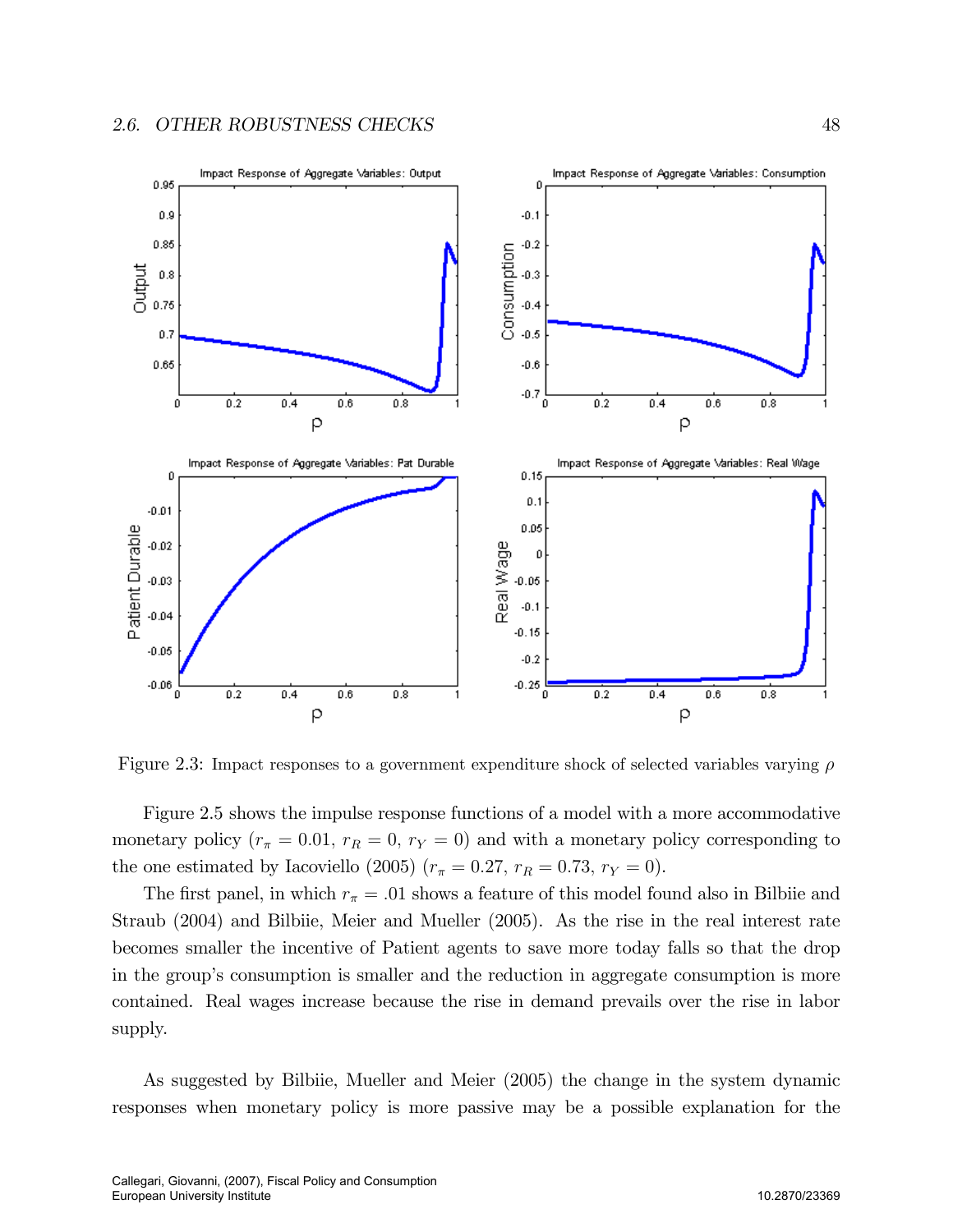

Figure 2.4: Impact responses of selected variables to a government expenditure shock as a function of  $\sigma$ .

evidences presented by Perotti  $(2005)$ , who, analyzing the effects of fiscal policy in the US and in other OECD countries, found a structural break taking place approximately in 1982: indeed, after that year the magnitude of the positive consumption response observed in the US falls substantially, together with that of the other major macroeconomic variables<sup>16</sup>.

One of the proposed explanation is that before 1982 the more passive monetary policy contributed crucially to the more accentuated response of the economy to fiscal shocks, especially for those factors that concern consumption. With a more active monetary policy (higher  $r_{\pi}$ ) private individuals save more in order to offset some of the effects of a fiscal

 $16$ Such a break has also been observed in other OECD countries, where the consumption response is slightly above zero in the pre-1982 sample and well below in the after-1982 sample.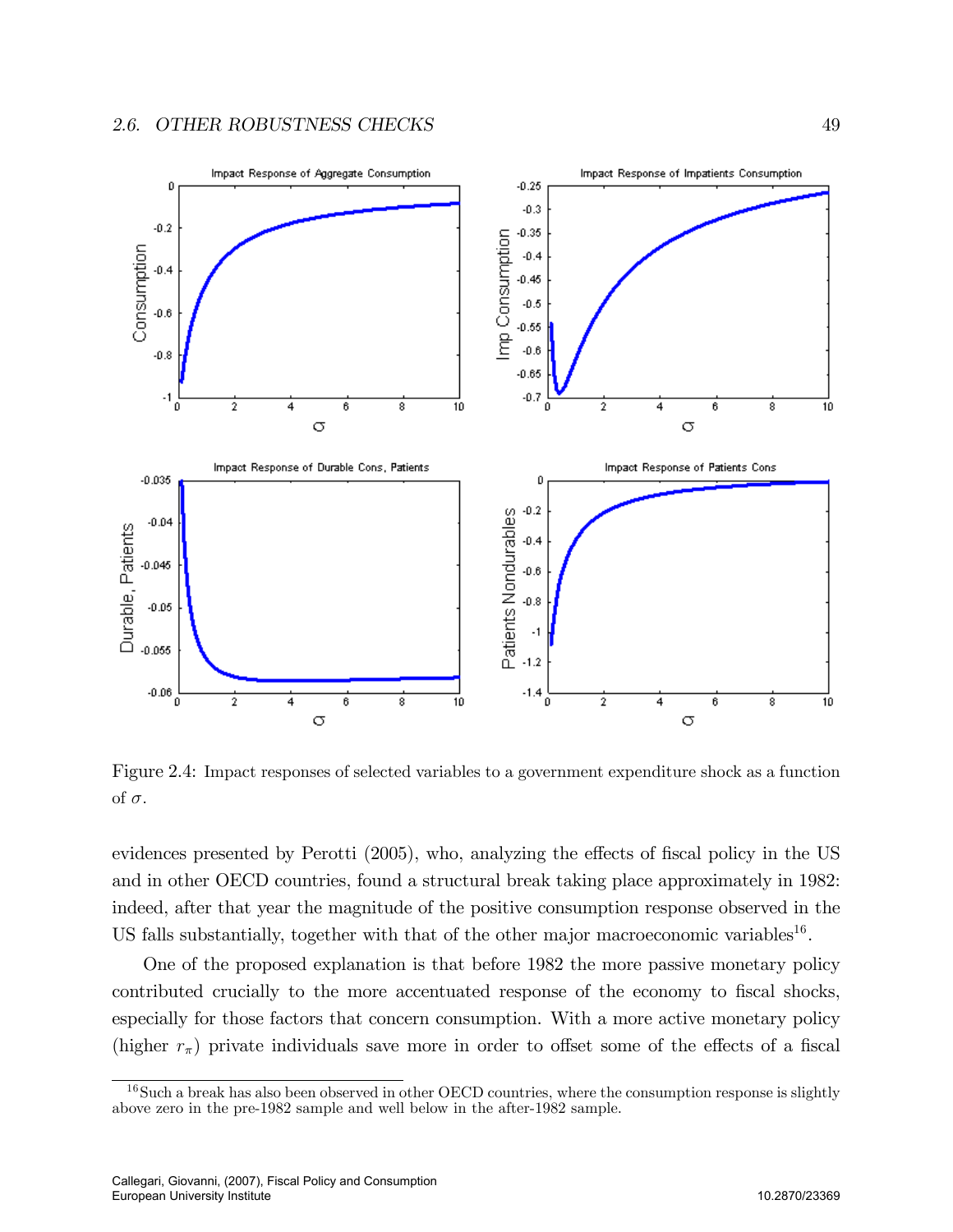

Figure 2.5: Impulse responses with different specifications of the monetary policy rule.

policy shock in the economy.

The monetary policy specification estimated by Iacoviello $(2005)$  makes the interest rate response much smoother and hump-shaped: the path of consumption follows this pattern and then returns to zero, without modifying the main qualitative results of the model.

Because of the relevant role played by the price of durable goods in determining the economy's response, one might wander what would be the effect of introducing a public component in the demand of durable goods. Let's then assume that government spending  $g_t$  falls on both durable and nondurable goods

$$
g_t = g_t^f + g_t^{nd}
$$

according to the following rule

$$
g_t^f = \phi_d g_t
$$

where  $g_t^f$  $_t^I$  is the public expenditure on durable goods, corresponding to the change in the public stock of durables  $g_t^d$ 

$$
g_t^f = g_t^d - g_{t-1}^d
$$

When  $\phi_d = 0$  all the expenditure goes on nondurable goods, therefore returning to the basic specification.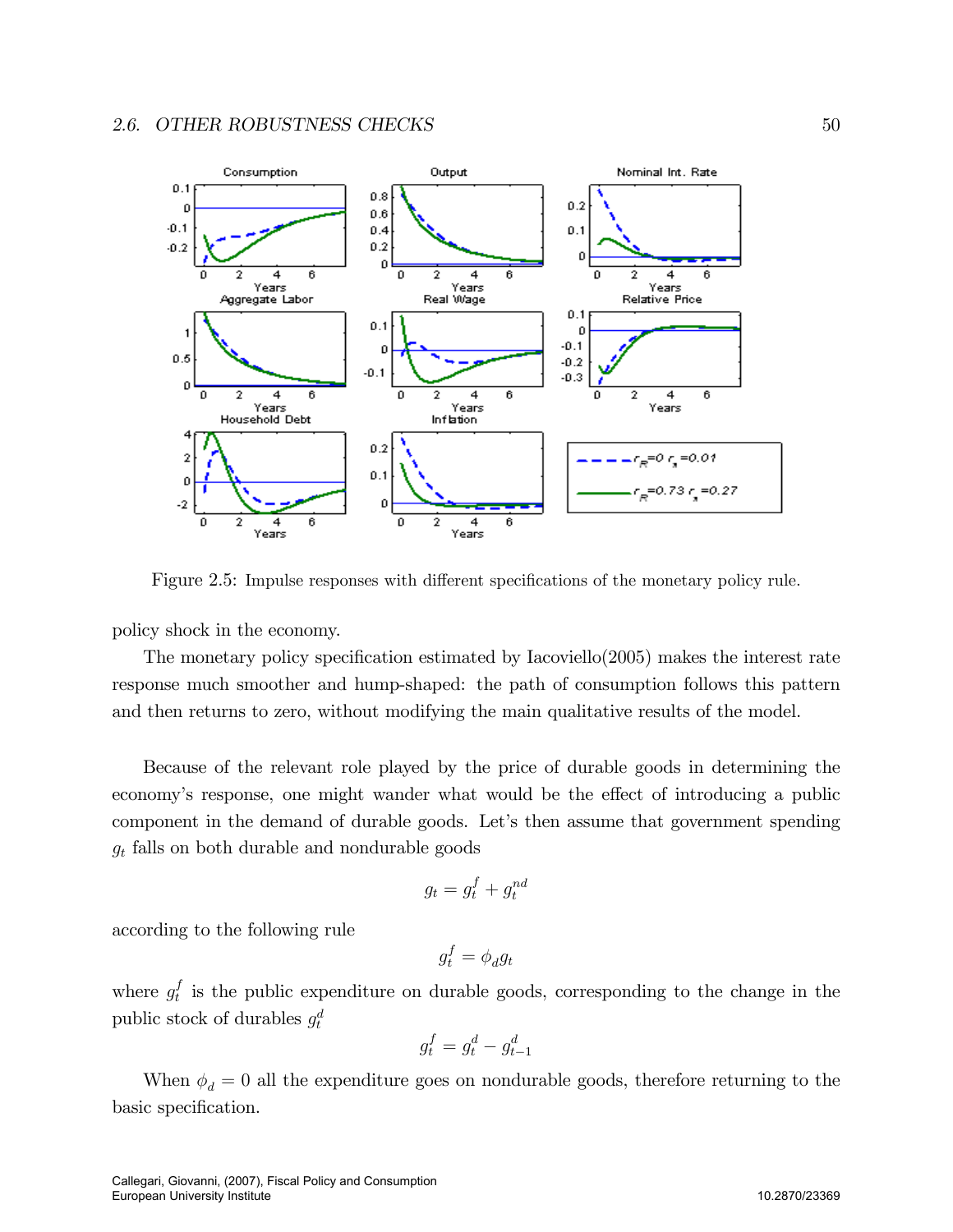

Figure 2.6: Impact response of selected variable as a function of the share of government expenditure falling on durable goods

Figure 2.6 shows how the impact responses of durable relative price and of aggregate and groups' consumption change as  $\phi_d$  varies between 0 and 0.2<sup>17</sup>. While the sign of the impact response of relative price turns quickly to positive values, other general equilibrium effects prevent the consumption response to become positive (even if it slowly rises with  $\phi_d$ ).

In particular, the system is not stationary anymore once the government is allowed to buy durable goods: the amount purchased leads to a change in the distribution of this kind of goods between the private and the public sector, reducing the net wealth available to Impatient and Patient agents. Impatient agents, more sensitive to current variations in income, respond to the rise in  $p_t^D$ , while Patient agents take into account the reduction in wealth and actually reduces consumption as  $\phi_d$  rises. As a consequence, aggregate consumption rises very slowly, without ever getting close to 0.

 $17$  Given the current definition of government expenditure (which includes also wages expenditure), the share of yearly public expenditure for durables is quite small: in the 1947-2006 sample it has exceeded 0:1 only in the 1950-1955 period, with an average value of 0:05. The 0:2 higher bound is then well above what is observed in the data, at least for the US case.

In steady state I assume that the share of durable goods held by the government is equal to  $\phi_d \times \frac{G}{Y} \times \frac{qH}{Y}$ .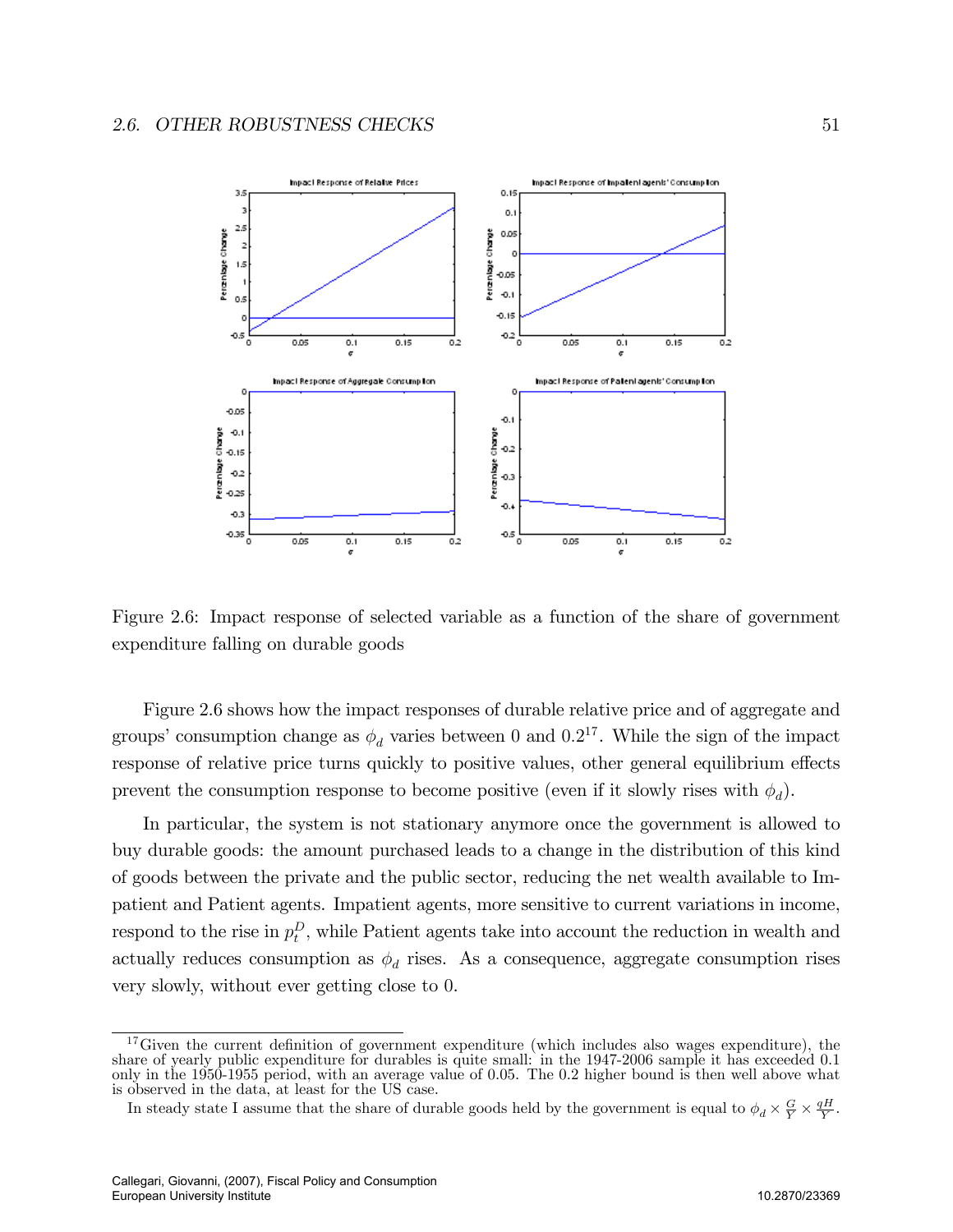## 2.7. CONCLUSION 52

## 2.7 Conclusion

The rule-of-thumb model is able to generate a positive response of consumption to a government spending shock consistently with US evidence on Öscal policy. In this paper, I show that this result is extremely fragile in a more general specification with durable goods and borrowing constraints. This is mainly due to what I call the *indirect wealth effect*: since durables also constitute part of households' initial wealth, the drop of the relative price of durables which takes place after the shock emerges as an additional wealth effect (other than the one generated by the increase in taxes) that reduces consumption.

Relaxing the borrowing constraint generates a positive consumption response only for a small relative preference for durable goods: when the parametrization approaches more realistic values, the consumption response again becomes less than zero: the financial multiplier generated by household debt lies behind the positive response of nondurable consumption when  $\theta$  is small, but it does not alter it when  $\theta > 0.1$ . This negative result remains valid for any specification of the labor market, including the one presented by Gali, Lopez-Salido and VallÈs (2006) of demand-determined labor market, and to the way durable and nondurable consumption goods are aggregated in the utility function. Allowing for different values of the intertemporal elasticity of substitution does not change the final result; the same conclusion is reached using different monetary and fiscal policy specifications. Finally, I also check the consumption response once a public component in the durable goods' demand is introduced in the system. While it substantially increases the durable/nondurable relative price, the government intervention also reduces the stock of durable available to the private sector, thus reducing their wealth. As a consequence, aggregate consumption rises very slowly, without reaching values close to zero.

Thus the rule-of-thumb model is not able to describe the effects of government spending once other means to transfer resources intertemporally (like durable goods) are introduced in the model: even a very small preference for durable goods in the utility function ( $\theta = 0.01$ ) reverts the response of consumption to negative values.

Adding to this model a fully-fledged production sector constitutes a potential extension of this framework: the analysis of labor markets with and without sticky prices in the durable sector may provide alternative modelling strategies to the unionized markets proposed in Gali et al. (2006).

Another avenue of research which could be worth pursuing is the analysis of the spending shock when the government uses distortionary taxes: in this case the response of the economy may differ from this specification, changing considerably the role of Impatient agents in the transmission mechanism.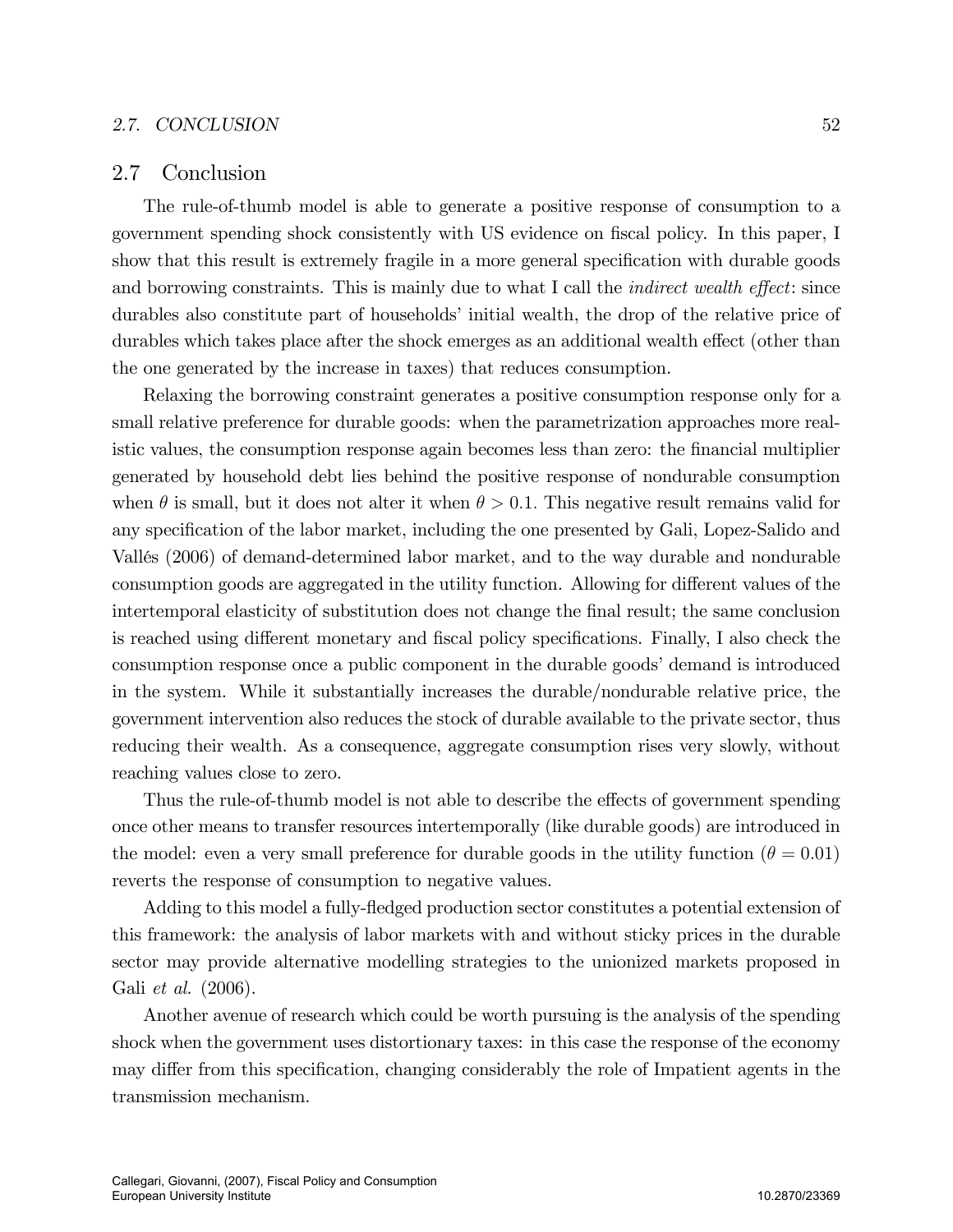# BIBLIOGRAPHY

- [1] Barsky, R. C.L. House and M. Kimball (2003) "Do Flexible Durable Goods Prices Undermine Sticky Price Models?", mimeo, University of Michigan
- [2] Bilbiie, F. (2005) "Limited Asset Market Participation, Monetary Policy and Inverted Keynesian Logic" mimeo, Nuffield College, Oxford U.
- [3] Bilbiie F. and R. Straub (2004) "Fiscal Policy, Business Cycles and Labor-Market Fluctuations", MNB Working Paper  $n^{\circ}$  2004/6
- [4] Bilbiie F., A. Meier and G. Mueller (2005), "What accounts for the change in US fiscal policy transmission?", mimeo, University of Frankfurt
- [5] Blanchard, O. and R. Perotti (2002) "An Empirical Characterization of the Dynamic Effects of Changes in Government Spending and Taxes on Output", Quarterly Journal of Economics, Vol.117, 1329-1368.
- [6] Browning, M., L.P. Hansen and J.J. Heckman (1999) "Micro Data and General Equilibrium Models" in J. B. Taylor and M. Woodford (eds.) Handbook of Macroeconomics, North-Holland
- [7] Bussière, M., Fratzscher M. and G. J. Mueller (2005) "Productivity Shocks, Budget Deficits and the Current Account", ECB Working Paper, 509
- [8] Campbell, J. and Z. Hercowitz (2005), "The Role of Collateralized Household Debt in Macroeconomic Stabilization", mimeo, University of Chicago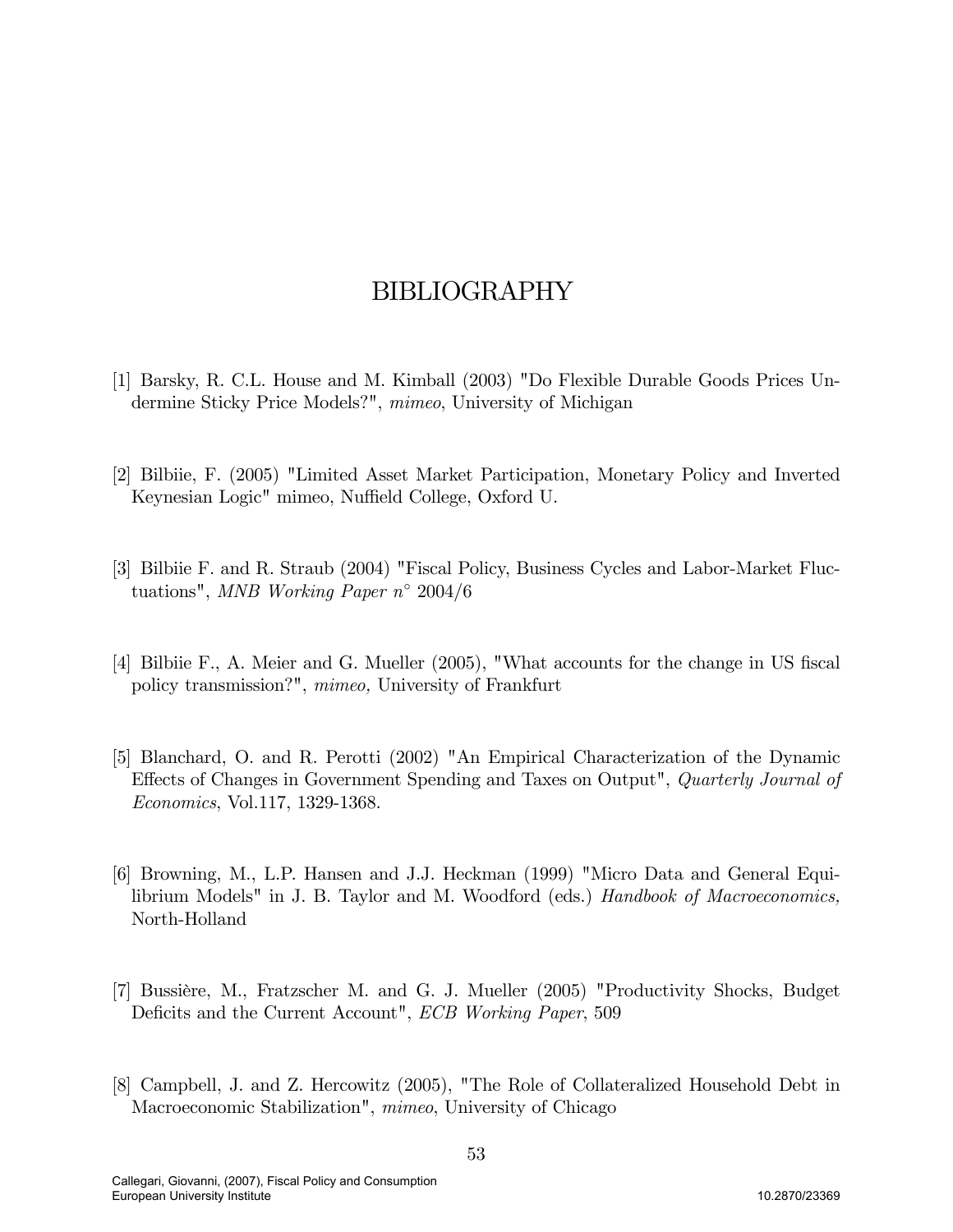- [9] Campbell, J.Y. and G. Mankiw (1989), "Consumption, Income and Interest Rates: Reinterpreting the Time Series Evidences", in O.J. Blanchard and S. Fischer (eds.) NBER Macroeconomics Annual 1989, 185-216, MIT Press
- [10] Carroll, C. D., (1997) "Buffer-Stock Saving and the Life Cycle/Permanent Income Hypothesis", Quarterly Journal of Economics, Vol.62, 1-55.
- [11] Coenen, G. and R. Straub (2004) "Non-Ricardian Households and Fiscal Policy in an Estimated DSGE Model of the Euro Area", mimeo, ECB
- [12] Erceg C., L. Guerrieri and C. Gust (2005), "Expansionary Fiscal Shocks and the Trade Deficits", *International Finance Discussion Papers*, Board of Governors of the Federal Reserve System
- [13] Fatas A. and I. Mihov.(2001), "Fiscal Policy and Business Cycles: An Empirical Investigation", Moneda y Credito.
- [14] Fatas A. and I Mihov (2003) "The Effects of Fiscal Policy on Consumption and Employment: Theory and Evidence", mimeo, INSEAD
- [15] Gali, J., J.D. Lopez-Salido and J. Valles (2006) "Understanding the Effects of Government Spending on Consumption", Journal of the European Economic Association, forthcoming.
- [16] Iacoviello, M. (2005) "House Prices, Borrowing Constraints, and Monetary Policy in the Business Cycle", American Economic Review, V. 95 n.3, 739-764
- [17] Jappelli, T. and M. Pagano (1994) "Saving, Growth and Liquidity Constraints", Quarterly Journal of Economics 106, 83-109
- [18] Mankiw, N.G. (2000), "The Savers-Spenders Theory of Fiscal Policy", Discussion Paper n.1888, HIER.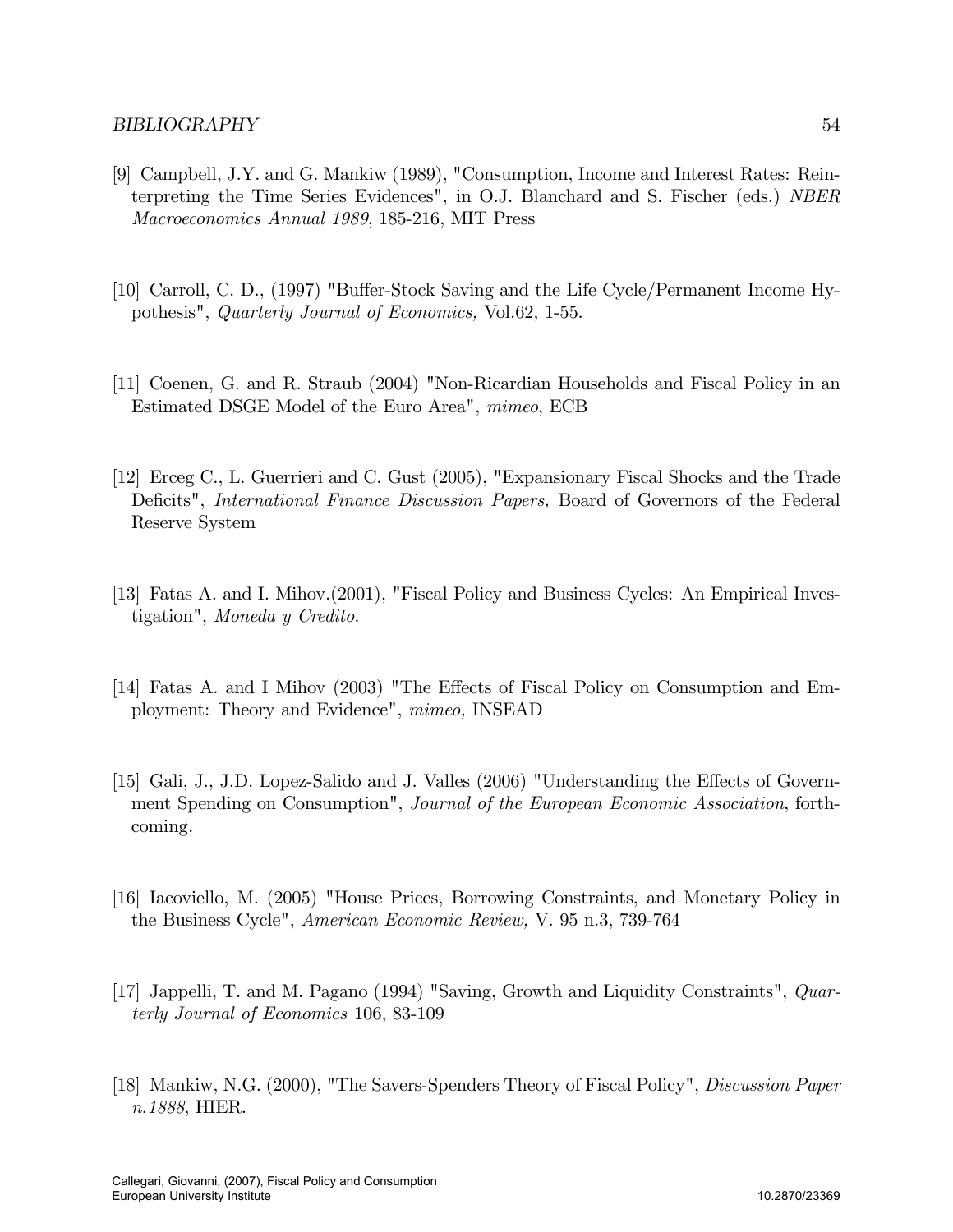- [19] Mendicino, C. (2005), "Credit Market and Macroeconomic Volatility", Stockholm School of Economics, mimeo
- [20] Mountford, A. and H. Uhlig  $(2001)$ , "What are the Effects of Fiscal Policy Shocks?",Discussion Paper 31, Tilburg University, Center for Economic Research.
- [21] Perotti, R.  $(2004)$  "Estimating the Effects of Fiscal Policy in OECD Countries", mimeo, Università Bocconi
- [22] Rotemberg, J. and M. Woodford (1997) "An Optimization Econometric Framework for the Evaluation of Monetary Policy" in O.J. Blanchard and S. Fischer (eds.) NBER Macroeconomics Annual 1997, MIT Press
- [23] Rotemberg, J. and M. Woodford (1999) "Interest Rate Rules in an Estimated Sticky Price Model" in J. B. Taylor (ed.), Monetary Policy Rules, University of Chicago Press and NBER
- [24] Uhlig, H. (1999) "A Toolkit for Analyzing Non-linear Dynamic Stochastic Models Easily", in R. Marimon and Andrew Scott, eds., Computational methods for the study of dynamic economies. Oxford: Oxford University Press, 30-61

## 2.A Steady State

These values are derived assuming that  $\tilde{\chi}$  and  $\hat{\chi}$  are set such that  $\tilde{N} = \tilde{N} = N = 1/3$ . These results are conditional on the steady state rule for taxes  $\gamma_T$ 

$$
\nu_A = \delta_H + (1 - \beta) \hat{\beta} m
$$
  
\n
$$
\nu_B = \frac{1 - \theta}{\theta} \left( 1 - \gamma (1 - \delta_H) - \hat{\beta}^2 \left( 1 - \frac{\tilde{\beta}}{\hat{\beta}} \right) m \right)
$$
  
\n
$$
\nu_2 = \frac{1 - \alpha}{1 + \mu} - \gamma_T
$$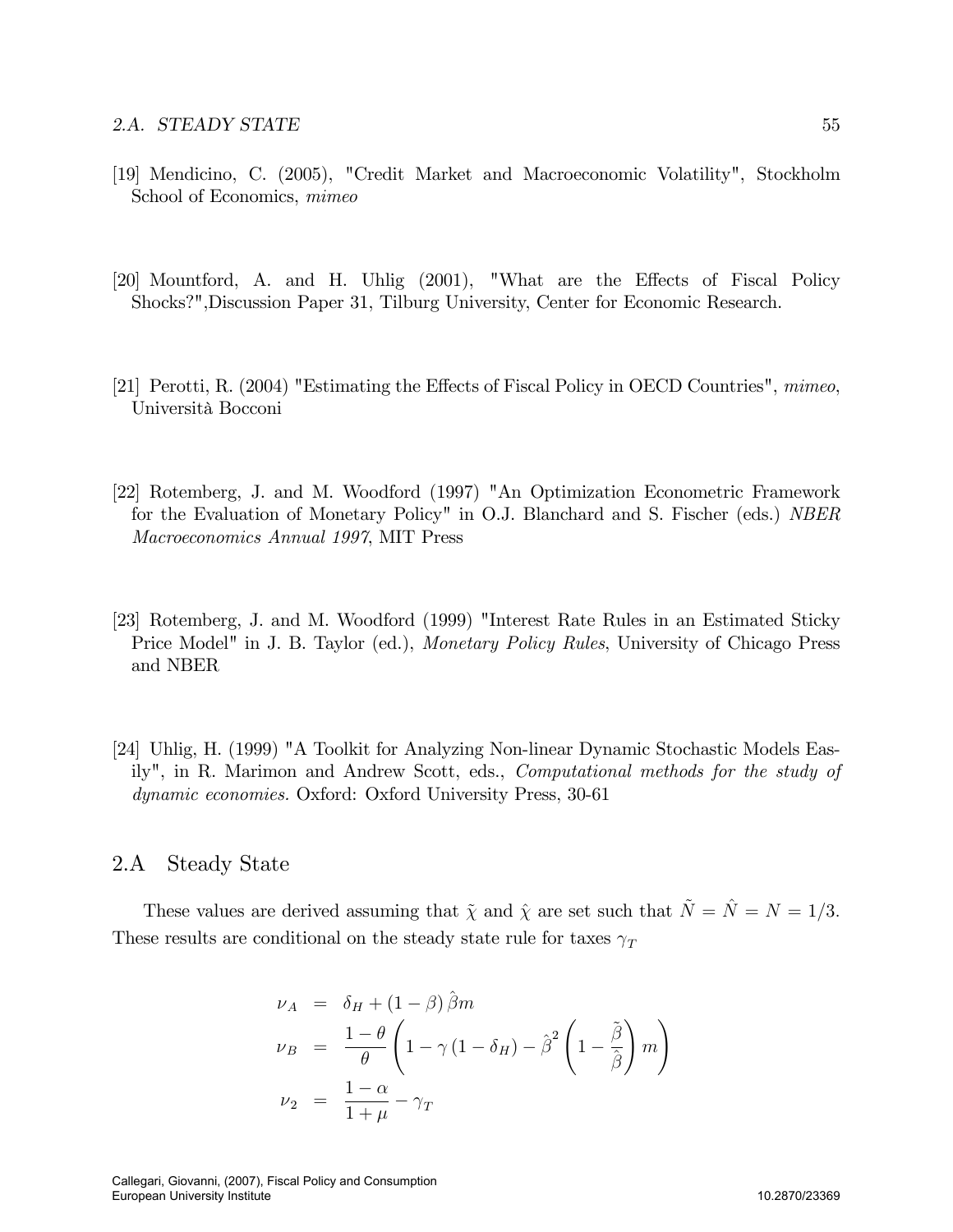$$
\frac{p^D \tilde{H}}{Y} = \nu_2 \left( \frac{1}{\nu_A + \nu_B} \right)
$$

$$
\tilde{\gamma}_c = \nu_2 \left( \frac{\nu_B}{\nu_A + \nu_B} \right)
$$

$$
\frac{B}{PY} = \hat{\beta} m \frac{p^D \tilde{H}}{Y}
$$

$$
\hat{\gamma}_c = \left(\frac{1 - \gamma_g - \lambda \tilde{\gamma}_c}{1 - \lambda}\right) - \frac{\delta \alpha}{(1 - \lambda) (\rho + \delta_k) (1 + \mu)}
$$
\n
$$
\nu_1 = \left(\frac{\alpha}{(\rho + \delta_K) (1 + \mu)}\right)^{\frac{\alpha}{1 - \alpha}}
$$
\n
$$
\frac{K}{Y} = \left(\frac{\alpha}{(\rho + \delta_K) (1 + \mu)}\right) N = (\nu_1)^{\frac{1 - \alpha}{\alpha}}
$$
\n
$$
\frac{p^D \hat{H}}{Y} = \frac{\theta}{1 - \theta} \frac{\hat{\gamma}_c}{1 - \hat{\beta} (1 - \delta_H)}
$$

## 2.B A more general utility function specification

The utility function in this general case, to be adapted to the specifications of the two groups is  $\overline{a}$  $\lambda$ 

$$
U = E_0 \sum_{t=0}^{\infty} \beta^t \left\{ \frac{(C_t^*)^{1-\sigma}}{1-\sigma} + \chi^j \frac{(1-N_t)^{1-\varphi}}{1-\varphi} \right\}
$$

where

$$
C_t^* = \left[\theta^{1-\rho}H_t^{\rho} + (1-\theta)^{1-\rho}C_t^{\rho}\right]^{\frac{1}{\rho}}
$$
\n(2.32)

The FOCs of Patient agents are

$$
\hat{\Psi}_{t} = (1 - \theta)^{1-\rho} \left(\hat{C}_{t}^{*}\right)^{1-\rho-\sigma} \left(\hat{C}_{t}^{*}\right)^{1-\rho} \n1 = \frac{\hat{\Psi}_{t+1}}{\hat{\Psi}_{t}} \frac{\bar{p}_{t+1}^{D}}{\bar{p}_{t}^{D}} \left[ \left(\frac{\hat{C}_{t}^{*}}{\hat{C}_{t+1}^{*}}\right)^{1-\rho-\sigma} \left(\frac{\theta}{1-\theta} \frac{\hat{C}_{t+1}^{*}}{\hat{H}_{t}}\right)^{1-\rho} \frac{1}{\bar{p}_{t+1}^{D}} + \hat{\beta} (1 - \delta_{H}) \right] \n1 = \hat{\beta} R_{t} E_{t} \left\{ \left(\frac{\hat{C}_{t+1}^{*}}{\hat{C}_{t}^{*}}\right)^{1-\rho-\sigma} \left(\frac{\hat{C}_{t}^{*}}{\hat{C}_{t+1}^{*}}\right)^{1-\rho} \frac{P_{t}}{P_{t+1}} \right\} \nQ_{t} = \hat{\beta} \frac{\hat{\Psi}_{t+1}}{\hat{\Psi}_{t}} \left\{ \frac{R_{t+1}^{K}}{P_{t+1}} + Q_{t+1} \left[ (1 - \delta_{K}) + \phi_{t+1} - \phi_{t+1}' \frac{\hat{I}_{t+1}}{K_{t}} \right] \right\}
$$

Callegari, Giovanni, (2007), Fiscal Policy and Consumption European University Institute 10.2870/23369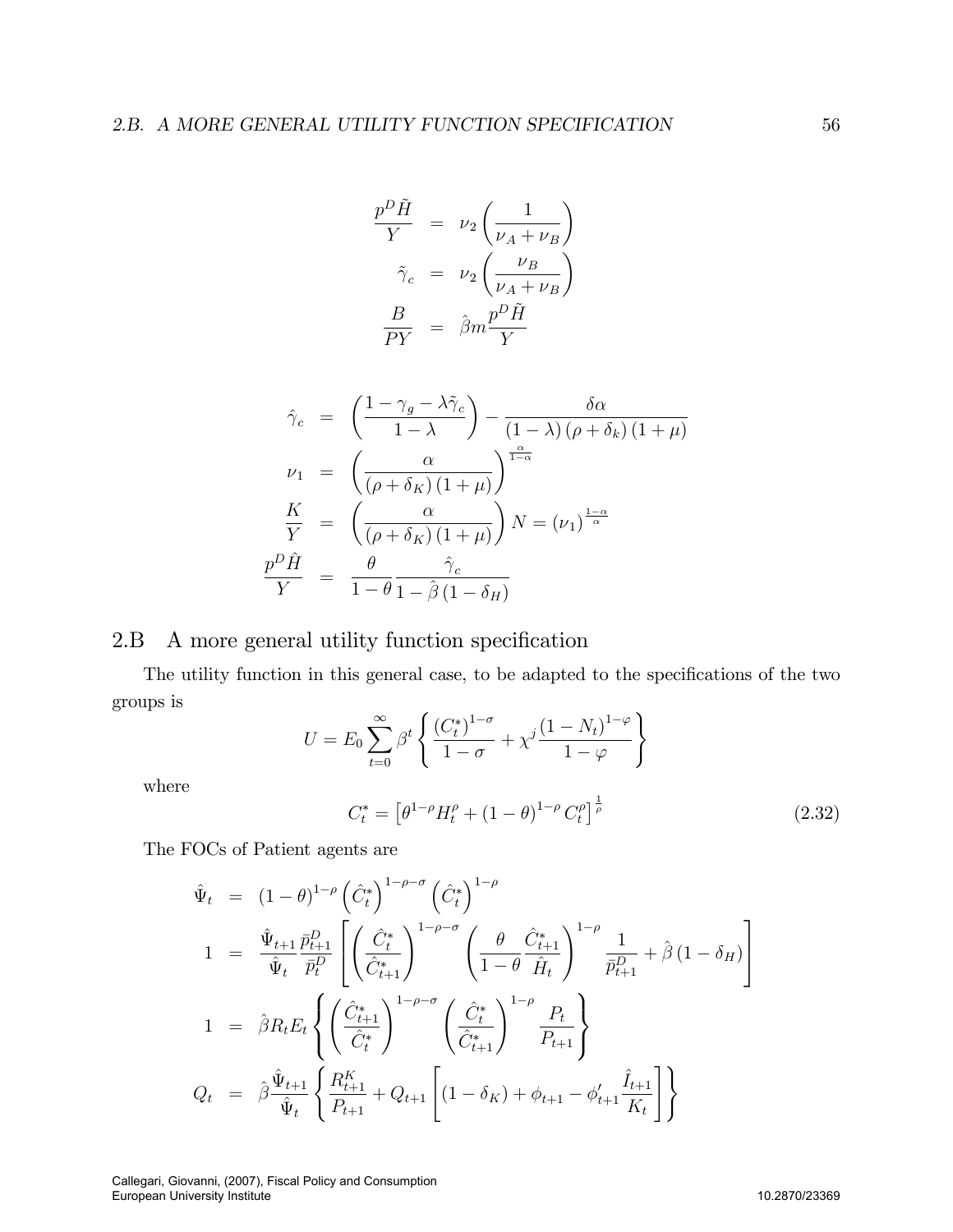#### 2.C. EXPENDITURE SHARING 57

The FOCs of Impatient agents are

$$
\tilde{\Psi}_{t} = (1 - \theta)^{1-\rho} \left(\tilde{C}_{t}^{*}\right)^{1-\rho-\sigma} \left(\hat{C}_{t}^{*}\right)^{1-\rho}
$$
\n
$$
1 = \tilde{\beta} R_{t} E_{t} \left\{\frac{\tilde{\Psi}_{t+1}}{\tilde{\Psi}_{t}} \frac{P_{t+1}}{P_{t}}\right\} + R_{t} \Xi_{t}
$$
\n
$$
1 = \frac{\tilde{\Psi}_{t+1}}{\tilde{\Psi}_{t}} \frac{\bar{p}_{t+1}^{D}}{\bar{p}_{t}^{D}} \left[\left(\frac{\tilde{C}_{t}^{*}}{\tilde{C}_{t+1}^{*}}\right)^{1-\rho-\sigma} \left(\frac{\theta}{1-\theta} \frac{\tilde{C}_{t+1}^{*}}{H_{t}^{*}}\right)^{1-\rho} \frac{1}{\bar{p}_{t+1}^{D}} + \tilde{\beta} \left(1-\delta_{H}\right)\right] + m \Xi_{t} E_{t} \left(\frac{\bar{p}_{t+1}^{D}}{\bar{p}_{t}^{D}} \pi_{t+1} R_{t}^{-1}\right)
$$
\n
$$
\frac{B_{t}}{P_{t}} = m E_{t} \left(\bar{p}_{t+1}^{D} \pi_{t+1} \tilde{H}_{t} R_{t}^{-1}\right)
$$
\n
$$
\tilde{C}_{t}^{*} + \bar{p}_{t}^{D} \left(\tilde{H}_{t} - (1-\delta_{H}) \tilde{H}_{t-1}\right) + \frac{B_{t-1}}{P_{t}} = \frac{W_{t}}{P_{t}} \tilde{N}_{t} + R_{t}^{-1} \frac{B_{t}}{P_{t}} - L_{t}
$$

and  $\rho$  is a function of the elasticity of substitution. When  $\rho = 0$  we have the Cobb-Douglas aggregation, when  $\rho = 1$  the consumption aggregator is linear in durable and non durable goods, so that there is complete substitutability among them.  $\sigma$  is the inverse of the intertemporal elasticity of substitution; when  $\sigma = 1$  we are in the log-utility case.

The general specification, to be adapted to the notation of the two groups is

$$
(C^*)^{\rho} C_t^* = \theta^{1-\rho} H^{\rho} h_t + (1-\theta)^{1-\rho} (C)^{\rho} c_t
$$

where

$$
(C^*)^{\rho} = \theta^{1-\rho}H^{\rho} + (1-\theta)^{1-\rho}C^{\rho}
$$

or, in terms of output ratio

$$
\left(\frac{C^*}{Y}\right)^{\rho} = \theta^{1-\rho} (\gamma_h)^{\rho} + (1-\theta)^{1-\rho} (\gamma_c)^{\rho}
$$

This equation holds for both groups.

# 2.C Expenditure Sharing

This section analyze how durables are shared among groups and the basic mechanism behind the financial multiplier implied by the collateral constraint.

We first present how the cost of holding durables change for the two groups of consumers after the government expenditure shock. In the case of Patient Agents, this can be shown by substituting  $(2.10)$  in  $(2.11)$  so that we get

$$
\hat{c}_t - \hat{h}_t = \frac{1}{1 - \hat{\beta}} \left[ \bar{p}_t^D - \hat{\beta} E_t \left( \bar{p}_{t+1}^D - rr_t \right) \right]
$$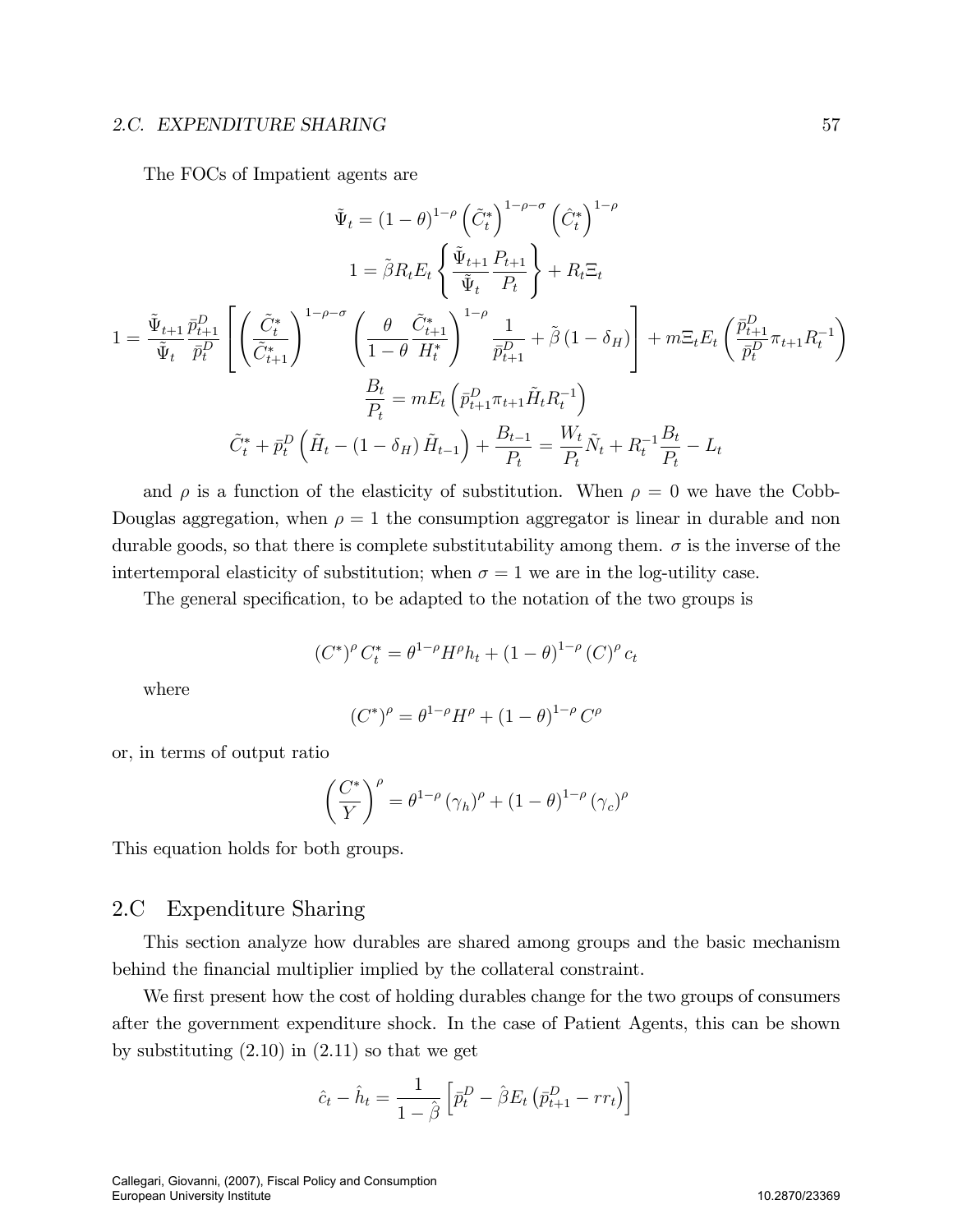#### 2.C. EXPENDITURE SHARING 58

where  $rr_t = r_t - E_t \pi_{t+1}$  is the real interest rate. The right-hand-side of this equation is the Patients' user cost of holding durables in terms of nondurables: the price paid today to buy the durable good is subtracted  $\beta(\bar{p}_{t+1}^D - rr_t)$  from  $\bar{p}_t^D$ , the present discounted value of the revenue one can get by selling the durable next period minus  $rr_t$ , the opportunity cost of holding durables. The coefficient  $1/(1 - \hat{\beta})$  measures the elasticity of the marginal rate of substitution with respect to the relative price.

After the spending shock firms allowed to increase prices will do so: the real interest rate then increases because of the active monetary policy.

The rise in the opportunity cost due to the increase in  $rr<sub>t</sub>$  increases the user cost, but this change is almost completely offset by the expected increase in the relative price, so that eventually the Patient user cost remains constant, as shown by the sixth panel of figure 12.

For the group of Impatient agents the correspondent equation is obtained combining (2.16) and (2.15)

$$
\left(\tilde{c}_t - \tilde{h}_t\right) = \frac{1}{\left[1 - \tilde{\beta} - \hat{\beta}m\left(\hat{\beta} - \tilde{\beta}\right)\right]} \left\{\bar{p}_t^D - \tilde{\beta}\left(\bar{p}_{t+1}^D - rr_t\right) - \left(\hat{\beta} - \tilde{\beta}\right)\left[\left(r_t + \tilde{\Xi}_t\right) + \hat{\beta}m\left(p_{t+1}^D - rr_t + \tilde{\Xi}_t\right)\right]\right\}
$$
\n(2.33)

where the term before the curly brackets measures the elasticity of the marginal rate of substitution of Impatient agents with respect to current relative price.

The first two elements indicate the same components of the user cost described previously, while the third term measures utility gain of using durables as collateral. In turn this last term can be decomposed in two subcomponents, identified by the two terms in the square brackets. From equation (2.15) we see that

$$
\left(\hat{\beta} - \tilde{\beta}\right)\left(\tilde{\Xi}_t + r_t\right) = \tilde{\beta}\left(r\tilde{r}_t - rr_t\right) \tag{2.34}
$$

where

$$
r\tilde{r}_t \equiv E_t \Delta \tilde{c}_{t+1}
$$

is what we call the implicit real interest rate, that is the real interest rate that would prevail in an economy populated only by Impatient consumers in which individuals are not borrowing constrained.

This Lagrange multiplier  $\tilde{\Xi}_t$  of eq. (2.34) measures the deviation between the desired path of consumption of Impatient agents (determined by  $r\tilde{r}_t$ ) and the actual one. This deviation is due to the borrowing constraint together with the fact that the real interest rate is set by Patient agents: so if current income is lower than the future one  $\tilde{\Xi}_t$  rises, since Impatient agents are more motivated to borrow than they are in steady state: the constraint is therefore more binding.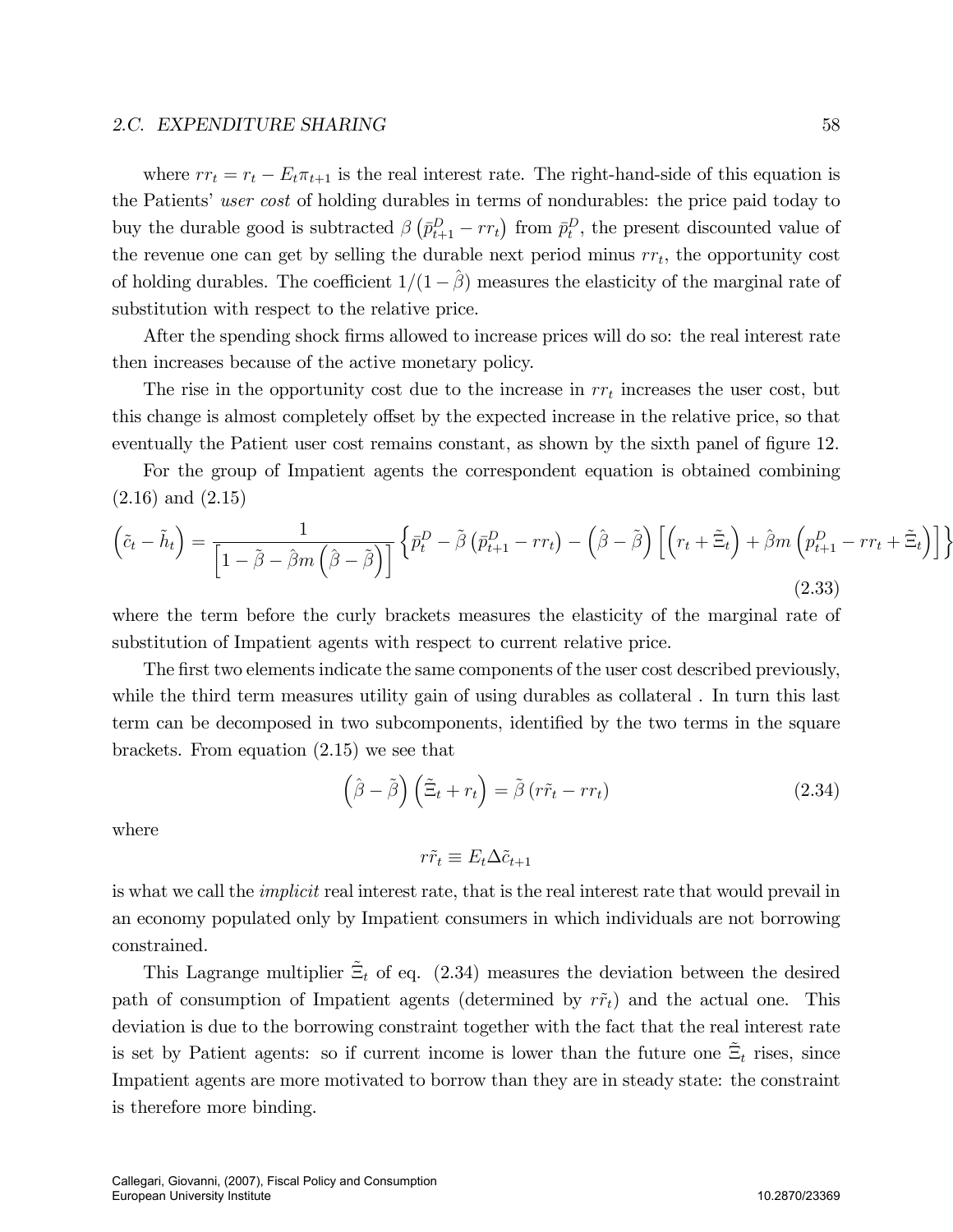The second term in the square brackets in  $(2.33)$  shows how the Impatient agents' user cost is affected by the expected value of the collateral and by the marginal utility of debt. When  $m > 0$ , whether Impatient agents increase or reduce their holdings of durable goods depends on three factors:

- The difference in the way the two groups of consumer value future returns: given that  $\tilde{\beta} < \hat{\beta}$  Impatient consumers prefer to buy fewer durables since they are more interested in consuming today rather than tomorrow; if, for instance, only this factor would be in place a change in  $\{p_s^D\}_{s=t}^{\infty}$  and  $\{rr_s\}_{s=0}^{\infty}$  implied a transfer of durables from Impatient to Patient consumers.
- The difference between the two opportunity costs of holding durables,  $rr_t$  and  $\tilde{rr_t}$ : as an example, if Impatient nondurable consumption grows less rapidly than  $\hat{c}_t$ , then holding durables provide a bigger stream to Impatient agents than to Patient ones. In other words, if  $r\tilde{r}_t$  is lower than  $rr_t$  the Impatient agents' opportunity cost of durable falls with respect to the one of Patient agents and  $\tilde{h}_t$  rises.
- The expected utility stream Impatient agents may obtain by increasing collateralized debt: when future income is expected to be higher than current one (high  $\tilde{\Xi}_t$ ) or when the future value of the stock of durable is expected to go up the marginal utility of borrowing rises, lowering the user cost of durables and increasing its demand.

Figures 12 and 13 show how the determinant of the two groups' user cost changes after a government shock when  $\theta = 0.1$  and  $\theta = 0.01$ .

In the first case the user cost of Patient agents is almost flat: this is because the expected increase in the relative prices is matched by the increase in the opportunity cost. The user cost of durables for Impatient agents follows a hump-shaped pattern, almost always above zero. Most of the movement in the Impatient agents user cost is due to the change in the constraint multiplier  $\tilde{\Xi}_t$ , in turn determined by the path of disposable income. The path of  $rr_t$  and  $r\tilde{r}_t$  is almost equal so that the opportunity cost is the same for both groups.

Impatient consumers then expect income to fall so that the constraint is less binding (low  $\tilde{\Xi}_t$ ) which makes durables less attractive for them so that the marginal utility of debt is now smaller than in steady state: this element then prevails increasing the Impatient agents user cost and depressing their demand for durables. In this case then the multiplier tends to reduce rather than increase consumption.

When  $\theta$  is smaller the response of Impatient durable demand is different, as shown in figure 13. In this case the wealth effect due to the reduction in the value of the stock of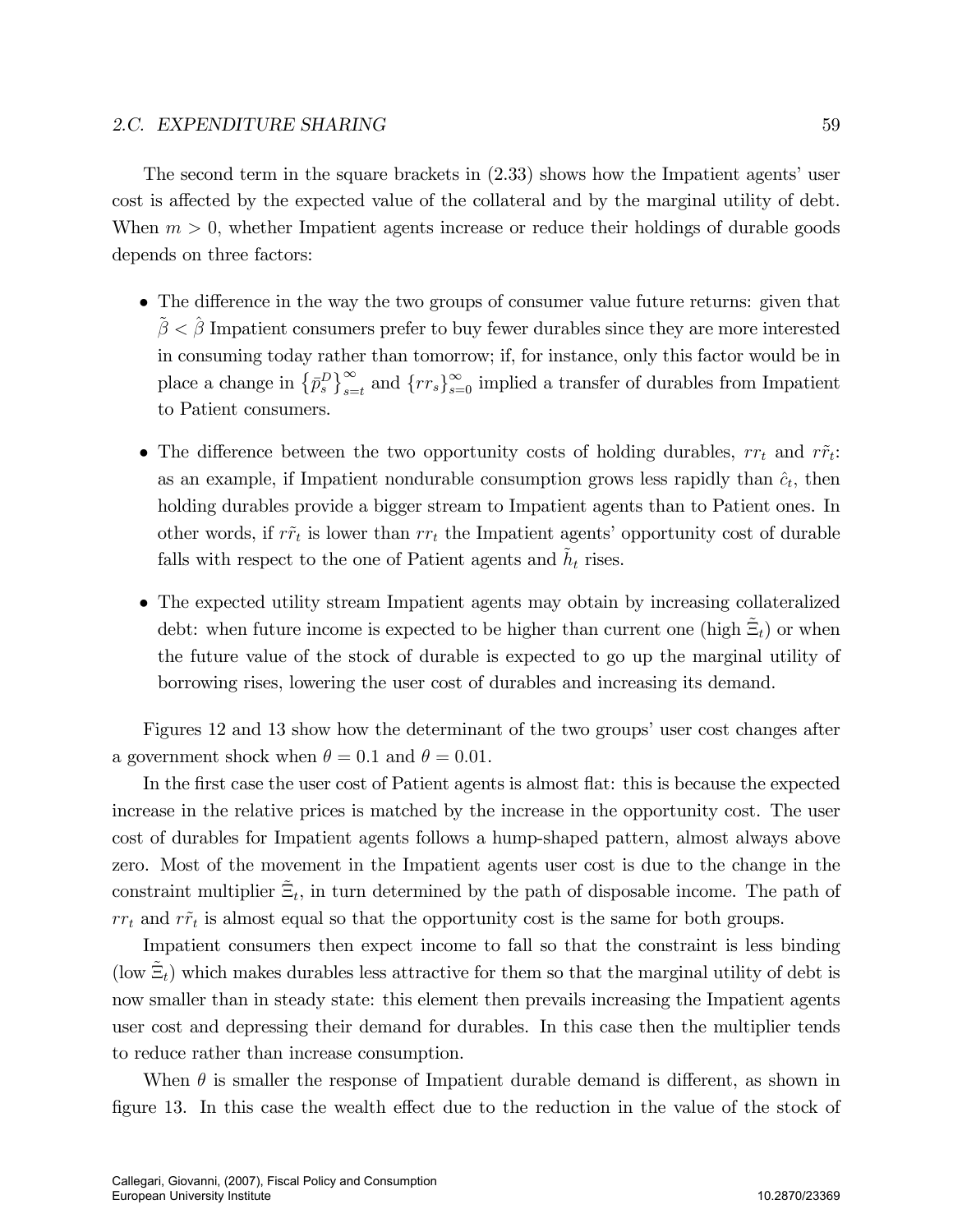durables is contained because the steady state stock is smaller as shown in eqs. (28) and (29). The path of consumption then follows much more closely than before the path of disposable income so that  $r\tilde{r}_t$  follows a cyclical pattern as well: its value however is much smaller than  $rr<sub>t</sub>$  and the opportunity cost of holding durables is then smaller for Impatient than for Patient agents. This leads  $\tilde{h}_t$  to rise, at least initially. However, after 8 periods, this relation reverses, and durables return to Patient consumers. The multiplier then tends to increase consumption in the first periods: however the rise in Impatient nondurable consumption is not enough to increase the aggregate level.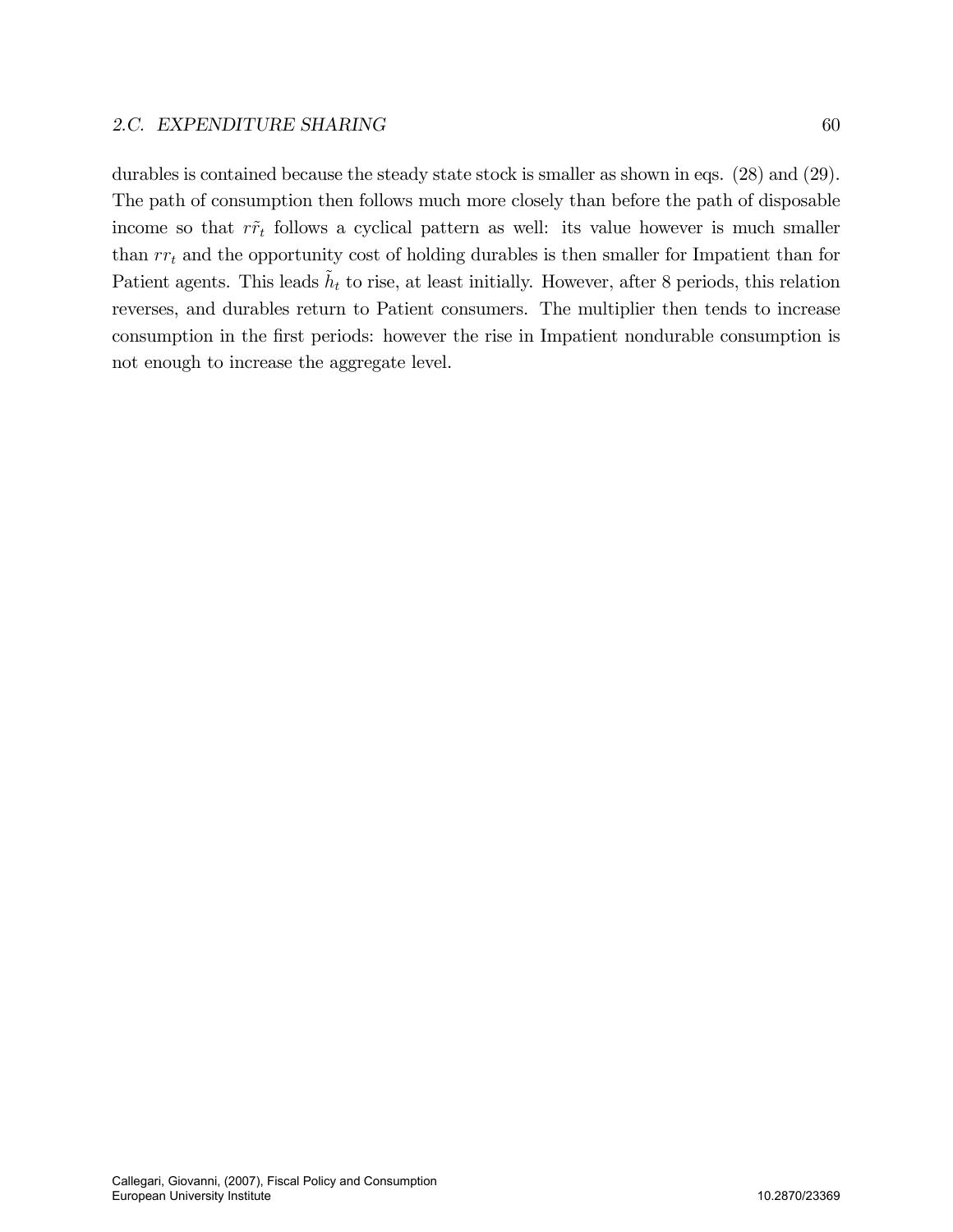# CHAPTER 3

# FINANCIAL FRICTIONS AND HOUSEHOLD DEBT: A NEW PERSPECTIVE ON TWIN DEFICITS

# 3.1 Introduction

What are the effects of fiscal policy shocks on the current account? On the one hand, central banks and public authorities, especially in Europe, seem to take almost for granted a positive correlation between public and current account deficit; on the other hand, there is very little consensus in the academic literature on the effects of these shocks, both from an empirical and theoretical point of view.

This paper aims at filling this gap at least partially, by providing an empirical analysis of the effects of tax and expenditure shocks on the current account and by reconsidering the international transmission of fiscal policy. The empirical analysis shows how important is to analyze tax and expenditure shocks separately, rather than looking at deficit or government shocks only, as it was the case of Kim and Roubini (2004) and Corsetti and Mueller (2006). The evidence shows that rise in expenditure and tax cuts are deficit financed, with opposite effects on the trade balance: while an increase in government spending improves the trade balance (twin *divergence*, since the trade and fiscal budget balances move in different directions), a reduction in taxes worsens it (twin  $deficit$ ). Our exercise is similar to the one of Monacelli and Perotti  $(2006)$ : our results are in line with theirs, even if we use a different set of endogenous variables. Comparing the two works, in our estimate the response to a government expenditure shock, is more markedly positive.

The empirical evidence cannot be easily reconciled with the prediction of the standard RBC model: in this paper, we show that an explicit consideration of the role of household debt and of financial frictions in the international transmission of fiscal shocks can rationalize the two different responses of the trade balance to tax and government expenditure shocks.

Drawing on Iacoviello (2005) and Campbell and Hercowitz (2005, 2006) we introduce heterogeneity among households. We model two groups of consumers, each identified by their rate of time preferences: the group of Patient agents have a high discount factor, while that of Impatient agents have a low discount factor. In equilibrium, the former group sets the steady state interest rate, and lend funds to the latter, whose unwillingness to save results from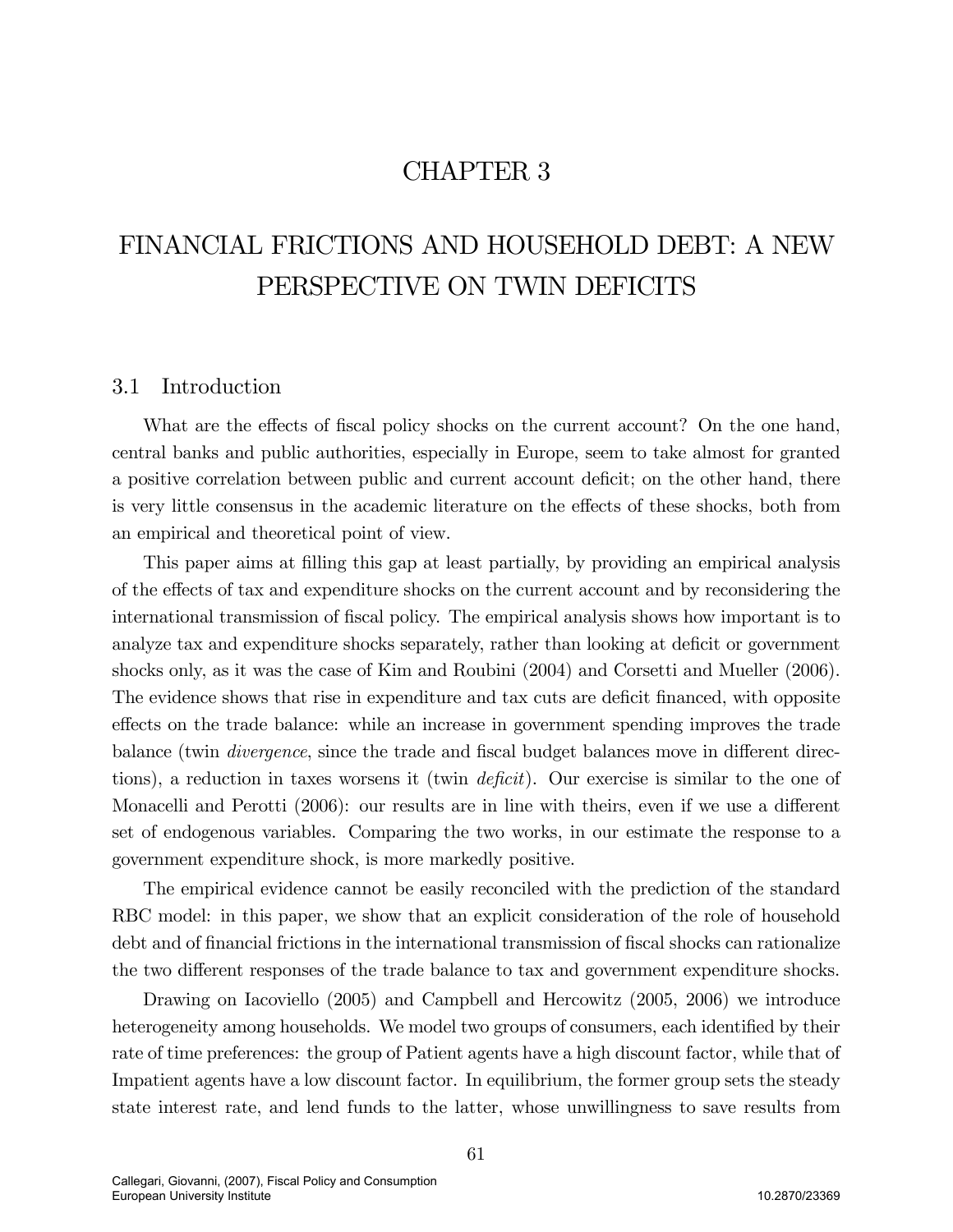#### 3.1. INTRODUCTION 62

optimizing behavior<sup>1</sup>; Impatient agents, however, are constrained in their ability to borrow by a collateral constraint. Due to its tractability, this framework is particularly attractive as it allows us to focus sharply on the way financial frictions shape the macroeconomic transmission of fiscal shocks in an open economy, thus providing a substantial and new contribution to the literature on twin deficit.<sup>2</sup>

The 'twin deficit' result after a tax shock is novel and most interesting in the framework of a DSGE model, as standard Neoclassical or New Keynesian models are unable to generate it.<sup>3</sup> The intuition behind it is straightforward: a tax cut induce a positive effects on the wealth of impatient agents, who then work less and consume more  $-$  thus reducing private saving and therefore contributing to a current account deficit. The external deficit increases on impact, then goes back to zero following a hump-shaped pattern.

The non-negative result after a government expenditure shock is mainly given by the reduced ability to borrow of Impatient agents which compounds with the increase in the present discounted value of taxes. The fall in private demand reduces the price of collateral reducing even further private consumption. In this way, the fall in domestic demand is bigger than the increase in government expenditure, triggering then a trade balance surplus.

This model also permits a focused analysis of the effects of financial markets' structural reforms: we show that the deregulation process that has taken place in the U.S. since the 1980s has raised the impact of tax shocks on the external position of a country. We identify the financial liberalization with an unbinding of the borrowing constraint as in Campbell and Hercowitz (2005) and Mendicino (2005). Our results suggest that the deregulation process initiated in 1982 by the Garn-St. Germain and Monetary Policy acts may have contributed to increase the response of current account deficit to shocks, in particular by affecting the transmission mechanism of tax cuts.

One features of our analysis is worth stressing: most of the recent literature<sup>4</sup> has tack-

<sup>&</sup>lt;sup>1</sup>This specification is much more realistic and internally consistent than the one taking into account rule-of-thumb agents along standard optimizing consumers as in Gali, Lopez-Salido and Vallès (2006). In this specification agents are unable nor to save or borrow, and this as a consequence of a purely exogenous specification of their consumption behavior. While the division in two groups and the relative heterogeneity in terms of time discount factor is still somehow arbitrary, our model contemplate only optimizing agents and does not restrict their optimizing horizon.

<sup>&</sup>lt;sup>2</sup>For a discussion of financial frictions in the market for household debt in closed economy see Callegari (2005).

<sup>&</sup>lt;sup>3</sup>Generating twin deficit by debt financed tax cuts is not trivial since standard models tend to generate twin divergence rather than twin deficit: RBC models with distortionary taxes like Baxter (1995), Baxter and Crucini (1995) and Kollmann (1998) Önd that tax cuts generate current account surpluses: the increase in labour supply which follows the shock increases output, and this prevails on the rise in consumption and investment expenditure. Adding sticky prices does not affect the picture considerably: the income effect would be bigger because of the higher increase in real wages, but it would not be enough to compensate the increase in output.

<sup>&</sup>lt;sup>4</sup>Kim and Roubini (2004), Cavallo (2005) and Corsetti and Mueller (2006).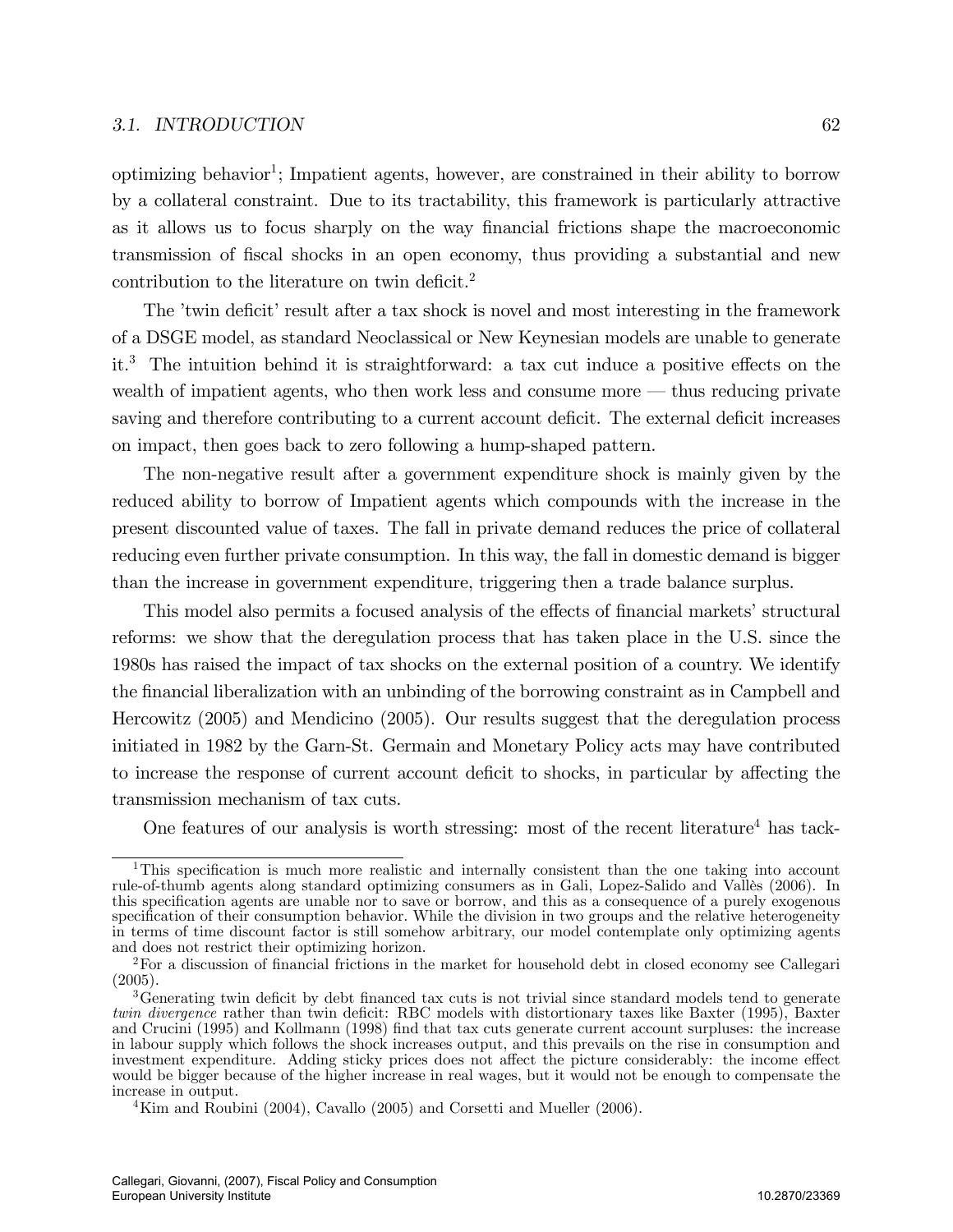#### 3.1. INTRODUCTION 63

led the twin deficits by looking at the effects either of government expenditure shocks or of generic deficit shocks (independently on its underlying causes). Conversely, this paper analyzes twin deficits resulting from either government spending increases or tax cuts. However, the main focus is on tax cuts, given their relevance in generating the fiscal deficits of the 80s and of the 2000s.

A number of papers have recently introduced some form of consumer heterogeneity in general equilibrium model, thus breaking the Ricardian Equivalence: following Gali, Lopez-Salido and Vallès (2005) Bussière, Fratzscher and Mueller (2005) introduce rule-of-thumb consumers, i.e. agents who blindly consume all their income, in an otherwise standard small open economy, coherently with the intertemporal approach to the current account. They conclude for a small role of the fiscal deficit in current account determination, but they do not take into account the possibility of borrowing in deriving their testable implications.

The role of household debt in the transmission mechanism of policy shocks is at the centre of a fast-growing literature started by Kiyotaki and Moore (1997) and continued on its business cycle implications by Iacoviello (2004, 2005) and Campbell and Hercowitz (2005, 2006); taking into account the mortgage markets and collateral constraints, they explained several features of the business cycle, such as the importance of housing in private consumption, home-bias in international borrowing and the fall in output variability occurred from the 80s onwards. Calza, Monacelli and Stracca (2006) analyze the role of different institutional characteristics of mortgage markets, showing that the degree of development of the mortgage markets is a key factor in the transmission mechanism of monetary policy shocks. Monacelli (2006) shows that the presence of collateral constraint can explain the comovement of durable and nondurable prices.

By simulating their model with rule-of-thumb behavior using actual data, Erceg, Guerrieri and Gust  $(2005)^5$  generate twin deficit results similar to our ones: to get to this result, however, they need to introduce rigidities both in the labour and in the good markets, while our model only relies on the presence of financial frictions in the market for household debt.

Kim and Roubini (2004) assess the empirical relevance of the twin deficit hypothesis, finding a negative correlation between fiscal and current account deficit (twin divergence). Corsetti and Mueller (2006) find that twin deficit effects of spending shocks in the US are small and crucially depends on the persistence of the shocks and on the extent of both home bias in consumption and investment adjustment costs. Cavallo (2005) studies the effects that disaggregated components of government expenditure have on the current account,

 $5A$  part from nominal rigidites, which are included in the Erceg *et al.* model, the rule-of-thumb specification is nested in our model.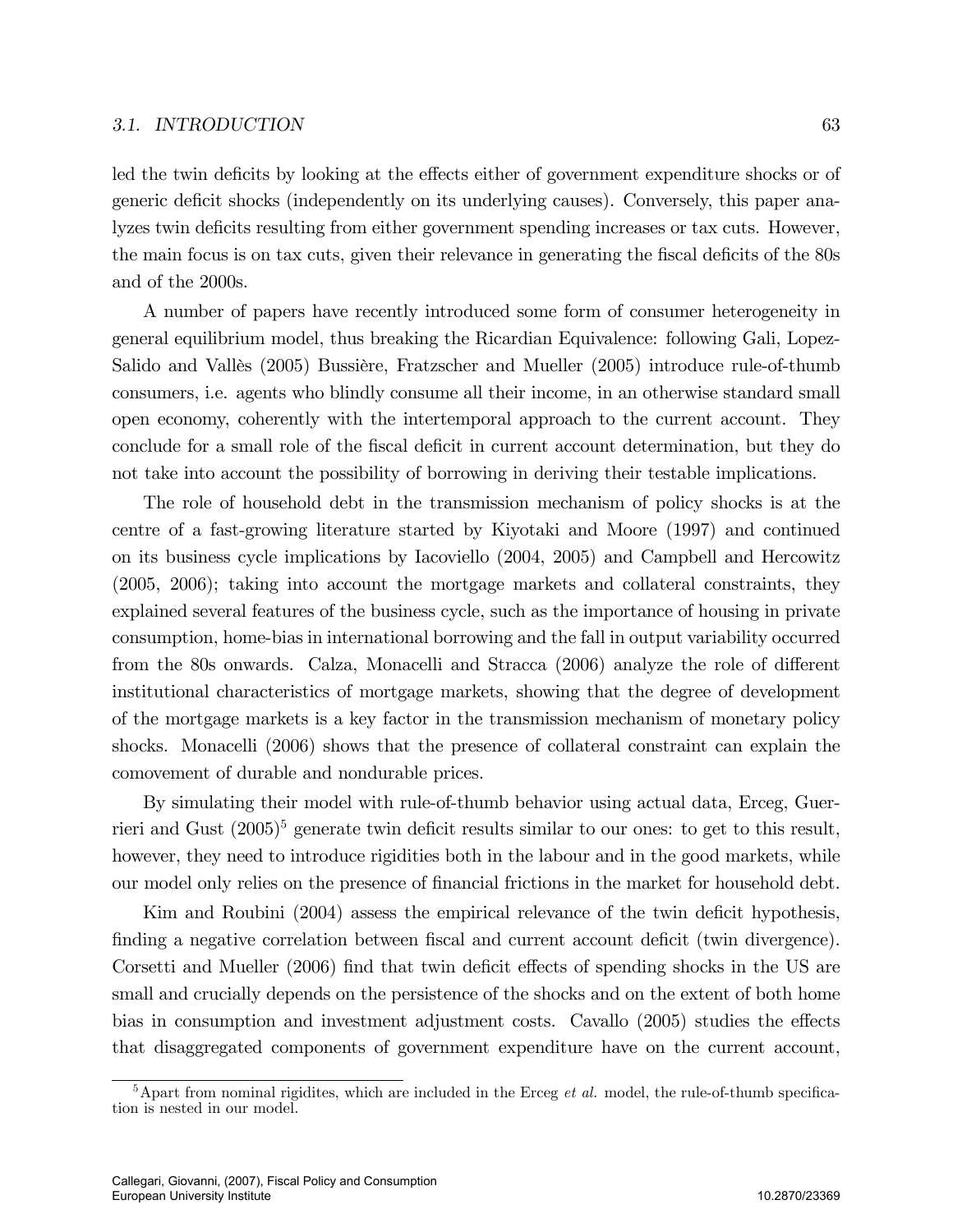#### 3.2. VAR EVIDENCE 64

concluding that the impact of wage expenditure is considerably smaller than the one on final goods.

The remaining of the paper is structured as follows. Section 2 presents the empirical evidence and section 3 describes the theoretical model, while section 4 presents its parametrization. Section 5 analyzes the implication of the model for the Twin Deficit hypothesis. Section 6 presents the analysis of financial liberalization. Finally section 7 concludes.



Figure 3.1: VAR Evidence to a Government Expenditure Shock

# 3.2 VAR Evidence

# 3.2.1 Baseline Specification

The empirical literature on fiscal policy has grown rapidly in the last years. Clarida and Prendergast (1999) use the VAR technique to estimate how the effects of a spending shocks vary with different level of pre-shocks public deficits. Kim and Roubini (2004), use a structural VAR framework to analyze fiscal deficit shocks, concluding in favor of twin divergence rather than twin deficit. Mueller  $(2006)$  use a structural VAR to study the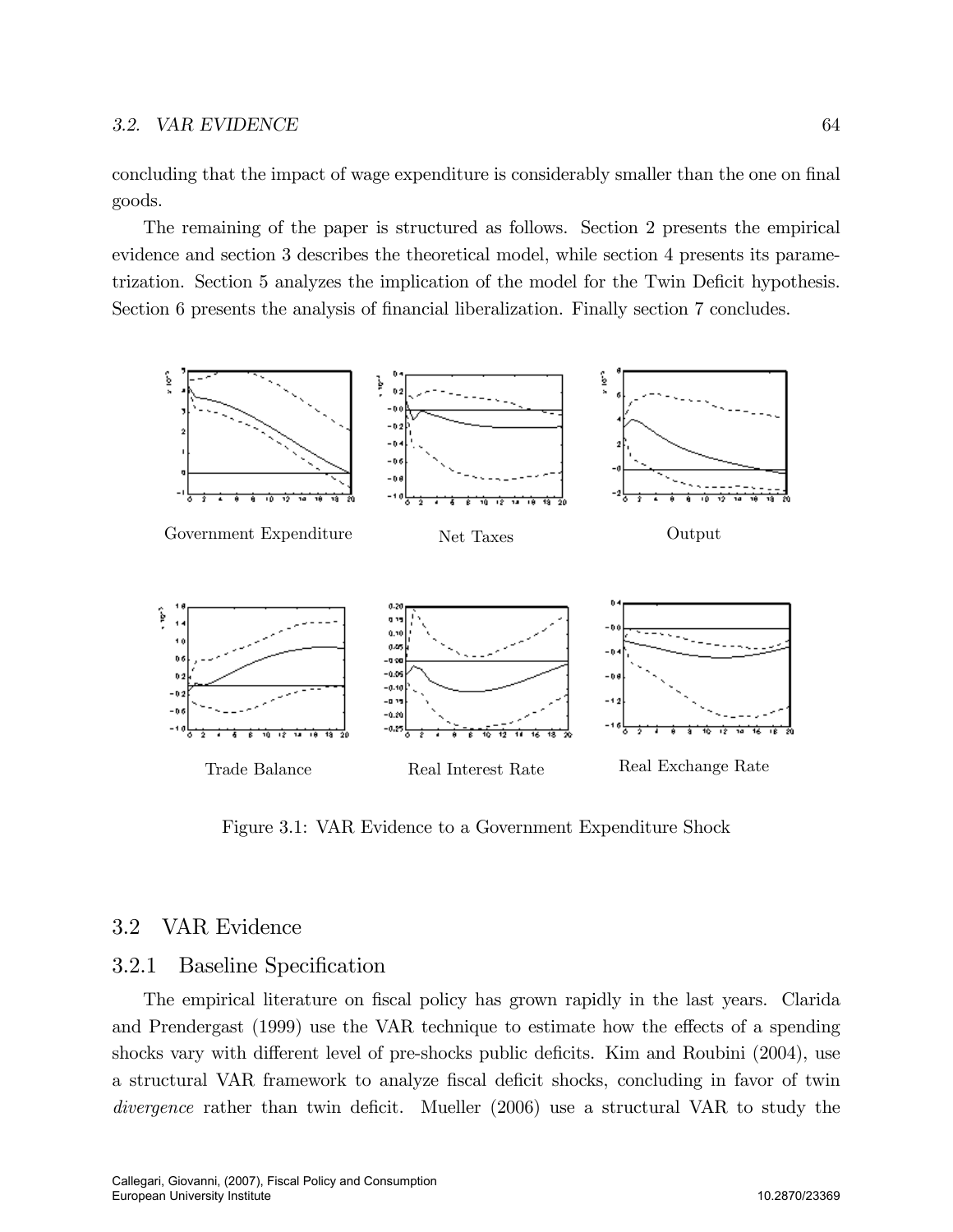effects of government expenditure shocks on the trade balance, and develop a model able to explain some of the observed evidences; Corsetti and Mueller (2005) perform a similar analysis concluding that whether there is twin deficit or divergence depends on the degree of home bias, the extent of investment costs and the persistence of the government expenditure shock.



Figure 3.2: VAR Evidence to a Tax Cut

This analysis is performed by estimating a structural VAR on US data for the 1973-2004 period, focusing on the individual effects of expenditure and tax shocks rather than looking at generic deficit shocks (as, for instance, in Kim and Roubini, 2004) or a limitation on government expenditure shocks only (Mueller, 2006 and Corsetti and Mueller, 2006). Our analysis is comparable to Monacelli and Perotti (2006), who study the effects of government shocks and tax cuts on the US, Australia, Canada and UK: they use a different methodology to compute the real series (using the GDP deflator instead of the sectorial deflator), finding a different response of the trade balance to a government expenditure shock: however, we think that the use of a sectorial GDP is the correct choice if we want to compare our responses to those generated by a model in which there is no explicit consideration of a public sector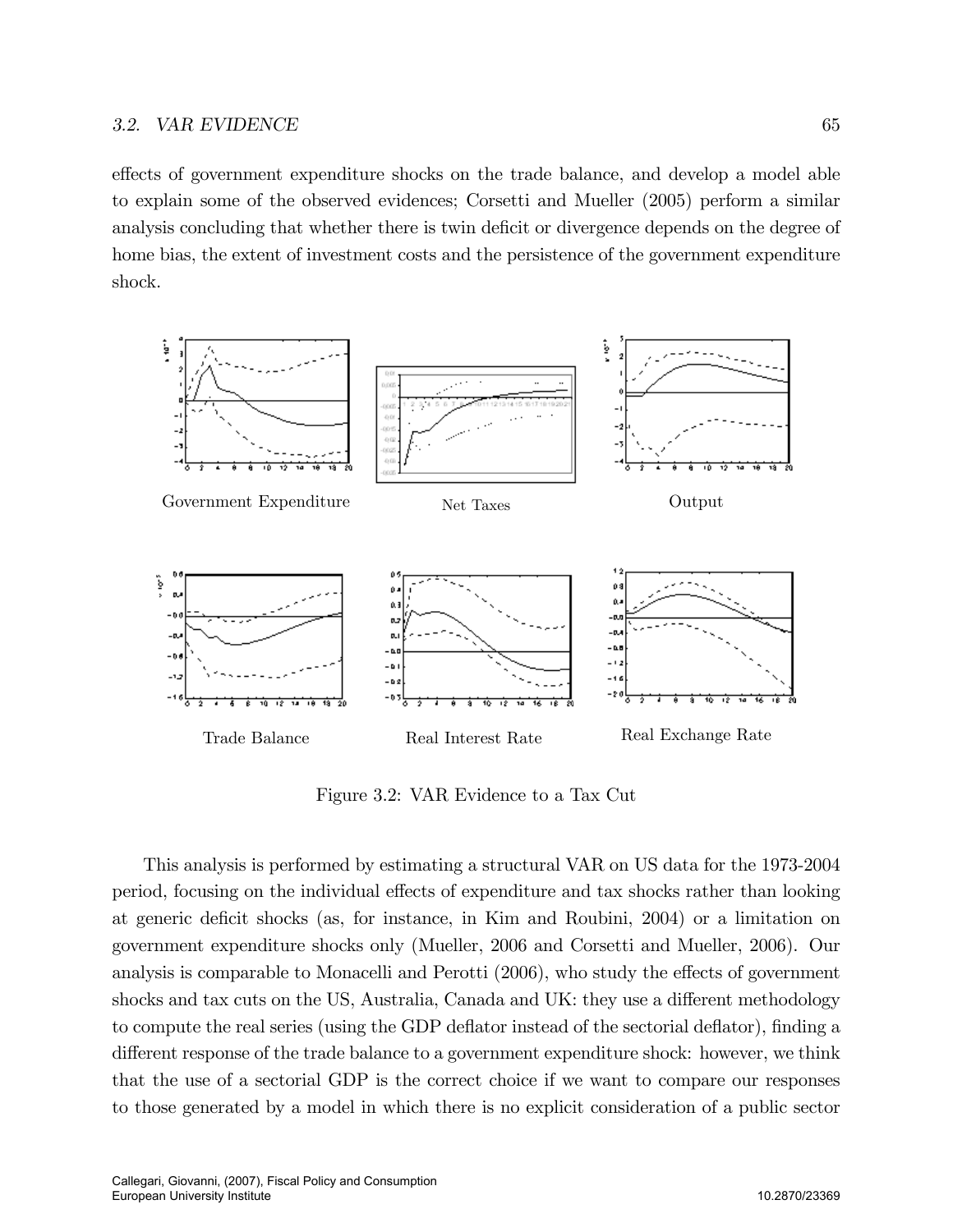#### 3.2. VAR EVIDENCE 66

production sector and wages are paid only by the private sector. This claim follows from the fact that, by using a sectoral deflator we are able to identify structural changes in the amount fo goods and services consumed by the government, while by using the GDP deflator you also take into account increases in wages which do not translates into a bigger use of labor services.

Together with real expenditure and net taxes we also include real output to control for the automatic effects of output on the fiscal variables. The measure used here to represent the external stance of the US is the trade balance, because of its higher reliability in comparison with other variables as, for instance, the current account<sup>6</sup>. In the estimation, we also need to include some variable that can account for the international price adjustment and for variations in the opportunity cost of savings, and so we include the real exchange rate and the real interest rate<sup>7</sup>.

The identification scheme is as in Blanchard and Perotti  $(2002)$ , in which calculated elasticities are used to net out the automatic response of taxes to change in GDP. Net taxes respond with an elasticity of 1.85 (Giorno, 2002) to changes in GDP, while government expenditure is not affected within a quarter. For what concerns the other variables a recursive scheme is imposed, with GDP first, trade balance second followed by the real interest rate and the real exchange rate.

Figure 3.1 shows the effects of a government expenditure shock: the shock is persistent and generates a budget deficit, since the response of net taxes is basically zero. Output jumps up on impact and then goes back to zero more rapidly than the shock itself. The response of the real interest rate is negative in the point estimate, but not significant overall. This response indicates that the way financial markets response cannot be only related to the behavior of public debt, whose increase should lead to a surge in the real interest rate.

In line with the evidence of Monacelli and Perotti (2006) and Corsetti and Mueller (2006), the response of the real exchange rate is positive, thus pointing to a real *depreciation*: this is not easy to be reconciled with the increase in domestic demand coming from the government, which should lead to a real *appreciation* of the currency. This puzzling response can and must be the objective of future research, but is not taken into account here, where the focus is on the role of household debt and financial frictions in the framework of an RBC

 $6$ As noted in Gourinchas and Rey (2005) and Lane and Milesi-Ferretti (2001, 2006) the current account measure as it is published by the BEA does not take into account the valuation effects given by movements in asset prices and exchange rates, as long as quarterly data are concerned.

<sup>7</sup>Data on government expenditure, GDP and net taxes are taken from the NIPA database. Real government expenditure is the computed by deáating the nominal series with the sectoral database, while net taxes are total revenues minus subsidies and transfers. Real GDP is obtained using the GDP deáator. The real interest rate is obtained by subtracting the the quarterly GDP deflator infaltion rate from three-month trasury bill rate. The real exchange rate is taken from the IFS database.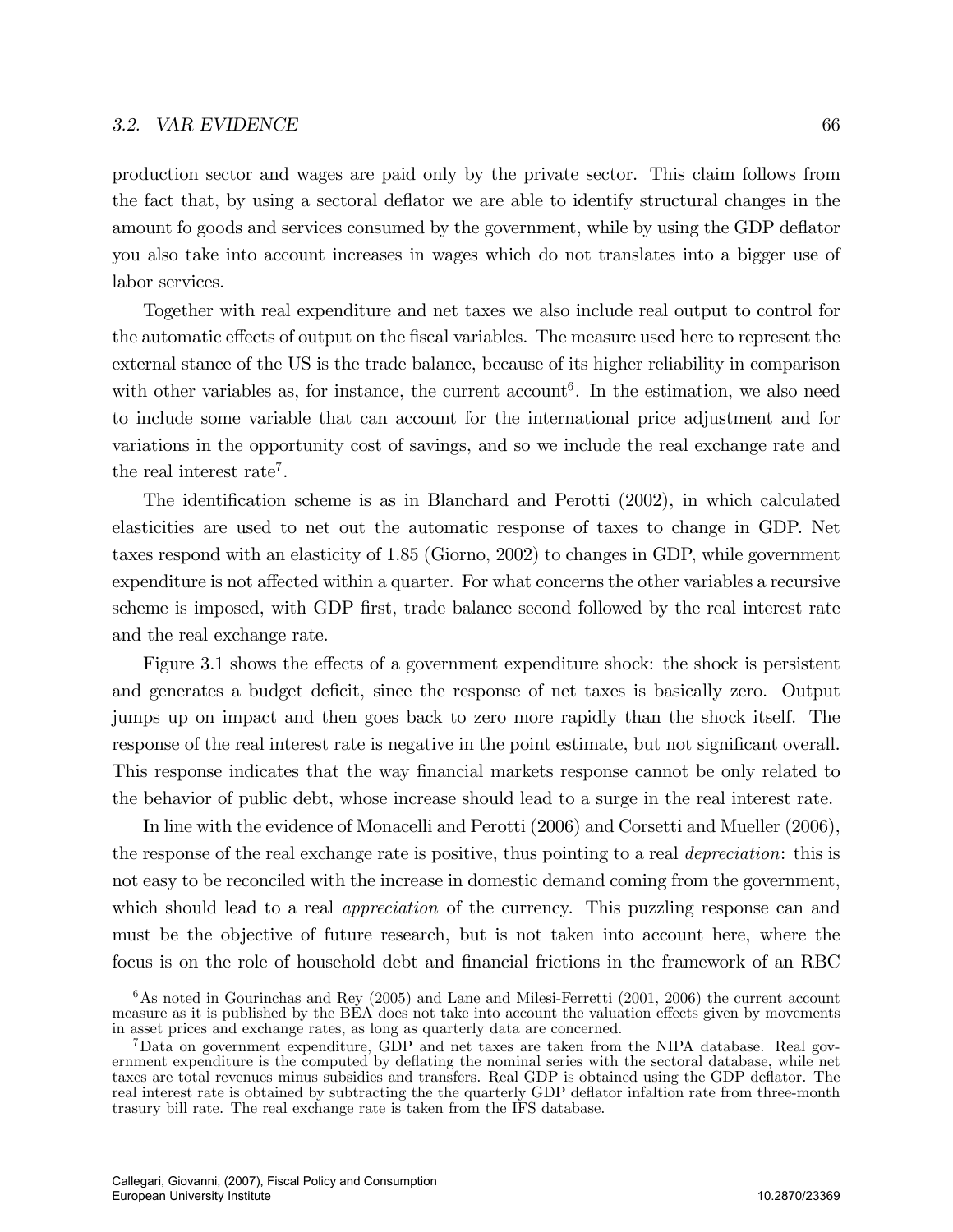#### 3.2. VAR EVIDENCE 67

model. Monacelli and Perotti (2006) however, propose a new model with non-seprable utility functions which can account, at least quantitatively, for this response.

Figure 3.2 shows the impulse responses to a tax cut: the response of government spending is zero on impact and remains above the zero line for almost ten periods, indicating that after the tax shock we have a period of budget deficits. The response of net taxes is not at all persistent, but this does not mean that the shock is not persistent: ceteris paribus government expenditure, an increase in taxes reduces the amount of outstanding debt reducing also interest payments and with them the amount of resources needed by the government. The positive response of output is persistent, while the trade balance response is negative, thus supporting the twin deficit hypothesis.

The response of the real interest rate is in line with an increased demand of resources in the market: however, as the response of the RIR to a government expenditure shock indicates, the increase in the public debt to finance the deficit cannot be considered the only reason behind the surge in the RIR. The response of the real exchange rate is positive, in line with the increased demand for home goods, as it is confirmed by the increase in output.



Figure 3.3: VAR Evidence on Twin Deficit and Housing Prices

To check for the response of collateralís prices, we have also estimated a 7 variables VAR which also included housing prices<sup>8</sup>. The first two panels of Figure 3.3 show how the fiscal shocks affect the relative price  $q_t$ , while the third describes how a shock to the relative price affect the trade balance. While the responses to the spending and tax shock are not significant, a positive shock to the housing price index generates a negative response of the trade balance: this evidence can be explained by the role of housing as a collateral.

<sup>&</sup>lt;sup>8</sup>In the VAR, housing prices (see the appendix for details) was introduced fourth in the order, after the gross domestic product and before the trade balance, the real interest rate and the real exchange rate.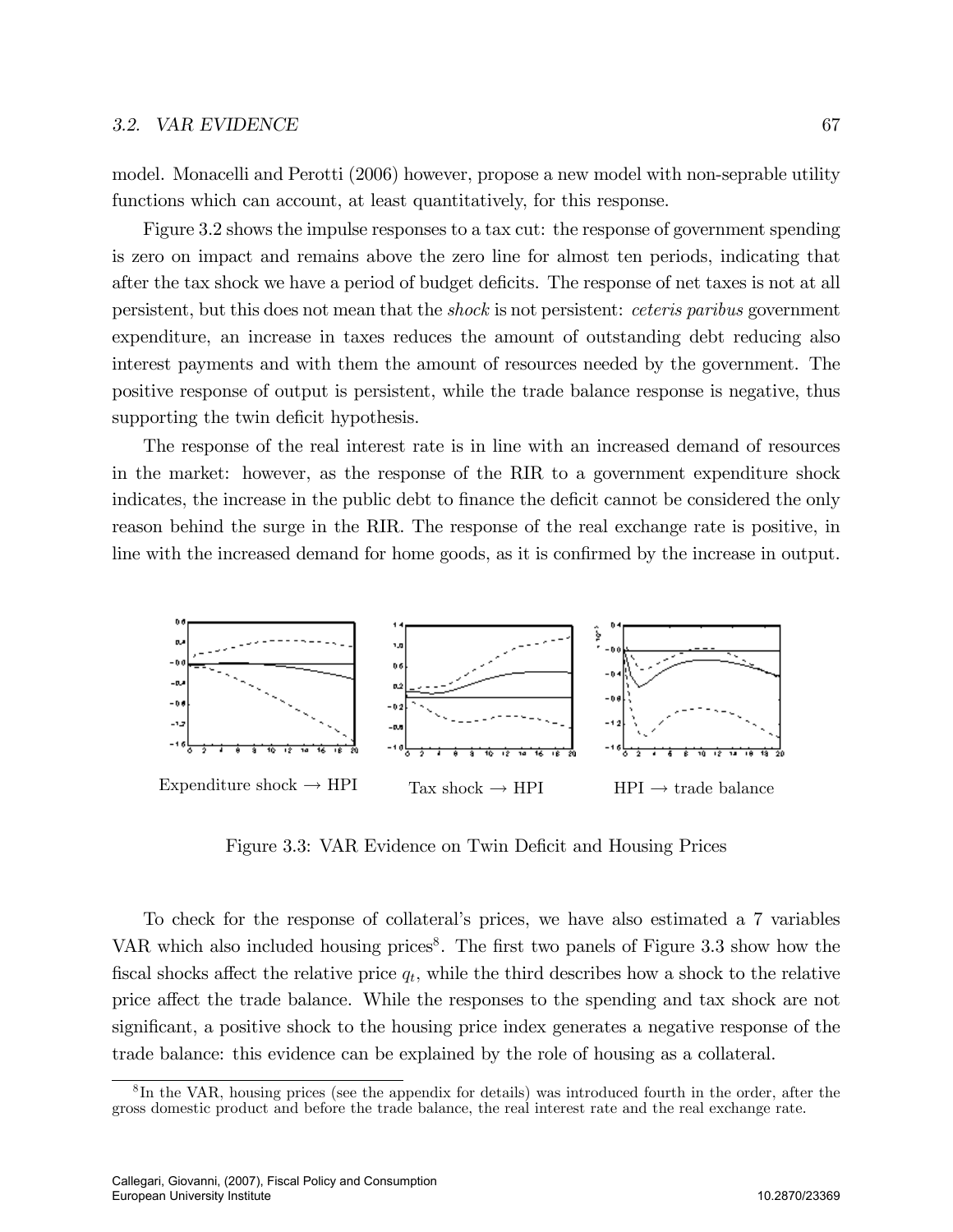### 3.2.2 Robustness Checks

To check for the robustness of the main results on the trade balance we modify the baseline specification along two dimensions: first we allow for a quadratic trend in addition to a linear trend, to capture possible non-linearities in the responses, then we estimate a specification with "nominal" variables as in Mueller (2006), with inflation, nominal interest and nominal exchange rate along with real output, real government spending and real net taxes. Figure 3.4 shows the impulse reponses with these two different specifications and compare them with the baseline model with a linear trend; the dotted line identify the 95% Efron percentile confidence interval obtained with this last model.

The qualitative patterns of the results are preserved in all versions; the only significant difference concerns the response of the trade balance to a tax cut after 10 period in the nominal specification which, however, do not affect the negative impact response.

# 3.3 The Model

We study a Non-Ricardian open economy model with two symmetric countries, Home and Foreign, and durable and nondurable goods. Durables are nontradable and are in fixed supply; nondurable goods are produced using capital and labor and are traded across countries.

In each country there is a continuum of agents of mass one divided in two sub-groups. The first, of measure  $(1 - \lambda)$ , is composed of agents owning the capital stock and renting it to firms together with their labor, buy bonds from the government and from the other group of agents and trade assets internationally. These consumers are called Patient.

The second group, of measure  $\lambda$ , is composed of consumers who are relatively impatient: their discount factor is smaller than the one of Patient consumers, and so they give more weight to current rather than future utility; they are called Impatient. They supply labor to the Örms and have access only to the internal asset market. They can move resources intertemporally by buying durable goods or by borrowing from Patient consumers through collateralized bonds. The amount of durables they hold serves two scopes: it yields utility services and can be used as collateral.

The rationale behind the introduction of the collateral constraint is based on two considerations: on the one hand the imperfect enforceability of contracts, whereby lenders cannot force borrowers to repay their debt. Concerning the first consideration, in case of default the lenders are able to recover only the amount of assets (real or financial) held by the borrowers, net of liquidation costs: for this reason they will not lend more than this amount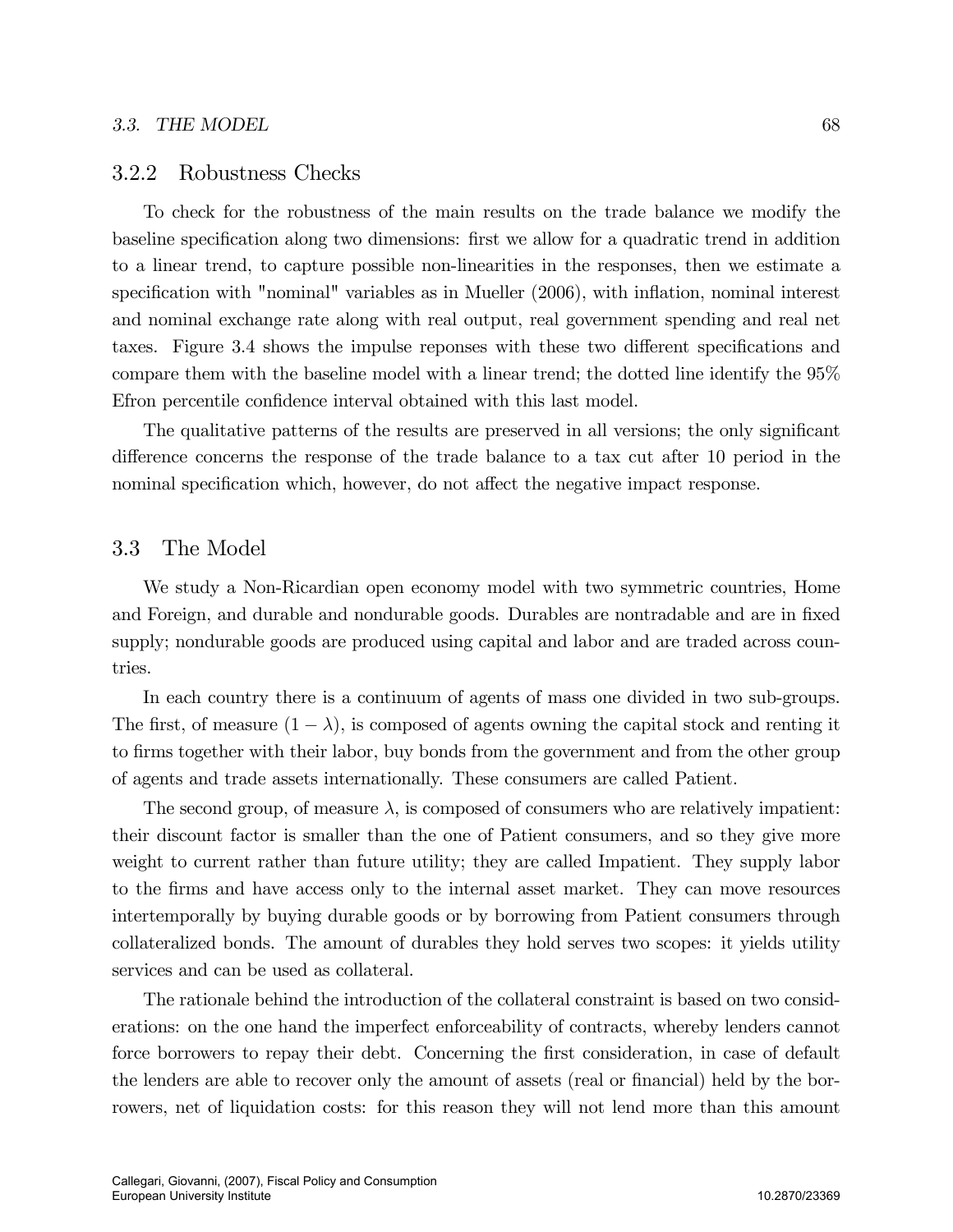

Government Shock - Output



Government Shock - Trade Balance



Tax Shock - Output

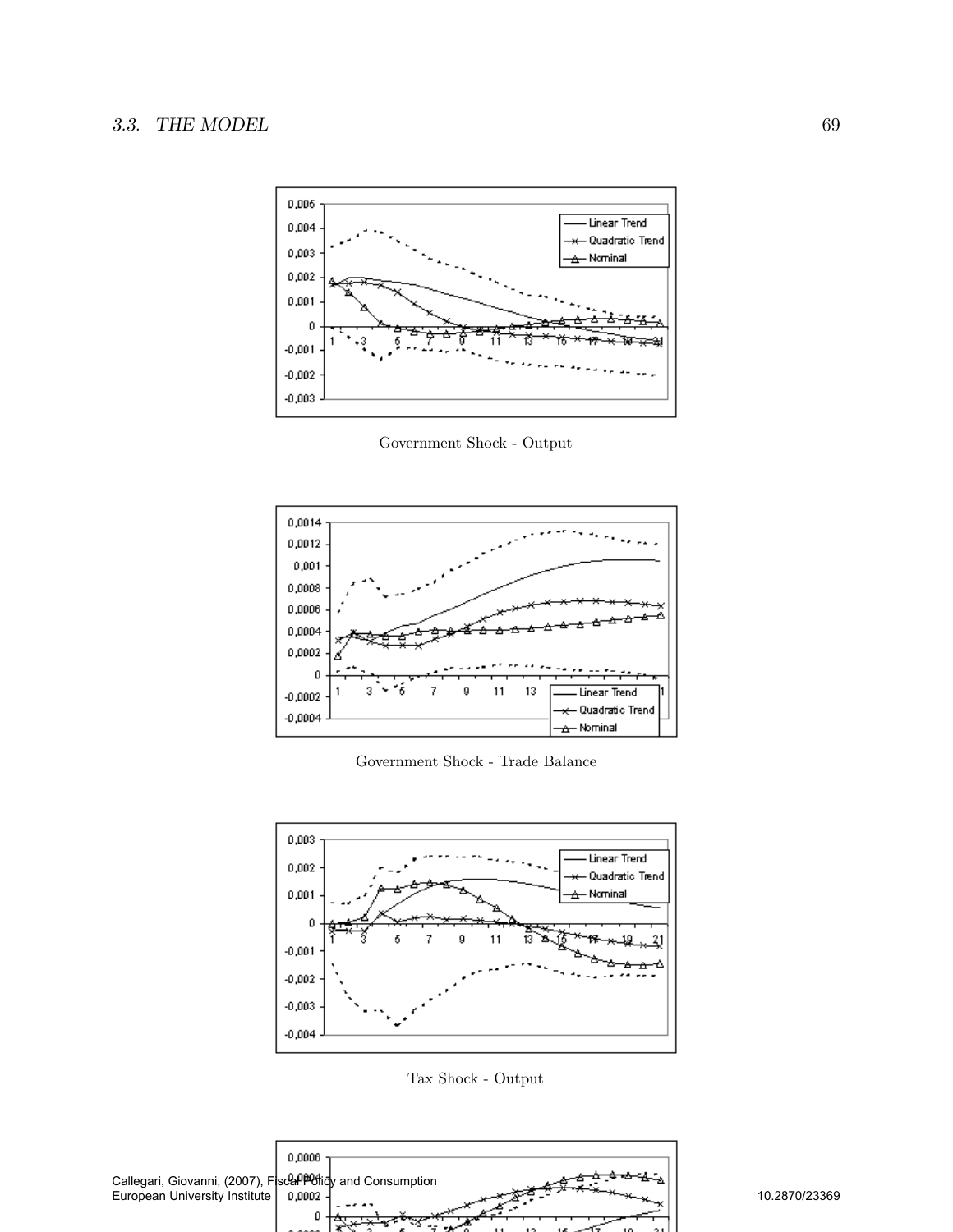to the borrowers. In relation to the second consideration, since the interest rate in steady state is set by Patient agents, the preferred path of Impatient households consumption is downward sloping, so that they prefer to borrow in order to finance current consumption; without a borrowing constraint, the economy would converge to a limit in which Impatient agents' consumption would be zero because their amount of debt would be infinite. The difference in households' discount factors makes the borrowing constraint binding only on Impatient agents, while this is never the case for the patient ones<sup>9</sup>.

Agents maximize their utility in every period choosing the amount of nondurable and the flow of durable services they want to consume, their labor supply, the amount of bonds they want to lend/borrow and how much they want to invest in the production sector: investment is done using nondurable goods.

The production sector combines the amount of labor supplied with capital to produce the nondurable good, sold in a perfectly competitive market. The amount produced can then be consumed at home or abroad: trade entails no cost for the exporter.

The government imposes taxes and issues bonds to finance its spending on nondurable goods. Government expenditure and taxes are subject to exogenous shocks, while the deficit is determined by a fiscal rule. The subscript denotes the period in which a variable is set:  $K_{t-1}$ , for instance, represents the amount of capital set in period  $t-1$ , even if it enters into the production function at time t.

# 3.3.1 Preferences

Preferences of Patient and Impatient agents are similar to those set out in the second chapter, with a hat denoting Patient agents and a tilde denoting Impatient agents.

$$
\hat{V} = E_t \sum_{s=0}^{\infty} \hat{\beta}^s \left\{ \theta \ln \hat{H}_t + (1 - \theta) \ln \hat{C}_t + \hat{\chi} \frac{\left(1 - \hat{N}_t\right)^{1 - \hat{\varphi}}}{1 - \hat{\varphi}} \right\}
$$
(3.1)

$$
\tilde{V} = E_t \sum_{s=0}^{\infty} \tilde{\beta}^s \left\{ \theta \ln \tilde{H}_t + (1 - \theta) \ln \tilde{C}_t + \tilde{\chi} \frac{\left(1 - \tilde{N}_t\right)^{1 - \tilde{\varphi}}}{1 - \tilde{\varphi}} \right\}
$$
(3.2)

where  $C_t$  and  $H_t$  are nondurable and durable consumption and  $N_t$  is the amount of labor supplied.  $\theta$  is the parameter regulating the relative preference for durable goods and  $\chi$  and  $\varphi$  determine, respectively, the importance and elasticity of the disutility of labour in the utility function.

<sup>&</sup>lt;sup>9</sup>Note that the borrowing constraint is relative only to asset traded between households inside a country. There are no collateralized international assets.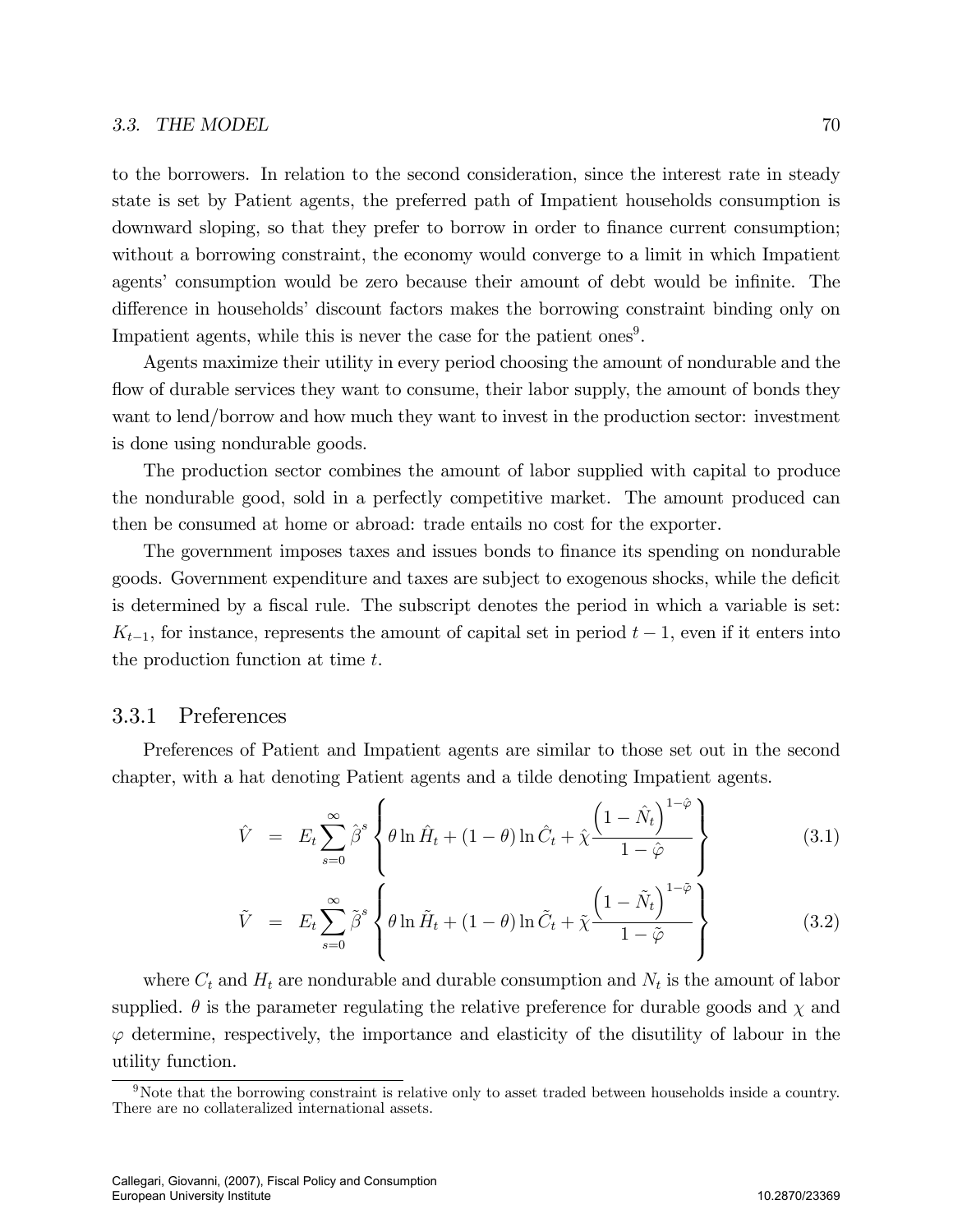As in the previous chapter, the time-discount factors are different across groups, with  $\ddot{\beta} < \hat{\beta}$ .

# 3.3.2 Production Sector

While durable goods are assumed to be in fixed supply, nondurable goods are produced by Örms combining capital and labor and sold in a competitive market.

The production function is

$$
Y_t = A_t K_{t-1}^{\alpha} N_t^{1-\alpha}
$$

Consistently with the cost minimization process, the conditions regulating the demand for labor and capital are

$$
W_t = (1 - \alpha) \frac{Y_t}{N_t}
$$

$$
R_t^K = \alpha \frac{Y_t}{K_{t-1}}
$$

# 3.3.3 Government Sector

The government imposes lump-sum taxes  $L_t$ , distortionary taxes  $\tau_t$  and sell bonds  $B_t^G$ to finance government spending  $G_t$ . The flow budget constraint is

$$
G_t + R_{t-1} (1 - \lambda) B_{t-1}^G = L_t + (1 - \lambda) B_t^G
$$
\n(3.3)

The government spending process is exogenous to the system and given by an  $AR(1)$ data generation process

$$
G_t = \rho_g G_{t-1} + (1 - \rho_g) G + \varepsilon_t^g
$$

where  $\varepsilon^g$  is an i.i.d. white noise shock

The budget deficit can be defined as

$$
d_t \equiv g_t - l_t
$$

where  $d_t = \frac{D_t}{Y}$  $\frac{D_t}{Y}$ ,  $g_t = \frac{G_t - G_{SS}}{Y}$ ,  $l_t = \frac{L_t - L}{Y}$ ,  $y_t = \frac{Y_t - Y}{Y}$  and  $\tau$  is the steady state distortionary tax rate; letters without subscript denote steady state values variables.

The path of the government deficit depends on the outstanding amount of government bonds and on government expenditure: we assume the following deficit rule

$$
d_t = \left(1 - \phi_g\right)g_t - \phi_b b_t + \varepsilon_t^T\tag{3.4}
$$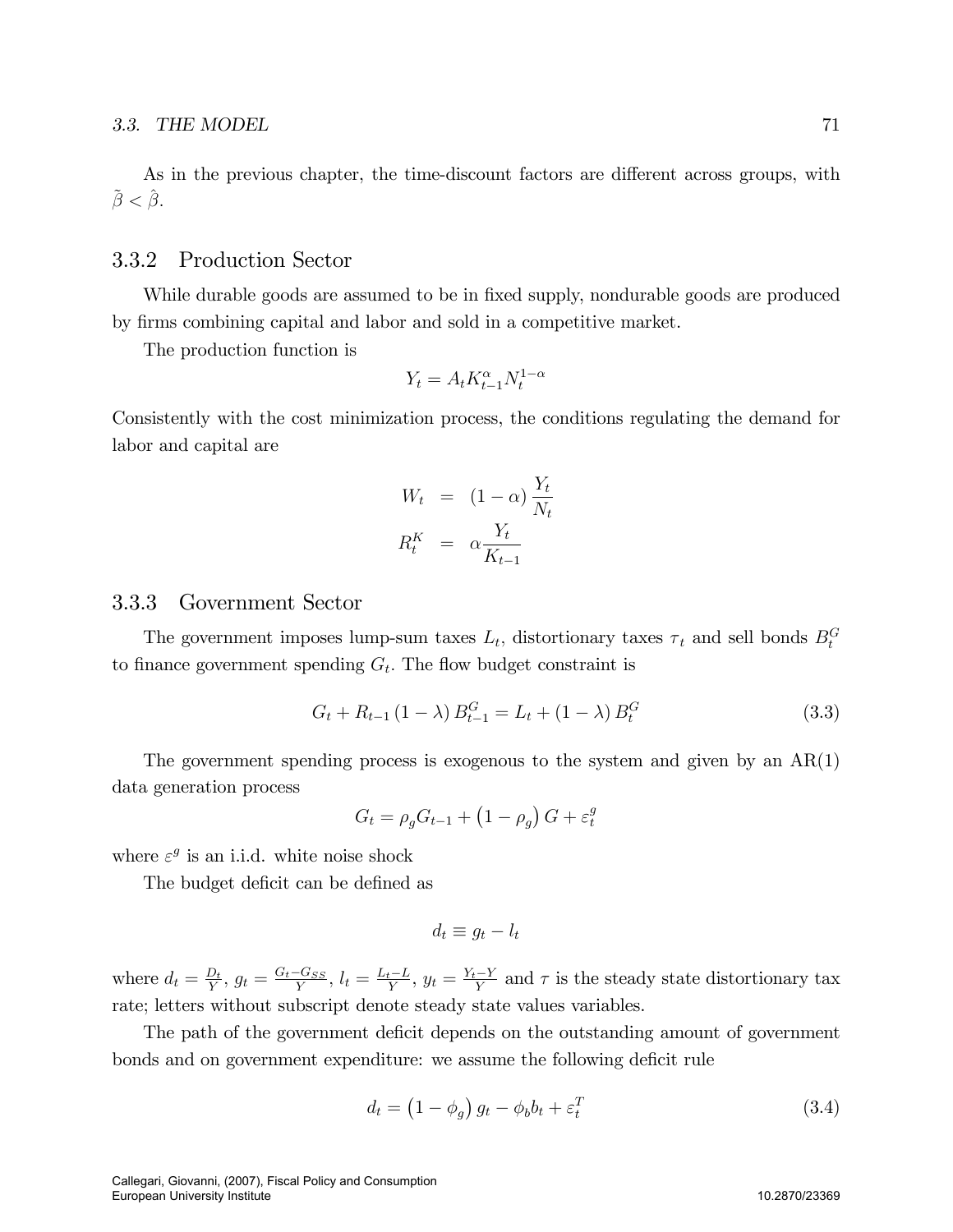where  $\varepsilon_t^T$  is an exogenous shock to taxes. This shock is assumed to be given by an autoregressive process

$$
\varepsilon_t^T = \rho_\tau \varepsilon_{t-1}^T + u_t
$$

This shock operates only on taxes, since it occurs only when government expenditure is maintained fixed, In the paper, we will analyze a specification with only lump-sum taxes and another with only distortionary taxes.

During the analysis we will consider both kinds of financing scheme, either based on distortionary taxation or on lump-sum taxes. In the case of permanent shock to distortionary taxes lump-sum transfers are assumed to adjust as to guarantee the intertemporal solvability of the government.

# 3.3.4 Household Problem

Patient agents' budget constraint is

$$
\hat{C}_t + \hat{I}_t + p_t^D \Delta \hat{H}_t + B_t + B_t^H + B_t^G + \psi \frac{(B_t - B^{SS})^2}{2} =
$$

$$
W_t \hat{N}_t + R_t^K \hat{K}_{t-1} + R_t B_{t-1} + R_t^H B_t^H + R_t^H B_t^G - L_t
$$

where  $\hat{I}_t$  is investment and  $p_t^D$  is the durable/nondurable relative price. Labor income is the product between real wage,  $W_t$  and labor,  $\hat{N}_t$ ,  $R_{t-1}$  is the interest rate set in period  $t-1$ on bonds purchased in period  $t-1$ .  $R_t^K$  is the rental price paid by firms on the amount of capital  $K_{t-1}$  and  $L_t$  are the lump-sum taxes paid to the government.

These agents can invest their income on additional bonds holding, where  $B_t$  is the bond traded across countries,  $B_t^H$  is the amount of resources lent to the group of Impatient agents and  $B_t^G$  are the government bonds purchased. The last term on the left-hand side measures the adjustment costs of international bonds, given by the difference between the current and the steady state value, whose relevance is measured by  $\psi$ . Because of these costs, the domestic interest rate  $R_t^H$  is different from the international one,  $R_t$ . The reason why there are deviation costs only for international bonds may be justified on the ground that to change the stock of any kind of bonds households must get a whole set of informations, whose acquisition is costly. These costs might be generated by several factors as, for instance, the difference in the legal system of the two countries or by the need to rely on financial intermediaries to obtain these informations. However, since there are no explicitly modeled financial intermediaries, these costs are lost.

The introduction of deviation costs are neutral to the final result, and instrumental to achieve the stability of the final system after a temporary shock, see Schmitt-Grohe and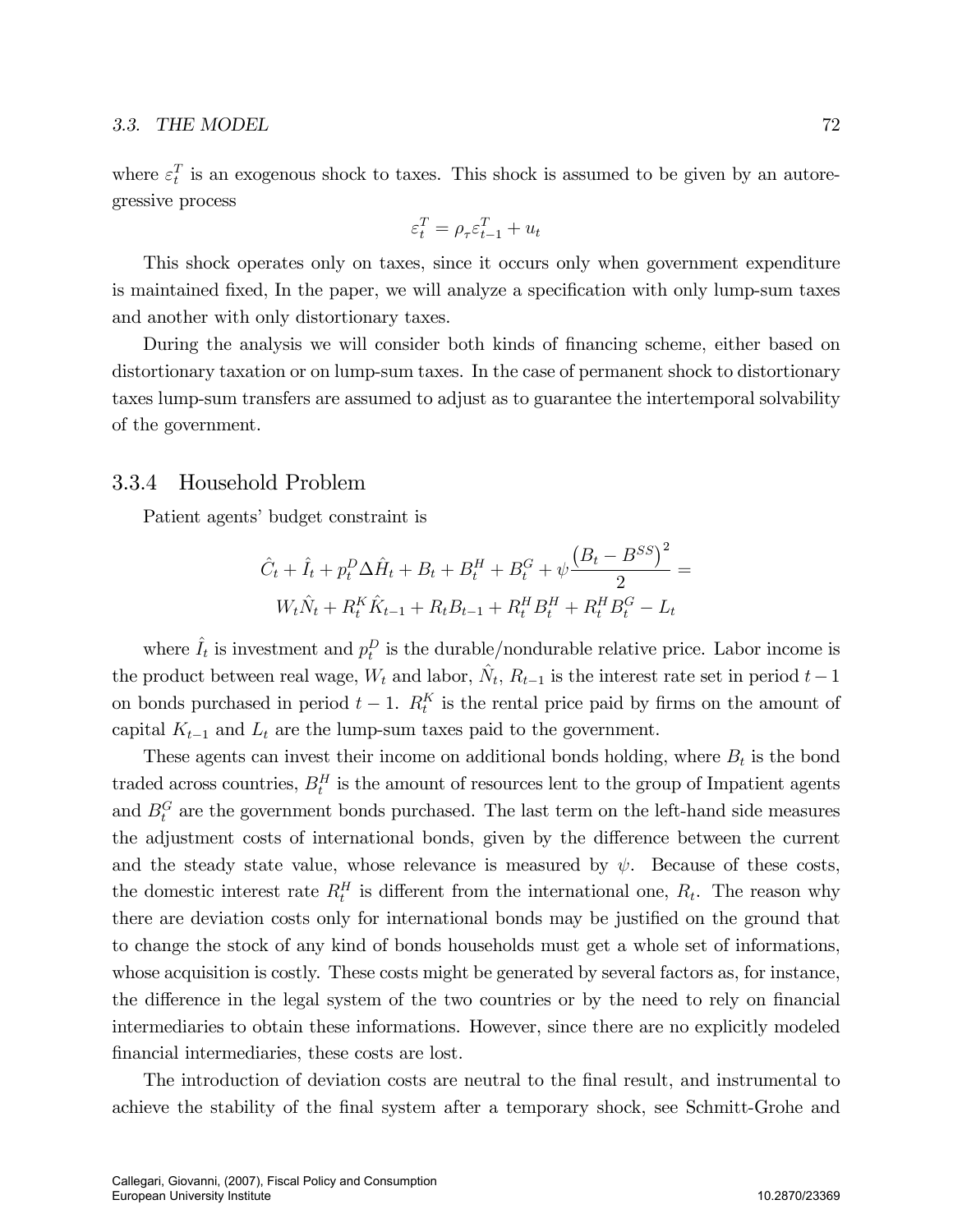Uribe  $(2003)$ . On the contrary, they are ineffective to ensure stationarity after permanent shocks.

The budget constraint of Impatient agents is

$$
\tilde{C}_t + p_t^D \Delta \tilde{H}_t + R_{t-1}^H B_{t-1}^H = W_t \tilde{N}_t + B_t^H - L_t
$$
\n(3.5)

Since the interest rate is set by Patient agents and  $\tilde{\beta} < \hat{\beta}$ , the preferred consumption path of Impatient agents will be downward sloping: these households will prefer to borrow to finance today's consumption, reducing that of the future. With time additive preferences even a small difference between  $\tilde{\beta}$  and  $\hat{\beta}$  causes the consumption of Impatient agents to converge to zero and their debt holding to infinite, as already pointed out in Lucas and Stokey (1984). Following the recent literature started by Iacoviello (2005a, 2005b) and Campbell and Hercowitz (2005) we impose that in case of default of the borrower the lender can liquidate the stock of durables held by the Impatient household and keep the revenues. This implies the following constraint on the amount of resources that can be borrowed by Impatient agents

$$
B_t^H \le mE_t \left\{ p_{t+1}^D \tilde{H}_t / R_t^H \right\} \tag{3.6}
$$

This implies that the maximum amount that can be borrowed is equal to the expected value at time  $t + 1$  of the stock of durables, discounted back at period t. This amount is further reduced by the assumed presence of liquidation costs, which make the multiplicative m term to be less than 1. Of course, when  $m = 0$  Impatient households cannot borrow, and behave as rule-of-thumb agents. This borrowing constraint can be thought of as the device that lenders use to guarantee themselves against default in an environment characterized by imperfect enforceability. The imperfect enforceability problem becomes extreme in case of international debt, since for foreign lenders it may be particularly costly to get information on the amount of collateral held by the borrower and to seize the liquidated value in case of default. In this context, foreign Patient agents are not willing to engage in asset trading with domestic Impatient agents (and vice-versa) $10$ .

As a consequence of the introduction of this constraint, durable goods play a double role in this economy, providing utility to consumers and serving as a pledgeable asset<sup>11</sup>.

 $10$  Here we push to an extreme one of the Iacoviello and Minetti (2003) assumptions, which implies quadratic costs of liquidation in case of international Patient/Impatient asset trading and linear costs with internal asset trading. This implies that the expected loss in case of default when lending internationally increases with the value of the credit much quicker than when lending internally. In this model foreign patient lenders face transaction costs that are so high that they are only willing to trade internationally with other patient agents.

<sup>&</sup>lt;sup>11</sup>As shown by Carroll(1997), Impatient agents with borrowing constraints, when facing shocks to labor income tend to save a portion of their income when the shock is positive: this amount of precautionary wealth is then used as a buffer in case of bad events, to avoid the event of zero consumption.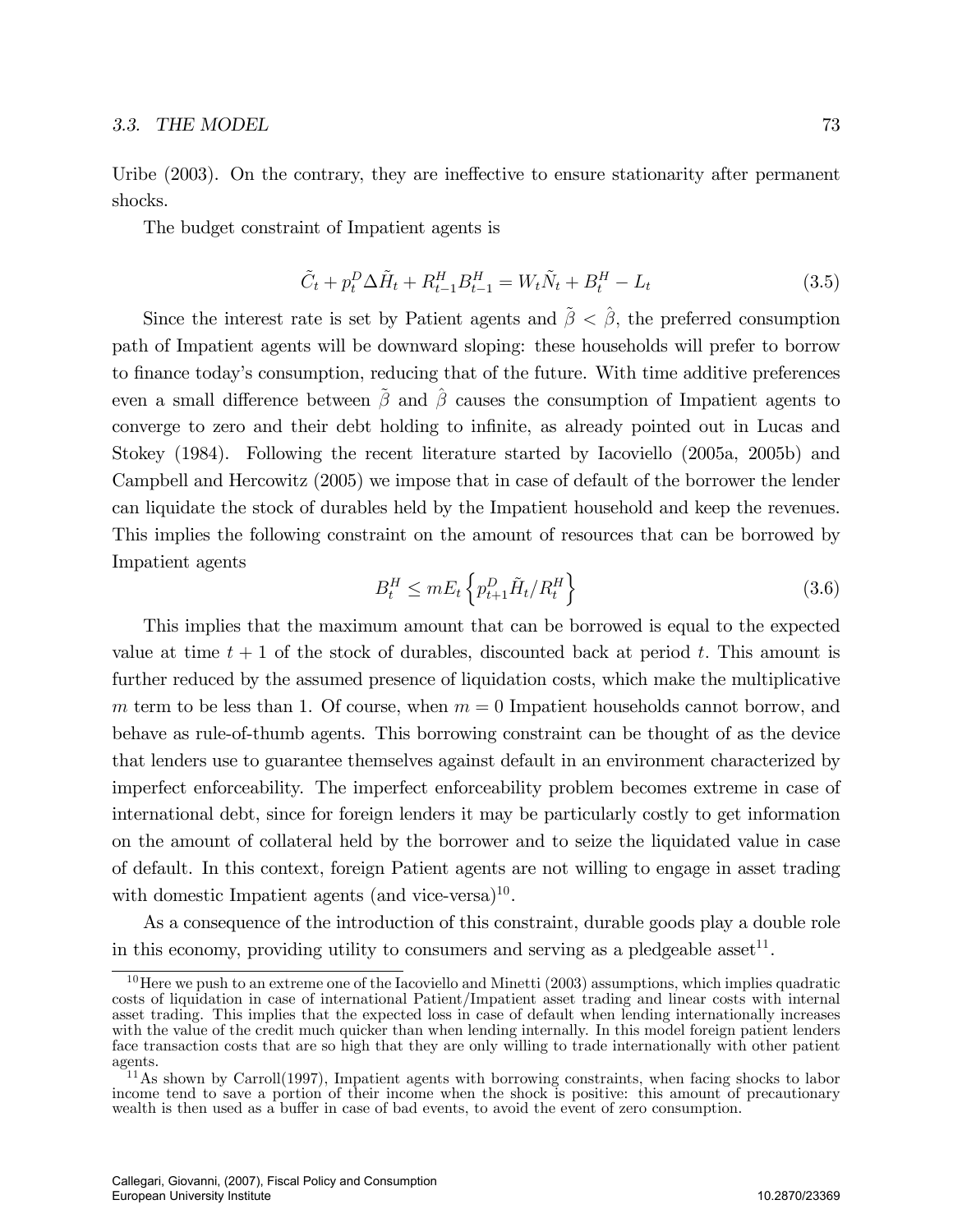Capital evolves as follows

$$
K_{t} = (1 - \delta_{K}) K_{t-1} + \phi \left(\frac{I_{t}}{K_{t-1}}\right) K_{t-1}
$$

and since only Patient agents hold capital, this relation holds both at the group and aggregate level.

The evolution of capital is subject to investment costs identified by the function  $\phi\left(\frac{I}{R}\right)$  $\frac{I}{K}$ ); these convex costs are modelled so as to guarantee a constant level of capital in steady state such that

$$
\begin{aligned}\n\phi(\delta_K) &= \delta_K \\
\phi'(\delta_K) &= 1 \\
\phi(\cdot) > 0 \\
\phi'(\cdot) > 0 \\
\phi''(\cdot) &\leq 0\n\end{aligned}
$$

These assumptions on the adjustment cost function  $\phi$  imply that, for low levels of investment  $I_t$ , the costs are zero, with a non-differentiable point in correspondence of the investment/capital ratio value in which the costs hits the zero level. Given the assumption above, this point lies in the  $[0, \delta_K]$  interval. However, this does not affect the basic mechanism of the paper, since the focus is on the steady state properties of the model and on small deviations from it. The permanent shocks under analysis are not so big to determine a fall in the investment/capital ratio adjustment function so to reach the non differentiable point.

As pointed out by Baxter(1995), with a single good produced in each of the two countries , capital owners have a strong incentive to shift the location of their capital in response to persistent movements in productivity. So the investment adjustment costs are introduced to eliminate excessive fluctuation in investment.

Combining the FOCs for bonds and nondurable consumption of Patient agents one obtains the two Euler condition for international and domestic bonds

$$
1 = \hat{\beta} R_t E_t \left\{ \frac{\hat{C}_t}{\hat{C}_{t+1}} \right\} - \psi \left( B_t - B^{SS} \right) \tag{3.7}
$$

A series of positive events may make the agents hold an amount of wealth such that the constraint (3.6) is not binding anymore. However, as shown in Iacoviello(2005)by simulation, if we assume small enough shocks to labor income, agents behave as if the constraint is always binding. This then permits to assume equality in (3.6) and to log-linearize the system.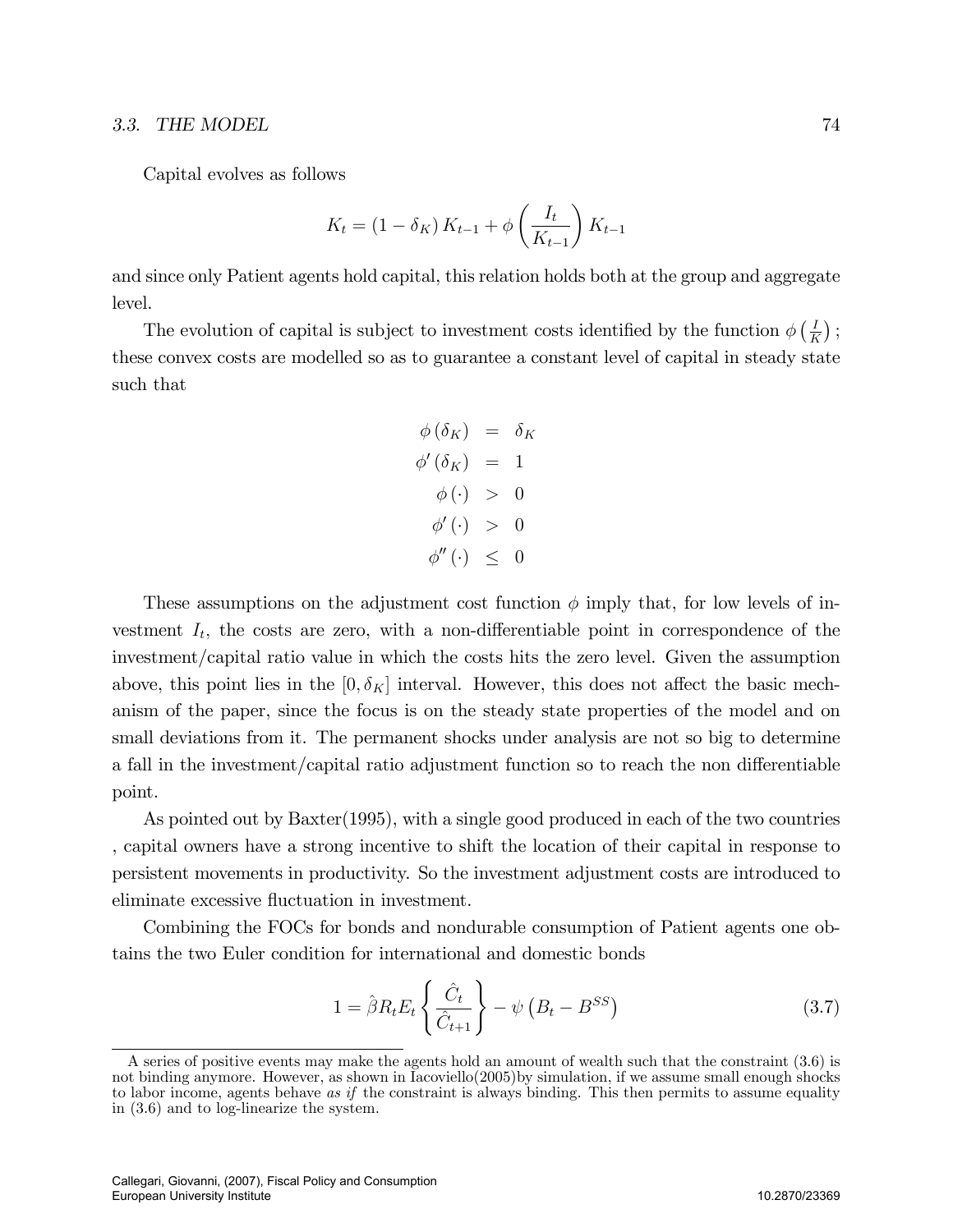$$
1 = \hat{\beta} R_t^H E_t \left\{ \frac{\hat{C}_t}{\hat{C}_{t+1}} \right\} \tag{3.8}
$$

The Euler equation of Impatient agents is

$$
1 = \tilde{\beta} R_t^H E_t \left\{ \frac{\tilde{C}_t}{\tilde{C}_{t+1}} \right\} + \Xi_t
$$
\n(3.9)

where  $\Xi_t$  is the Lagrange multiplier on the borrowing constraint and measures the value of relaxing the borrowing constraint (3.6), expressed in terms of nondurable good.

The durable/nondurable flow conditions of the two agents are given by

$$
\frac{\theta}{1-\theta}\frac{\hat{C}_t}{\hat{H}_t} = p_t^D - \hat{\beta}E_t \left\{ \frac{\hat{C}_t}{\hat{C}_{t+1}} p_{t+1}^D \right\} \tag{3.10}
$$

$$
\frac{\theta}{1-\theta} \frac{\tilde{C}_t}{\tilde{H}_t} = p_t^D - E_t \left\{ \tilde{\beta} \frac{\tilde{C}_t}{\tilde{C}_{t+1}} p_{t+1}^D + \Xi_t m \left( q_{t+1} R_t^{-1} \right) \right\} \tag{3.11}
$$

Equation (3.10) determines the marginal rate of substitution between durable and nondurable goods, given by durable good's real user cost  $p_t^D$  and by the discounted value of the expected returns from selling durables in the next period. Compared to (3.10), in equation  $(3.11)$  the user cost for Impatient agents is lowered by the additional flow of bonds obtained by increasing the stock of durables, whose weight is given by the borrowing constraint multiplier.

The investment dynamics are given by the interaction of the following two conditions

$$
Q_t = \frac{1}{\phi' \left(\frac{I_t}{K_{t-1}}\right)}\tag{3.12}
$$

$$
Q_t = E_t \left\{ \hat{\beta} \frac{\hat{C}_t}{\hat{C}_{t+1}} \left[ R_{t+1}^K + Q_{t+1} \left( 1 - \delta_K + \phi_{t+1} - \phi_{t+1}' \frac{I_{t+1}}{K_t} \right) \right] \right\}
$$
(3.13)

These conditions jointly determine investment and the value of  $Q_t$ , the present discounted value of the expected stream of utility that may come from an additional unit of capital. The first equalizes the benefit of increasing investment by one unit, which is expressed by the marginal increase in capital times its shadow real value  $Q_t$ , to its cost, all expressed in terms of the nondurable good. The second condition defines the real shadow value of capital  $Q_t$ , which is equal to the present discounted value of the expected flows of revenues generated by the increase of one unit of capital.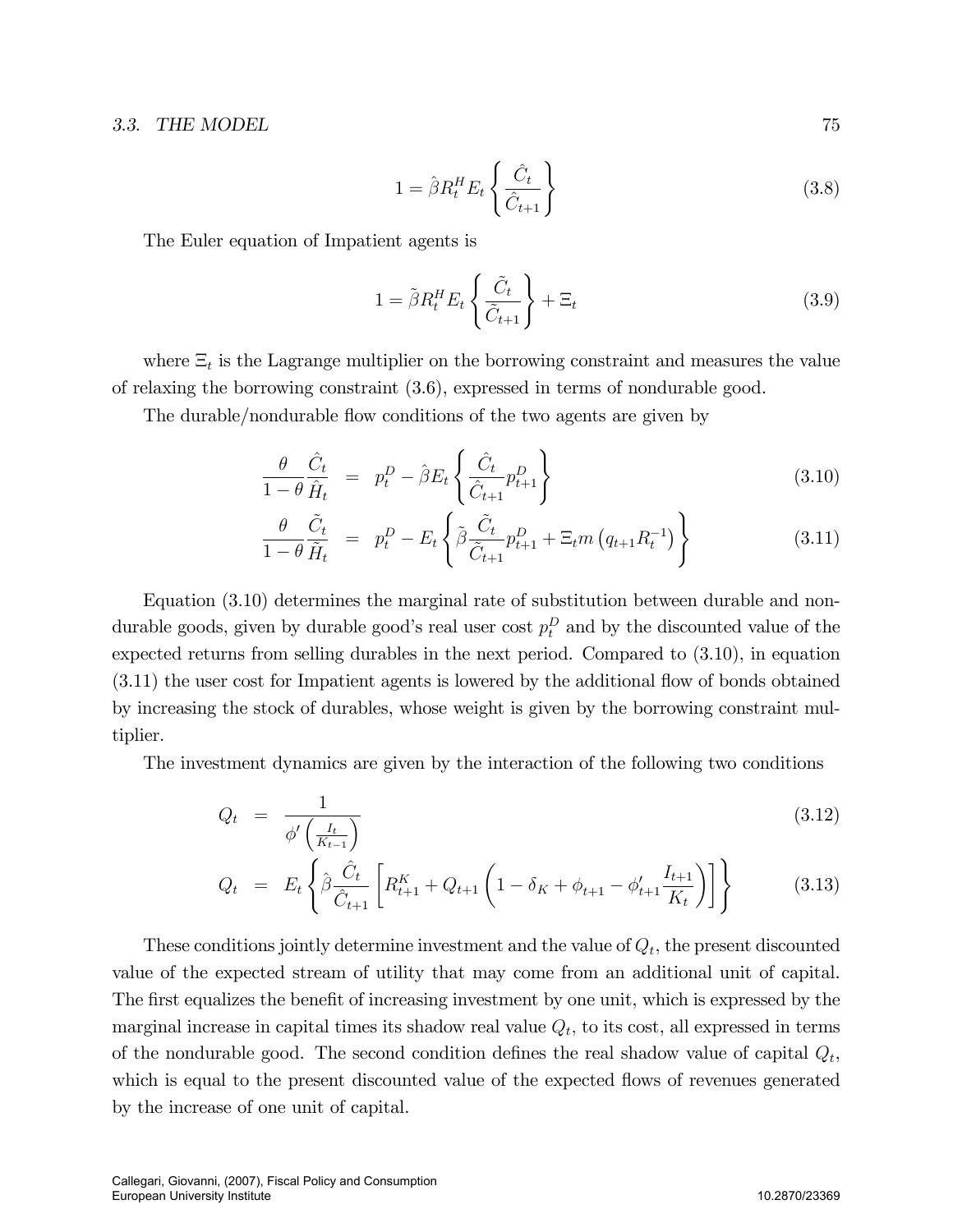The first order intratemporal condition regulating the labour supply of Patient and Impatient agents are

$$
\hat{\chi}\left(1-\hat{N}_t\right)^{-\hat{\varphi}} = W_t \frac{1-\theta}{\hat{C}_t} \tag{3.14}
$$

$$
\tilde{\chi}\left(1-\tilde{N}_t\right)^{-\tilde{\varphi}} = W_t \frac{1-\theta}{\tilde{C}_t} \tag{3.15}
$$

Corresponding equations and conditions holds for the foreign country, where variables are indicated with a star and where the internal interest rate is  $R_t^F$  and the internal asset  $B_t^F$ .

# 3.3.5 Equilibrium Conditions

Equilibrium is achieved when the FOCs of the two groups are met and markets clear. The nondurable and durable goods market clearing conditions are

$$
G_t + G_t^* + C_t + C_t^* + I_t + I_t^* = Y_t + Y_t^*
$$
  

$$
\lambda \tilde{H}_t + (1 - \lambda) \hat{H}_t = H
$$
  

$$
\lambda \tilde{H}_t^* + (1 - \lambda) \hat{H}_t^* = H^*
$$

Note that assuming a logarithmic utility specification together with a Cobb-Douglas aggregation between durables and nondurables guarantees that the quantity of durable goods circulating in the system does not affect the dynamics of the system. This is because the intertemporal elasticity of substitution is equal to the intratemporal elasticity between durable and nondurable so that any steady-state change in demand due to a variation in the aggregate stock of durables is matched by a corresponding change in the relative price, keeping  $p^D H$  constant.

Equilibrium in the factor market is achieved when

$$
N_t = \lambda \tilde{N}_t + (1 - \lambda) \hat{N}_t
$$
  

$$
K_t = (1 - \lambda) \hat{K}_t
$$

The government sector is in equilibrium when the flow budget constraint  $(3.3)$  holds with equality and the interest rate adjusts so that the demand for bonds is equal to its offer. The evolution of the external sector is analyzed by looking at the trade balance<sup>12</sup> from the point

 $12$ As pointed out in Kollmann(1998), measuring the trade balance is relatively easy and less arbitrary than the current account: the value of the latter depends heavily on the criteria followed to evaluate each different kind of asset. For this reason, we use the trade balance as an index of the external stance of a country.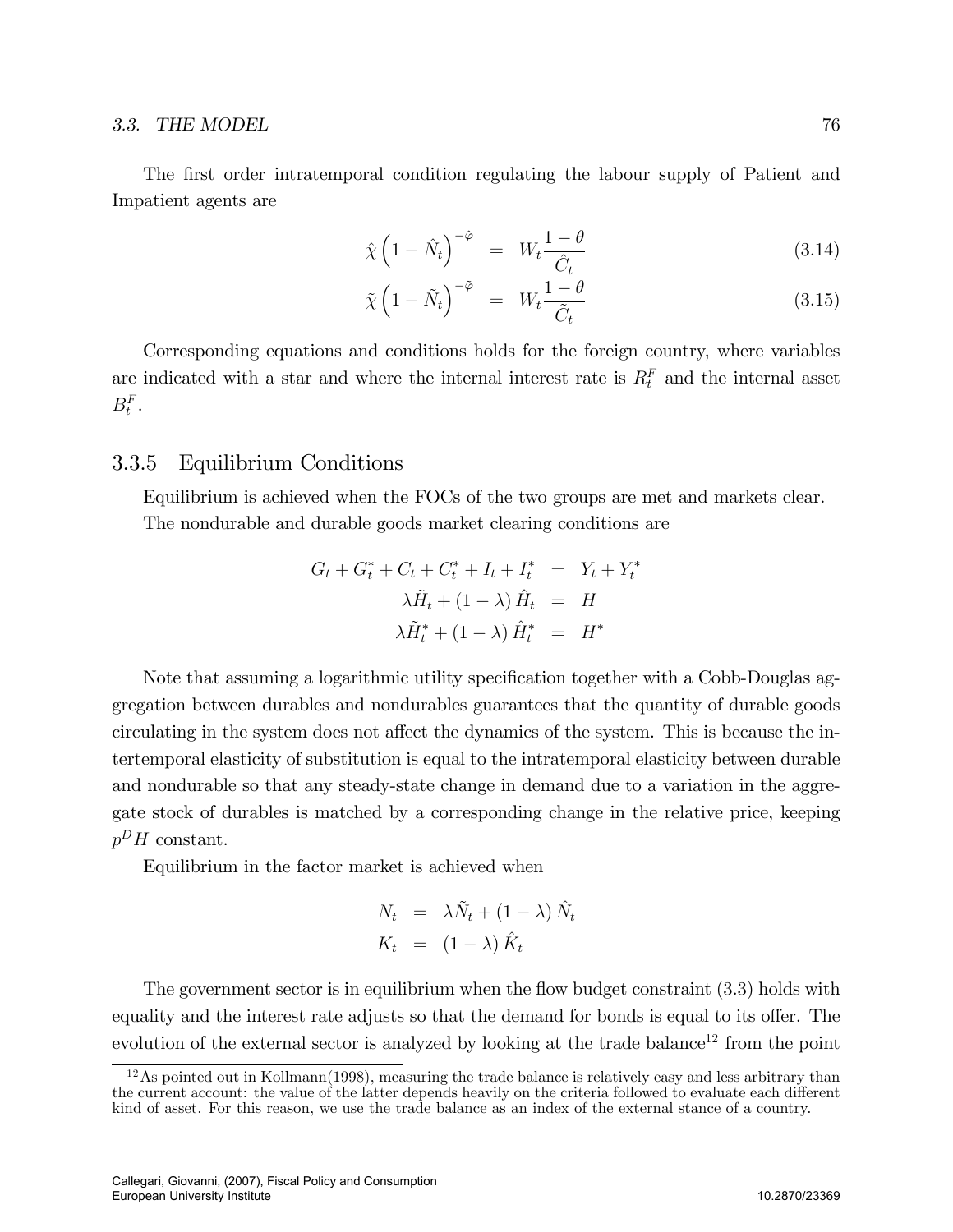of view of the home country, which is defined as

$$
TB_t = Y_t - C_t - G_t - I_t
$$

The system is log-linearized and then solved using Uhlig  $(1999)$ 's toolkit.

# 3.3.6 Inspecting the Mechanism

The introduction of household debt and financial frictions changes the internal propagation mechanism of the model with respect to the standard RBC model. To see how, we focus on the determinants of Impatient agents' consumption behavior by analyzing the equation for nondurable consumption, obtained by combining the log-linearized form of equations  $(3.5), (3.6), (3.11)$  and  $(3.9)^{13}$ 

$$
\tilde{c}_t = \kappa_1 \left\{ \frac{p^D \tilde{H}}{Y} \left[ \bar{p}_t^D + \kappa_2 o c_t + \kappa_3 \tilde{\Xi}_t \right] + dw_t \right\} \tag{3.16}
$$

where

$$
oc_t \equiv r_t - E_t \Delta q_{t+1}
$$

is the opportunity cost of holding durables and

$$
dw_{t} = (1 - \alpha) (w_{t} + \tilde{n}_{t}) - \tilde{l}_{t} - \frac{1}{\beta} b_{t-1}^{H} + \frac{p^{D} \tilde{H}}{Y} \tilde{h}_{t-1}
$$
\n(3.17)

is the amount of cash-on-hand available to Impatient agents<sup>14</sup>. The coefficient  $\kappa_1$ , the elasticity of nondurable consumption with respect to cash-on-hand, is less than one since a share of cash-on-hand is used to buy new durable goods, limiting the fluctuations of nondurable consumption and labor supply.

<sup>13</sup>The log-linear equations are described in Appendix B.

$$
\kappa_1 = \frac{1}{\frac{\tilde{C}}{\tilde{Y}} + \frac{p^D \tilde{H}}{Y} \left(1 - \hat{\beta}m\right)}
$$

$$
\kappa_2 = \frac{\left(1 - \hat{\beta}m\right) \left(\hat{\beta} - \tilde{\beta}\right) (1 - m)}{1 - \tilde{\beta} - m \left(\hat{\beta} - \tilde{\beta}\right)}
$$

$$
\kappa_3 = \frac{\tilde{\beta} (1 - m)}{1 - \tilde{\beta} - m \left(\hat{\beta} - \tilde{\beta}\right)}
$$

Details of the derivations are available under request.

 $14$ The values of the coefficients are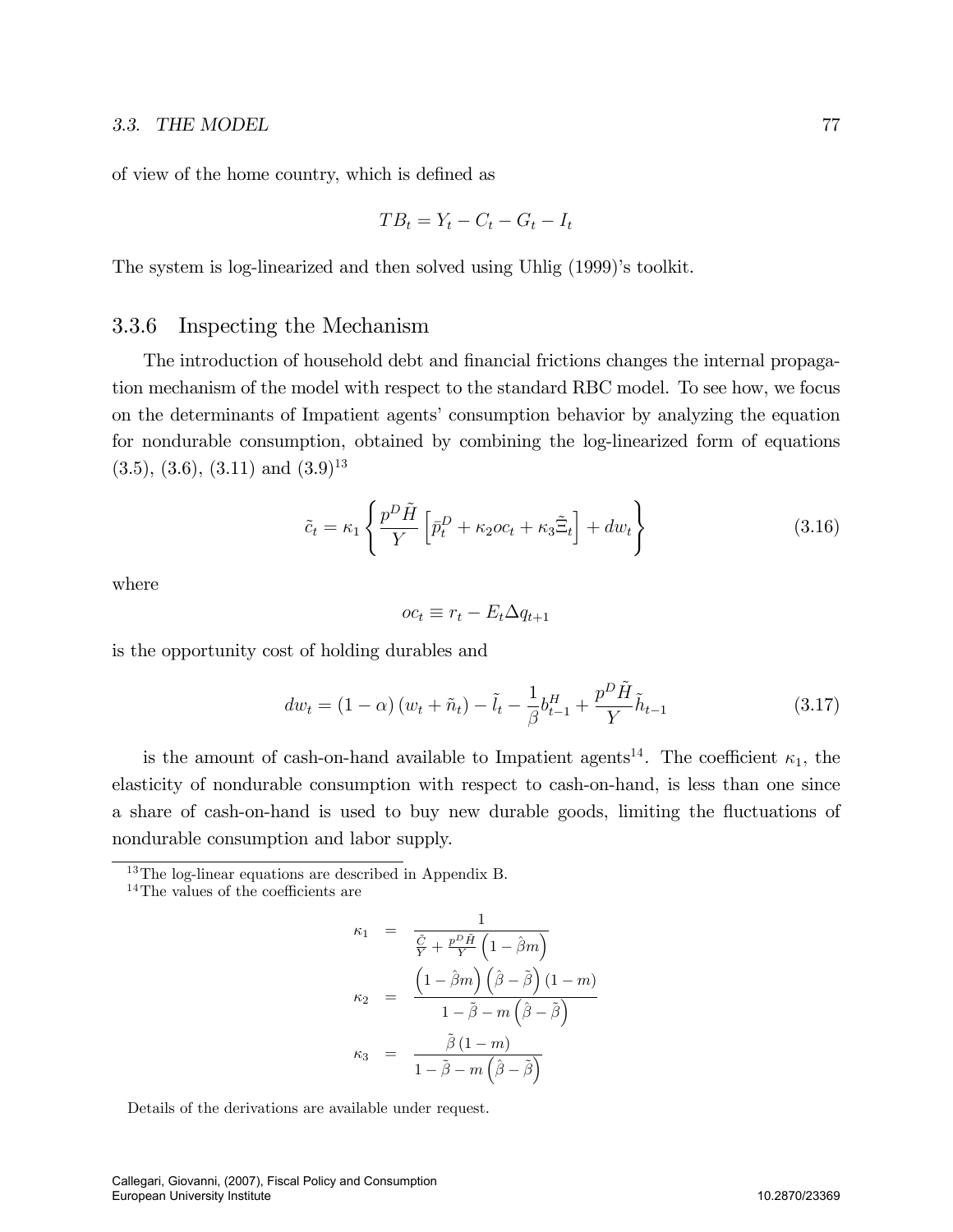#### 3.4. PARAMETRIZATION 78

The terms in the square brackets describe how Impatient agents value nondurable goods relative to durable goods. The Lagrange multiplier measures how binding the borrowing constraint is: a fall in current income relative to the future one makes Impatient agents more willing to borrow from future income to finance current consumption and the borrowing constraint becomes more binding. A similar effect is generated by a current or future increase of the marginal rate of substitution between durable and nondurable goods.

The opportunity cost  $oc_t$  measures the cost of holding durable goods expressed in terms of bonds' return  $r_t$ . The variations in  $\tilde{\Xi}_t$  and of  $dw_t$  prevail over the variations in the opportunity costs so that Impatient agents consumption and labor supply vary sensibly with current and future income changes<sup>15</sup>.

Appendix D shows the behavior of the model after temporary and permanent productivity shocks and the results of its simulation.

# 3.4 Parametrization

The discount factor of patient agent is set to 0:99, so to compare the results with quarterly data; the discount factor of impatient consumers is set to 0:98. This value is well in line with microeconomic evidences as in Lawrence (1991), Carroll and Samwick (1997) and Cagetti (1999).

The importance of durables in the utility function is measured by  $\theta$  which is set to 0.1 so that the ratio of private debt to output is equal to 0.6, the average value for the period 1970-2000.  $\lambda$ , the share of impatient agents is set to 0.5, consistently with the estimate of Campbell and Mankiw (1989) and with the values considered by Gali, Lopez-Salido and Vallès (2005) for the rule-of-thumb behavior<sup>16</sup>.

 $\tilde{\varphi}$  and  $\hat{\varphi}$  are assumed to be equal, and  $\tilde{\chi}$  and  $\hat{\chi}$  are calibrated such that the labour supply is equal across groups and set to  $1/3$ . The wage elasticity of labour supply (inverse Frisch elasticity)  $\sigma$  is equal for both kinds of agents<sup>17</sup> and is set to 0.3: this value is consistent with the values obtained through calibration in macro studies (Rotemberg and Woodford  $(1997,1999)$ ) when  $\alpha = 1/3$ .

Setting  $\alpha = 1/3$  is roughly consistent with the observed income shares. The depreciation

<sup>&</sup>lt;sup>15</sup>In a previous extended version of this paper we studied the business cycle properties of the model analyzing the economy's response to productivity shocks, and simulating to model.

The economy responses are well in line with the empirical evidence on productivity shocks related to the RBC literature. The second moments of the model, while well in line with the previous literature, cannot solve the quantity puzzle as emphasized by Backus, Kehoe and Kydland (1994).

<sup>&</sup>lt;sup>16</sup>Note that the Rule-of-Thumb specification is nested in this model and can be recovered by setting  $\theta$  and  $m = 0$ .

 $17$  For the exact definition of this value look to appendix A.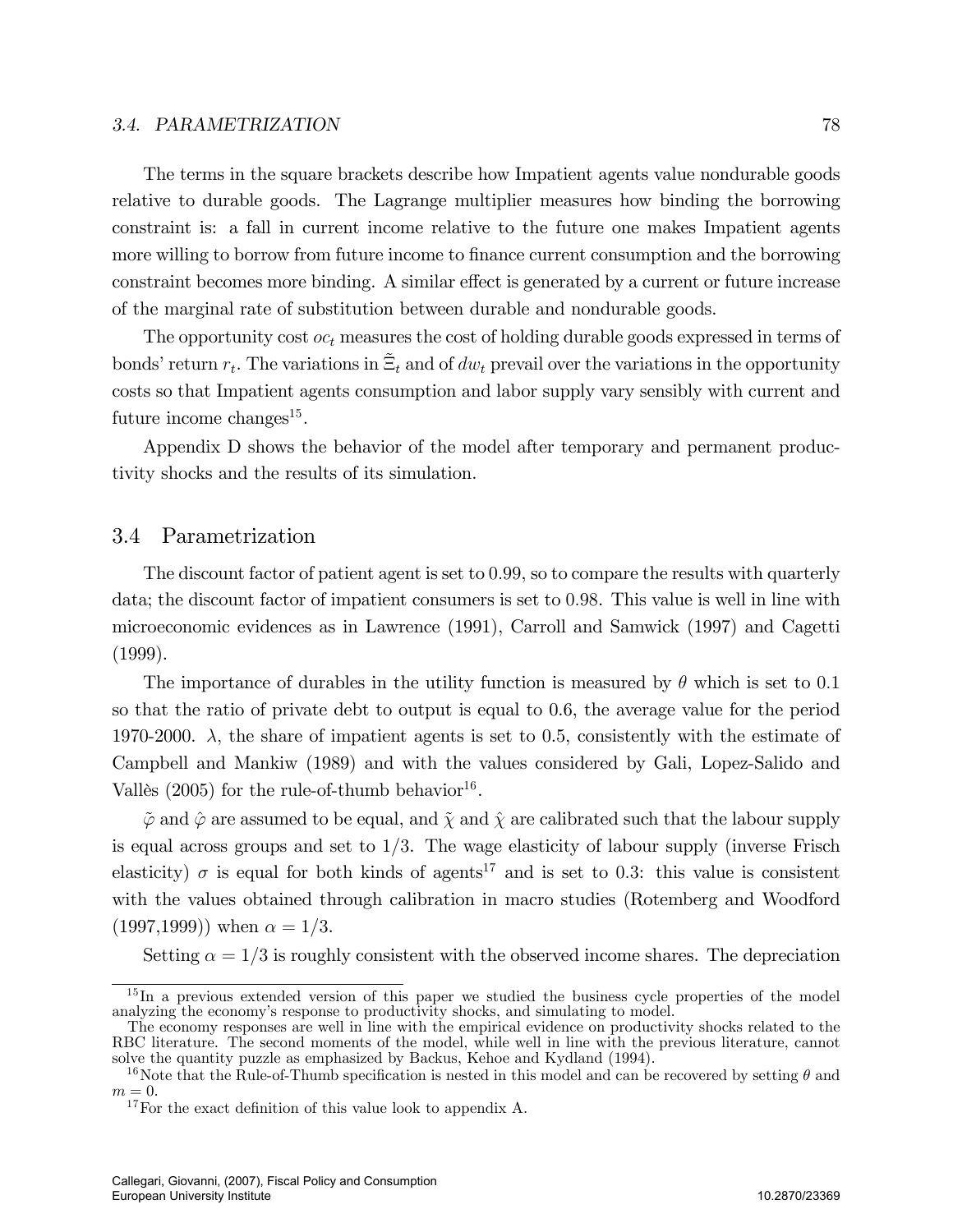rate of capital  $\delta_K$  is set to 0.025. Following King and Watson (1996) we calibrate  $\eta$ , the elasticity of investment with respect to  $Q$ , to 1. The coefficient of the international bonds adjustment costs  $\psi$  is set to 0.01.

We analyze the effects of tax and government expenditure shock to the home country, where  $\rho_q$  and  $\rho_\tau$  are both equal to 0.9. Both values are in line with the estimates of Blanchard and Perotti (2002) for the tax cuts and with Gali, Lopez-Salido and Valles (2006) for the government expenditure process. The test used to generate these estimates are not very powerful when confronted with the null hypothesis of a unit-root: Kollmann (1998), for instance, conclude that total factor productivity, government expenditure and public revenues are non-stationary processes. For these reasons, an analysis of permanent shocks to government expenditure will also be included.

The policy parameters of the fiscal rules in the baseline model are equal across groups and countries, with  $\phi_b = 0.3$  and  $\phi_g = 0.12$ , in accordance with the calibrated values of Gali, Lopez-Salido and Valles (2006) and the observed hump-shaped response of government debt to a spending shock. The steady state value ratio of government expenditure to GDP is 0:2; corresponding to the average level of expenditure in the last 30 years.

Another variable of interest is the share m of durable that can be used as a collateral, set to 0:89, in line with the values estimated by Campbell and Hercowitz (2004) and Iacoviello (2005) for the post-1982 period.

Finally, we assume that in steady state the outstanding amounts of international bond  $B_t$  and government bonds  $B_t^g$  and  $B_t^{g*}$  are zero.

# 3.5 Fiscal Policy and the Trade Balance

#### 3.5.1 Tax Cuts

Tax cuts are often used as a fiscal policy instrument for their direct and quick effects on households' income. Indeed, the Reagan administration in the 80s and the Bush government in the last years have focused their Öscal policy on tax reduction as a stimulus for the economy. A detailed assessment of twin deficits in the US cannot abstract from a deep and complete analysis of the transmission mechanism of tax cuts in a general equilibrium setting.

This model can generate a negative trade balance result after a tax cut: this result is particularly remarkable because it displays a positive correlation between Öscal and trade balance deficit (twin deficit) after a tax cut, a feature that standard optimizing model are not able to replicate. It is also important because it shows that tax cuts might be at the heart of the twin deficits episodes of the 1980s and 2000s, once the dynamics of private debt are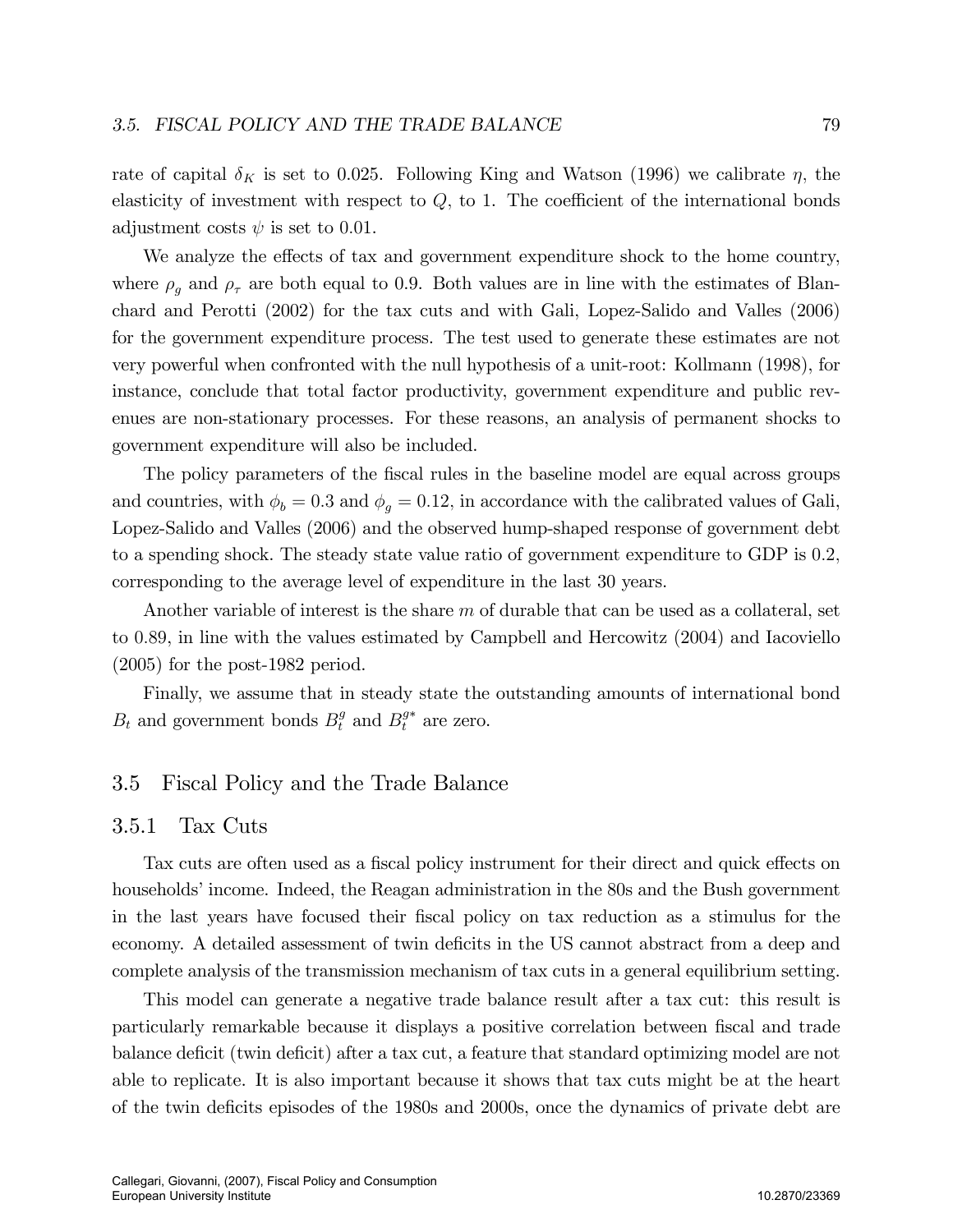

Figure 3.5: Temporary shock to lump-sum taxes.

explicitly taken into account. Such a result seems then to reconcile economic analysis with the view that fiscal deficit are a major determinants of external deficits. This result however, is not in contradiction with Ferguson (2005) which conclude that the increase in private savings offset the fall in public savings, thus reducing the impact of fiscal deficit increases on the external stance of a country. This paper shows the validity of this mechanism for the non-constrained agents, displaying that, at the same time, the presence of constrained agents generates a new channel of transmission which sets again fiscal deficits at the centre of the stage for trade balance determination.

After a temporary shock to lump-sum taxes, all the dynamics are driven by the responses of Impatient agents, since in the  $\lambda = 0$  case Ricardian Equivalence would hold.

After the shock (figure 3.5), Impatient agents benefit of a rise in available cash-on-hand  $dw_t$ , which is used to increase borrowing and buy more durable goods. On impact then, and for few periods thereafter, the marginal utility of income falls so that they work less and consume more. These variations, however, are quite short-lived because the amount of debt that has to be repaid each period reduces quickly the amount of cash-on-hand available.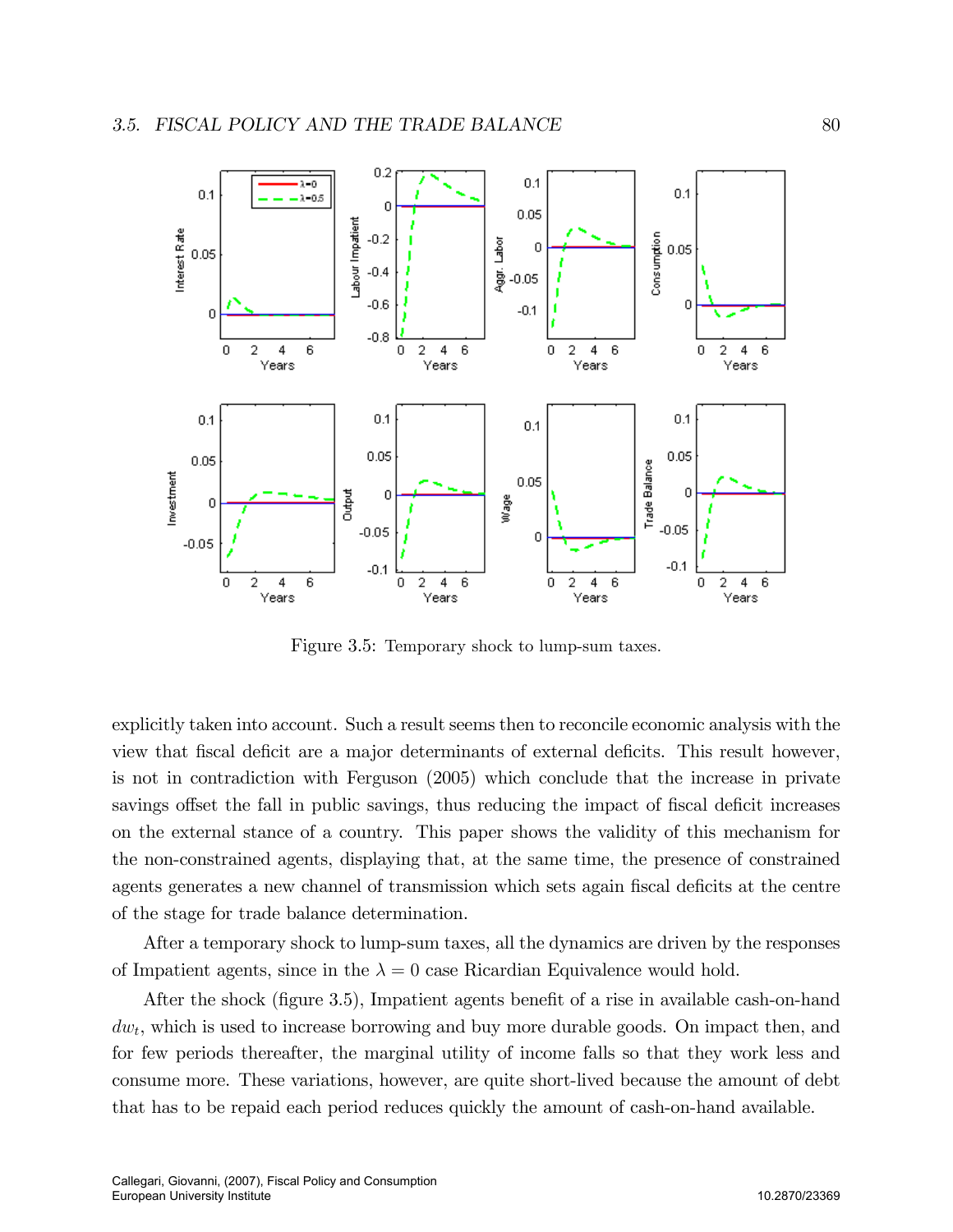#### 3.5. FISCAL POLICY AND THE TRADE BALANCE 81

The higher level of consumption, together with the fall in labour supply both contribute to widen the gap between internal demand and supply, so that the home country register a deficit in the trade balance. The negative response of the trade balance is due to the presence of the borrowing constraint: allowing Impatient agents to borrow introduce an amplification mechanism that makes the quantitative response in line with the empirical evidences shown in section 3.2.



Figure 3.6: Impulse responses of selected variables to a tax cut shock when the elasticity of labour supply  $\varphi$  is varied between 0 and 3.

Is this result robust to changes in the parameters' values? Given the centrality of labor dynamics, it is interesting to check how the trade balance response changes when varying the inverse elasticity of labour supply  $\varphi$ . The first panel of figure 3.6 shows that the trade balance response is virtually unchanged as  $\varphi$  varies from 0 (labour enters linearly in the utility function) to 3 passing through 0:5 (the value assumed here) and 1 (logarithmic disutility of labour). As  $\varphi$  grows, the higher output response given by the increased labour supply is matched by an increase in consumption, which then maintains the trade balance constant.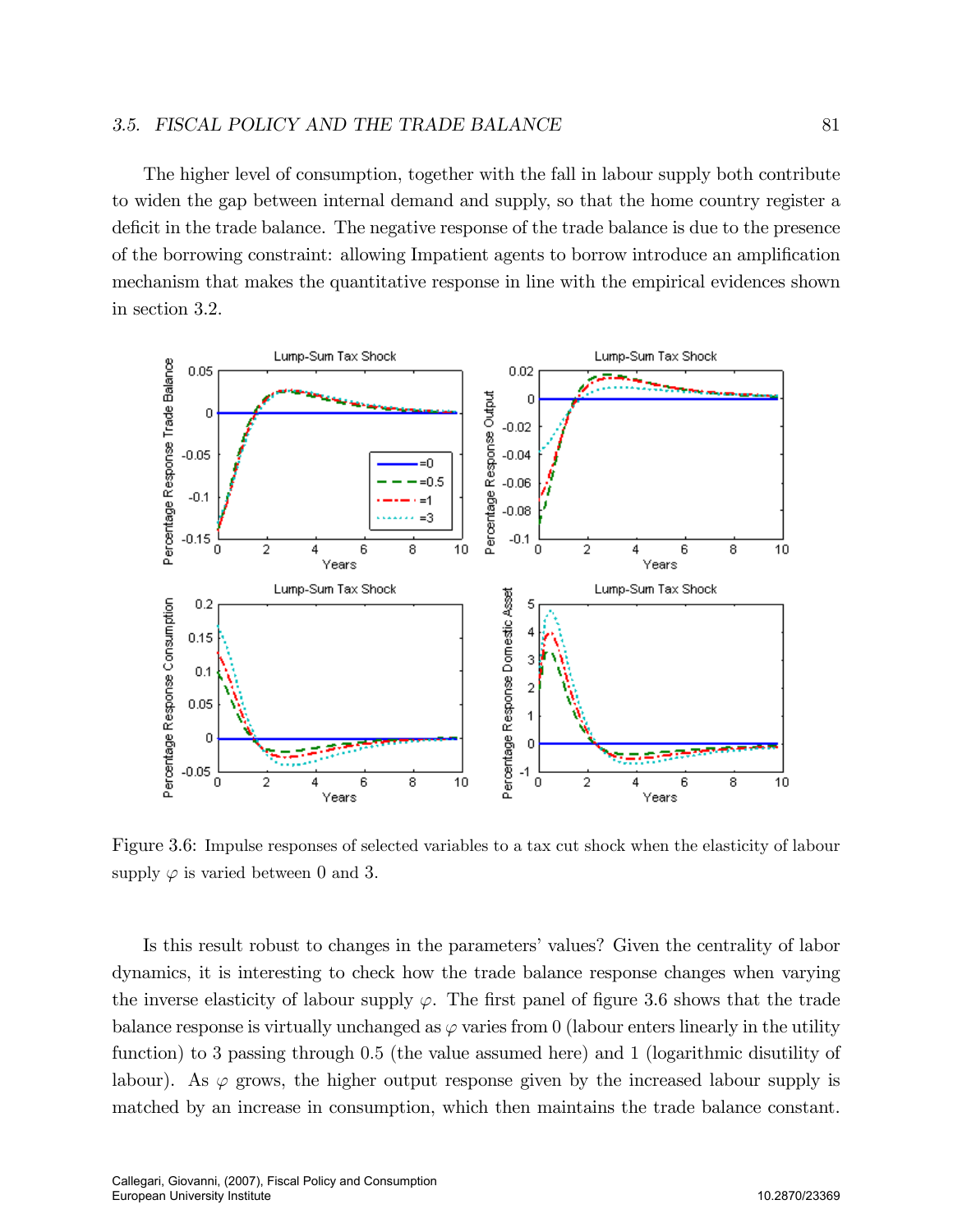

Figure 3.7: Impulse responses of selected variables to a tax cut shock when  $\theta$  is rised from 0 to .3.

The reason of this compensation lies again in the multiplier mechanism: with a bigger labour supply the amount of labor income rises, so that agents can increase the stock of durable goods and thus borrow more. The bigger amount of resources available leads agents to consume more. This two-step mechanism is confirmed by the increase in domestic asset trading, as shown by the fourth panel in figure 3.6.

The trade balance response changes its magnitude, but not its sign, when the relative preference for  $H_t$  as a durable good,  $\theta$  is risen from 0 (Impatient agents become rule-ofthumb consumers) to 0.3. The trade balance deficit shrinks because as  $\theta$  rises the share of expenditure devoted to consumption is smaller; the higher amount of collateral available mitigates the shift of resources towards durable goods, so that these changes does not manage to generate an external surplus.

As figure 3.5 shows, however, the negative response of output to a tax cut is not in line with the VAR evidence underlined in section 1: as suggested by Perotti (2004), the response of output to a tax cut might actually change if the sample is reduced by shifting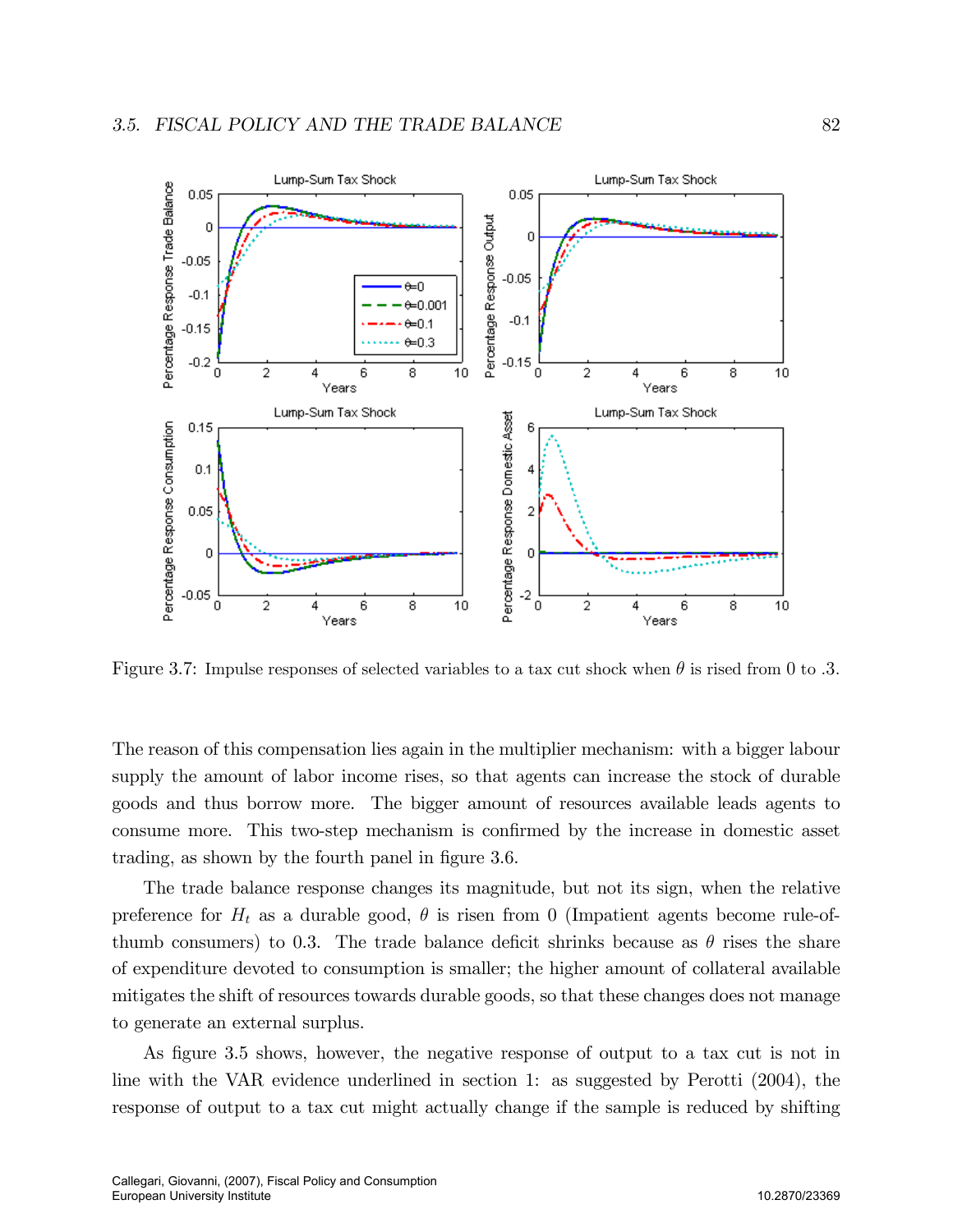

Figure 3.8: Response of real GDP to a tax cut - 1982-2004 sample

the starting date to the first quarter of 1982. As figure 3.8 shows, the response of output is still non significant and much closer to the zero line than in the whole 1973-2005 sample. Also the response of the real interest rate is in line with the VAR evidence, showing a small but positive change, mainly due to the increase in the demand for domestic bonds from Impatient agents.

Summarizing, the trade balance deficit response to a temporary lump-sum tax shock is a robust result which casts a new light on the way fiscal policy affects the external stance of a country. In section 6 we will analyze how an unbinding of the collateral constraint (a fall in  $m$ ) affects the trade balance response.

# 3.5.2 Government Spending Shock

The responses to a government expenditure shock generate twin deficit in the case of temporary shocks and twin divergence after a permanent shock. The presence of Impatient agents, however, rises the trade balance response after a temporary shock to values very close to zero. The driving force here is the negative wealth effect generated by the increase in the present discounted value of taxes, necessary to finance the shock.

After a permanent shock, the increase in private savings generated by the wealth effect is enough to offset the increase in public demand, at least on impact (see fig.  $3.9$ ): the trade balance rises but falls quickly to negative values. The main mechanism behind the positive impact response of the trade balance is that the wealth effect hits Impatient agents harder,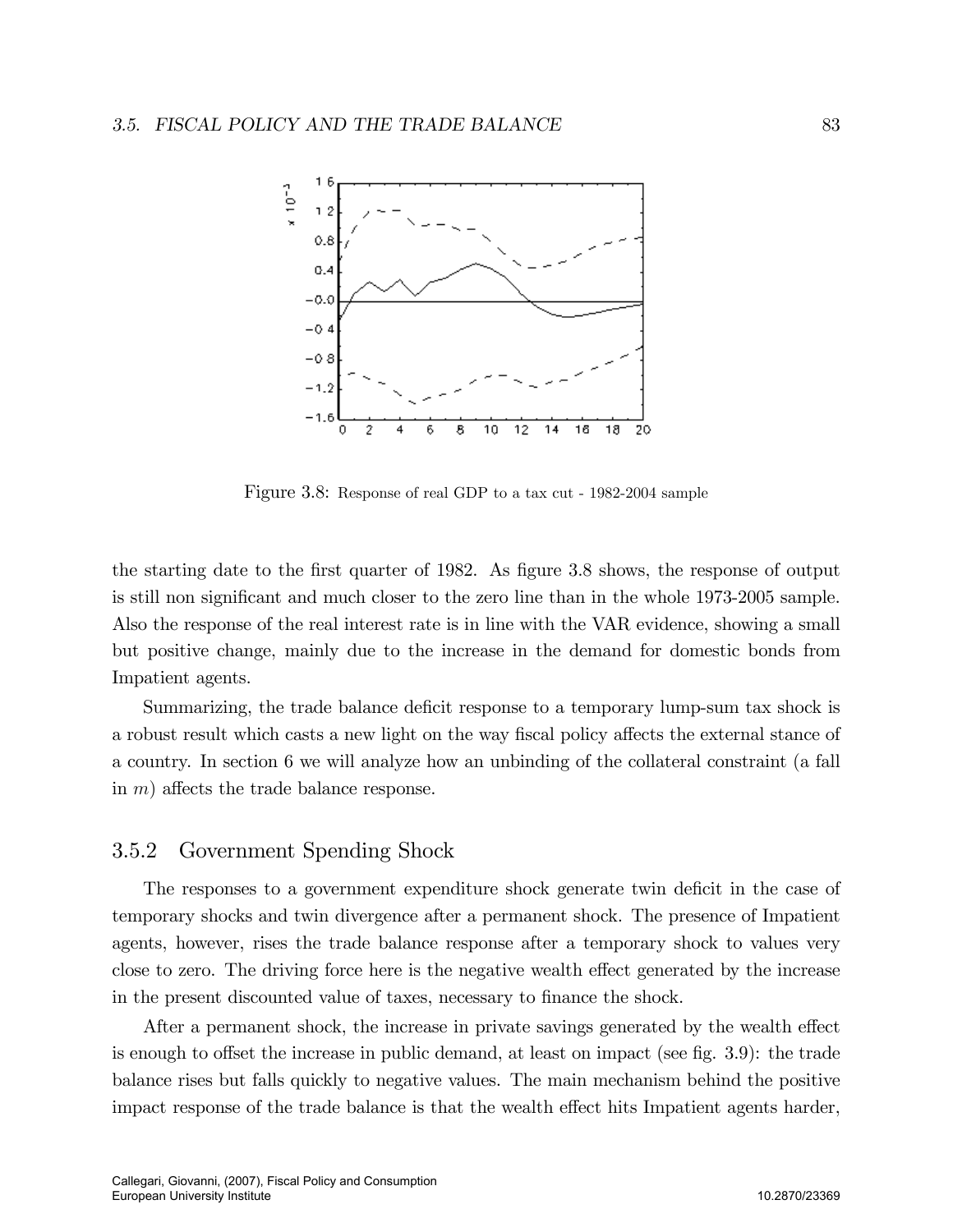

Figure 3.9: Permanent shock to government expenditure.

since it generates a downward shift in the durable/nondurable relative price, which reduces the value of the collateral and tightens their borrowing constraint.

Since the collateral constraint becomes more binding, private consumption of Impatient agents falls, thus contributing to a reduction in domestic demand. The smaller amount of resources borrowed increases the marginal utility of income, and labour supply rises: the increase in domestic production is crucial to offset the increase in public demand. This indirect negative effect due to the fall in the relative price of durables is described in more detail in Callegari (2006) analyzing fiscal policy in closed economy in presence of financial frictions.

However, the positive response of the trade balance to a government shock is not robust to changes in the persistency of the process: reducing  $\rho_g$  to 0.9 (figure 3.10) makes the response negative and the impact response is smaller in absolute value than that of the standard RBC model (from  $0.2$  to  $0.15$ ). The reduction in the price of collateral is now smaller than after a permanent shock, thus reducing the impact of the *indirect* wealth effect described above, due to the tightening of the collateral constraint.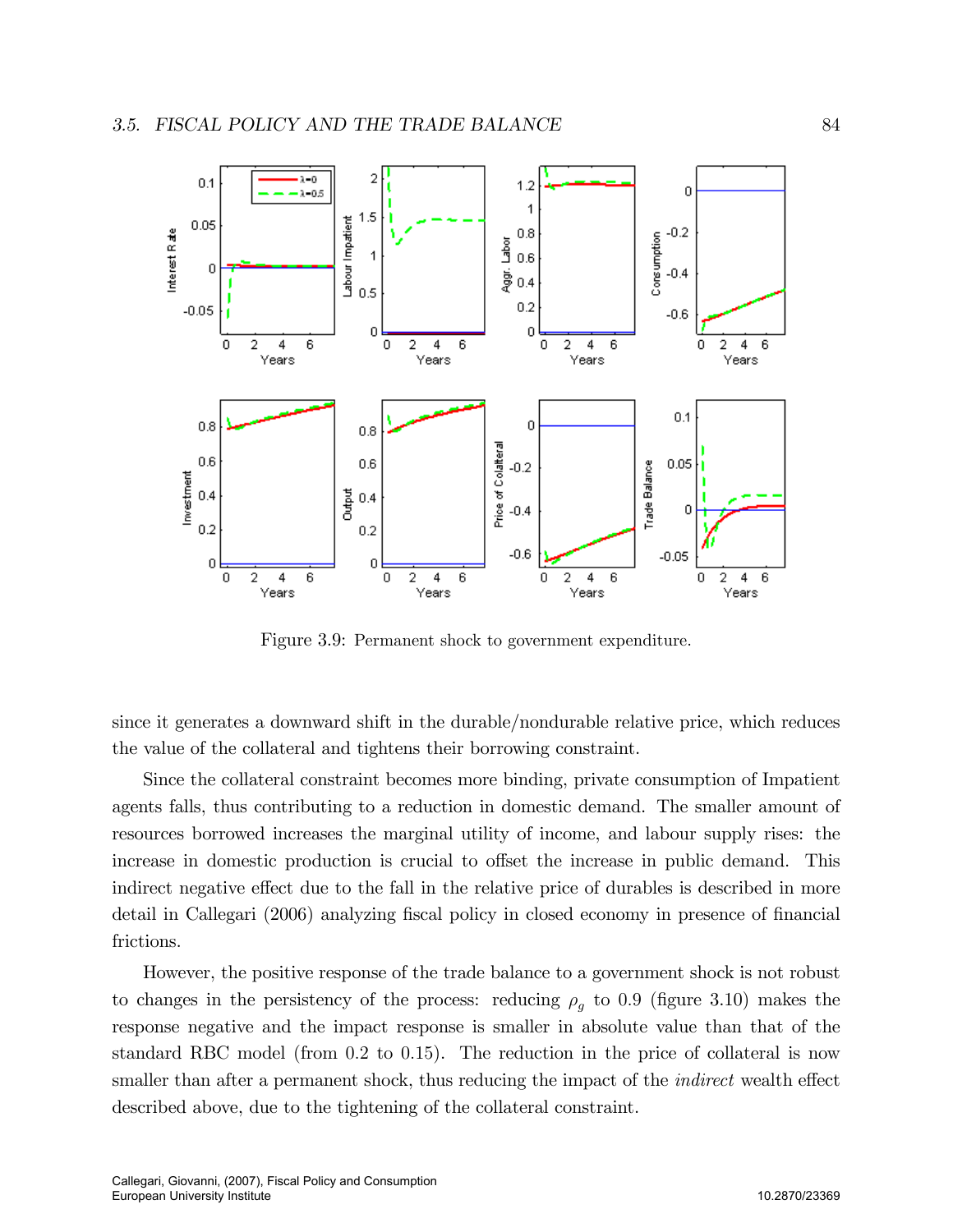

Figure 3.10: Temporary shock to government expenditure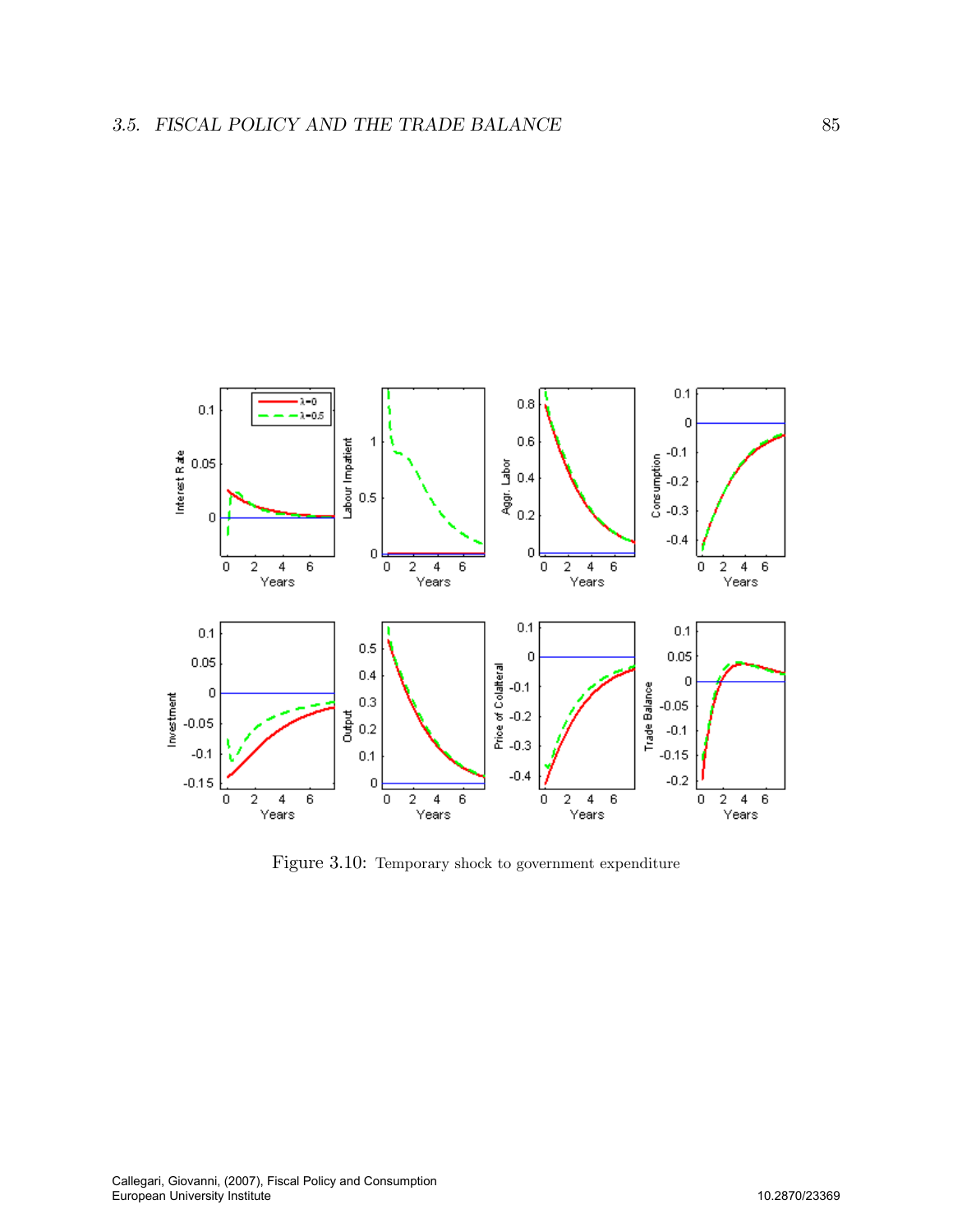The response of the interest rate is qualitatively in line with the VAR evidence, which points to a negative but not significant change: the response generated by the model is negative after a permanent shock and slightly positive after a temporary shock. This correspondence, robust to all the different specifications of government expenditure and tax shocks, underlines an important result of this paper: the role played by private debt and by the endogenous movements in collateral's price are crucial to understand the effects of deficit shocks in the financial markets, and show how the interaction between government and households' debt demand may explain bonds' prices movements better than the interaction between government and firms' demand for funds, as it is the case, for instance, in Kraay and Ventura (2005); this justifies an analysis of twin deficit centered on private debt (and of the frictions in its market) for the explanation of the transmission mechanism of fiscal policy shocks in open economy.

In synthesis, introducing financial frictions makes the behavior of the economy much more in line with the VAR evidence described in section 2: the response of the trade balance is always bigger than in the standard RBC model, and becomes positive when the  $G_t$  process follows a random walk.

The qualitative features of the impulse responses cannot be generated by a standard RBC model: by looking at the previous figures, the trade balance response is always negative after an expenditure shock and, because of Ricardian equivalence, null after a tax  $\text{cut}^{18}$ .

# 3.6 The Effects of Financial Liberalization

The m term in the borrowing constraint can be interpreted as the down-payment occurring in a leveraged purchase of durable goods. Following Campbell and Hercowitz (2005) and Mendicino  $(2005)$ , this coefficient can also be interpreted as a proxy for the degree of financial liberalization of the system viewed as an exogenous reduction in the equity requirement on households. Alternatively, the liberalization may be interpreted also as an increased reliance on market mechanism to evaluate households' ability to repay back the loans, leading eventually to smaller liquidation costs.

Consistently with this view, the effect of financial liberalization reforms undertaken by the U.S. after 1982<sup>19</sup> may be evaluated by analyzing the economy's responses when m is varied. In line with Iacoviello (2005) we can think of  $m = 0.5$  as the parameter relative to the pre-liberalization economy, and to  $m = 0.89$  as that relative to the post-liberalization

<sup>&</sup>lt;sup>18</sup>Adding distortionary taxes to the model, a temporary tax cut leads to positive response of the trade balance, in stark contrast with the VAR evidence.

<sup>&</sup>lt;sup>19</sup>See Campbell and Hercowitz (2005) for comprehensive summary of the evolution of U.S. credit markets since the beginning of the 20th century.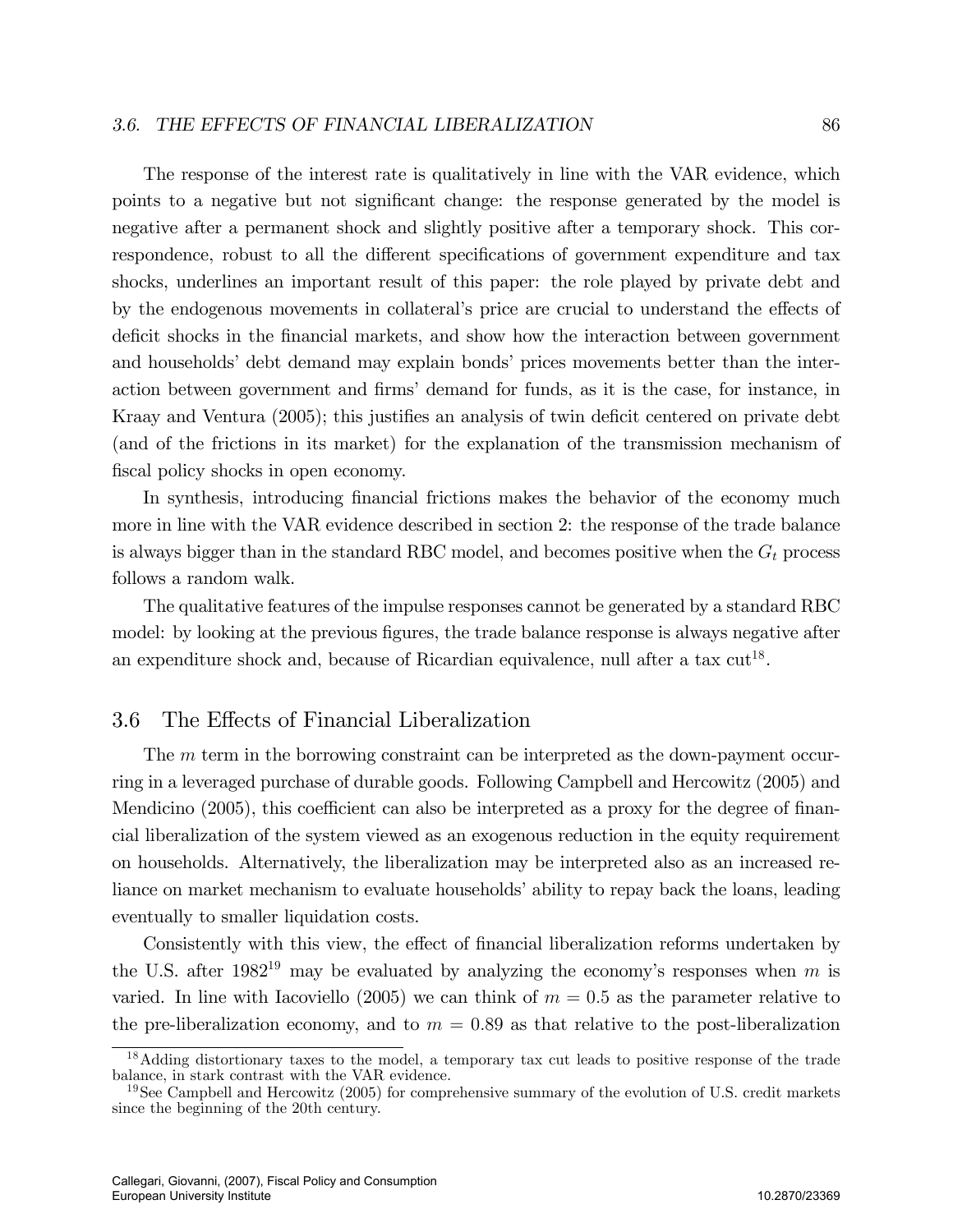economy.

Figure 3.11 shows the responses generated by a lump-sum tax cut shock when  $m$  varies from 0 to 0.89. The first panel of the figures shows that increasing  $m$  from 0 to 0.5 lowers the trade balance impact response of about  $50\%$ , from  $-0.04$  to  $-0.06$ . However, increasing m from 0.5 to 0.9, (a variation in line with the effect of the liberalization process) reduces the trade balance response by a much bigger factor, taking the trade balance impact response to  $-0.14$ . This means that in a pre-liberalization economy economy ( $m = 0.5$ ) 6% of the tax cut is transmitted to the trade balance deficit on impact, which represents less than half of what we observe after the same tax cut when  $m = 0.89$ .



Figure 3.11: Responses to a lump-sum tax cut with different values of  $m_H$  in the collateral constraint

The behavior of Impatient agents in the labour market is once again the major factor behind this result: increasing  $m$  works as an amplifier of the positive income effect enjoyed by Impatients, which eventually lead them to work less and consume more. The amplification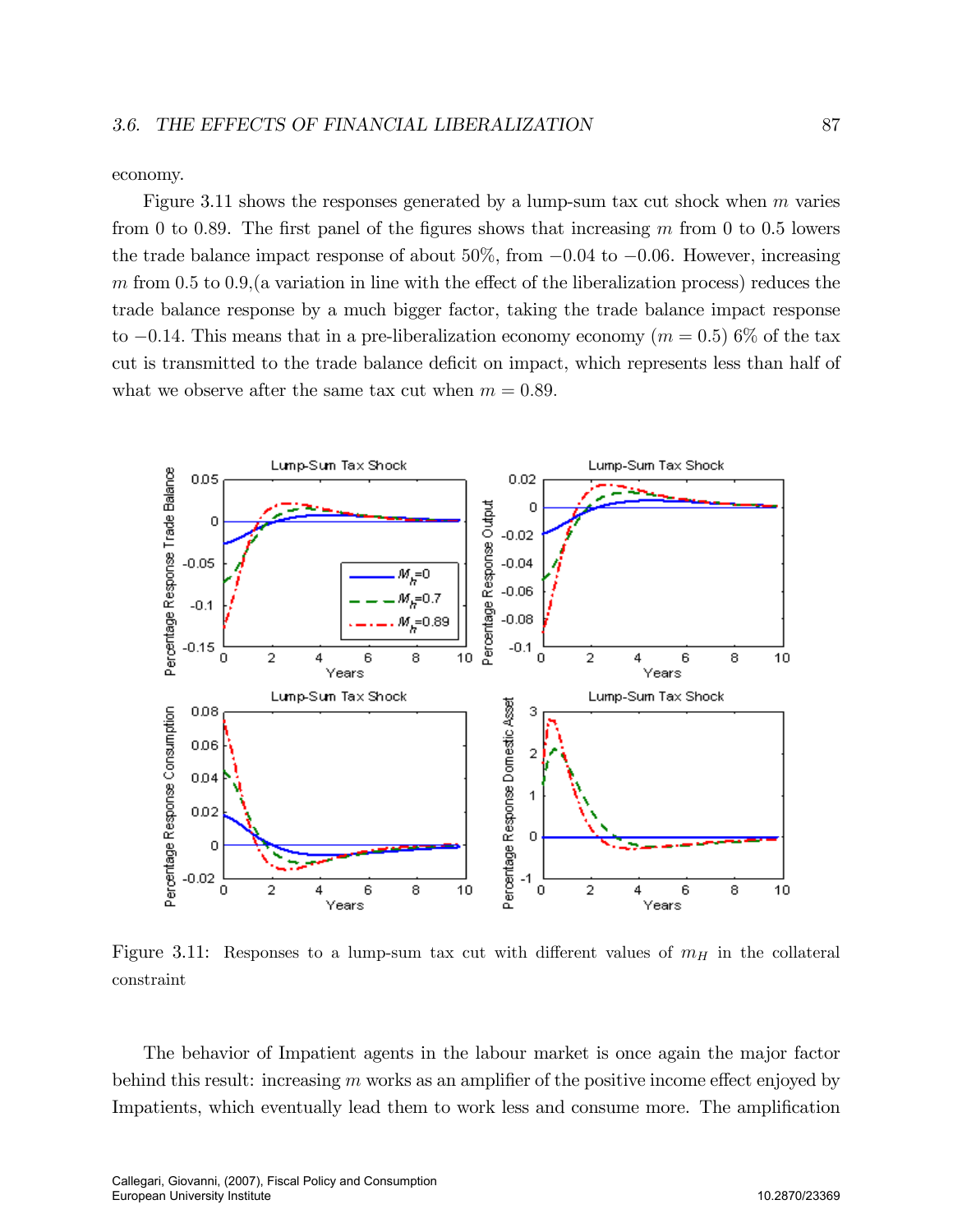#### 3.7. CONCLUSIONS 88

 $\epsilon$  effect can be seen in the last panel of figure 3.11: the response of domestic assets when  $m = 0.9$  is almost three times higher than with  $m = 0.5$ . This leads to lower level of output which, together with the increase in aggregate consumption, leads to an increase in the trade deficit response. As shown in figure 3.6, this result is independent to the elasticity of labor supply, since the consumption change compensates for the change in output.

The effect of financial reforms have important policy implications. The analysis shows that the effects on the current account of a tax cut have bigger effects now than it was 20 years ago: the improved ability of Impatient agents to borrow (which leads to a higher steady state level of debt) entails bigger negative effects of tax cuts (which, in non-stationary economies, may lead to growth in the international net debt position). This argument provide a rational for the parallel growth of private and international debt observed from the beginning of the 80s. In case a government is interested not to increase the external trade deficit of a country, this analysis calls for a more cautious use of tax cuts in a context, like the one currently experienced by the U.S., characterized by a high level of private debt.

# 3.7 Conclusions

This paper shows how the introduction of Impatient agents and household debt modifies the response of a standard one-good, open economy model to tax cuts and other business cycle shocks.

We find that tax-cut shocks tend to generate a positive income effect on Impatients, and as a consequence the trade balance response is unambiguously negative and well in line with both the common sense and the observed evidence. The model adds realism without foregoing simplicity and effectiveness in explaining the transmission mechanism.

The role of household debt and financial frictions in the case of government expenditure shock is also important, since the negative wealth effect lowers the price of collateral triggering an additional reduction of wealth to both Patient and Impatient agents: this last effect is what we define as the *indirect wealth effect*. For Impatient agents, the fall in the collateral's price tightens the borrowing constraint, reducing the stock of debt: the consequent fall in cash-on-hand results in an increase of labour supply which rises the trade balance response, overturning the sign of the impact response after a permanent shock to  $G_t$ . Allowing for Impatient agents in the economy tends to generate a higher trade balance response, in line with the non-negative response generated by our VAR estimates and in the literature.

In synthesis, the responses generated by the model with household debt are in line with the structural VAR estimate on US data, which clearly supports the presence of twin deficit after a tax cut and indicates a non-negative response of the trade balance after a government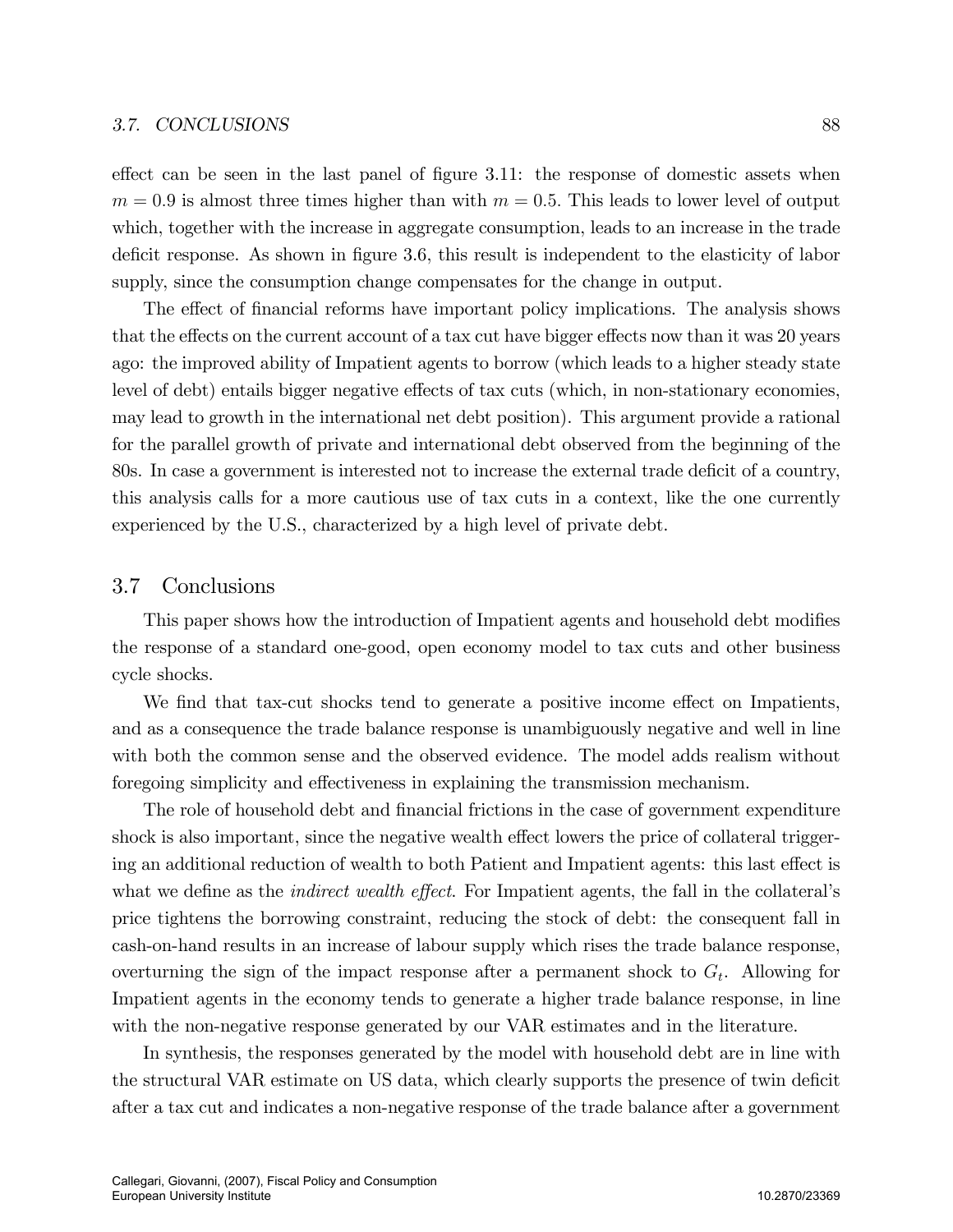#### 3.7. CONCLUSIONS 89

expenditure increase. This model constitutes a significant step forwards in matching these responses, compared with the standard RBC model.

A possible and desirable extension is a more detailed estimation of the modelís parameters so to assess the actual importance of financial frictions in the economy, as Coenen and Straub (2004) do with the model with rule-of-thumb agents. Another interesting frontier of research may be the analysis of optimal Öscal policy in this framework, with an explicit consideration of its effects on the current account.

Furthermore, this model seems to have promising implications concerning the movements in prices: introducing home and foreign tradable goods and looking at the variations in real exchange rate and terms of trade might thus represent a further step in understanding the role of private debt in the transmission mechanism of fiscal shocks.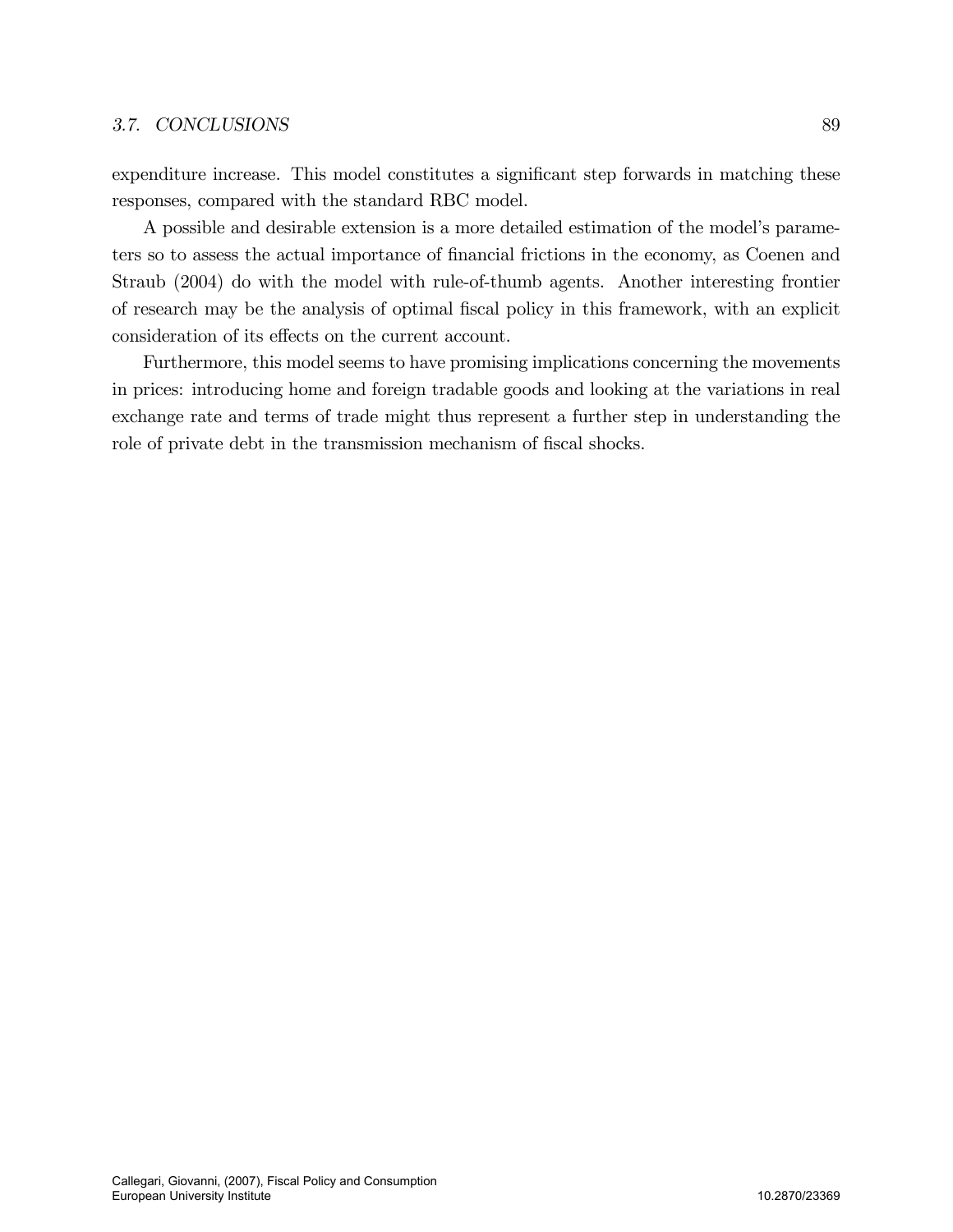# BIBLIOGRAPHY

- [1] Backus, D, Kehoe, P. and F. Kydland (1995) "International Business Cycles: Theory and Evidence" in Cooley, T. (Ed.) Frontiers of Business Cycle Research, 331-356
- [2] Baxter, M. (1995), "International Trade and Business Cycles", NBER Working Paper n.5025
- [3] Baxter, M. and M. Crucini (1995), "Business Cycles and the Asset Structure of Foreign Trade" International Economic Review, 36, 821-854
- [4] Blanchard, O. and R. Perotti (2002) "An Empirical Characterization of the Dynamic Effects of Changes in Government Spending and Taxes on Output", Quarterly Journal of Economics, Vol.117, 1329-1368
- [5] Bussière, M., M. Fratzscher and G. Mueller (2005) "Productivity Shocks, Budget Deficits and the Current Account", ECB Working Paper, n. 509
- [6] Cagetti, M. (1999) "Wealth Accumulation Over the Life-Cycle and Precautionary Savings", mimeo, University of Chicago
- [7] Callegari, G. (2005) "Government Expenditure, Durable Goods and Rule-of-Thumb behavior", *mimeo*, European University Institute
- [8] Calza, A., T. Monacelli and L. Stracca (2006) "Mortgage Markets, Collateral Constraints and Monetary Policy: Do Institutional Factors Matter?", mimeo, European Central Bank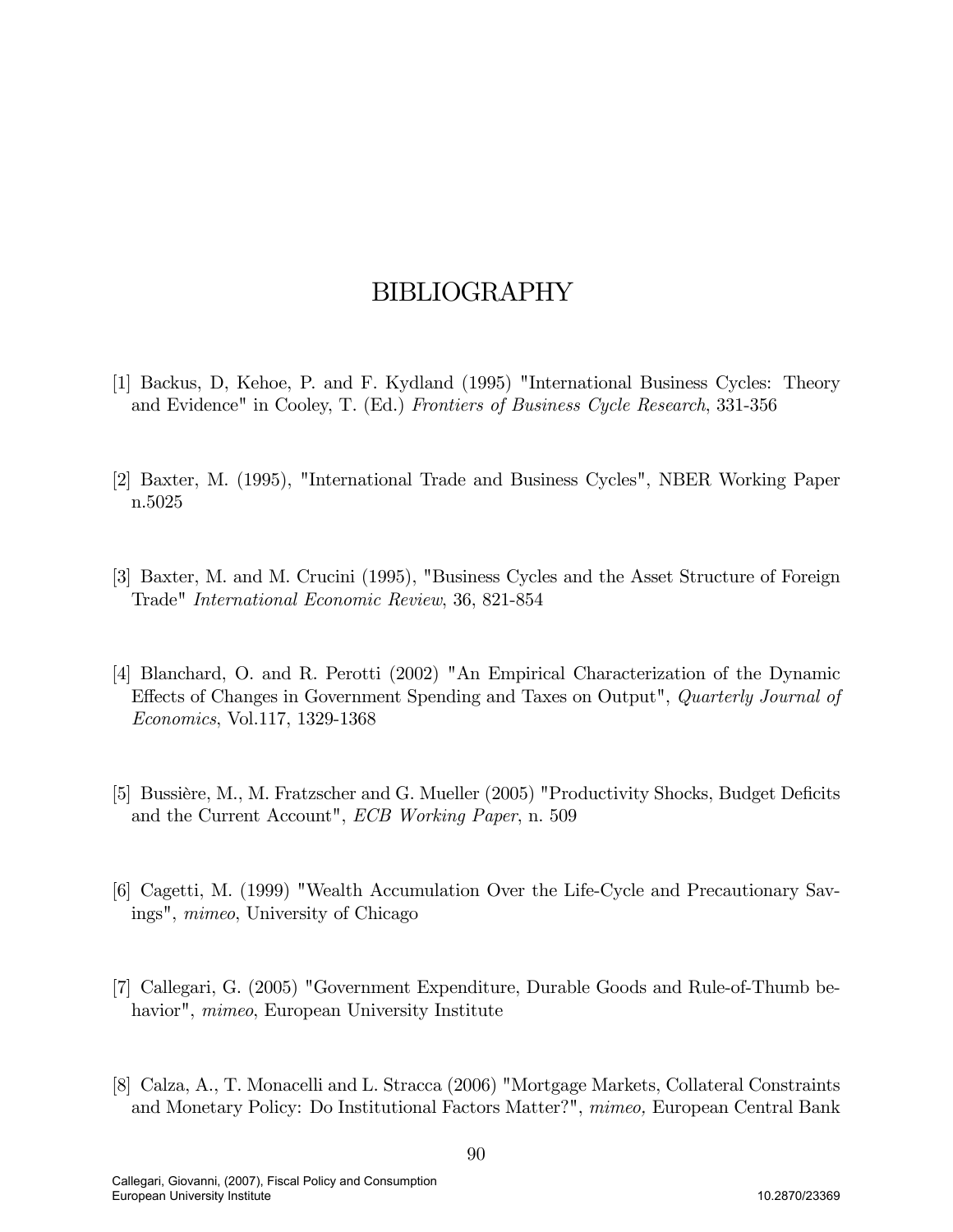- [9] Carroll, C. D., (1997) "Buffer-Stock Saving and the Life Cycle/Permanent Income Hypothesis", Quarterly Journal of Economics, Vol.62, 1-55.
- [10] Carroll, C. D. and A. Samwick (1997), "The Nature of Precautionary Wealth," Journal of Monetary Economics, Vol. 40, 41-71.
- [11] Campbell, J. R. and Z. Hercowitz (2005) "The Role of Collateralized Household Debt in Macroeconomic Stabilization", NBER Working Paper n. 11330
- [12] Campbell, J. R. and Z. Hercowitz (2006), "The Transition to a High Debt Economy", mimeo, University of Chicago
- [13] Campbell, J.Y. and G. Mankiw (1989), "Consumption, Income and Interest Rates: Reinterpreting the Time Series Evidences", in O.J. Blanchard and S. Fischer (eds.) NBER Macroeconomics Annual 1989, 185-216, MIT Press
- [14] Coenen, G. and R. Straub (2004) "Non-Ricardian Households and Fiscal Policy in an Estimated DSGE Model of the Euro Area", mimeo, ECB
- [15] Corsetti, G. and G. Mueller (2006) "Twin Deficit: Squaring Theory, Evidence and Common Sense", mimeo European University Institute.
- [16] Ferguson, R. W. (2005) "U.S. Current Account Deficit: Causes and Consequences". Speech to the Economics Club of the University of North Carolina at Chapel Hill, North Carolina
- [17] Gali, J., J.D. Lopez-Salido and J. Valles (2006) "Understanding the Effects of Government Spending on Consumption", Journal of European Economic Association, forthcoming.
- [18] Iacoviello, M. (2005) "House Prices, Borrowing Constraints, and Monetary Policy in the Business Cycle", American Economic Review, V. 95 n.3, 739-764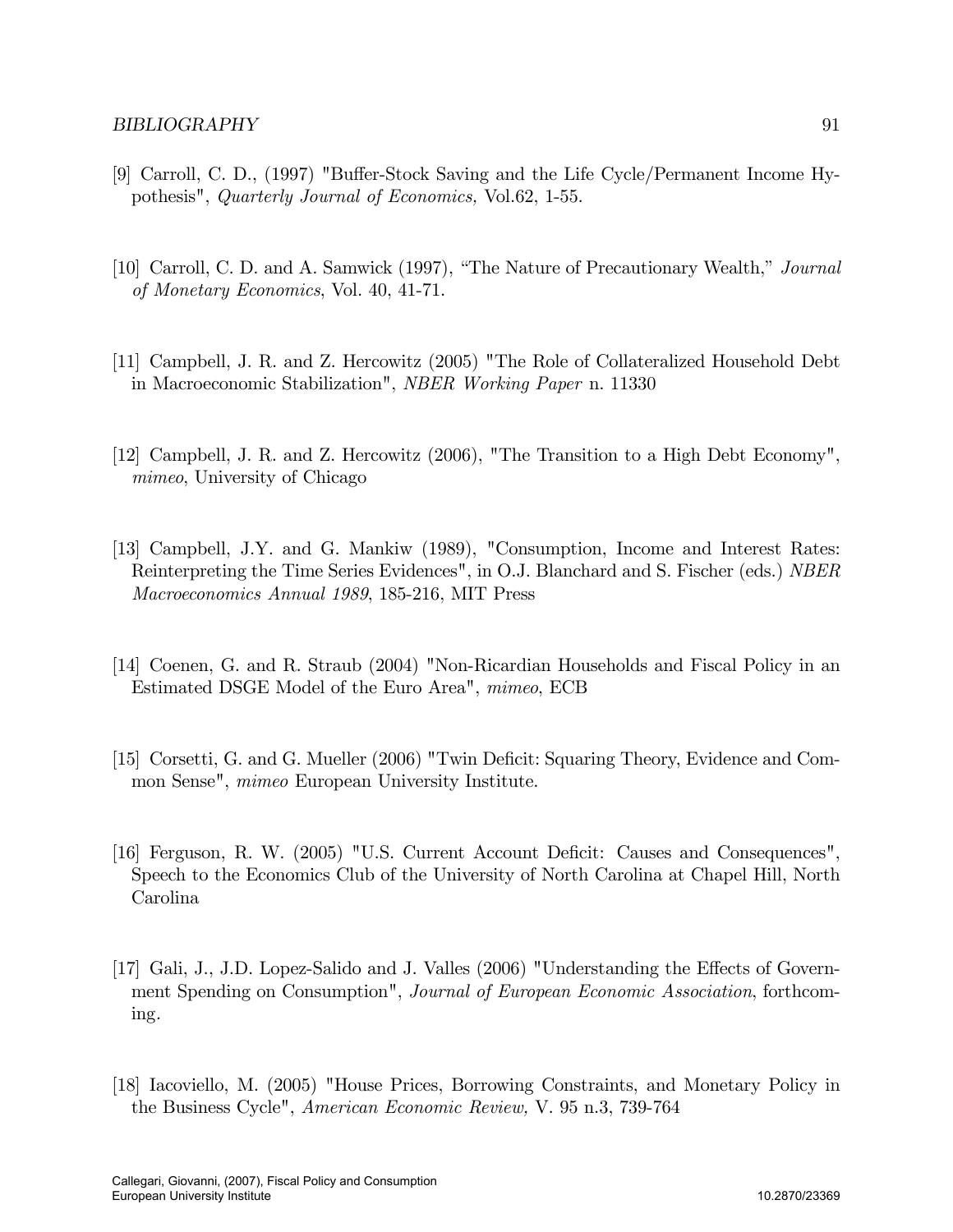- [19] Iacoviello, M. and R. Minetti (2004) "International Business Cycles with Domestic and Foreign Lenders", forthcoming Journal of Monetary Economics.
- [20] King, RG and MW Watson (1996) "Money, Prices, Interest Rates and the Business Cycle" The Review of Economics and Statistics,
- [21] Kiyotaki, N., and J. Moore (1997) "Credit Cycles" Journal of Political Economy, 211- 248
- [22] Kraay, A. and J. Ventura (2005) "The Dot-Com Bubble, the Bush Deficits, and the US Current Account" in R. Clarida (ed.) G7 Current Account Imbalances: Sustainability and Adjustments, NBER.
- [23] Kollmann, R. (1998) "US Trade Balance Dynamics: the Role of Fiscal Policy and Productivity Shocks and of Financial Market Linkages", Journal of International Money and Finance, 17, 637-669.
- [24] Lawrence, E.C. (1991) "Poverty and the Rate of Time Preference: Evidence from Panel Data", Journal of Political Economy, 99(1), 54-77
- [25] Lucas, R. E. and N. Stokey (1984) "Optimal Growth with Many Consumers" Journal of Economic Theory
- [26] Mendicino, C. (2005) "Credit Market and Macroeconomic Volatility" mimeo, Stockholm School of Economics
- [27] Monacelli, T. (2006) "New Keynesian Models, Durable Goods and Collateral Constraints", mimeograph, IGIER, Università Bocconi
- [28] Mueller, G. (2006) "Understanding the Dynamic Effects of Government Spending on Foreign Trade", forthcoming Journal of International Money and Finance.
- [29] Rotemberg, J. and M. Woodford (1997) "An Optimization Econometric Framework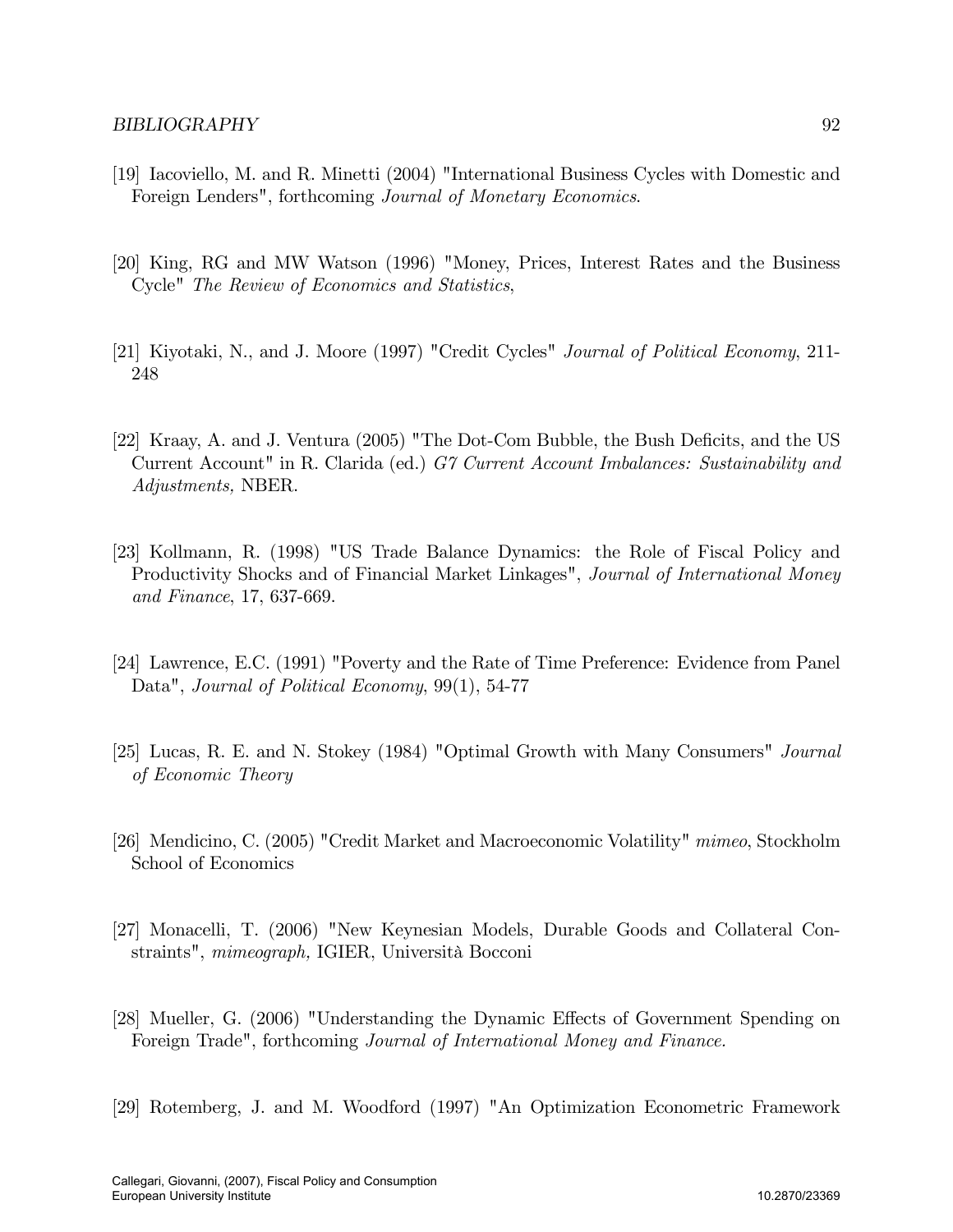for the Evaluation of Monetary Policy" in O.J. Blanchard and S. Fischer (eds.) NBER Macroeconomics Annual 1997, MIT Press

- [30] Rotemberg, J. and M. Woodford (1999) "Interest Rate Rules in an Estimated Sticky Price Model" in J. B. Taylor (ed.), Monetary Policy Rules, University of Chicago Press and NBER
- [31] Roubini, N and B. Setser (2004) "The US as a Net Debtor: The Sustainability of the US External Imbalances", mimeo, NYU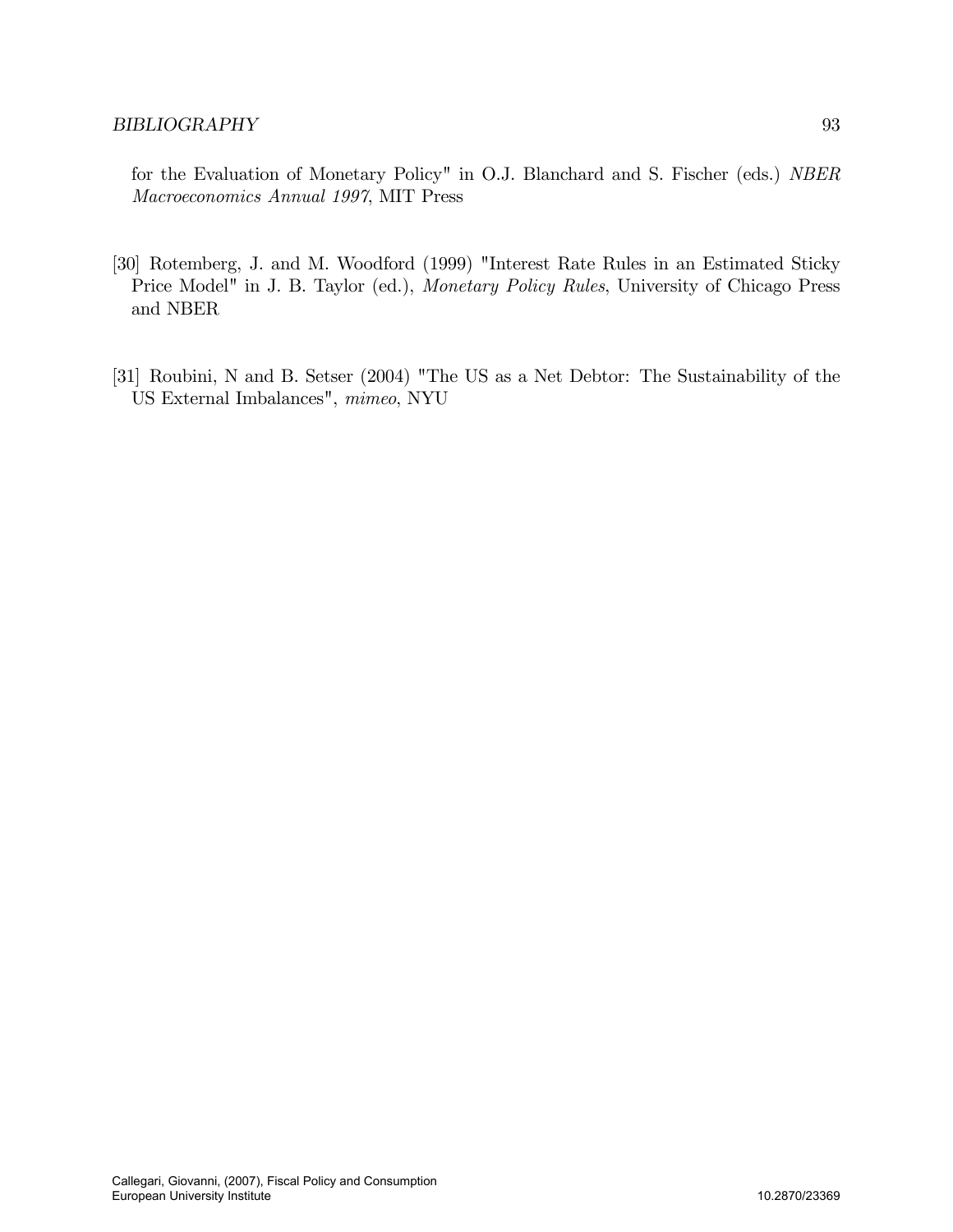# APPENDICES

# A. Log-Linearized System

The log-linearized budget constraint of Patient agents is

$$
\frac{\hat{C}}{Y}\hat{c}_t + \frac{p^D \hat{H}}{Y} \Delta \hat{h}_t + \frac{\delta_K}{1 - \lambda} \frac{K}{Y} i_t + b_t + b_t^H + b_t^g =
$$
\n
$$
(1 - \alpha) (w_t + \hat{n}_t) + \left(\frac{B}{\beta (1 - \lambda) Y} + \frac{B^g}{\beta (1 - \lambda) Y} + \frac{\lambda}{1 - \lambda} \frac{B^H}{Y}\right) r_{t-1} +
$$
\n
$$
+ \frac{1}{\beta (1 - \lambda)} b_{t-1} + \left(\frac{\alpha}{1 - \lambda}\right) (r_t^K + k_t)
$$
\n
$$
+ \frac{\lambda}{\beta (1 - \lambda)} b_{t-1}^H + \frac{1}{\beta (1 - \lambda)} b_{t-1}^g - l_t
$$

where  $b_t, b_t^H, b_t^g$  and  $l_t$  are ratio between the variable's differential and steady state output. The log-linearization of the FOCs are

$$
q_t = \hat{\beta} E q_{t+1} + \left[1 - \hat{\beta} (1 - \delta_K)\right] E_t \left\{r_{t+1}^K\right\} - r_t^H
$$

$$
i_t - k_{t-1} = \eta q_t
$$

$$
k_t = \delta_K i_t + (1 - \delta_K) k_{t-1}
$$

$$
\sigma \hat{n}_t = w_t - \hat{c}_t
$$

$$
\left[1 - \hat{\beta} (1 - \delta_H)\right] \left(\hat{c}_t - \bar{p}_t^D - \hat{h}_t\right) + \hat{\beta} (1 - \delta_H) \left(E_t \Delta \bar{p}_{t+1}^D - E_t \Delta \hat{c}_{t+1}\right) = 0
$$

$$
E_t \Delta \hat{c}_{t+1} = r_t - \psi b_t
$$

$$
E_t \Delta \hat{c}_{t+1} = r_t^H
$$

where  $\sigma = \varphi \chi \frac{N^j}{1-N^j}$ .  $\chi$  and  $\varphi$  in the two utility functions are adjusted such that the two elasticities are equal across agents and the labour supply in steady state is equal to 1/3 for both groups.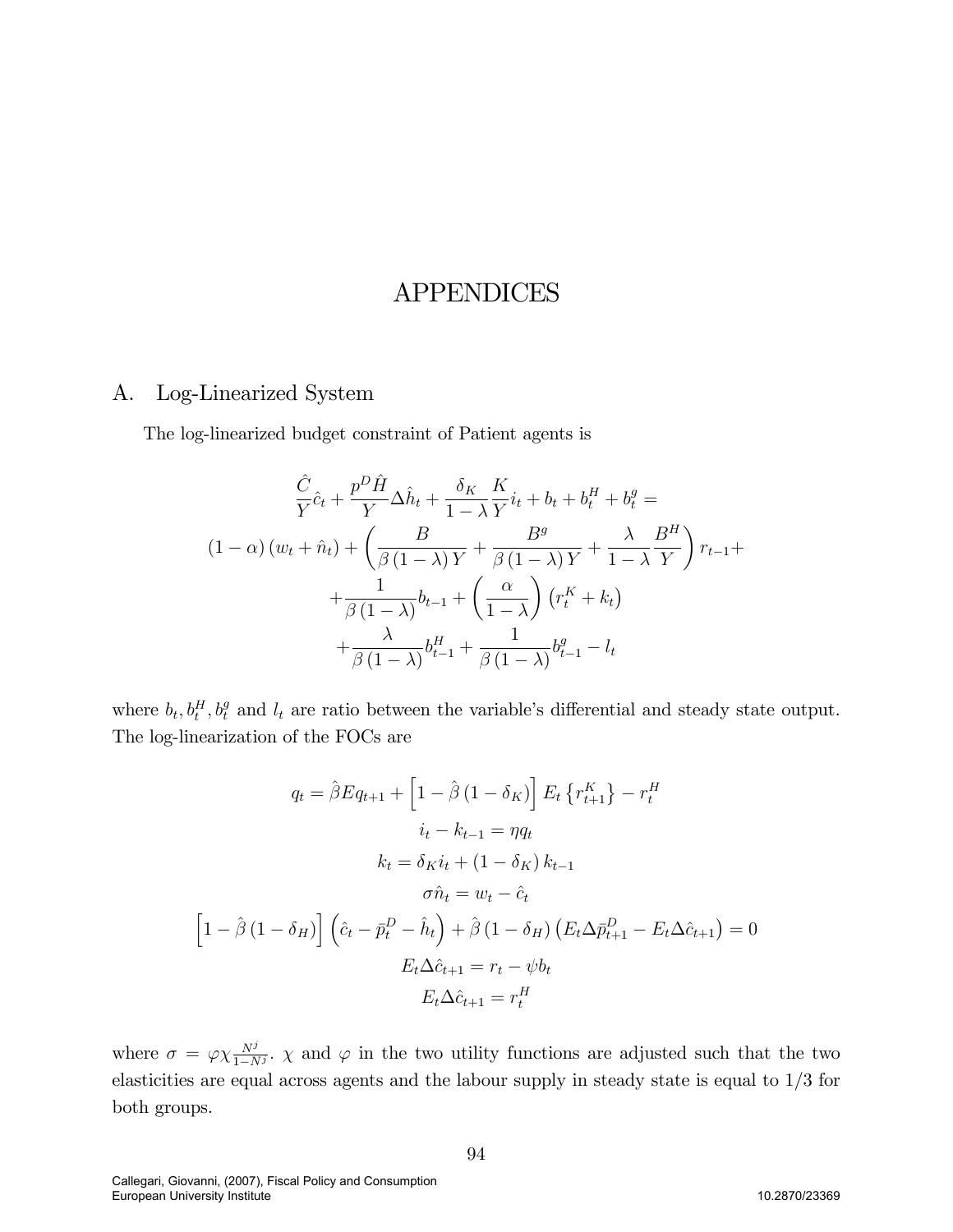#### A.. LOG-LINEARIZED SYSTEM 95

The equations relative to the impatient consumers are

$$
\frac{\tilde{C}}{Y}\tilde{c}_{t} + \frac{p^{D}\tilde{H}}{Y}\Delta\tilde{h}_{t} + \frac{1}{\hat{\beta}}\frac{B^{H}}{Y}r_{t-1}^{H} + \frac{1}{\hat{\beta}}b_{t-1}^{H} =
$$
\n
$$
(1 - \alpha)\left(w_{t} + \tilde{n}_{t}\right) + b_{t}^{H} - l_{t}
$$
\n
$$
\tilde{\beta}E_{t}\Delta\tilde{c}_{t+1} = \tilde{\beta}r_{t}^{H} + \left(\hat{\beta} - \tilde{\beta}\right)\tilde{\Xi}_{t}
$$
\n
$$
\sigma\tilde{n}_{t} = w_{t} - \tilde{c}_{t}
$$
\n
$$
b_{t}^{H} = \frac{\hat{\beta}mp^{D}\tilde{H}}{Y}E_{t}\left(p_{t+1}^{D} + \tilde{h}_{t} - r_{t}^{H}\right)
$$

and the durable/nondurable flow condition is given by the following equation

$$
\tilde{\beta} \left( E_t \Delta \bar{p}_{t+1}^D - E_t \Delta \tilde{c}_{t+1} \right) + m \left( \hat{\beta} - \tilde{\beta} \right) \left( E_t \Delta \bar{p}_{t+1}^D + \hat{\Xi} - r_t^H \right) =
$$
\n
$$
= \left[ 1 - \tilde{\beta} - m \left( \hat{\beta} - \tilde{\beta} \right) \right] \left( \bar{p}_t^D + \tilde{h}_t - \tilde{c}_t \right)
$$

where  $\tilde{\Xi}_t$  is the log-deviation of the multiplier on the borrowing constraint,  $\bar{p}_t^D$  is the logdeviation of the relative price.

The only differences between these conditions and the ones relative to the foreign is the sign of the adjustment costs in the Patient agent Euler equation.

The production function is

$$
y_t = \alpha k_{t-1} + (1 - \alpha) n_t
$$

The cost minimization process of the firms lead to the following first-order conditions

$$
w_t = y_t - n_t
$$

$$
r_t^K = y_t - k_t
$$

The conditions relative to the government sector

$$
g_t + \frac{1}{\beta} \frac{B^g}{Y} r_t^H + \frac{1}{\beta} b_{t-1}^g = l_t + b_t^g
$$

The flow budget constraint defines the government policy together with the tax rules (??) and (??). Similar equations hold for the foreign country. Equilibrium is guaranteed by the following conditions

$$
y_t + y_t^* = \gamma_c c_t + \gamma_c^* c_t^* + \gamma_i i_t + \gamma_i^* i_t^* + g_t + g_t^*
$$

$$
\lambda \tilde{H} \tilde{h}_t + (1 - \lambda) \hat{H} \hat{h}_t = 0
$$

$$
\lambda \tilde{H}^* \tilde{h}_t^* + (1 - \lambda) \hat{H}^* \hat{h}_t^* = 0
$$

$$
n_t = \lambda \tilde{n}_t + (1 - \lambda) \hat{n}_t
$$

$$
n_t^* = \lambda \tilde{n}_t^* + (1 - \lambda) \hat{n}_t^*
$$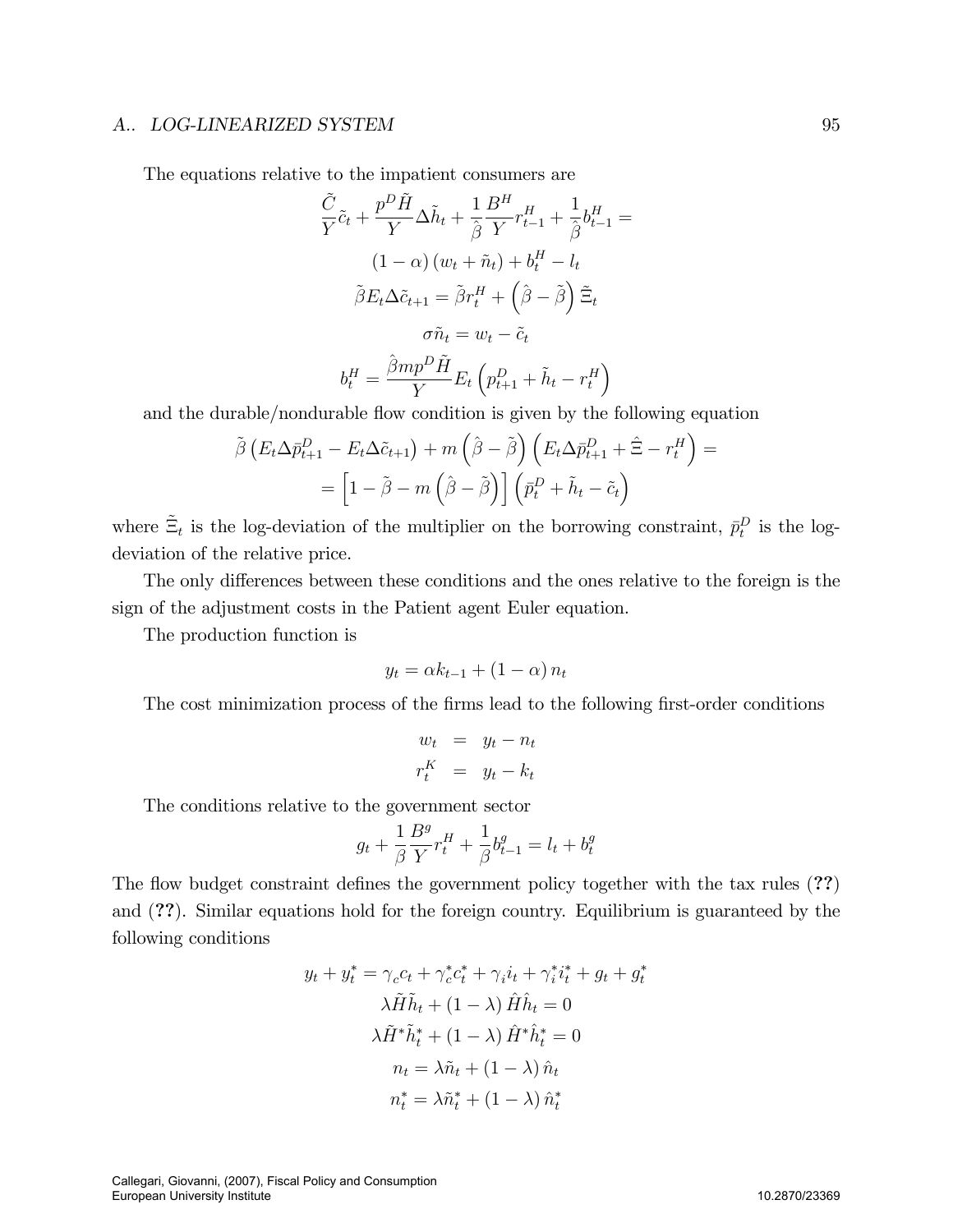#### B.. STEADY STATE 96

where  $\gamma_i$  is the steady state output ratio of variable *i*: the star denotes a foreign variable.

# B. Steady State

Recall that  $B, B^g, L, L^*$  are defined in the calibration section.  $B = B^g = 0$ . The other relevant coefficients for the steady state are

$$
R = R^{H} = R^{F} = \frac{1}{\hat{\beta}}
$$
\n
$$
\frac{p^{D}\tilde{H}}{Y} = \frac{\theta [(1-\alpha) - L/Y]}{(1-\theta) [1-\tilde{\beta} - m(\hat{\beta}-\tilde{\beta})] + \theta (1-\tilde{\beta}) m}
$$
\n
$$
\frac{B^{H}}{Y} = \hat{\beta} m \frac{p^{D}\tilde{H}}{Y}
$$
\n
$$
\frac{\tilde{C}}{Y} = \frac{1-\theta p^{D}\tilde{H}}{\theta Y} [1-\tilde{\beta} - m(\hat{\beta}-\tilde{\beta})]
$$
\n
$$
R^{K} = \frac{1}{\hat{\beta}} - 1 + \delta_{K}
$$
\n
$$
\frac{\hat{I}}{Y} = \frac{\delta_{K}\hat{\beta}\alpha}{(1-\hat{\beta}+\delta_{K})(1-\lambda)}
$$
\n
$$
\frac{\hat{C}}{Y} = \frac{1-\lambda(1-\alpha)}{1-\lambda} + \frac{\lambda(1-\hat{\beta})}{\hat{\beta}(1-\lambda)} \frac{B^{H}}{Y} - \frac{\hat{I}}{Y} - \frac{L}{Y}
$$
\n
$$
\frac{p^{D}\hat{H}}{Y} = \frac{\theta}{1-\theta}\frac{\hat{C}}{Y}/(1-\hat{\beta})
$$

## C. Nondurable goods consumption condition

In this section, all the equations are relative to Impatient agents. Let Impatient agents' cash-on-hand be defined as

$$
dw_t \equiv (1 - \alpha) (w_t + \tilde{n}_t) - l_t - \frac{1}{\hat{\beta}} b_{t-1}^H + \gamma_{p} \tilde{n}_{t-1}
$$

By substituting the borrowing constraint in the budget constraint of Impatient agents is obtained the following condition

The following condition for the demand of durable goods is obtained by rearranging the durable/nondurable flow condition and substituting in it the Euler equation

$$
\tilde{h}_t = (\tilde{c}_t - \bar{p}_t^D) + oc_t \frac{\tilde{\beta} + m\left(\hat{\beta} - \tilde{\beta}\right)}{1 - \tilde{\beta} - m\left(\hat{\beta} - \tilde{\beta}\right)} - \tilde{\Xi}_t \left[1 - \frac{1 - \hat{\beta}}{1 - \tilde{\beta} - m\left(\hat{\beta} - \tilde{\beta}\right)}\right]
$$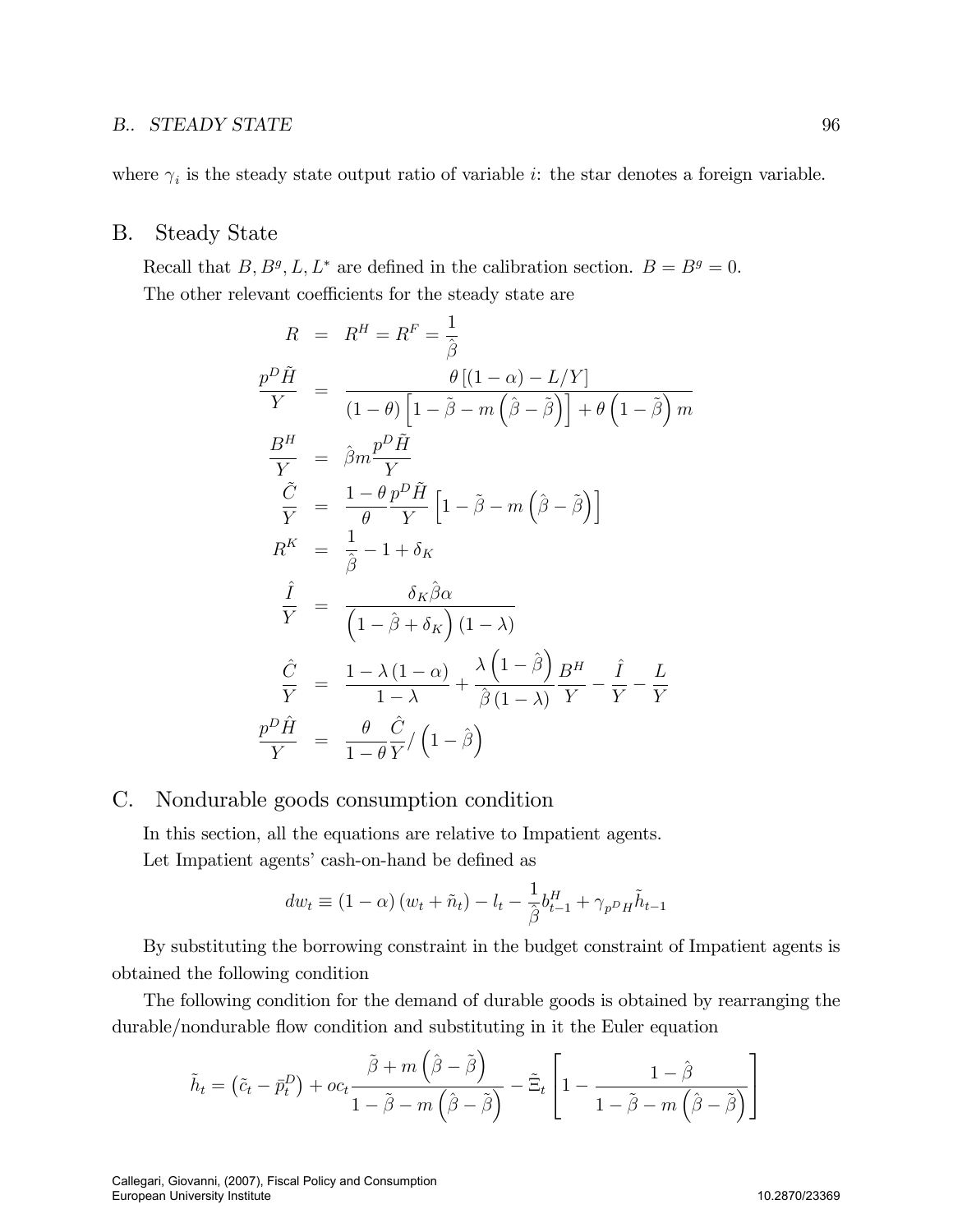where

$$
oc_t \equiv r_t^H - E_t \Delta p_{t+1}^D
$$

is the "shadow" opportunity cost of Impatient agents, i.e. the user cost of holding durables in terms of nondurable goods that would hold if  $\lambda = 1$ .

Plugging this condition in the budget constraint (??) and arranging in a proper way we get

$$
\tilde{c}_t = \kappa_1 \left\{ \frac{p^D \tilde{H}}{Y} \left[ p_t + \kappa_2 oc_t + \kappa_3 \tilde{\Xi}_t \right] + dw_t \right\}
$$

where

$$
\kappa_1 = \frac{1}{\frac{\tilde{C}}{\tilde{Y}} + \frac{p^D \tilde{H}}{Y} \left(1 - \hat{\beta}m\right)}
$$
\n
$$
\kappa_2 = \frac{\left(1 - \hat{\beta}m\right) \left(\hat{\beta} - \tilde{\beta}\right) (1 - m)}{1 - \tilde{\beta} - m \left(\hat{\beta} - \tilde{\beta}\right)}
$$
\n
$$
\kappa_3 = \frac{\tilde{\beta} (1 - m)}{1 - \tilde{\beta} - m \left(\hat{\beta} - \tilde{\beta}\right)}
$$

### D. Business Cycle Properties of the Model

### Home Productivity Shock

We study the effects of temporary and permanent productivity shocks, comparing the impulse responses with those generated by a standard RBC model, obtained by setting  $\lambda = 0^{20}$ .

Figure 3.12 shows the responses generated by a temporary shock: the rise in real wage increases cash-on-hand  $dw_t$  allows Impatient agents to buy more durable and nondurable goods; the rise in debt demand translates into an increase in the interest rate and in the (shadow) opportunity cost  $oc_t$ . All these elements, as expressed in (3.16), contribute to increase consumption  $\tilde{c}_t$ .

The output impact response is smaller when  $\lambda = 0.5$  for two reasons: first, the fall in Impatient agents' labour supply, and second, the investment response is now smaller because

<sup>&</sup>lt;sup>20</sup>The model obtained by setting  $\lambda = 0$  is equal to the RBC model as in Baxter (1995) modified to allow for durable goods.

Rather than on the presence of  $H_t$ , the differences with Baxter (1995) are mainly due to the elasticity of the Tobin's q with respect to investment,  $\eta$ , which is here set to one, according to King and Watson (1996). Baxter (1995) set it to 15, which implies a much bigger variations of investment.

Kollmann (1998), differently to our specification, assumed quadratic costs of adjusting capital and distortionary taxes only on labour.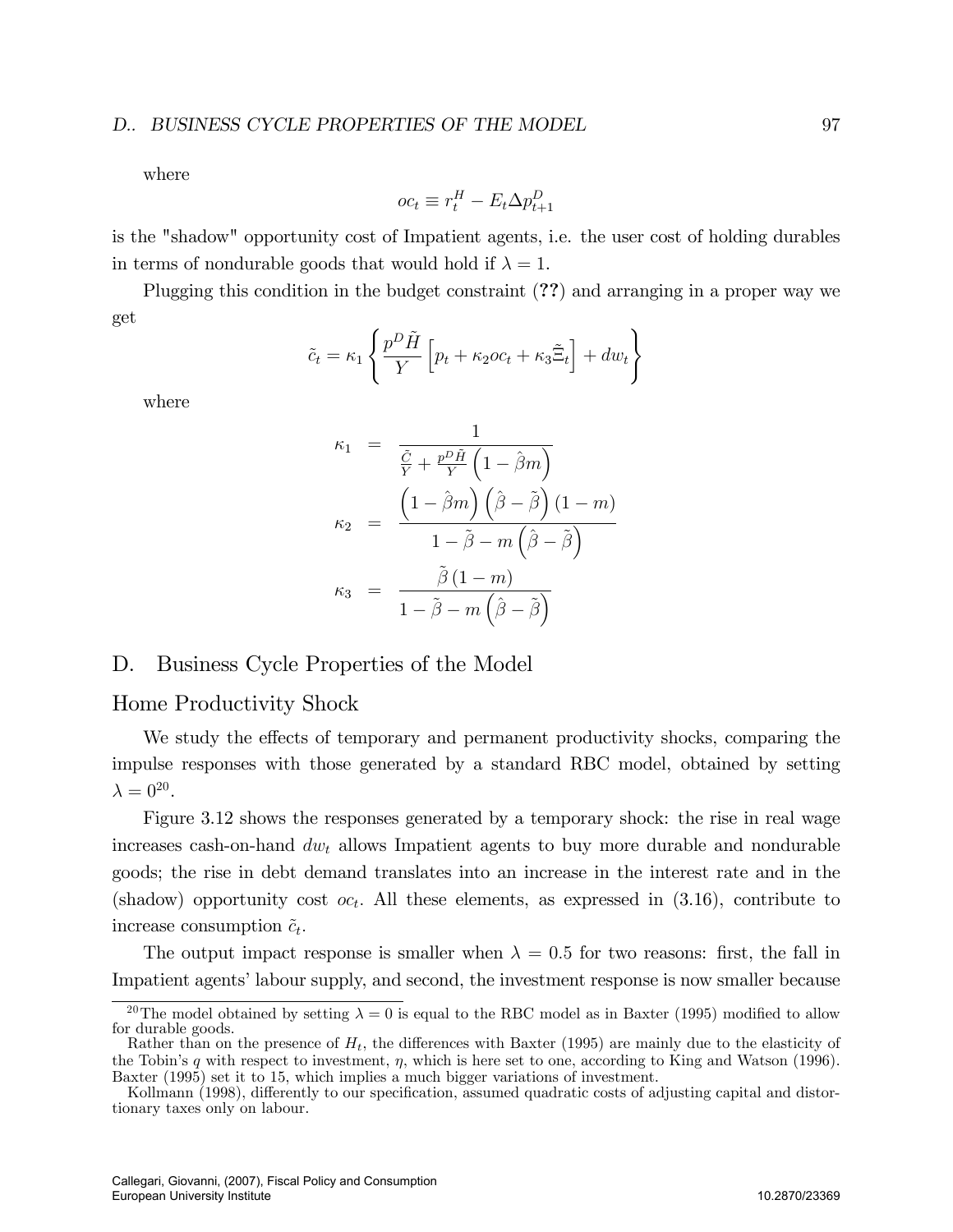

Figure 3.12: Temporary Shock to Technology

of the increase in the interest rate. Both the higher increase in consumption and the smaller rise of output leads to a smaller trade surplus, which is now almost one third of that observed in the  $\lambda = 0$  case.

After a permanent shock (figure 3.13) the wealth effect is so big that it prevails on the income effect (due to the rise in real wage) also for Patient agents, so that the labour supply falls also in the  $\lambda = 0$  case. Introducing Impatients leads to a bigger variability of the economy responses: labour and output drop more (so that investment rises less on impact), and consumption jumps up of a bigger amount. As a consequence the trade balance deficit is in the order of 1% of GDP, much higher than the 0:2 level generated by the standard RBC model.

Table 1 shows the cross-country correlations implied by this model in presence of temporary shocks to productivity, government expenditure and to the tax rate: the  $AR(1)$ coefficient is set to 0.9 for all the processes, roughly consistently with the evidences in Kehoe and Perri (2002) and Kollmann (1998). This model cannot solve the quantity anomaly presented in Backus, Kehoe and Kydland (1995), since the cross-country correlation of output